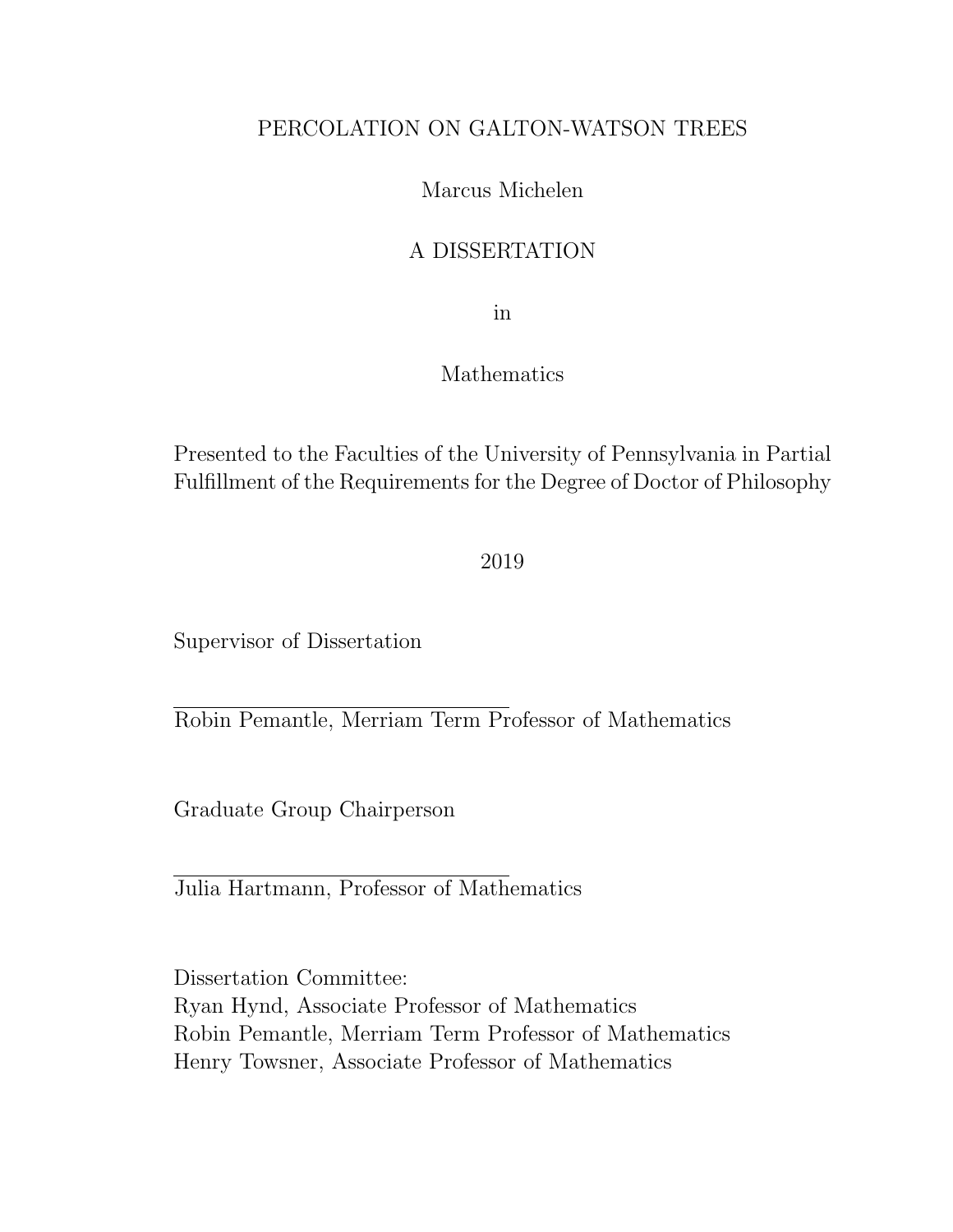# Acknowledgments

There are many people I'd like to thank, but first and foremost is my advisor, Robin Pemantle, for all of his help and support over the past five years. I'd also like to specially thank Josh Rosenberg and Julian Sahasrabudhe for countless mathematical conversations and their friendship, without which our collaborations would not have happened. Other Penn faculty I'd like to thank are Professors Ryan Hynd, Greta Panova and Henry Towsner as well as Steven Melczer for their advice and fantastic topics courses. There are many graduate students I'd like to thank: Debapratim Banerjee, Konstantinos Karatapanis, Somabha Mukherjee, and Mateo Wirth from the probability group; Michael Gerapetritis, The Gia Hoang, Yuhang Liu, Benjamin Pollak, Dominick Villano, Zhen Zeng from my cohort; and many other graduate students in both the math department and the broader Penn and Philadelphia communities.

I'd like to thank my parents along with the rest of my family; my partner Nate Biagiotti; and all of my friends. A last special thanks to Monica Pallanti, Paula Scarborough, Reshma Tanna and Robin Toney, without whom the Penn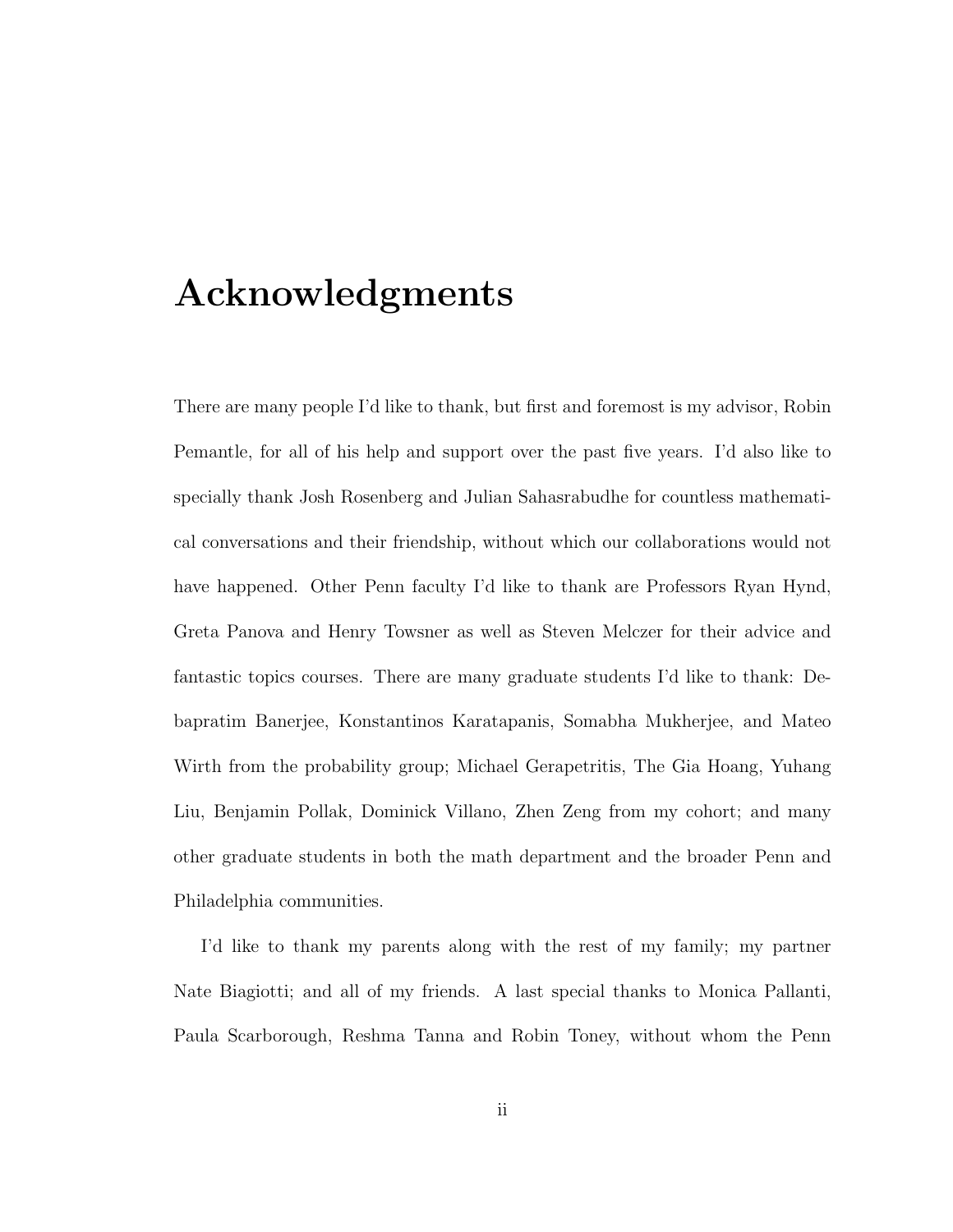math department would probably fall apart.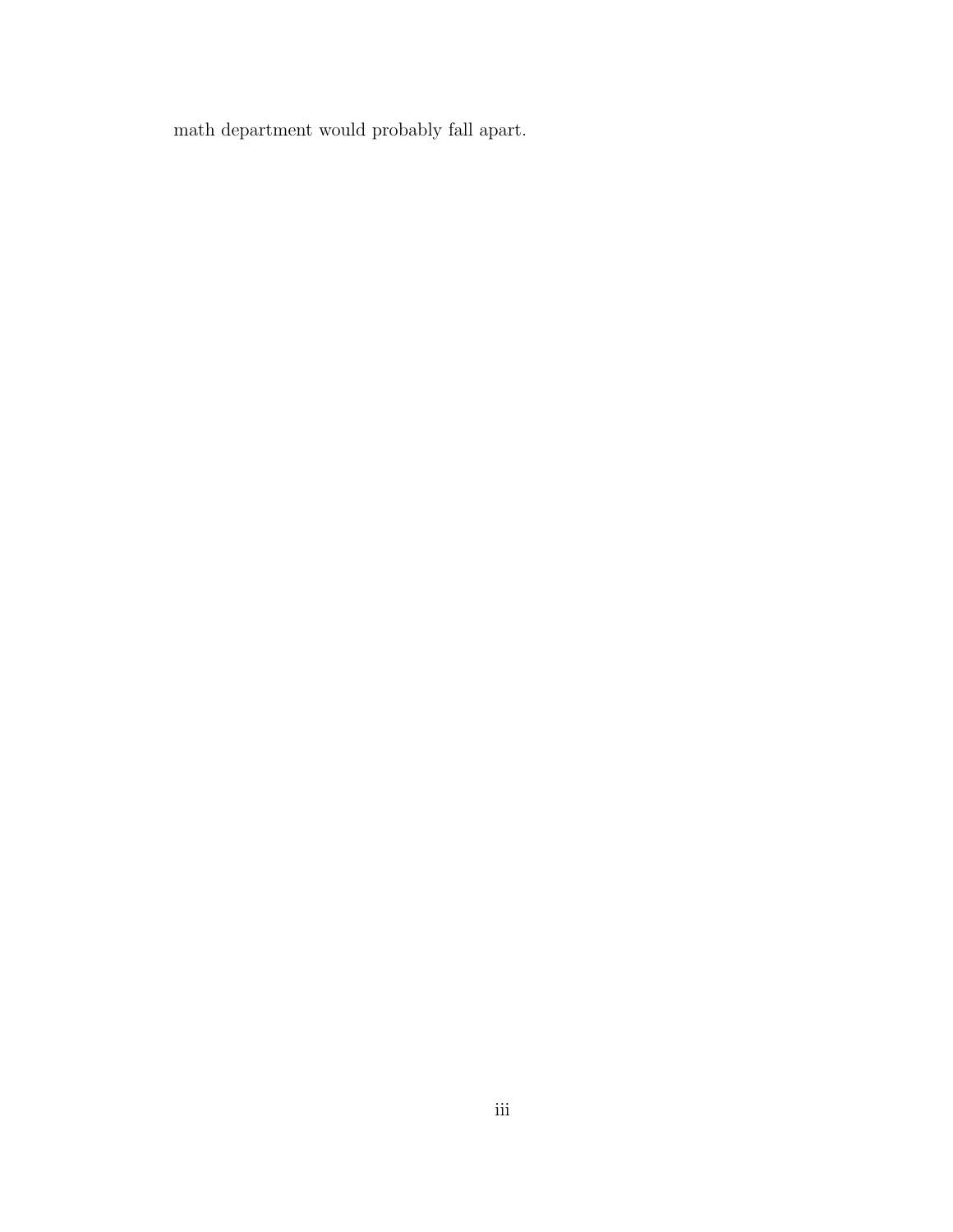#### ABSTRACT

### PERCOLATION ON GALTON-WATSON TREES

Marcus Michelen

#### Robin Pemantle

We consider both Bernoulli and invasion percolation on Galton-Watson trees. In the former case, we show that the quenched survival function is smooth on the supercritical window and smooth from the right at criticality. We also study critical percolation conditioned to reach depth  $n$ , and construct the incipient infinite cluster by taking  $n \to \infty$ ; quenched limit theorems are proven for the asymptotic size of the layers of the incipient infinite cluster. In the case of invasion percolation, we show that the law of the unique ray in the invasion cluster is absolutely continuous with respect to the limit uniform measure. All results are under assumptions for the offspring distribution of the underlying Galton-Watson tree.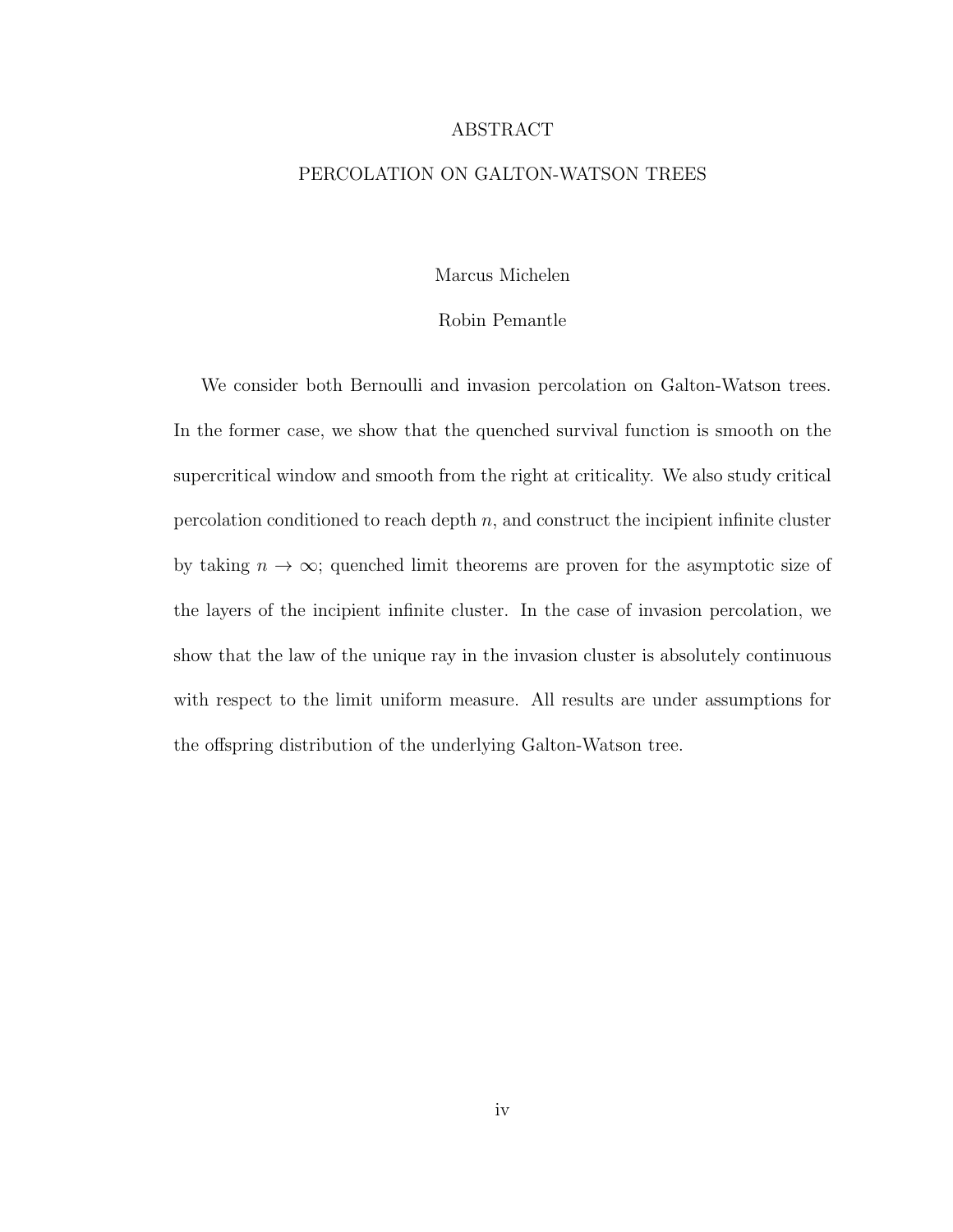# **Contents**

| $\mathbf 1$                                                                            |     | Introduction |                                                                 | $\mathbf{1}$ |
|----------------------------------------------------------------------------------------|-----|--------------|-----------------------------------------------------------------|--------------|
|                                                                                        | 1.1 |              |                                                                 | 3            |
| $\bf{2}$                                                                               |     |              | <b>Super-Critical Percolation</b>                               | 12           |
|                                                                                        | 2.1 |              |                                                                 | 12           |
|                                                                                        | 2.2 |              | Constructions, preliminary results, and annealed survival       | 19           |
|                                                                                        |     | 2.2.1        | Smoothness of real functions at the left endpoint               | 19           |
|                                                                                        |     | 2.2.2        |                                                                 | 19           |
|                                                                                        |     | 2.2.3        | Smoothness of the annealed survival function $\theta$           | 22           |
|                                                                                        |     | 2.2.4        | Expansion of the annealed survival function $\theta$ at $p_c^+$ | 25           |
| Proof of part ( <i>ii</i> ) of Theorem 2.1.2: behavior at criticality $\dots$ .<br>2.3 |     |              |                                                                 | 28           |
|                                                                                        |     | 2.3.1        |                                                                 | 28           |
|                                                                                        |     | 2.3.2        |                                                                 | 30           |
|                                                                                        |     | 2.3.3        |                                                                 | 42           |
|                                                                                        | 2.4 |              | Regularity on the Supercritical Region                          | 53           |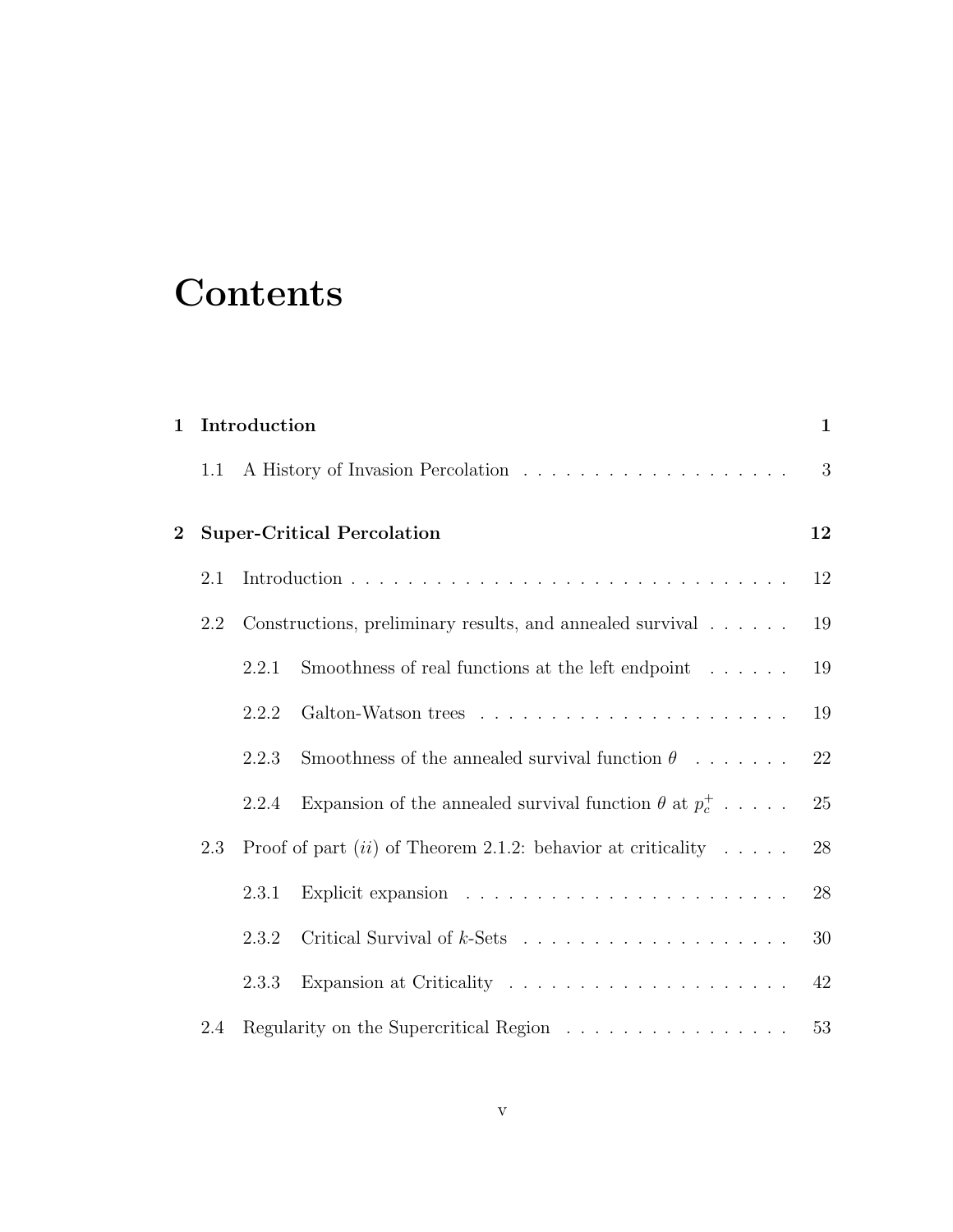|   |     | 2.4.1                                                                            |                                                                           | 53  |  |
|---|-----|----------------------------------------------------------------------------------|---------------------------------------------------------------------------|-----|--|
|   |     | 2.4.2                                                                            | Smoothness of $\theta$ on the Supercritical Region $\ldots \ldots \ldots$ | 57  |  |
|   |     | 2.4.3                                                                            | Continuity of the derivatives at $p_c \ldots \ldots \ldots \ldots \ldots$ | 60  |  |
| 3 |     |                                                                                  | Critical Percolation and the Incipient Infinite Cluster                   | 62  |  |
|   | 3.1 |                                                                                  | 62                                                                        |     |  |
|   | 3.2 |                                                                                  |                                                                           | 67  |  |
|   | 3.3 |                                                                                  |                                                                           | 69  |  |
|   |     | 3.3.1                                                                            |                                                                           | 69  |  |
|   |     | 3.3.2                                                                            |                                                                           | 70  |  |
|   |     | 3.3.3                                                                            |                                                                           | 73  |  |
|   |     | 3.3.4                                                                            |                                                                           | 79  |  |
| 4 |     | <b>Invasion Percolation</b><br>86                                                |                                                                           |     |  |
|   | 4.1 |                                                                                  |                                                                           |     |  |
|   | 4.2 |                                                                                  |                                                                           |     |  |
|   |     | 4.2.1                                                                            |                                                                           | 94  |  |
|   |     | 4.2.2                                                                            | Bernoulli and Invasion Percolation                                        | 96  |  |
|   |     | 4.2.3                                                                            | Preliminary comparison of limit-uniform and invasion measures 100         |     |  |
|   | 4.3 | Survival function conditioned on the tree $\dots \dots \dots \dots \dots$<br>105 |                                                                           |     |  |
|   |     | 4.3.1                                                                            | Properties of the annealed function $\theta(p)$                           | 105 |  |
|   |     | 4.3.2                                                                            |                                                                           | 105 |  |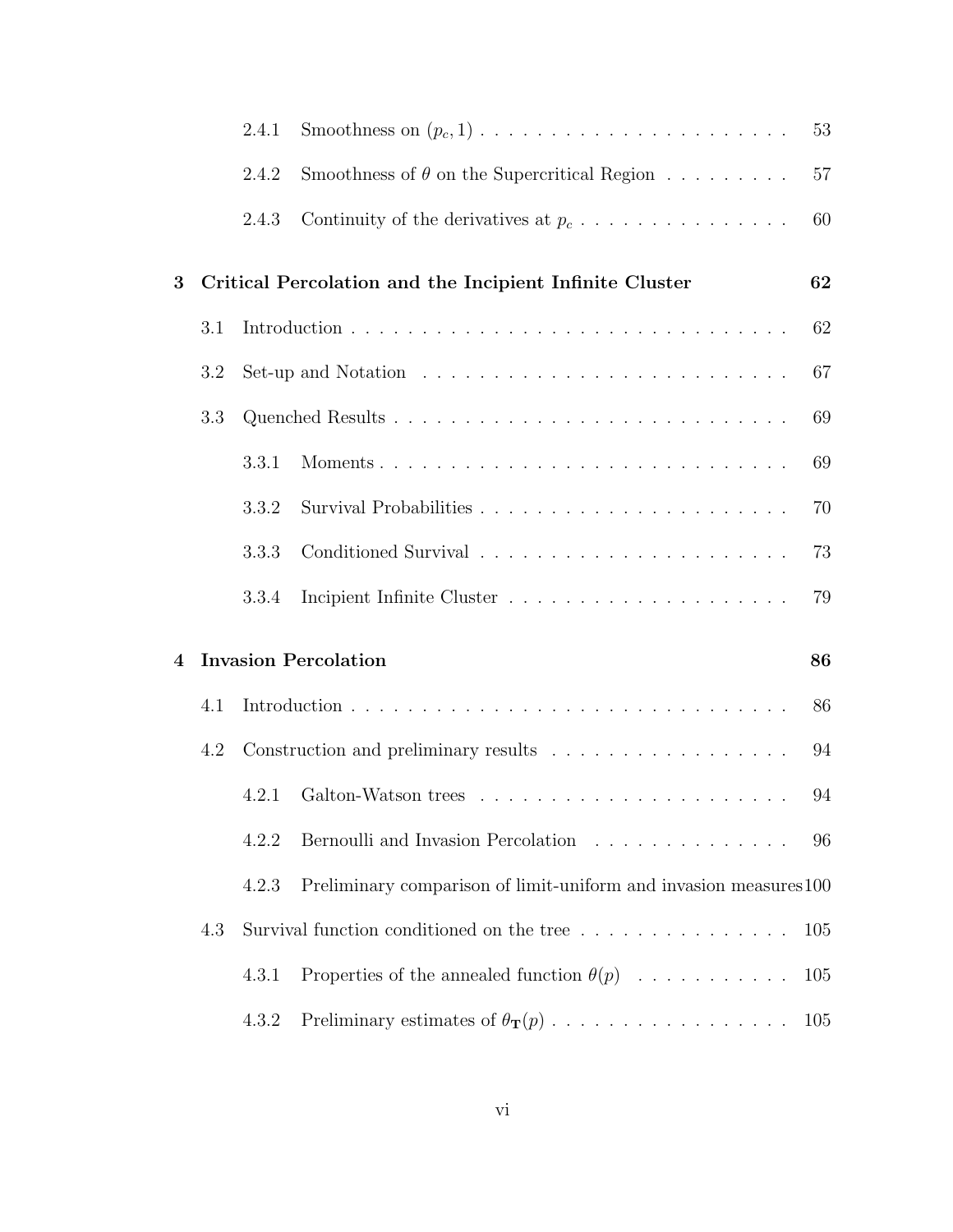|  | 4.3.3 Bounds on the difference between $\theta_{\mathbf{T}}(p)$ and $W\theta(p)$ 110 |  |
|--|--------------------------------------------------------------------------------------|--|
|  |                                                                                      |  |
|  |                                                                                      |  |
|  | 4.5.1 Comparing $\tilde{q}$ and the ratio of survival functions  121                 |  |
|  |                                                                                      |  |
|  | 4.6 The Forward Maximal Weight Process 124                                           |  |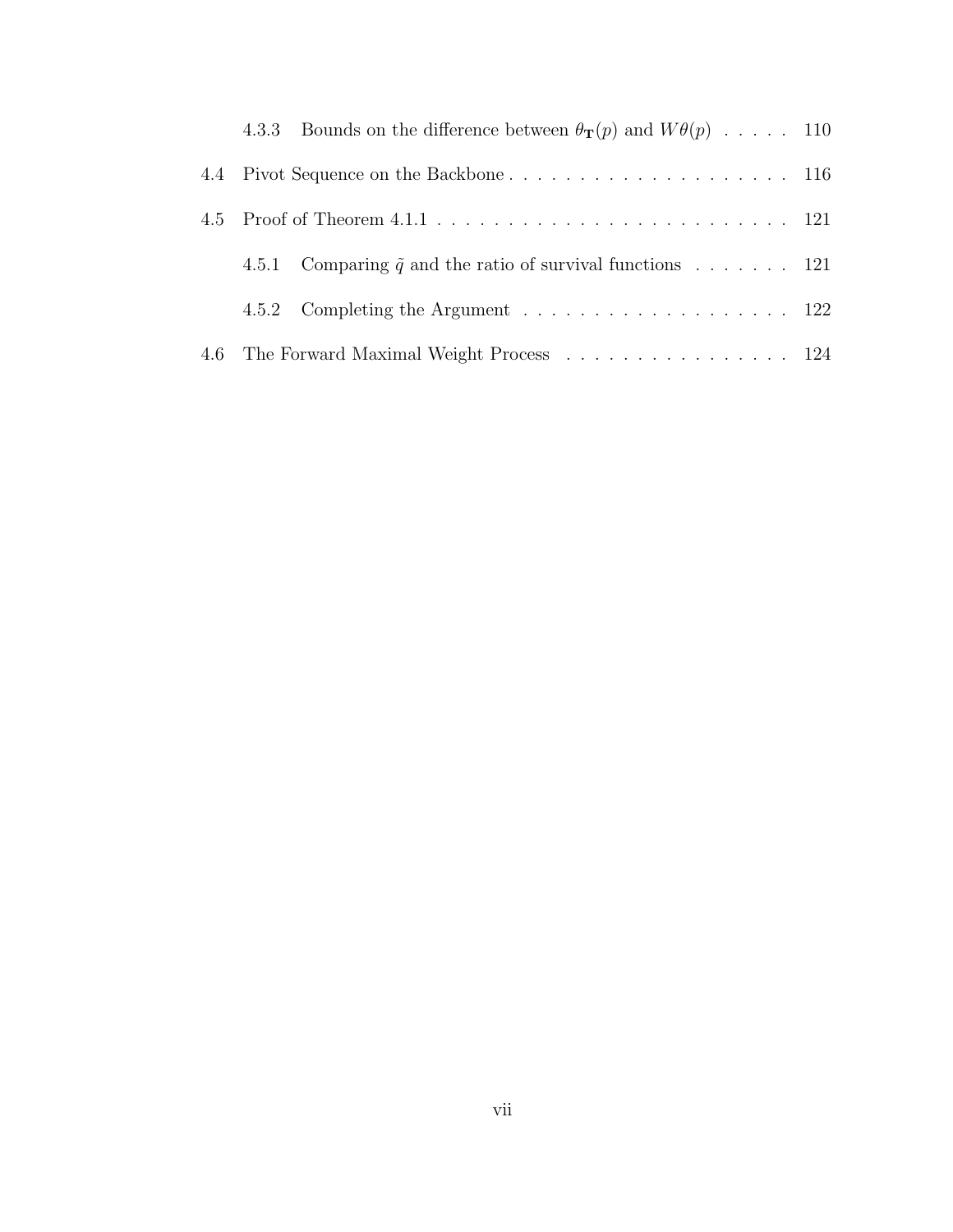# Chapter 1

# Introduction

Percolation is a catch-all term for processes that randomly thin out large graphs. The most classical instance of this is Bernoulli bond percolation: for a given number  $p \in [0, 1]$ , delete each edge of a graph independently with probability  $1-p$ . Already a large number of questions appear; a fundamental question asks if there a positive probability that there is an infinite connected component after deleting.

Percolation is interesting from many different angles. From an applied mathematics perspective, it is an oft-used model in material science for modeling how a liquid percolates through some medium. The local properties of the medium are modeled randomly and may be tuned in unison by the parameter  $p$ . For mathematicians, percolation is interesting primarily because it exhibits a phase transition. In the case where the underlying graph is  $\mathbb{Z}^2$  with nearest neighbor edges, the Kesten-Harris theorem [Kes80, Har60] states that the probability there is an infinite cluster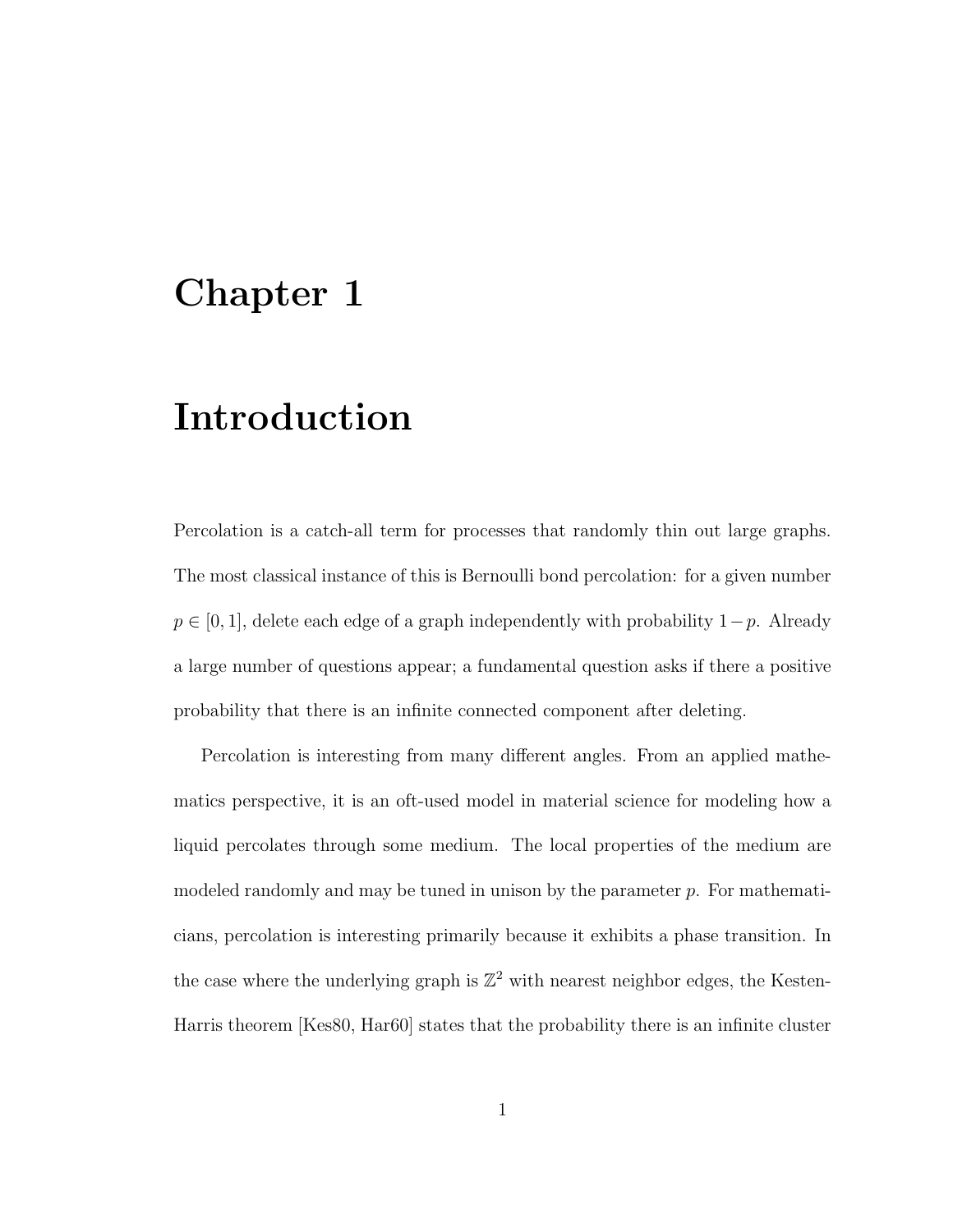in p-percolation is positive if and only if  $p > p_c := \frac{1}{2}$ . This phase transition is quite dramatic: Menshikov [Men86, MMS86] showed that for  $p < p_c$ , the probability that the percolation cluster containing the origin has radius at least  $n$  decays exponentially in n. These results generalize to a wide variety of infinite graphs: there is a critical  $p_c$  above which there is a positive probability of an infinite cluster existing, and below which percolation clusters are quite small.

Many major open problems in probability theory concern the near-critical behavior in percolation as well as other processes that exhibit phase transitions [GBGL08, Chapter IV.25]. One central open question concerns whether or not there is percolation at criticality on  $\mathbb{Z}^d$ : namely, if we perform  $p_c$  percolation on  $\mathbb{Z}^d$ , is there an infinite cluster with positive probability? This has been shown to hold for  $d \geq 11$ [HS94, FvdH17] by showing that critical percolation exhibits mean-field behavior in these dimensions.

The work of this thesis concerns percolation on Galton-Watson trees, a certain class of random trees. These graphs are geometrically simple—they have no cycles, by definition. However, the stochastic roughness introduced by working on a random graph eliminates much of the symmetry typically exploited in percolation problems. Furthermore, there is a relationship between percolation and random walk on trees, as discussed in depth in [LP17, Chapter 5], further motivating the study of percolation on trees.

This thesis consists of the content of three papers, each given their own chapter: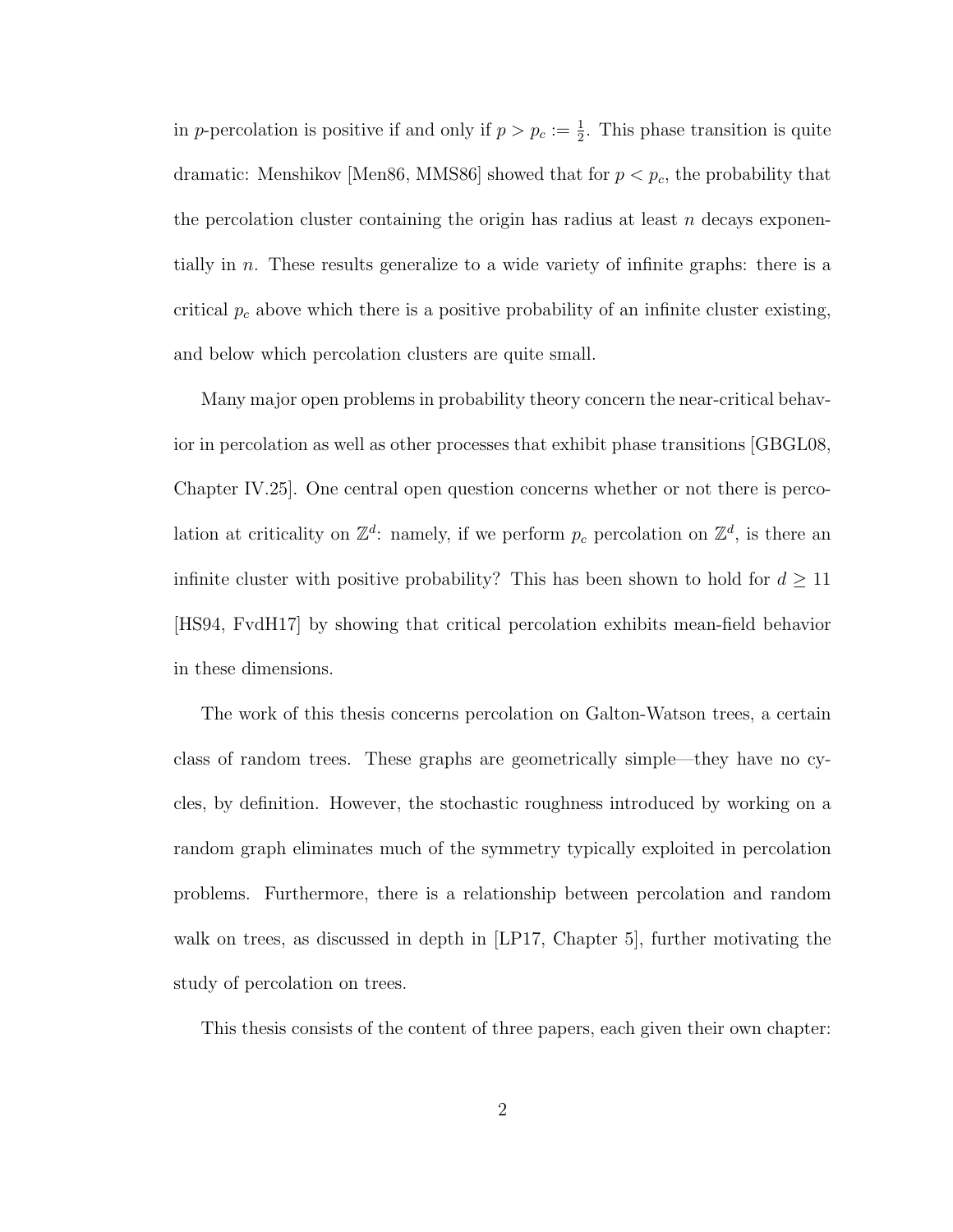Chapters 2, 3 and 4 correspond to the works [MPR18], [Mic19], and [MPR17] respectively, where the first and last works are joint with Robin Pemantle and Josh Rosenberg. The intention is for each chapter to be self-contained, and thus each chapter retains its introduction. Many proofs are omitted for brevity, and thus a more detail-oriented reader should refer to the paper versions for completeness. In addition, a brief history of invasion percolation appears in Section 1.1.

# 1.1 A History of Invasion Percolation

Invasion percolation is a self-tuning algorithm that chooses a subgraph from a large graph at random. Its precise description has evolved slightly since its creation and has converged to various equivalent definitions; we take our definition from [DHS18]: Let  $G = (V, E)$  be an infinite graph and assign independent uniform [0, 1] variables—which are referred to as weights—to each edge. Initialize  $V_0$  to be a single vertex and  $E_0$  to be the empty set. At time n, let  $e_n$  be the edge in the boundary

$$
\partial G_{n-1} = \{ \{x, y\} : x \in V_{n-1}, \{x, y\} \notin E_{n-1} \}
$$

of minimal weight. We then define

$$
V_n = V_{n-1} \cup \{y\}, \quad E_n = E_{n-1} \cup \{e_n\}, \quad G_n = (V_n, E_n).
$$

The family of graphs  $G_n$  is increasing, and the *invasion percolation cluster I* is defined as the union over  $G_n$ . Importantly, there are no input parameters. In a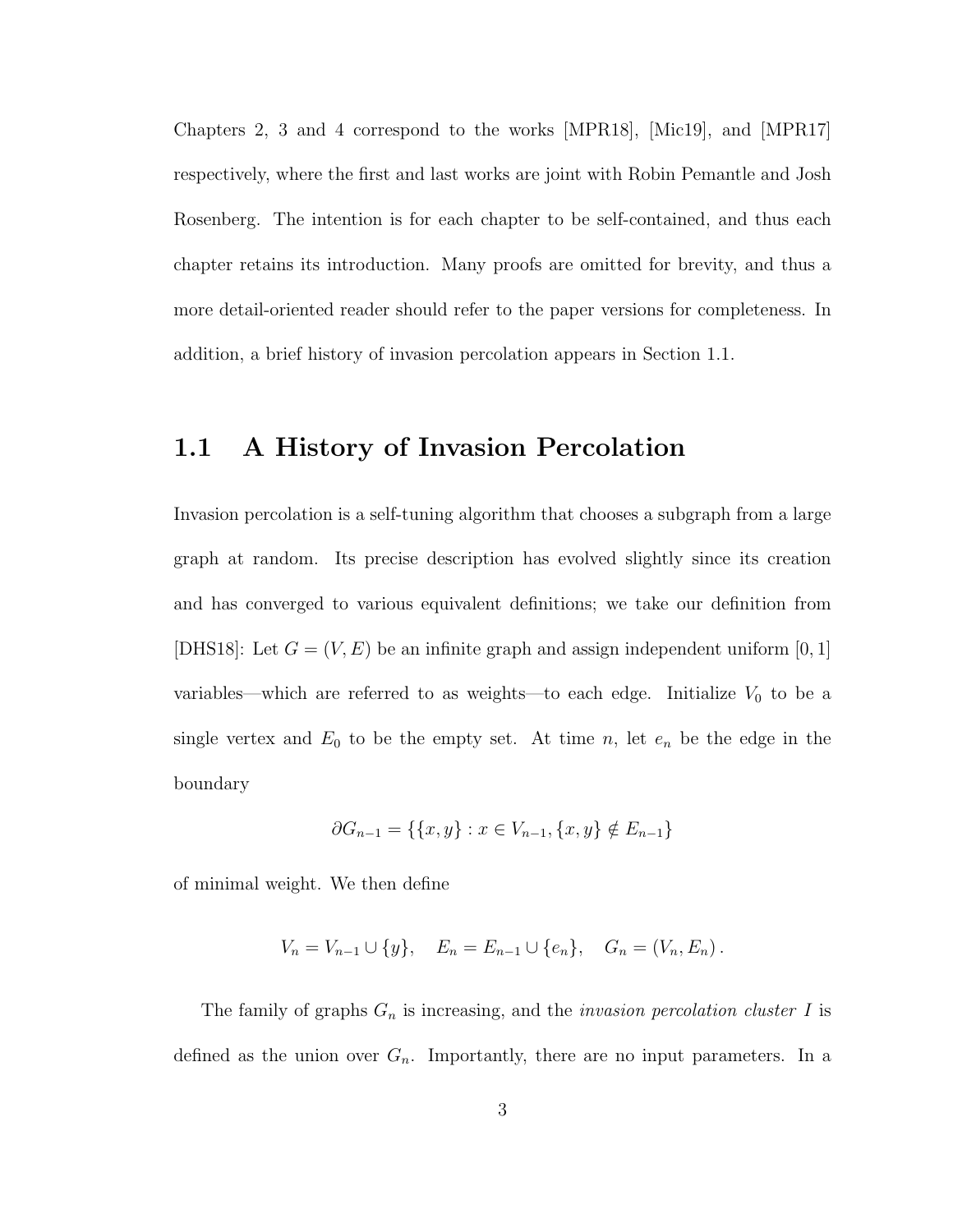sense that has been made rigorous in many settings, invasion percolation looks more and more like critical percolation as  $n \to \infty$ ; this means that invasion percolation is an example of a system that exhibits self-organized criticality.

#### Material Science Origins

Invasion percolation was originally developed in the material science community to study how two different fluids interact in a porous medium. As a precursor, a 1978 work by de Gennes and Guyon [dGG78] models a porous medium as a graph and places directed edges in both directions at each edge. We imagine a source of water with pressure  $p$  is placed at a specified vertex  $\bf{0}$ , and the oil is placed at all other vertices. For each edge  $\vec{ab}$ , there is an associated quantity  $\Phi_{\vec{ab}}$  denoting how difficult it is for water to cross from  $a$  to  $b$  thereby invading the oil via capillary action. The authors then assume that  $\Phi_{\vec{ab}}$  are jointly independent random variables with  $\Phi_{\vec{ab}}$  and  $\Phi_{\vec{ba}}$  having the same distribution. Given neighboring vertices a and b with water at a and oil at b, water spreads to b provided  $\Phi_{\vec{ab}} \leq p$ , where we recall that  $p$  is the pressure of the water source.

Importantly, the presence of the external parameter  $p$  distinguishes this model from what is now known as invasion percolation. In fact, as [dGG78] note, this is the same as performing independent directed bond percolation and restricting the cluster only to sites reachable from 0 through open bonds. As the authors state,

Nous nous préoccupons surtout de savoir si le comportement près du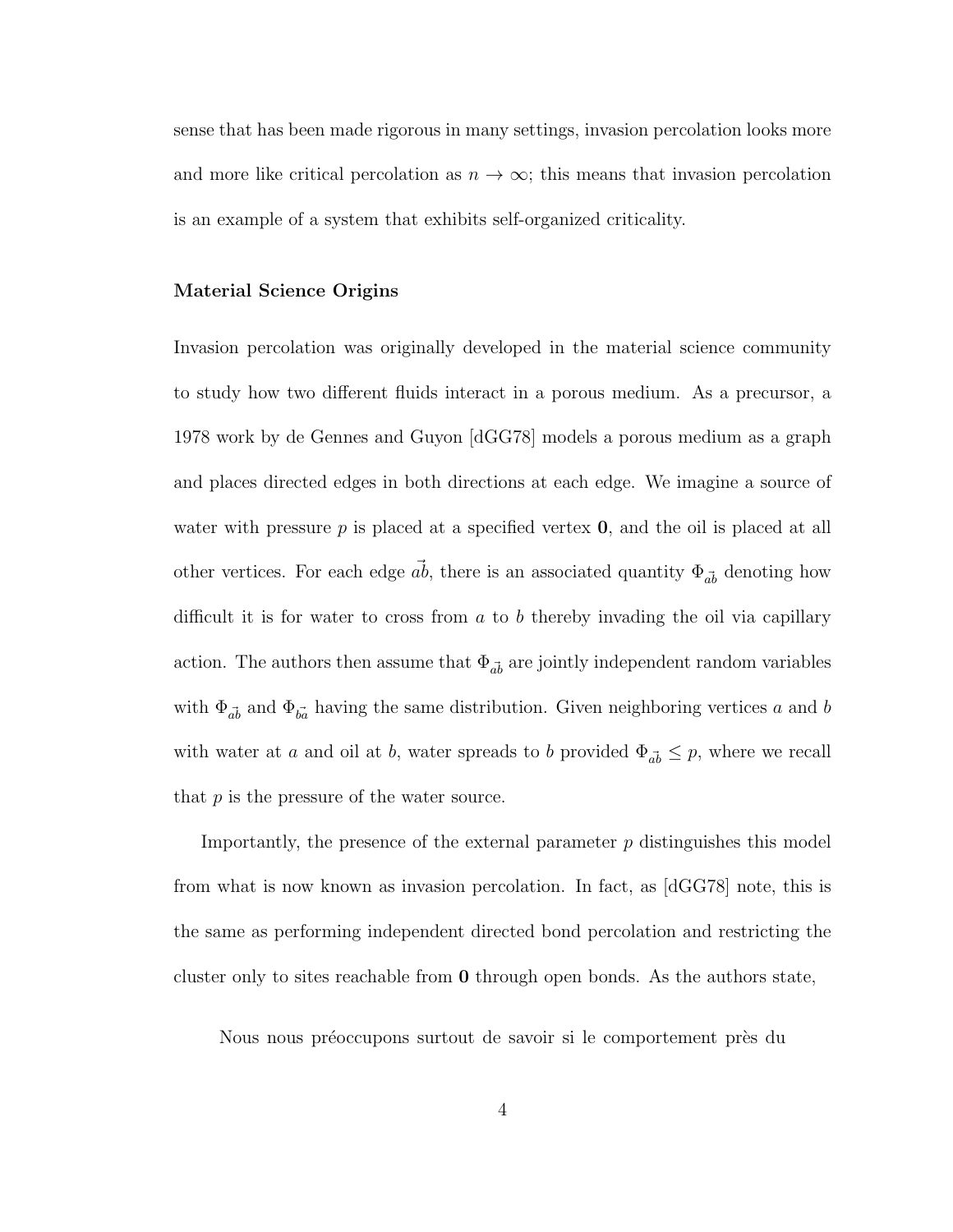seuil, dans des expériences d'injection ou de succion, est régi par les mêmes exposants [critique] que ceux de la percolation.<sup>1</sup>

They note as well that similar percolation models were considered contemporaneously by [LSD77]. The model of [dGG78] was further tweaked and studied via Monte Carlo simulations in [LB80, LZS83, Len85]. Despite the differences between what is now known as invasion percolation, many authors cite [dGG78] or [LB80] as the beginnings of invasion percolation, including foundational mathematical works on this subject [CCN85, Zha95], despite the strong differences.

Invasion percolation as it is now known was more-or-less introduced in 1980 with [CKLW82] and was given the name invasion percolation in a subsequent work [WW83] bearing the name "Invasion percolation: a new form of percolation theory."

Most work in this era consists of simulations and observations concerning the results, although the work [CKLW82] contains quite a bit of mathematical content. In particular, they examine the case of a large  $L \times W$  rectangle in  $\mathbb{Z}^2$  with periodic boundary conditions. They impose a trapping condition: once the invasion cluster traps a component of its complement, it may not further invade the trapped component. They observe a power law for the fraction of vertices that end up in a trapped component.

They note that these exponents roughly match the analogue in the case of critical <sup>1</sup>Rough translation: "Our main concern is whether near-critical behavior, in injection or suction experiments, is governed by the same [critical] exponents as percolation."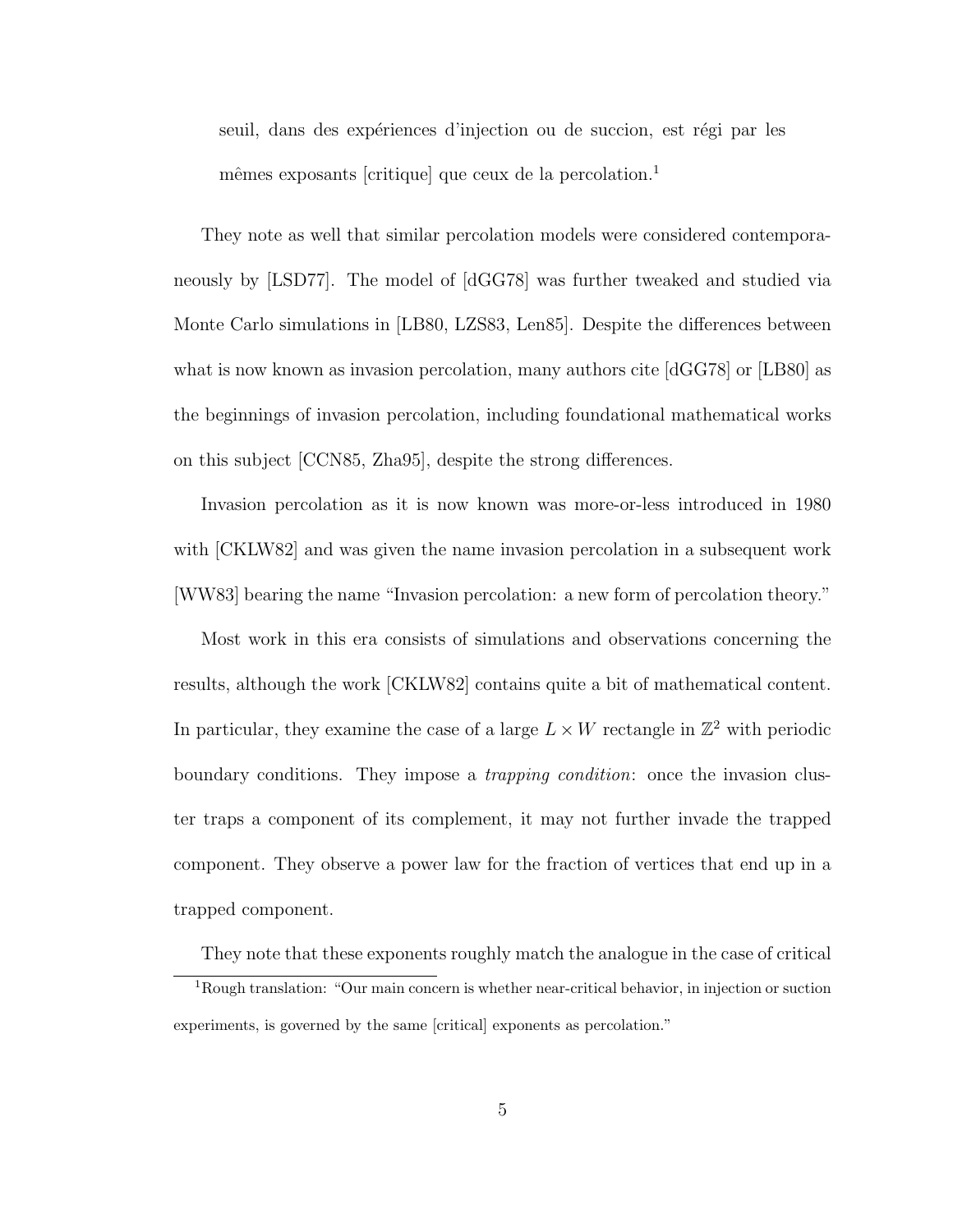Bernoulli percolation and state that this matching of exponents "suggest[s] that [invasion percolation] is indeed at a critical point." Further, the authors heuristically state that eventually all added bonds have weight in the range  $[0, p_c]$  although this is not quite right since no percolation occurs at criticality in  $\mathbb{Z}^2$ ; in truth, for each  $\varepsilon > 0$ , all added bonds eventually have weight in the range  $[0, p_c + \varepsilon)$ .

Wilkinson—an author on [CKLW82]—continued this scaling-exponent approach with Willemsen in [WW83], and consider invasion percolation both with and without the trapping condition. They compare exponents of various quantities from their simulated data of invasion percolation with those of Bernoulli percolation. The authors concede that their work is "essentially descriptive" and that

"It would be of interest to study [invasion percolation] in a more formal manner, ... even the simplest problem of growing a cluster from a point into an infinite lattice without the trapping rule appears intractable."

They conclude by stating "The development of a mathematical framework for discussing this structure poses a very interesting problem."

#### Enter Mathematics

Mathematical analysis begins in 1983 with a work of Nickel and Wilkinson [NW83] concerning invasion percolation on regular trees. Using a generating function approach, the authors show that the probability of adding a bond with weight larger than  $p_c$  at step n is on the order of  $1/$ √  $\overline{n}$  and that for any  $\varepsilon > 0$ , the probability of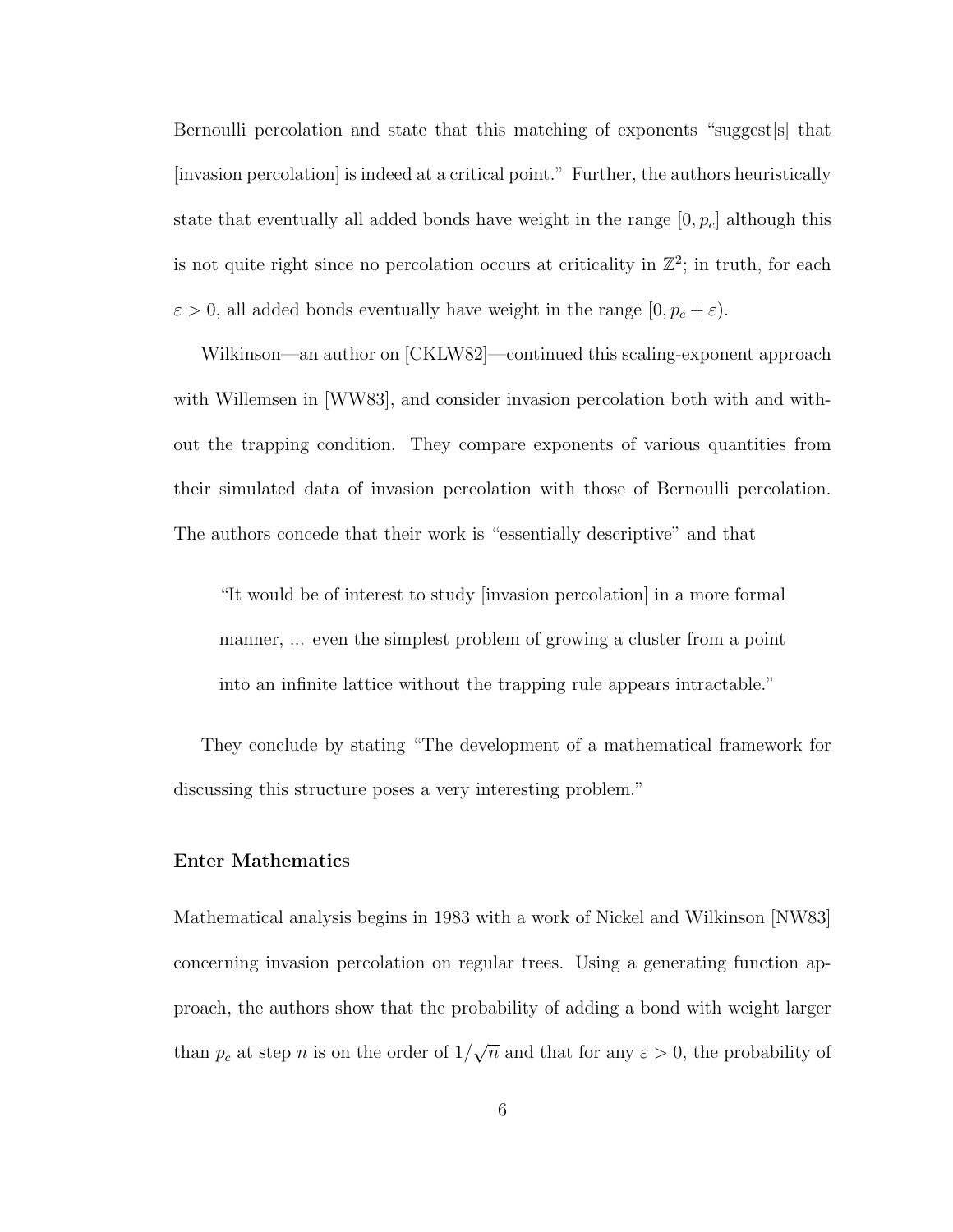adding a bond of weight larger than  $p_c + \varepsilon$  decays exponentially. Further, they find the scaling form for the number of invaded vertices in depth  $m$  at time  $n$ .

These results were generalized by Chayes, Chayes and Newman in 1985 [CCN85], written contemporaneously with [NW83]. The authors state their methods work for a many examples, but restrict their attention to  $\mathbb{Z}^d$  for simplicity. They prove

• Let  $Q_n(x)$  be the portion of bonds added up to time n with weight at most x. Then  $Q_n(x)$  converges to the step function

$$
Q(x) = \begin{cases} 1 & x < p_c \\ 0 & x > p_c \end{cases}
$$

under since-verified hypotheses concerning Bernoulli percolation.

• For  $y > p_c$ , let  $A_n(y)$  denote the event that the weight of the bond added at time  $n$  is at least  $y$ . Then

$$
-\log(\mathbf{P}(A_n(y))) = \Theta(n^{(d-1)/d})
$$

as  $n \to \infty$ .

• In  $d = 2$ , the invaded region has zero volume fraction.

As Chayes, Chayes and Newman observe, the last point represents a step towards computing the fractal dimension of the invasion cluster, a problem resolved in 1995 by Zhang [Zha95].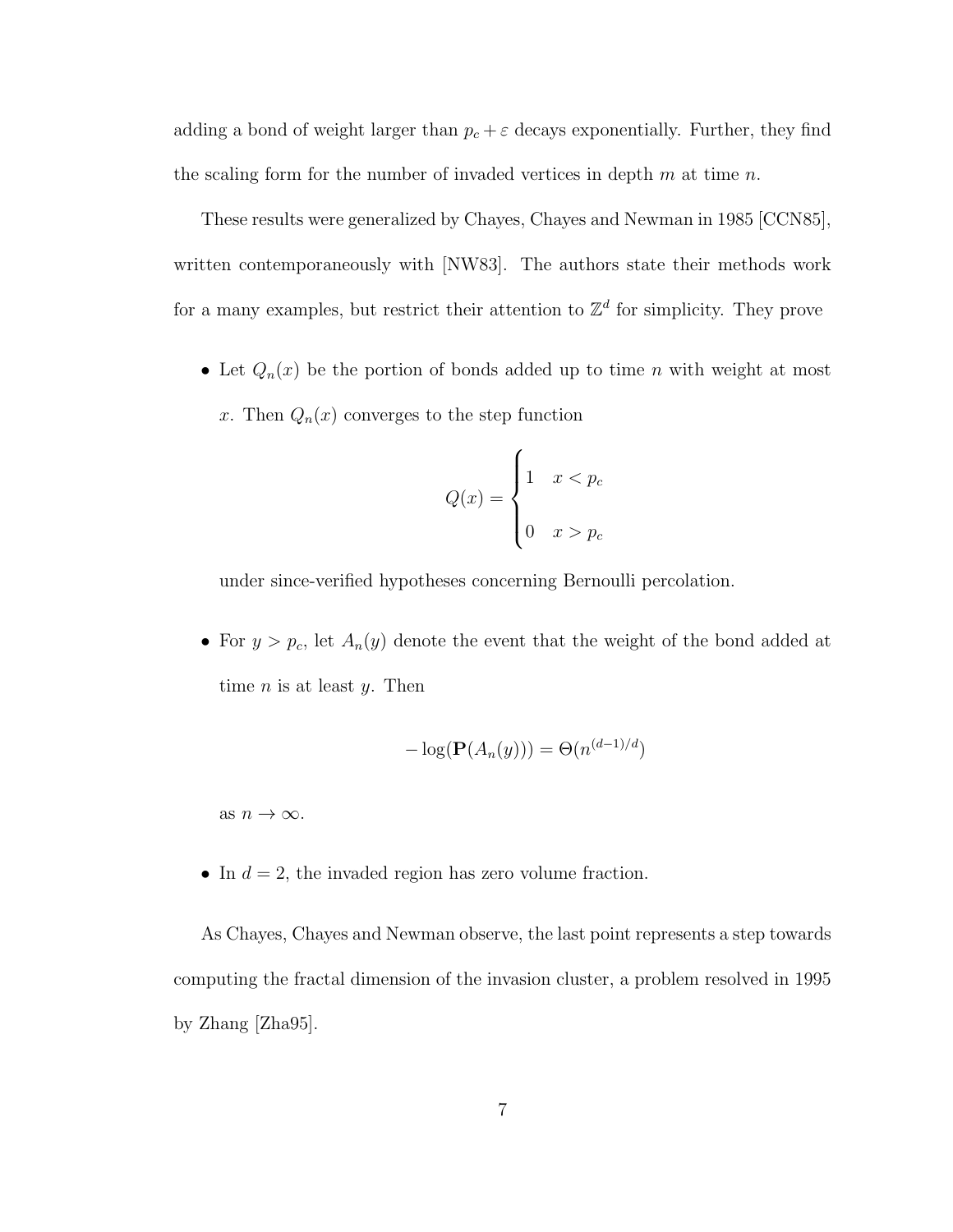A follow-up work [CCN87] by the same trio of authors began a productive feedback loop between invasion and Bernoulli percolation; they use invasion percolation to prove that for Bernoulli percolation on  $\mathbb{Z}^d$ 

- $-\log(\mathbf{P}[x \text{ and } y \text{ belong to the same finite cluster}]) = \Theta(||x y||).$
- The probability that the root is contained in an infinite cluster is a smooth function of  $p$  on the open supercritical window.
- The probability that the cluster containing the origin has exactly  $n$  vertices is bounded above by  $\exp(-c_p n^{(d-1)/d}/\log(n))$ .

While [CCN87] using invasion percolation for theoretical results, physicists began using invasion percolation to approximate critical percolation parameters with Monte Carlo simulations; an example of this is the work of [McC87] which studies the case of Voronoi percolation.

Certain aspects of [CCN85, CCN87] have been generalized to quasi-transitive and semi-transitive graphs in [HPS99]. In particular, [HPS99] uses invasion percolation examine the uniqueness of infinite clusters for coupled  $p$ -percolation on these graphs. In the process, they prove that for any  $p > p_c$ , invasion percolation adds only finitely many bonds with weight larger than  $p$ .

## More work on  $\mathbb{Z}^2$

From this point, the study of invasion percolation spread out in various different directions. In the case of  $\mathbb{Z}^2$ , much work has been done comparing invasion perco-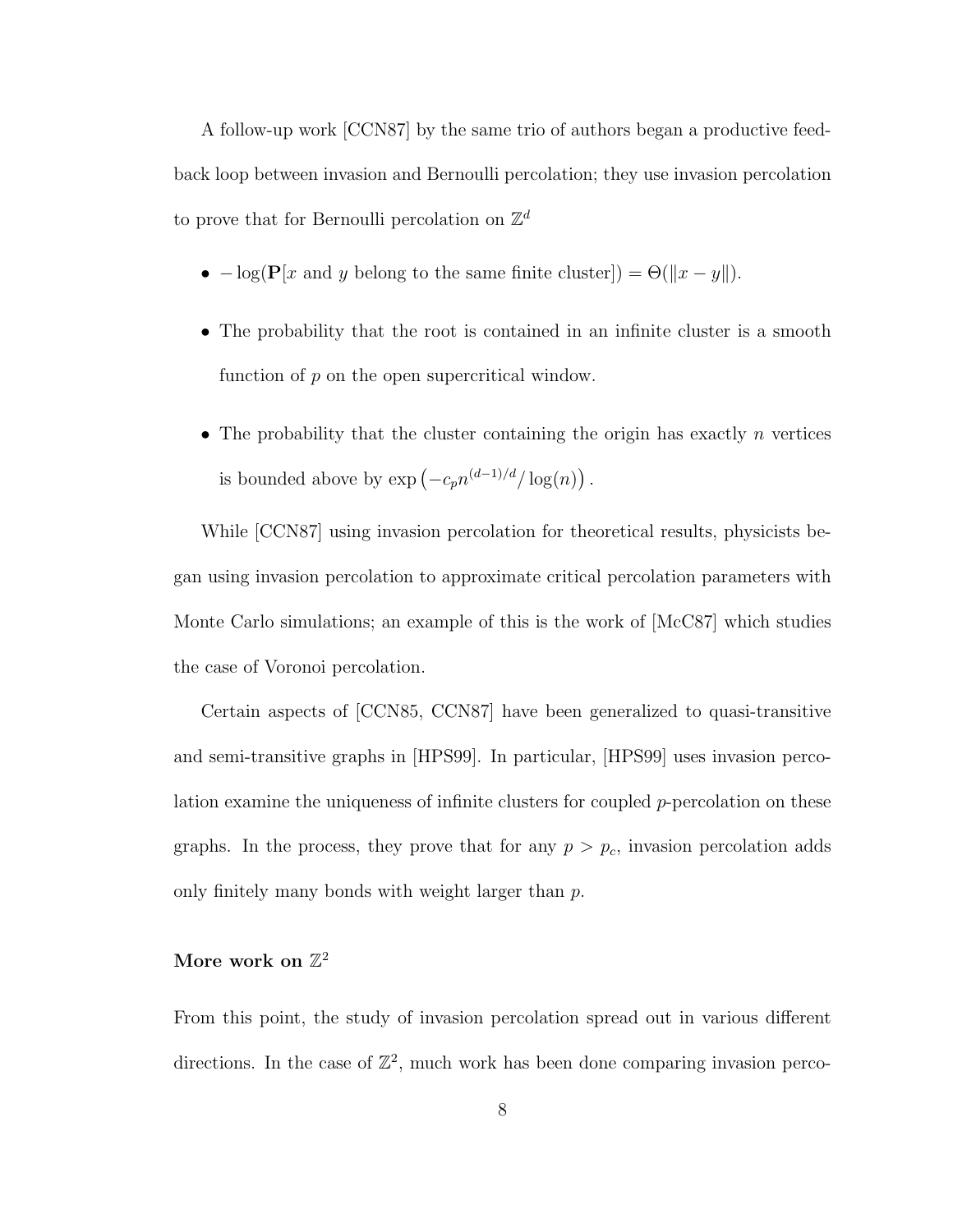lation to critical percolation. Járai  $[Jar03]$  showed that moments of the number of invaded vertices in the box  $[-n, n]^2$  is on the same order as critical percolation conditioned to reach the boundary of this box. Similarly, Járai showed that the local structure of the invasion cluster when viewed sufficiently far from the origin is the same as that of the *incipient infinite cluster*, which is roughly critical percolation conditioned to percolate to infinity.

More involved features were studied: [vdBJV07] showed that the size of the first pond—the portion of the invasion cluster up until the edge of maximal total weight is added—has tails comparable to the radius of the critical percolation cluster, up to a logarithmic factor. Comparisons continued in [DSV09], which showed that certain k-point functions for the invasion cluster match analogues for critical percolation; however, in the same paper, it is shown that the laws of the incipient infinite cluster and invasion cluster are mutually singular. In a similar vein, [Sap11] showed the incipient infinite cluster doesn't stochastically dominate the invasion cluster. Further work on  $\mathbb{Z}^2$  often concerns ponds and the weights connecting them [vdBJV07, DS11, DS12]. The connections between critical and invasion percolation are still being explored: as recently as 2018, Damron, Hanson and Sosoe [DHS18] examine so-called *arm events*—the existence of a family of disjoint paths with prescribed open and closed conditions connecting a given vertex to a large box—and study which open/closed conditions yield arm events whose probabilities roughly match in invasion percolation and critical percolation.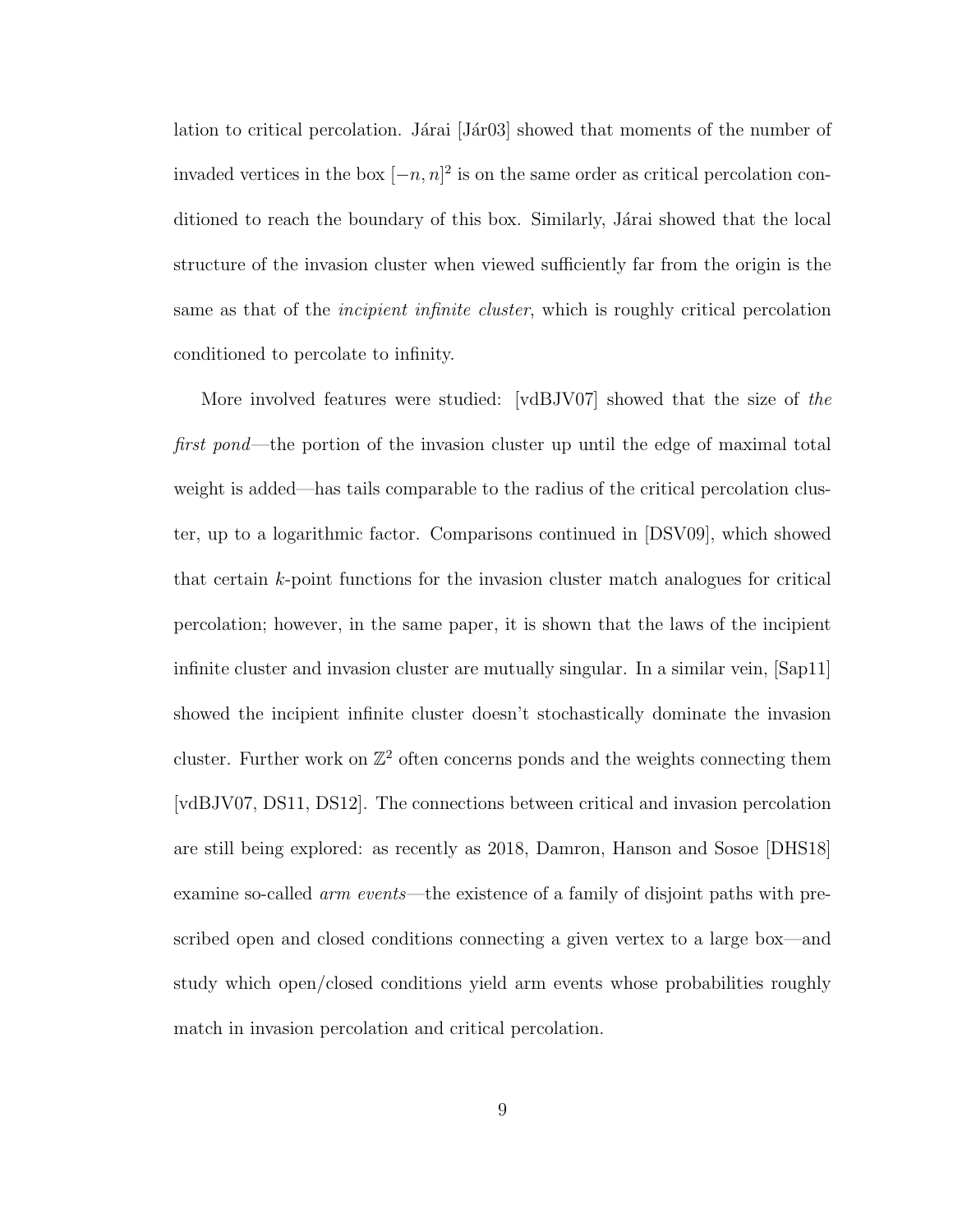Other work on  $\mathbb{Z}^2$  includes [DHS13] which shows that random walks on the invasion cluster are subdiffusive. Their analysis relies on Russo-Seymore-Welsh estimates, and note that their results extend to planar lattices with similar estimates. Recently, [GPS18] proved that the invasion cluster of the two-dimensional triangular lattice has a unique scaling limit.

#### More work on Trees

Invasion percolation on regular trees was explored in depth by Angel, Goodman, den Hollander, and Slade in [AGdHS08]. The authors examine the scaling behavior of the r-point function as well as the volume at and up to a given height. An important ingredient of their work is the representation of the invasion cluster as an infinite non-backtracking path called the backbone with subcritical percolation clusters added along the way. Interestingly, [AGdHS08] show that the law of the incipient cluster stochastically dominates that of the invasion cluster on regular trees, however the two are mutually singular. This differs quite a bit from the case of  $\mathbb{Z}^2$  in which there is no stochastic dominance, as shown in [Sap11].

Angel and Goodman continued their work on regular trees in a 2013 work with Merle [AGM13] which identifies the scaling limit of both the invasion cluster and incipient infinite cluster on regular trees. The work [MPR17]—the basis for Chapter 4 of this thesis—generalizes certain facts of [AGdHS08] to Galton-Watson trees, thereby bringing the mathematical study of invasion percolation into the realm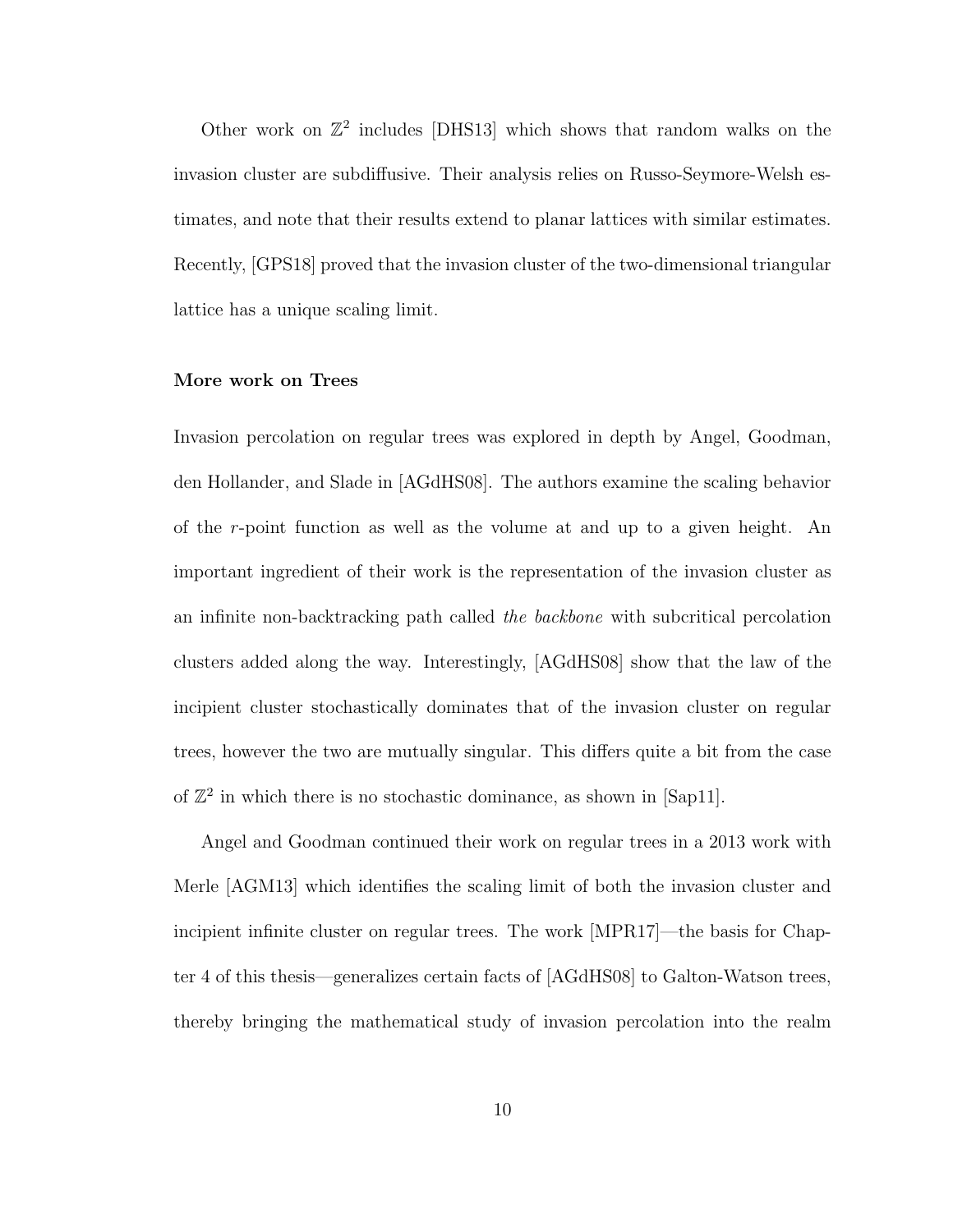of random graphs. On almost-every Galton-Watson trees, the invasion cluster almost surely contains a single infinite path; [MPR17] studies the law of this path, and shows that this law is absolutely continuous with respect to the limit uniform measure.

The backbone decompositions central to [AGdHS08, AGM13] was taken to a locally-infinite limit setting in [ABGK12], in which each vertex has countably infinitely-many children, but the edge weights are no longer uniform.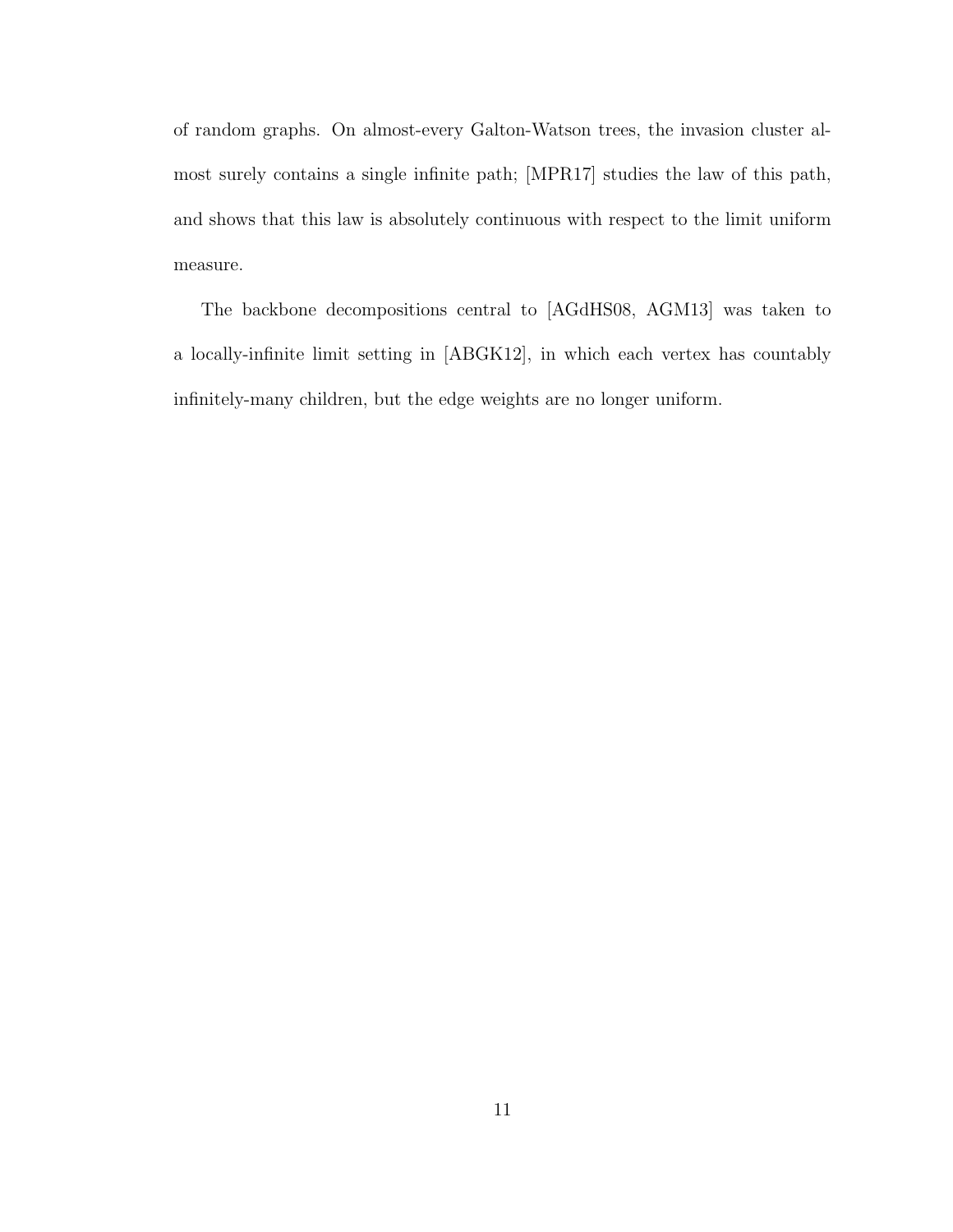# Chapter 2

# Super-Critical Percolation

The present chapter is based on excerpts from [MPR18], which is joint with Robin Pemantle and Josh Rosenberg. For brevity, proofs are omitted and abbreviated from certain sections.

# 2.1 Introduction

As earlier, let GW denote the measure on locally finite rooted trees induced by the Galton-Walton process for some fixed progeny distribution  $\{p_n\}$  whose mean will be denoted  $\mu$ . A random tree generated according to the measure GW will be denoted as **T**. Throughout, we let Z denote a random variable with distribution  $\{p_n\}$  and assume that  $P[Z = 0] = 0$ ; passing to the reduced tree as described in [AN72, Chapter 1.D.12], no generality is lost for any of the questions in the paper.

The growth rate and regularity properties of both random and deterministic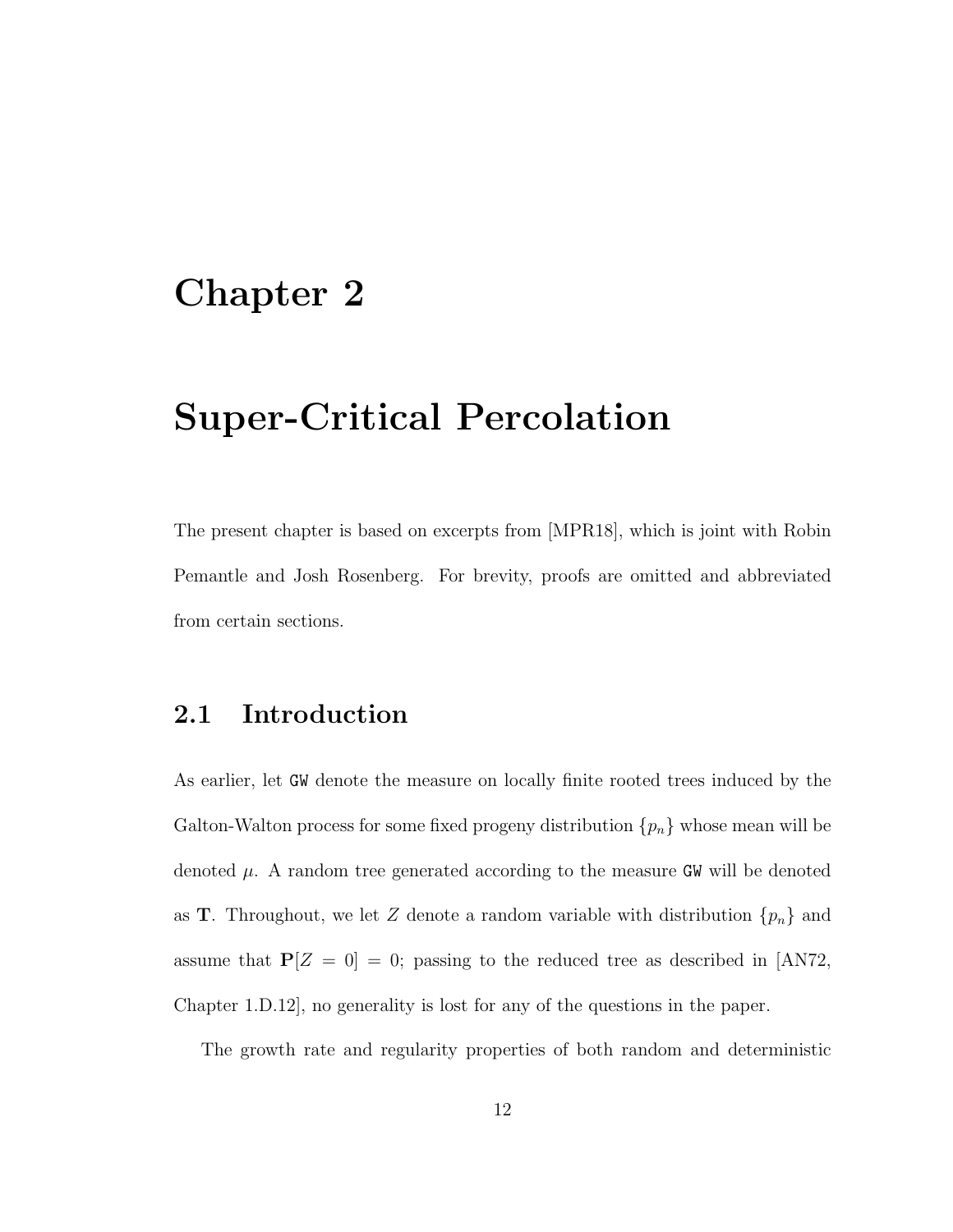trees can be analyzed by looking at the behavior of a number of different statistics. The Hausdorff dimension of the boundary and the escape speed of random walk are almost surely constant for a fixed Galton-Watson measure. Quantities that are random but almost surely well defined include the martingale limit  $W := \lim Z_n / \mu^n$ , the resistance to infinity when edges at level n carry resistance  $x^n$  for a fixed  $x < \mu$ , and the probability  $\theta_{\mathbf{T}}(p)$  that **T** survives Bernoulli-p percolation, i.e., the probability there is a path of open edges from the root to infinity, where each edge is declared open with independent probability  $p$ . In this paper we seek to understand  ${\tt GW\text{-}almost}$  sure regularity properties of the survival function  $\theta_{\rm \bf T}(\cdot)$  and to compute its derivatives at criticality.

The properties of the Bernoulli-p percolation survival function have been studied extensively in certain other cases, such as on the deterministic d-dimensional integer lattice,  $\mathbb{Z}^d$ . When  $d = 2$ , the Harris-Kesten Theorem [Har60, Kes80] states that the critical percolation parameter  $p_c$  is equal to  $1/2$  and that critical percolation does not survive:  $\theta_{\mathbb{Z}^2}(1/2) = 0$ ; more interesting is the nondifferentiability from the right of the survival function at criticality [KZ87]. When  $d \geq 3$ , less is known, despite the high volume of work on the subject. The precise value of the critical probability  $p_c(d)$  is unknown for each  $d \geq 3$ ; for  $d \geq 19$ , mean-field behavior has been shown to hold, implying that percolation does not occur at criticality [HS94]. This has recently been upgraded with computer assistance and shown to hold for  $d \geq 11$  [FvdH17], while the cases of  $3 \leq d \leq 10$  are still open. Lower bounds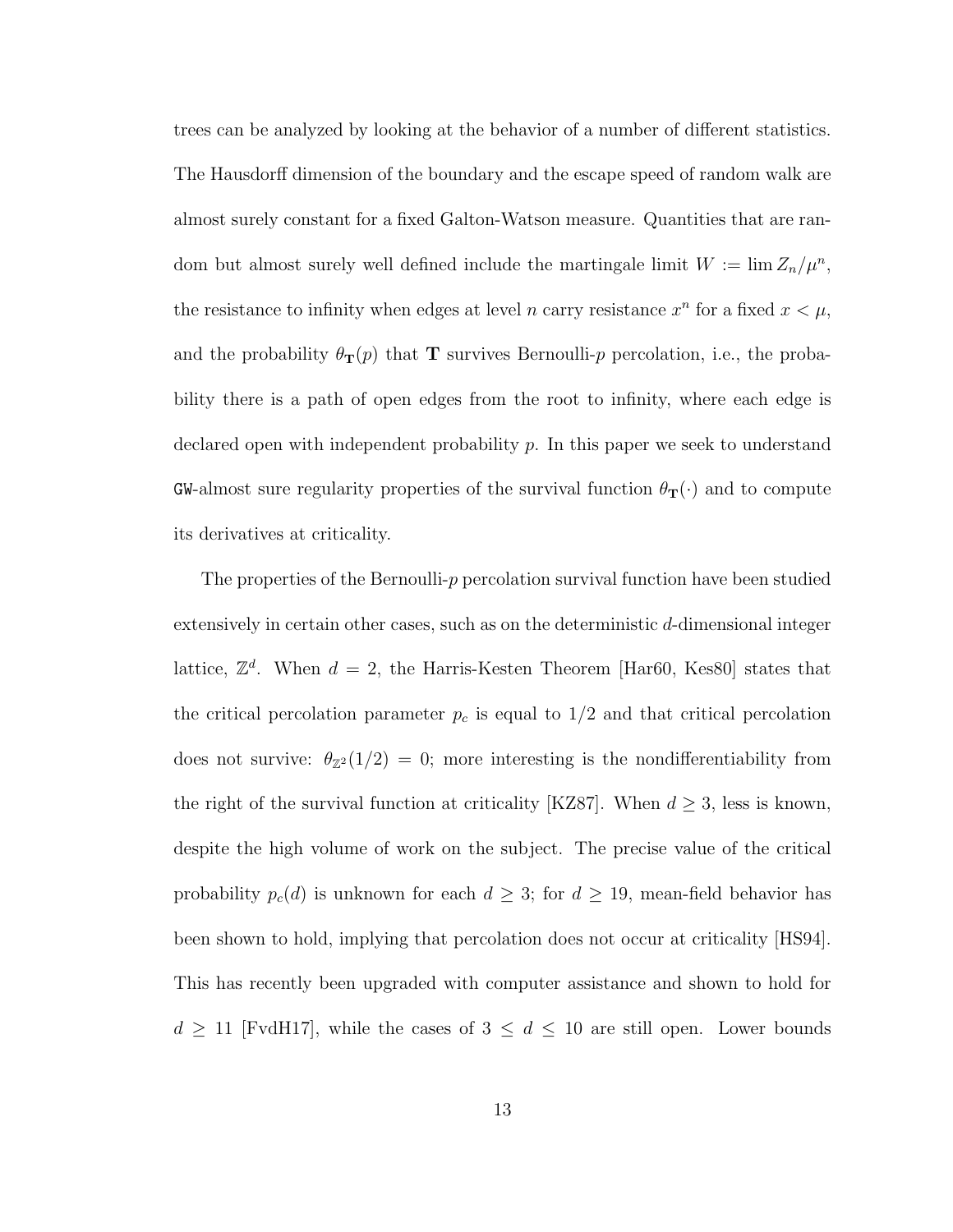on the survival probability of  $\mathbb{Z}^d$  in the supercritical region are an area of recent work [DCT16], but exact behavior near criticality is not known in general. On the question of regularity, the function  $\theta_{\mathbb{Z}^d}(p)$  is smooth on  $(p_c(d), 1]$  for each  $d \geq 2$ [Gri99, Theorem 8.92].

There is less known about the behavior of  $\theta_{\mathbf{T}}(\cdot)$  for random trees than is known on the integer lattice. We call the random function  $\theta_{\mathbf{T}}(\cdot)$  the quenched survival function to distinguish it from the annealed survival function  $\theta$ , where  $\theta(x)$  is the probability of survival at percolation parameter x averaged over the GW distribution. For the regular d-ary tree,  $T_d$ , the classical theory of branching processes implies that the critical percolation parameter  $p_c$  is equal to  $1/d$ , that  $\theta_{T_d}(1/d) = 0$  (that is, there is no percolation at criticality), and that for  $p > p_c$ , the quantity  $\theta_{T_d}(p)$  is equal to the largest fixed point of  $1 - (1 - px)^d$  in [0, 1] (see, for instance, [AN72] for a treatment of this theory).

For Galton-Watson trees, a comparison of the quenched and annealed survival functions begins with the following classical result of Lyons, showing that  $p_c$  is the same in both cases.

**Theorem 2.1.1** ([Lyo90]). Let  $T$  be the family tree of a Galton-Watson process with mean  $\mathbf{E}[Z] =: \mu > 1$ , and let  $p_c(\mathbf{T}) = \sup \{p \in [0,1]: \theta_{\mathbf{T}}(p) = 0\}$ . Then  $p_c(\mathbf{T}) = \frac{1}{\mu}$ almost surely. Together with the fact that  $\theta_{\bf T}(1/\mu) = 0$ , this implies  $\theta_{\bf T}(p_c) = 0$ almost surely.  $\Box$ 

To dig deeper into this comparison, observe first that the annealed survival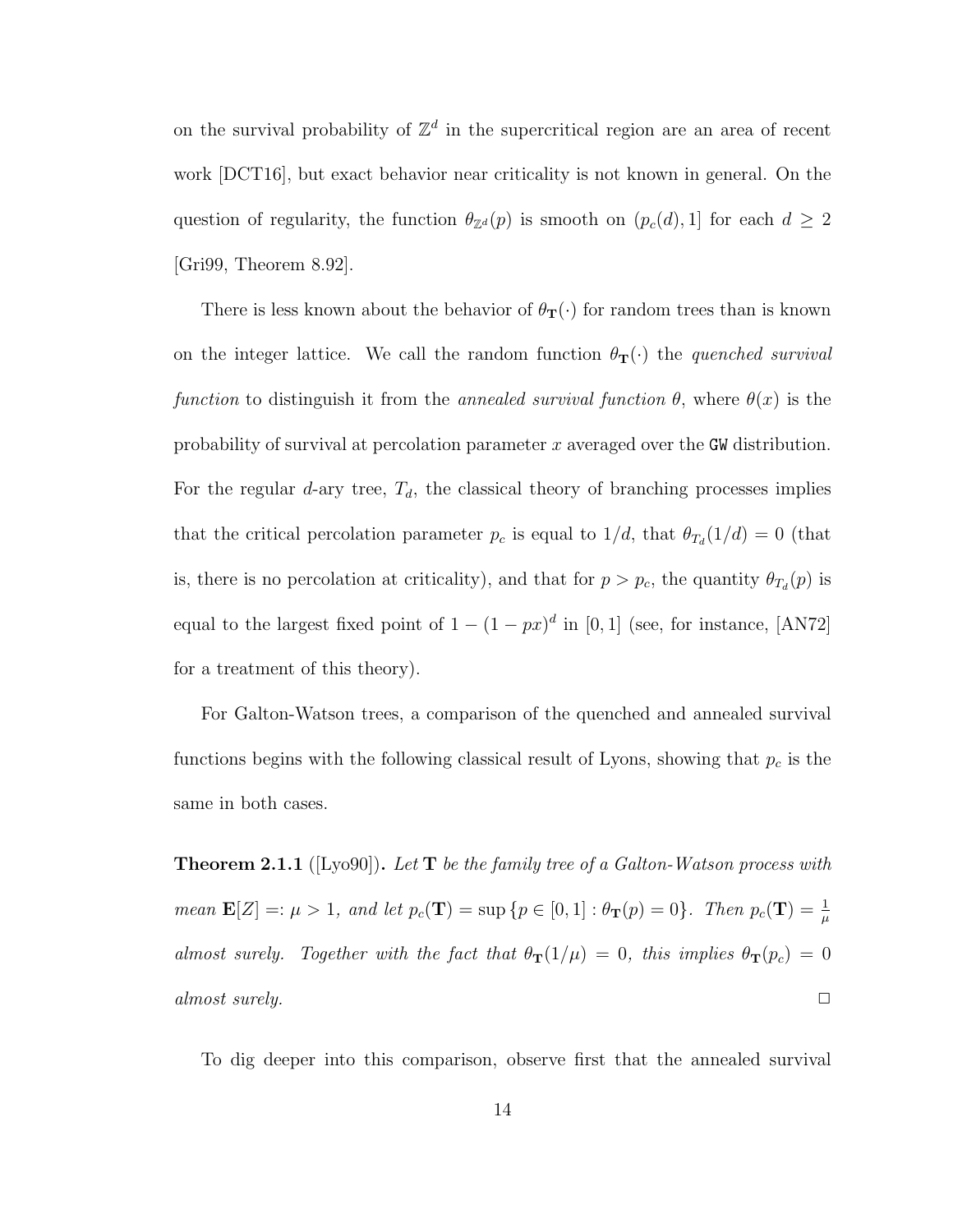probability  $\theta(x)$  is the unique fixed point on [0, 1) of the function  $1-\phi(1-px)$  where  $\phi(z) = \mathbf{E}[z^Z]$  is the probability generating function of the offspring distribution. In the next section we show that the annealed survival function  $\theta(p)$  is smooth on  $(p_c, 1)$  and, under moment conditions on the offspring distribution, the derivatives extend continuously to  $p_c$ . This motivates us to ask whether the same holds for the quenched survival function. Our main results show this to be the case, giving regularity properties of  $\theta_{\mathbf{T}}(p)$  on the supercritical region.

Let  $r_j$  be the coefficients in the asymptotic expansion of the annealed function g at  $p_c$ . These are shown to exist in Proposition 2.2.6 below. In Theorem 2.3.1, under appropriate moment conditions, we will construct for each  $j \geq 1$  a martingale  ${M_n^{(j)}: n \geq 1}$  with an almost sure limit  $M^{(j)}$ , that is later proven to equal the jth coefficient in the aymptotic expansion of the quenched survival function g at  $p_c$ . Throughout the analysis, the expression W denotes the martingale limit  $\lim_{n \to \infty} Z_n / \mu^n$ . Theorem 2.1.2 (main results).

- (i) For GW a.e. tree T, the quantity  $\theta_{\bf T}(x)$  is smooth as a function of x on  $(p_c, 1)$ .
- (ii) If  $EZ^{2k+1+\beta} < \infty$  for some positive integer k and some  $\beta > 0$ , then we have the k-th order approximation

$$
\theta_{\mathbf{T}}(p_c + \varepsilon) = \sum_{j=1}^{k} M^{(j)} \varepsilon^j + o(\varepsilon^k)
$$

for GW a.e. tree  $\mathbf{T},$  where  $M^{(j)}$  is the quantity given explicitly in Theorem 2.3.1.  $Additionally, M^{(1)} = Wr_1$  and  $\mathbf{E}[M^{(j)}] = r_j$ , where W is the martingale limit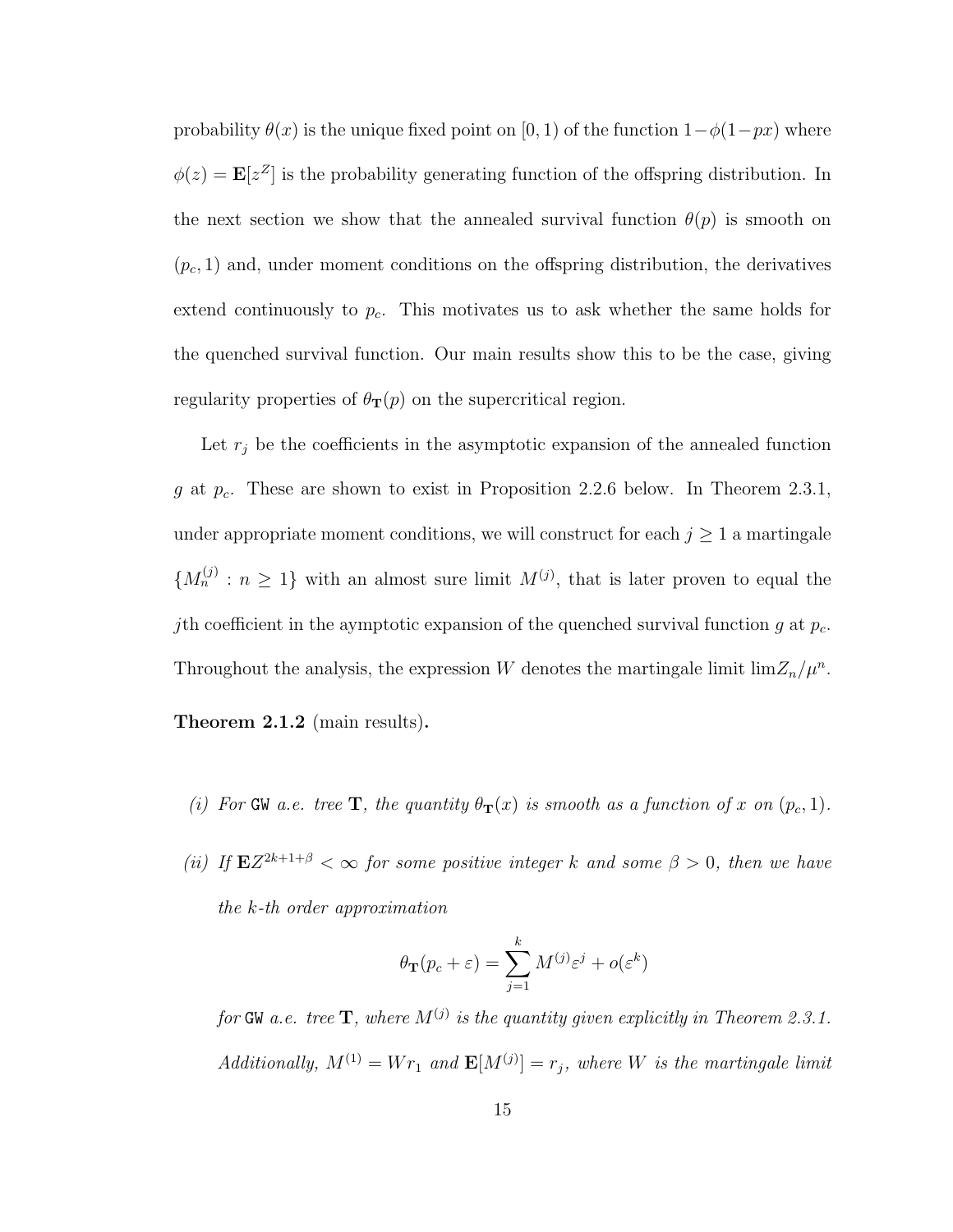for  $T$  and j!r<sub>j</sub> are the derivatives of the annealed survival function, for which explicit expressions are given in Proposition 2.2.6.

(iii) If  $EZ^{2k^2+3+\beta} < \infty$  for some  $\beta > 0$ , then GW-almost surely  $\theta_{\mathbf{T}}(\cdot)$  is of class  $C^k$ from the right at  $p_c$  and  $g^{(j)}(\mathbf{T}, p_c^+) = j! M^{(j)}$  for all  $j \leq k$ ; see the beginning of Section 2.2.1 for calculus definitions.

Remark 2.1.3. Smoothness of  $\theta_{\mathbf{T}}(\cdot)$  on  $(p_c, 1)$  does not require any moment assumptions, in fact even when  $\mathbf{E}Z = \infty$  one has  $p_c = 0$  and smoothness of  $\theta_{\mathbf{T}}(\cdot)$  on  $(0, 1)$ . The moment conditions relating to expansion at criticality given in (ii) are probably not best possible, but are necessary in the sense that if  $EZ^k = \infty$  for some k then not even the annealed survival function is smooth (see Proposition 2.2.4 below).

The proofs of the first two parts of Theorem 2.1.2 are independent of each other. Part  $(ii)$  is proved first, in Section 2.3. Part  $(i)$  is proved in Section 2.4.2 after some preliminary work in Section 2.4.1. Finally, part (iii) is proved in Section 2.4.3. The key to these results lies in a number of different expressions for the probability of a tree T surviving  $p$ -percolation and for the derivatives of this with respect to p. The first of these expressions is obtained via inclusion-exclusion. The second, Theorem 2.4.1 below, is a Russo-type formula [Rus81] expressing the derivative in terms of the expected branching depth

$$
\frac{d}{dp}\theta_T(p) = \frac{1}{p} \mathbf{E}_T |B_p|
$$

for GW-almost every T and every  $p \in (p_c, 1)$ , where  $|B_p|$  is the depth of the deepest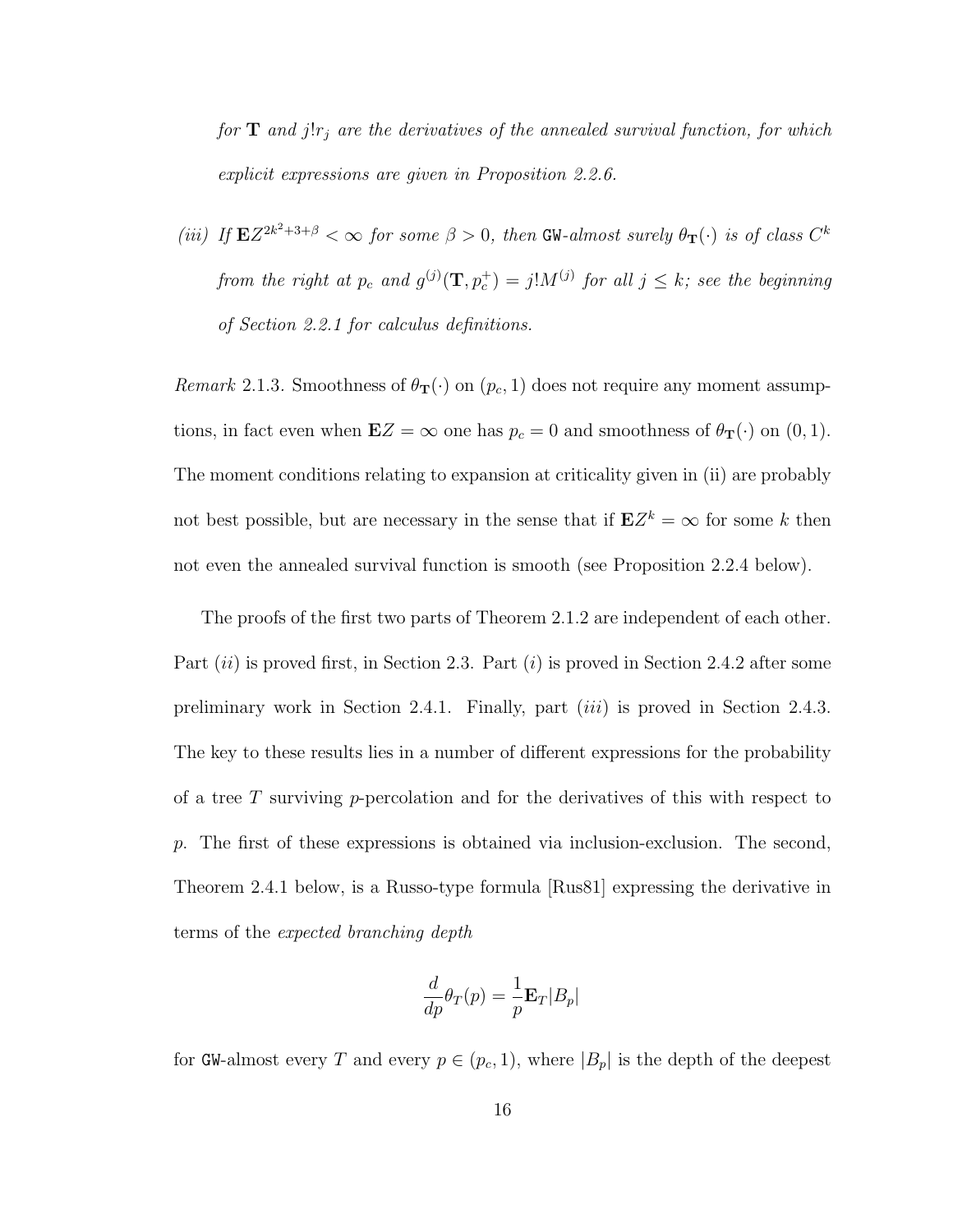vertex  $B_p$  whose removal disconnects the root from infinity in p-percolation. The third generalizes this to a combinatorial construction suitable for computing higher moments.

A brief outline of the chapter is as follows. Section 2.2 contains definitions, preliminary results on the annealed survival function, and a calculus lemma. Section 2.3 writes the event of survival to depth  $n$  as a union over the events of survival of individual vertices, then obtains bounds via inclusion-exclusion. Let  $X_n^{(j)}$  denote the expected number of cardinality  $j$  sets of surviving vertices at level  $n$ , and let  $X_n^{(j,k)}$  denote the expected kth falling factorial of this quantity. These quantities diverge as  $n \to \infty$  but inclusion-exclusion requires only that certain signed sums converge as  $n \to \infty$ . The Bonferroni inequalities give upper and lower bounds on  $\theta_T(\cdot)$  for each n. Strategically choosing n as a function of  $\varepsilon$  and using a modified Strong Law argument allows us to ignore all information at height beyond  $n$ (Proposition 2.3.10). Each term in the Bonferroni inequalities is then individually Taylor expanded, yielding an expansion of  $\theta_T(p_c + \varepsilon)$  with coefficients depending on *n*. Letting **T** ~ GW and  $n \to \infty$ , the variables  $X_n^{(j,k)}$  separate into a martingale part and a combinatorial part. The martingale part converges exponentially rapidly (Theorem 2.3.6). The martingale property for the cofficients themselves (Lemma 2.3.13) follows from some further analysis (Lemma 2.3.12) eliminating the combinatorial part when the correct signed sum is taken.

Section 2.4.1 proves the above formula for the derivative of  $\theta$  (Theorem 2.4.1)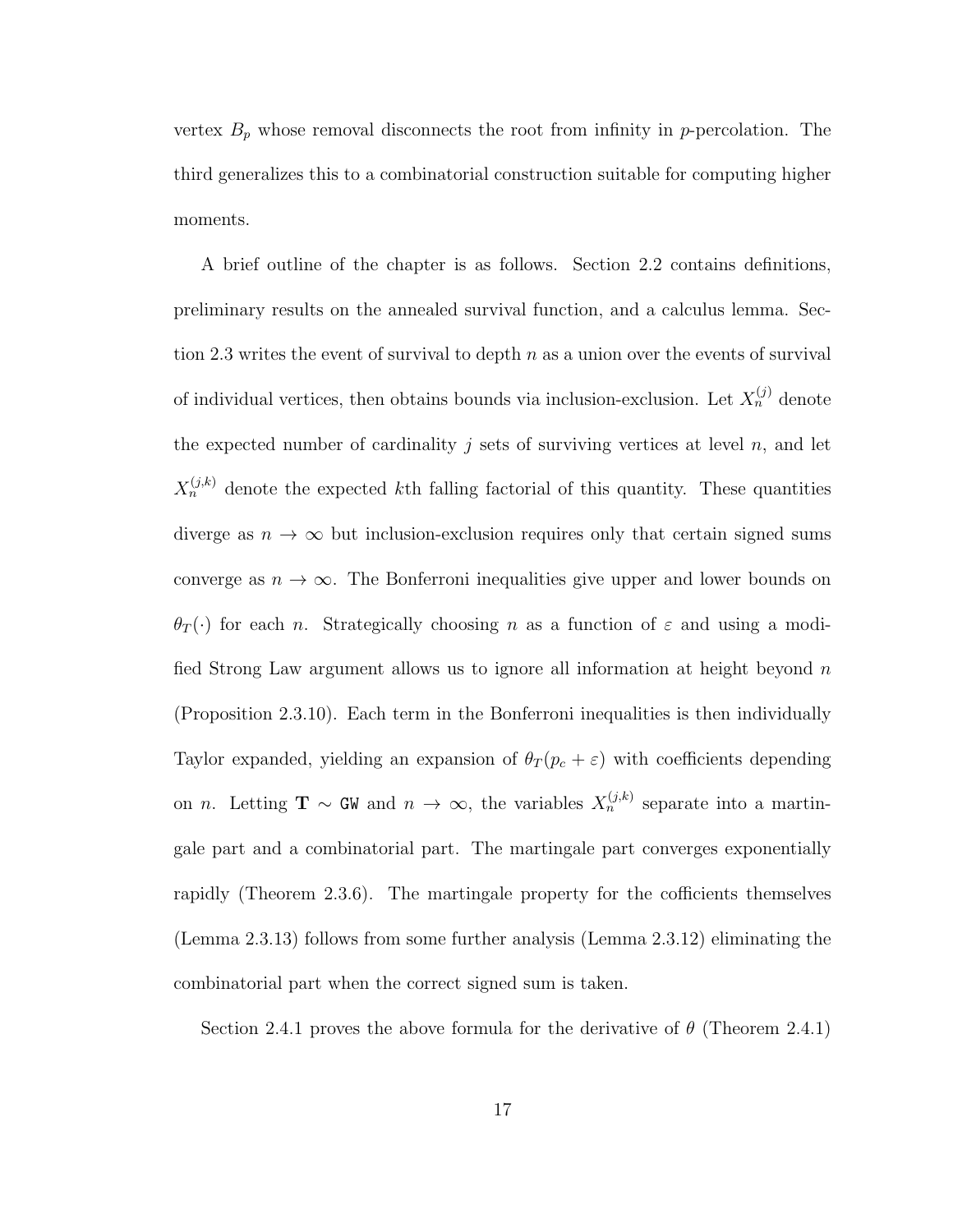via a Markov property for the coupled percolations as a function of the percolation parameter p. Section 2.4.2 begins with a well-known branching process description of the subtree of vertices with infinite lines of descent. It then goes on to describe higher order derivatives in terms of combinatorial gadgets denoted  $\mathcal D$  which are moments of the numbers of edges in certain rooted subtrees of the percolation cluster and generalize the branching depth. We then prove an identity for differentiating these and apply it repeatedly to  $\theta'(T,p) = p^{-1} \mathbf{E} B_p$ , to write  $(\partial/\partial p)^k \theta(T,p)$  as a finite sum  $\sum_{\alpha} \mathcal{D}_{\alpha}$  of factorial moments of sets of surviving vertices. This suffices to prove smoothness of the quenched survival function on the supercritical region  $p_c < p < 1$ .

For continuity of the derivatives at  $p_c$ , an analytic trick is required. If a function possessing an order N asymptotic expansion at the left endpoint of an interval  $[a, b]$ ceases to be of class  $C^k$  at the left endpoint for some k, then the  $k + 1$ st derivative must blow up faster than  $(x-a)^{-N/k}$  (Lemma 2.2.1). This is combined with bounds on how badly things can blow up at  $p_c$  (Proposition 2.4.11) to prove continuity from the right at  $p_c$  of higher order derivatives.

The paper ends by listing some questions left open, concerning sharp moment conditions and whether an asymptotic expansion ever exists without higher order derivatives converging at  $p_c$ .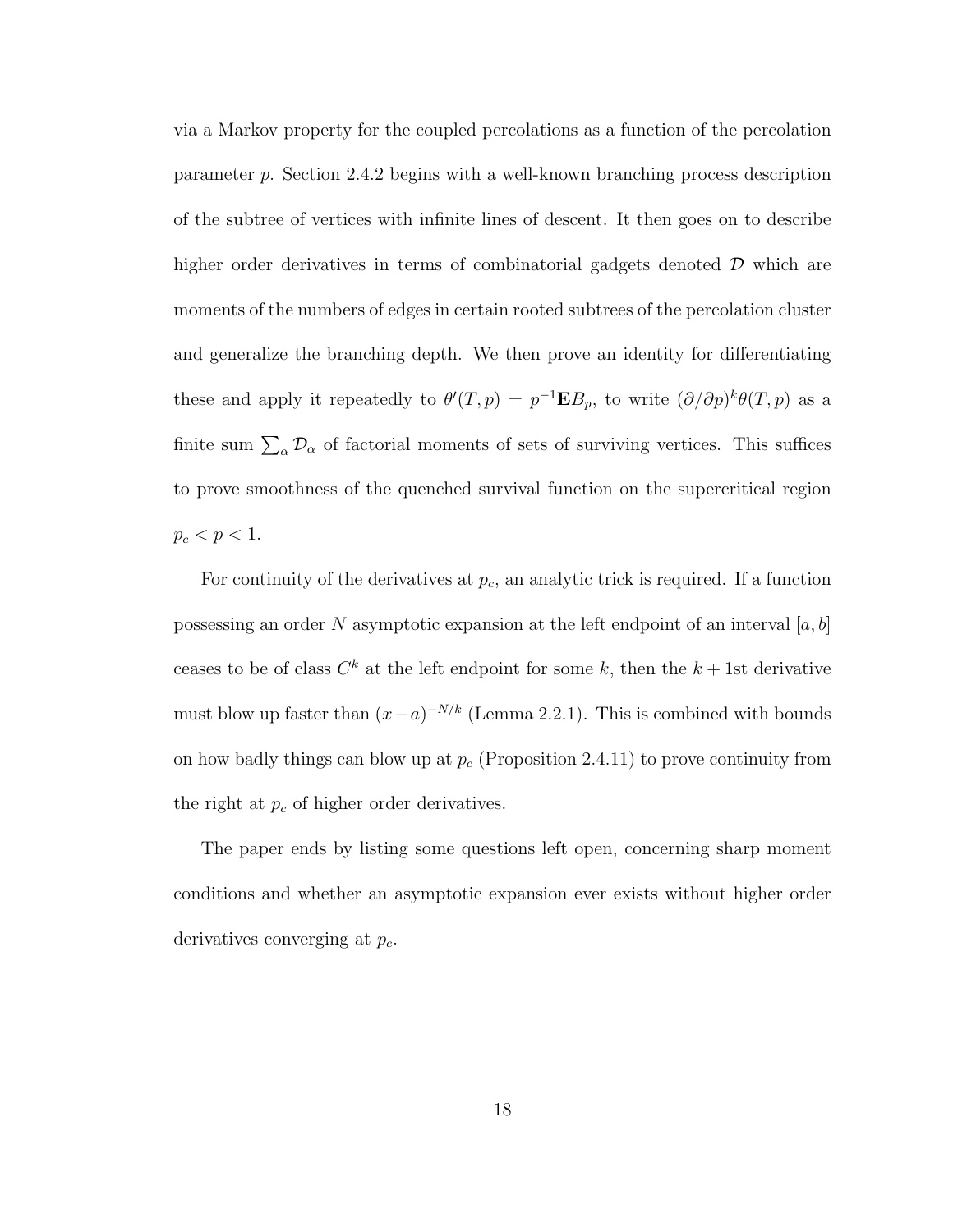# 2.2 Constructions, preliminary results, and annealed survival

## 2.2.1 Smoothness of real functions at the left endpoint

Conclusion *(iii)* glues together the conclusions of *(i)* and *(ii)* to show that the random function  $\theta_{\mathbf{T}}(\cdot)$  is in fact smooth on the set  $[p_c, 1)$ . A useful fact is the following analytic Lemma:

**Lemma 2.2.1.** Let  $f : [a, b] \to \mathbb{R}$  be  $C^{\infty}$  on  $(a, b)$  with

$$
f(a+\varepsilon) = c_1\varepsilon + \dots + c_k\varepsilon^k + \dots + c_N\varepsilon^N + o(\varepsilon^N)
$$
 (2.2.1)

for some  $k, N$  with  $1 \leq k < N$ , and assume

$$
\lim_{\varepsilon \to 0} f^{(j)}(a + \varepsilon) = j!c_j \tag{2.2.2}
$$

for all j such that  $1 \leq j < k$ . If  $f^{(k)}(a+\varepsilon) \nrightarrow k!c_k$  as  $\varepsilon \rightarrow 0^+$ , then there must exist positive numbers  $u_n \downarrow 0$  such that

$$
|f^{(k+1)}(u_n)| = \omega\left(u_n^{-\frac{N}{k}}\right).
$$

✷

### 2.2.2 Galton-Watson trees

Since we will be working with probabilities on random trees, it will be useful to explicitly describe our probability space and notation. We begin with some notation we use for all trees, random or not. Let  $\mathcal U$  be the canonical *Ulam-Harris*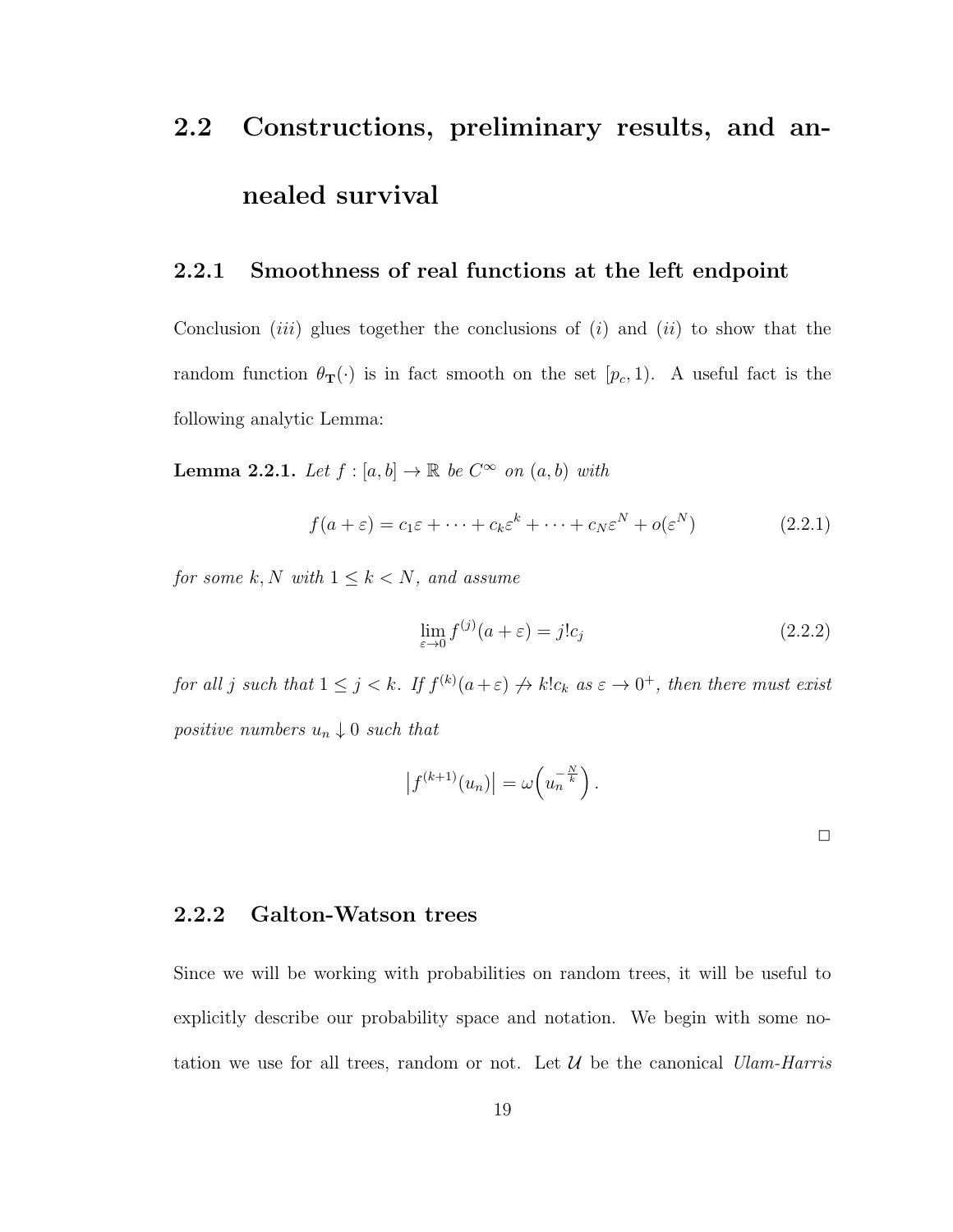tree [ABF13]. The vertex set of U is the set  $\mathbf{V} := \bigcup_{n=1}^{\infty} \mathbb{N}^n$ , with the empty sequence  $\mathbf{0} = \emptyset$  as the root. There is an edge from any sequence  $\mathbf{a} = (a_1, \ldots, a_n)$  to any extension  $\mathbf{a} \sqcup j := (a_1, \ldots, a_n, j)$ . The depth of a vertex v is the graph distance between v and **0** and is denoted |v|. We work with trees T that are locally finite rooted subtrees of  $U$ . The usual notations are in force:  $T_n$  denotes the set of vertices at depth  $n; T(v)$  is the subtree of T at v, canonically identified with a rooted subtree of U, in other words the vertex set of  $T(v)$  is  $\{w : v \sqcup w \in V(T)\}\)$  and the least common ancestor of v and w is denoted  $v \wedge w$ .

Turning now to Galton-Watson trees, let  $\phi(z) := \sum_{n=1}^{\infty} p_n z^n$  be the offspring generating function for a supercritical branching process with no death, i.e.,  $\phi(0)$  = 0. We recall,

$$
\phi'(1) = \mathbf{E}Z =: \mu
$$
  

$$
\phi''(1) = \mathbf{E}[Z(Z-1)]
$$

where Z is a random variable with probability generating function  $\phi$ . We will work on the canonical probability space  $(\Omega, \mathcal{F}, P)$  where  $\Omega = (\mathbb{N} \times [0, 1])^{\mathbf{V}}$  and  $\mathcal{F}$  is the product Borel  $\sigma$ -field. We take **P** to be the probability measure making the coordinate functions  $\omega_v = (\deg_v, U_v)$  i.i.d. with the law of  $(Z, U)$ , where U is uniform on [0, 1] and independent of Z. The variables  $\{\text{deg}_{v}\}\$ , where  $\text{deg}_{v}$  is interpreted as the number of children of vertex  $v$ , will construct the Galton-Watson tree, while the variables  $\{U_v\}$  will be used later for percolation. Let **T** be the random rooted subtree of  $U$  which is the connected component containing the root of the set of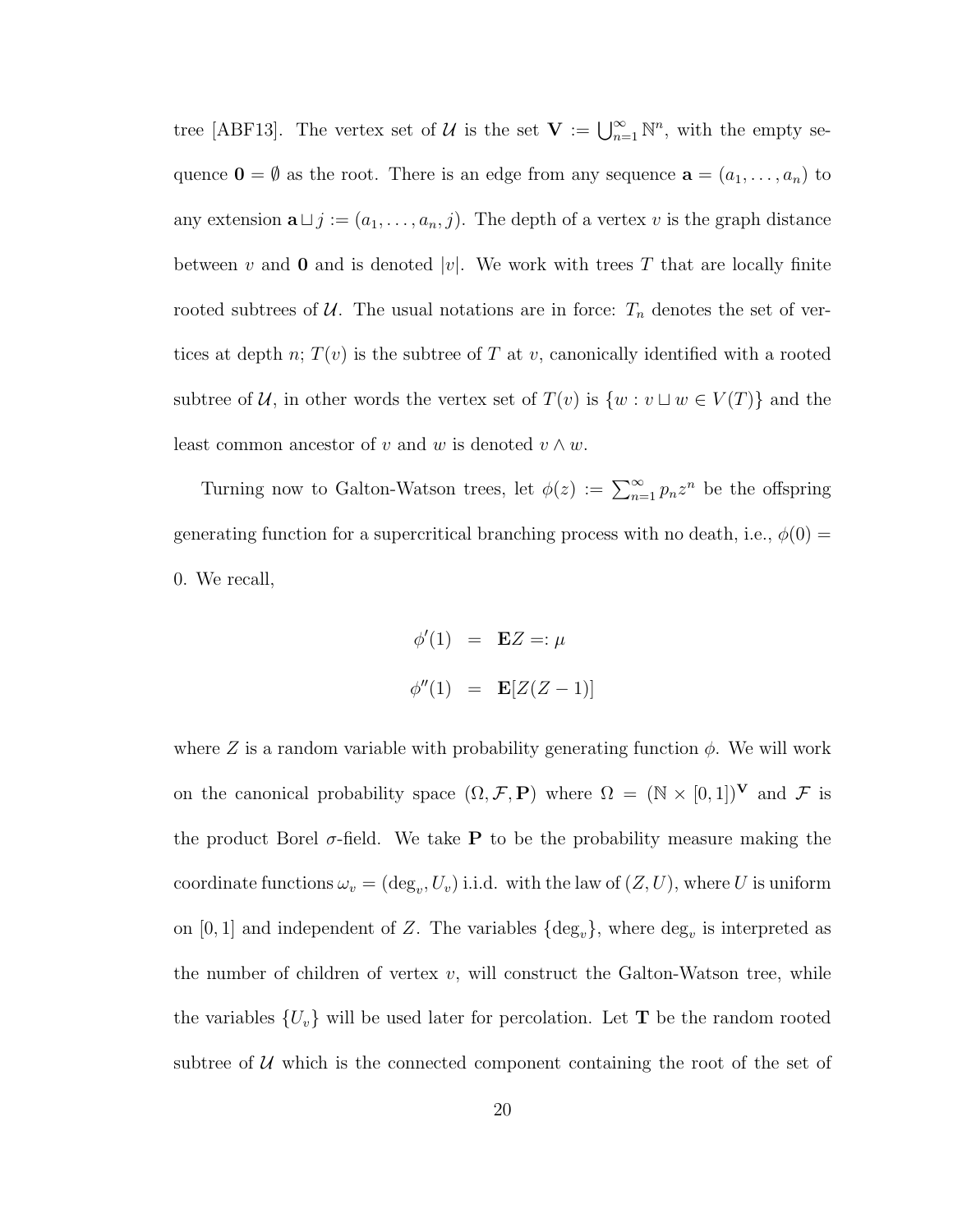vertices that are either the root or are of the form  $v \sqcup j$  such that  $0 \leq j < deg_v$ . This is a Galton-Watson tree with offspring generating function  $\phi$ . Let  $\mathcal{T} := \sigma({\deg_v})$ denote the  $\sigma$ -field generated by the tree **T**. The **P**-law of **T** on  $\mathcal{T}$  is GW.

As is usual for Galton-Watson branching processes, we denote  $Z_n := |\mathbf{T}_n|$ . Extend this by letting  $Z_n(v)$  denote the number of offspring of v in generation  $|v| + n$ ; similarly, extend the notation for the usual martingale  $W_n := \mu^{-n} Z_n$  by letting  $W_n(v) := \mu^{-n} Z_n(v)$ . We know that  $W_n(v) \to W(v)$  for all v, almost surely and in  $L<sup>q</sup>$  if the offspring distribution has q moments. This is stated without proof for integer values of  $q \ge 2$  in [Har63, p. 16] and [AN72, p. 33, Remark 3]; for a proof for all  $q > 1$ , see [BD74, Theorems 0 and 5]. Further extend this notation by letting  $v^{(i)}$  denote the *i*th child of v, letting  $Z_n^{(i)}(v)$  denote *n*th generation descendants of v whose ancestral line passes through  $v^{(i)}$ , and letting  $W_n^{(i)}(v) := \mu^{-n} Z_n^{(i)}(v)$ . Thus, for every  $v, W(v) = \sum_i W^{(i)}(v)$ . For convenience, we define  $p_c := 1/\mu$ , and recall that  $p_c$  is in fact GW-a.s. the critical percolation parameter of T as per Theorem 2.1.1.

#### Bernoulli percolation

Next, we give the formal construction of Bernoulli percolation on random trees. For  $0 < p < 1$ , simultaneously define Bernoulli $(p)$  percolations on rooted subtrees T of U by taking the percolation clusters to be the connected component containing  $\mathbf 0$ of the induced subtrees of T on all vertices v such that  $U_v \leq p$ . Let  $\mathcal{F}_n$  be the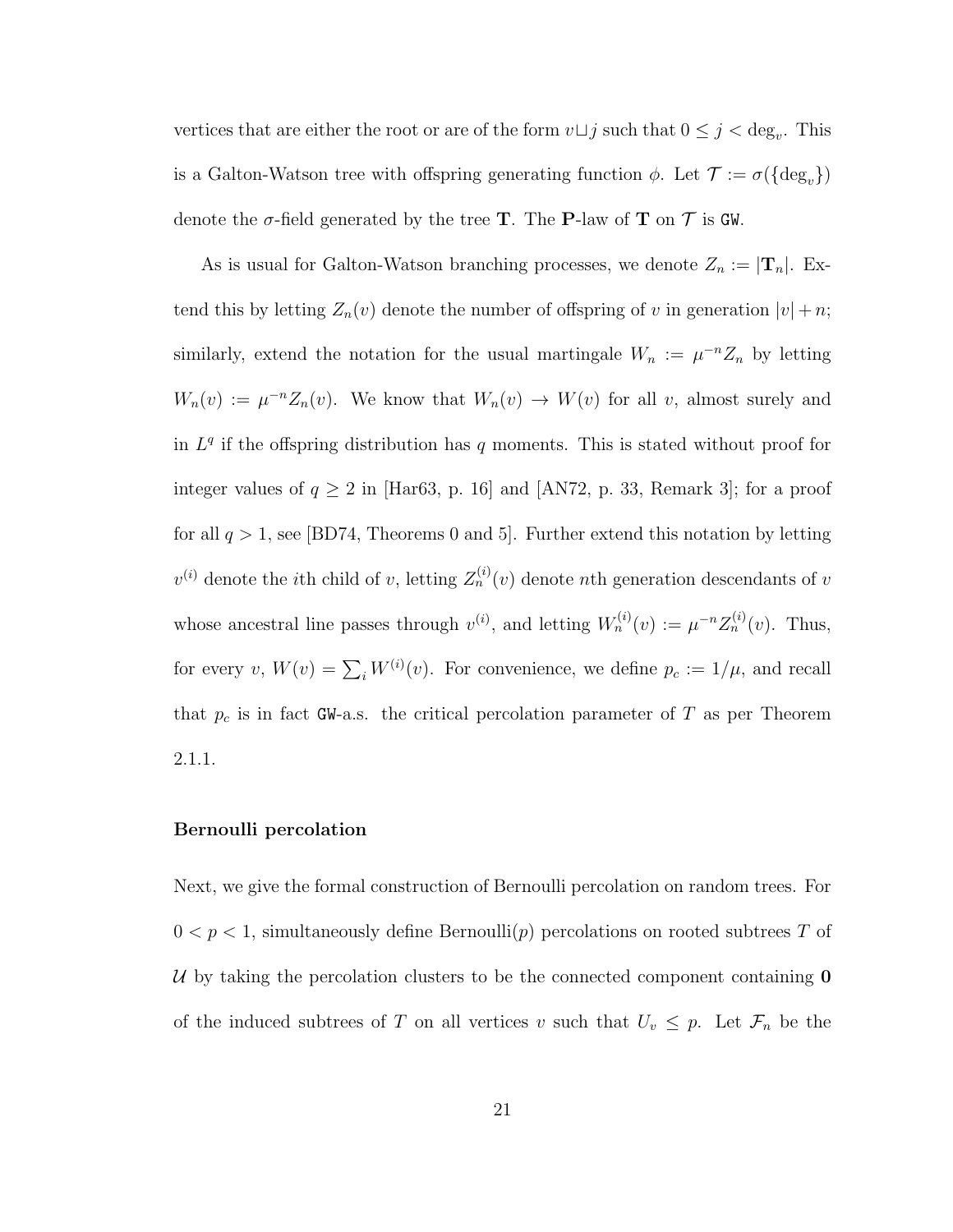σ-field generated by the variables  $\{U_v, \text{deg}_v : |v| < n\}$ . Because percolation is often imagined to take place on the edges rather than vertices, we let  $U_e$  be a synonym for  $U_v$ , where v is the farther of the two endpoints of e from the root. Write  $v \leftrightarrow_{T,p} w$ if  $U_e \leq p$  for all edges e on the geodesic from v to w in T. Informally,  $v \leftrightarrow_{T,p} w$  iff v and w are both in  $T$  and are connected in the p-percolation. The event of successful p-percolation on a fixed tree T is denoted  $H_T(p) := \{0 \leftrightarrow_{T,p} \infty\}$ . The event of successful p-percolation on the random tree **T**, is denoted  $H_T(p)$  or simply  $H(p)$ . Let  $\theta_T(p) := \mathbf{P}[H_T(p)]$  denote the probability of p-percolation on the fixed tree T. Evaluating at  $T = \mathbf{T}$  gives the random variable  $\theta_{\mathbf{T}}(p)$  which is easily seen to equal the conditional expectation  $\mathbf{P}(H(p) | T)$ . Taking unconditional expectations we see that  $\theta(p) = \mathbf{E}\theta_{\mathbf{T}}(p)$ .

## 2.2.3 Smoothness of the annealed survival function  $\theta$

By Lyons' theorem,  $\theta(p_c) = \mathbf{E}\theta_{\mathbf{T}}(p_c) = 0$ . We now record some further properties of the annealed survival function  $\theta$ .

**Proposition 2.2.2.** The derivative from the right  $K := \partial_{+} \theta(p_c)$  exists and is given by

$$
K = \frac{2}{p_c^3 \phi''(1)}.
$$
\n(2.2.3)

where  $1/\phi''(1)$  is interpreted as  $\lim_{\xi \to 1^-} 1/\phi''(\xi)$ .

*Proof.* Let  $\phi_p(z) := \phi(1 - p + pz)$  be the offspring generating function for the Galton-Watson tree thinned by p-percolation for  $p \in (p_c, 1)$ . The fixed point of  $\phi_p$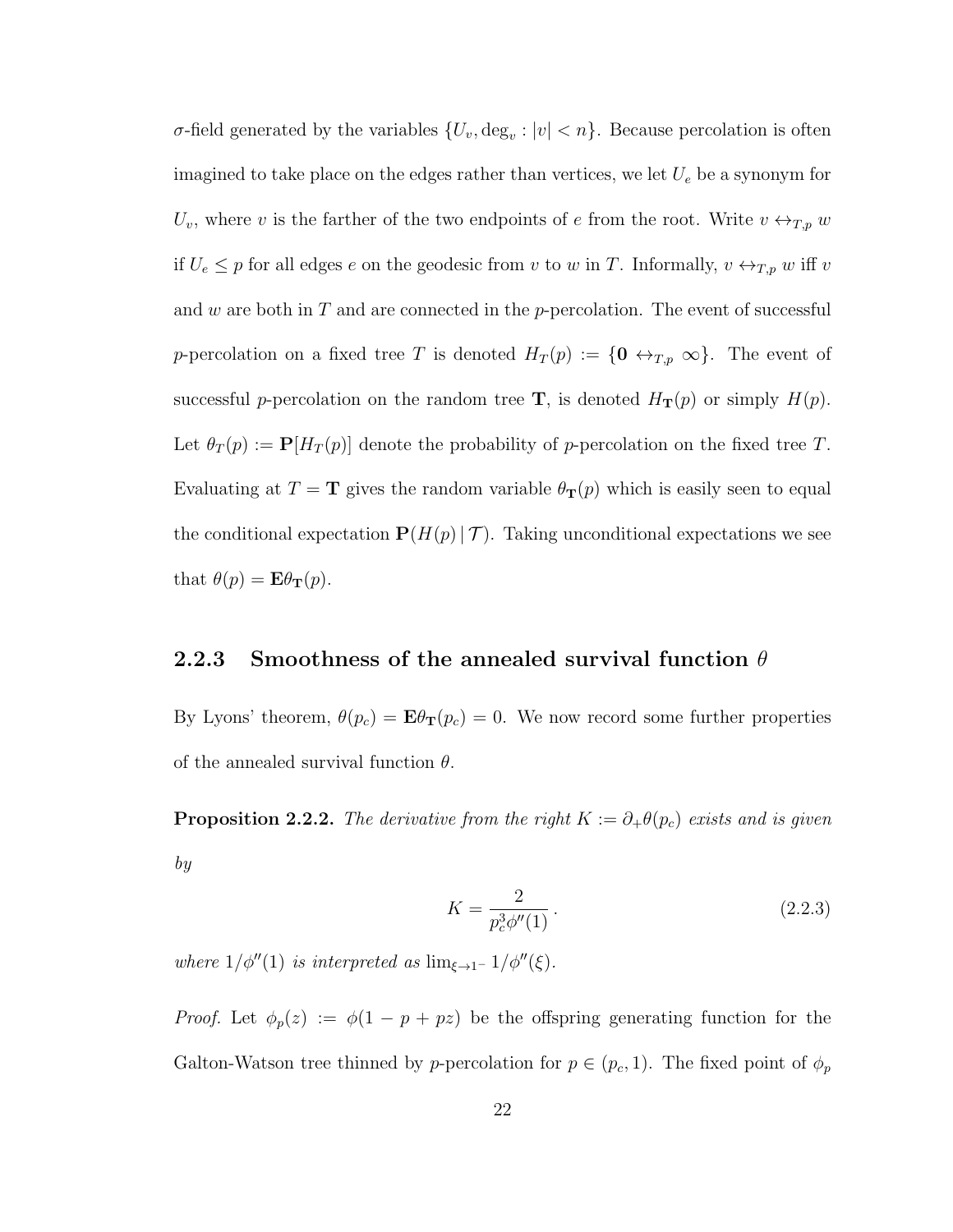is  $1 - \theta(p)$ . In other words,  $\theta(p)$  is the unique  $s \in (0, 1)$  for which  $1 - \phi_p(1 - s) = s$ , i.e.  $1 - \phi(1 - ps) = s$ . By Taylor's theorem with Mean-Value remainder, there exists a  $\xi \in (1 - p\theta(p), 1)$  so that

$$
1 - \phi(1 - p\theta(p)) = p\theta(p)\phi'(1) - \frac{p^2\theta(p)^2}{2}\phi''(\xi) = \frac{p}{p_c}\theta(p) - \frac{p^2\theta(p)^2}{2}\phi''(\xi).
$$

Setting this equal to  $\theta(p)$  and solving yields

$$
\frac{\theta(p)}{p-p_c} = \frac{2}{p_c p^2 \phi''(\xi)}.
$$

Taking  $p \downarrow p_c$  and noting  $\xi \rightarrow 1$  completes the proof.

**Corollary 2.2.3.** (i) The function  $\theta$  is analytic on  $(p_c, 1)$ . (ii) If  $p_n$  decays exponentially then  $\theta$  is analytic on  $[p_c, 1)$ , meaning that for some  $\varepsilon > 0$  there is an analytic function  $\theta$  on  $(p_c - \varepsilon, 1)$  such that  $\theta(p) = \theta(p) \mathbf{1}_{p > p_c}$ .

*Proof.* Recall that for  $p \in (p_c, 1)$ ,  $\theta(p)$  is the unique positive s that satisfies  $s =$  $1 - \phi(1 - ps)$ . It follows that for all  $p \in (p_c, 1), \theta(p)$  is the unique s satisfying

$$
F(p,s) := s + \phi(1 - ps) - 1 = 0.
$$

Also note that since  $\phi(1 - ps)$  is analytic with respect to both variables for  $(p, s) \in$  $(p_c, 1) \times (0, 1)$ , this means F is as well.

We aim to use the implicit function theorem to show that we can parameterize s as an analytic function of p on  $(p_c, 1)$ ; we thus must show  $\frac{\partial F}{\partial s} \neq 0$  at all points  $(p, \theta(p))$  for  $p \in (p_c, 1)$ . Direct calculation gives

$$
\frac{\partial F}{\partial s} = 1 - p\phi'(1 - ps).
$$

 $\Box$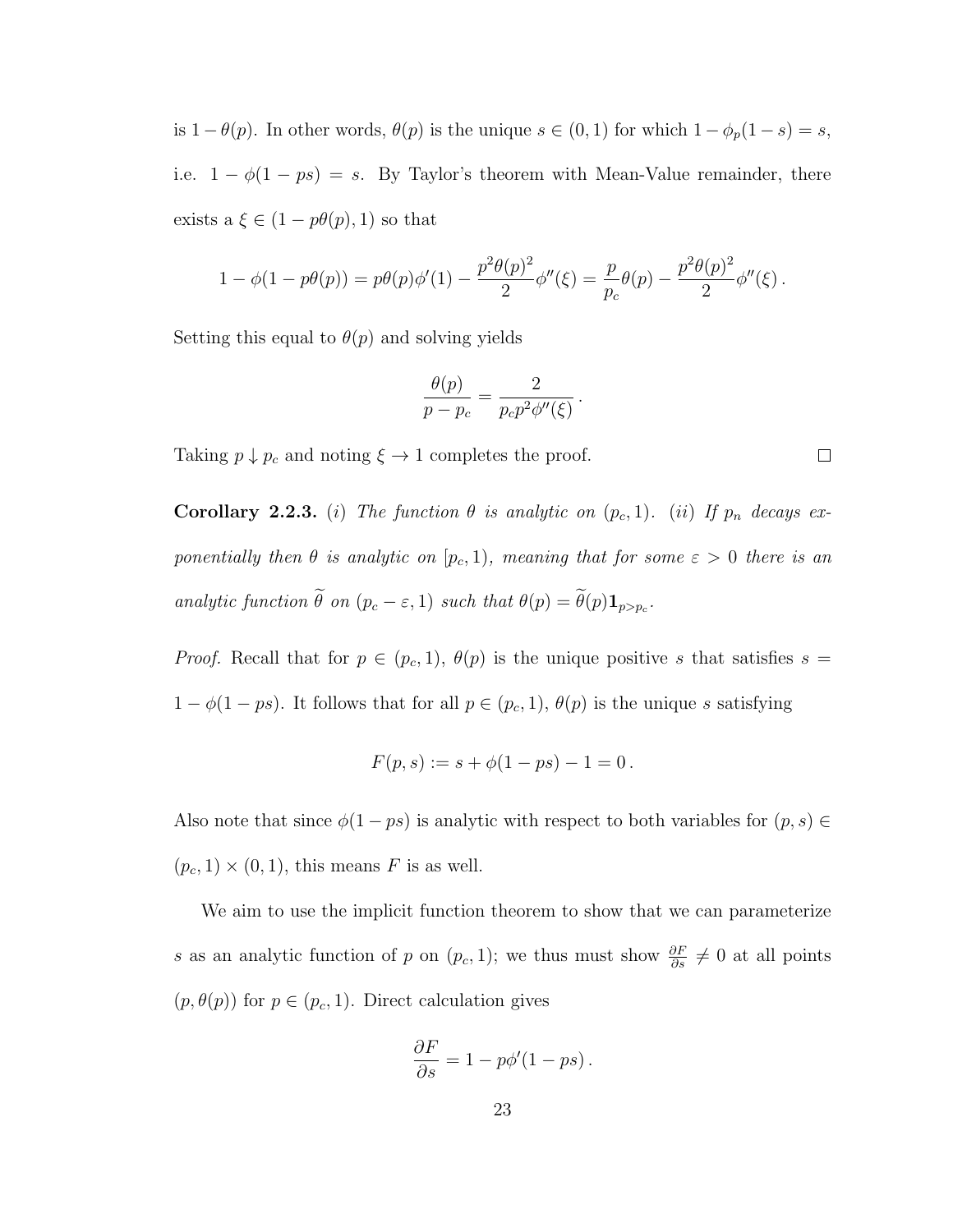Because  $\phi$  is strictly convex on  $(p_c, 1)$ , we see that  $\frac{\partial F}{\partial s}$  is positive for  $p \in (p_c, 1)$  at the fixed point. Therefore,  $\theta(p)$  is analytic on  $(p_c, 1)$ .

To prove (ii), observe that  $\phi$  extends analytically to a segment [0, 1 +  $\varepsilon$ ], which implies that  $1-\phi(1-ps)$  is analytic on a real neighborhood of zero. Also  $1-\phi(1-ps)$ vanishes at  $s = 0$ , therefore  $\psi(p, s) := (1 - \phi(1 - ps))/s$  is analytic near zero and for  $(p, s) \in (p_c, 1) \times (0, 1)$ , the least positive value of s satisfying  $\psi(p, s) = 1$  yields  $\theta(p)$ . Observe that

$$
\frac{\partial \psi}{\partial p}(p_c, 0) = \lim_{s \to 0} \frac{s\phi'(1 - p_c s)}{s} = \phi'(1) = \mu.
$$

By implicit differentiation,

$$
\partial_+\theta(p_c)=-\frac{\partial\psi/\partial s}{\partial\psi/\partial p}(p_c,0)
$$

which is equal to  $1/K$  by Proposition 2.2.2. In particular,  $(\partial \psi/\partial s)(p_c, 0) = -\mu/K$ is nonvanishing. Therefore, by the analytic implicit function theorem, solving  $\psi(p,s) = 1$  for s defines an analytic function  $\tilde{\theta}$  taking a neighborhood of  $p_c$  to a neighborhood of zero, with  $\tilde{\theta}(p) > 0$  if and only if  $p > p_c$ . We have seen that  $\tilde{\theta}$ agrees with  $\theta$  to the right of  $p_c$ , proving (ii).  $\Box$ 

In contrast to the above scenario in which Z has exponential moments and  $\theta$  is analytic at  $p_c^+$ , the function  $\theta$  fails to be smooth at  $p_c^+$  when Z does not have all moments. The next two results quantify this: no kth moment implies  $\theta \notin C^k$  from the right at  $p_c$ , and conversely,  $\mathbf{E}Z^k < \infty$  implies  $\theta \in C^j$  from the right at  $p_c$  for all  $j < k/2$ .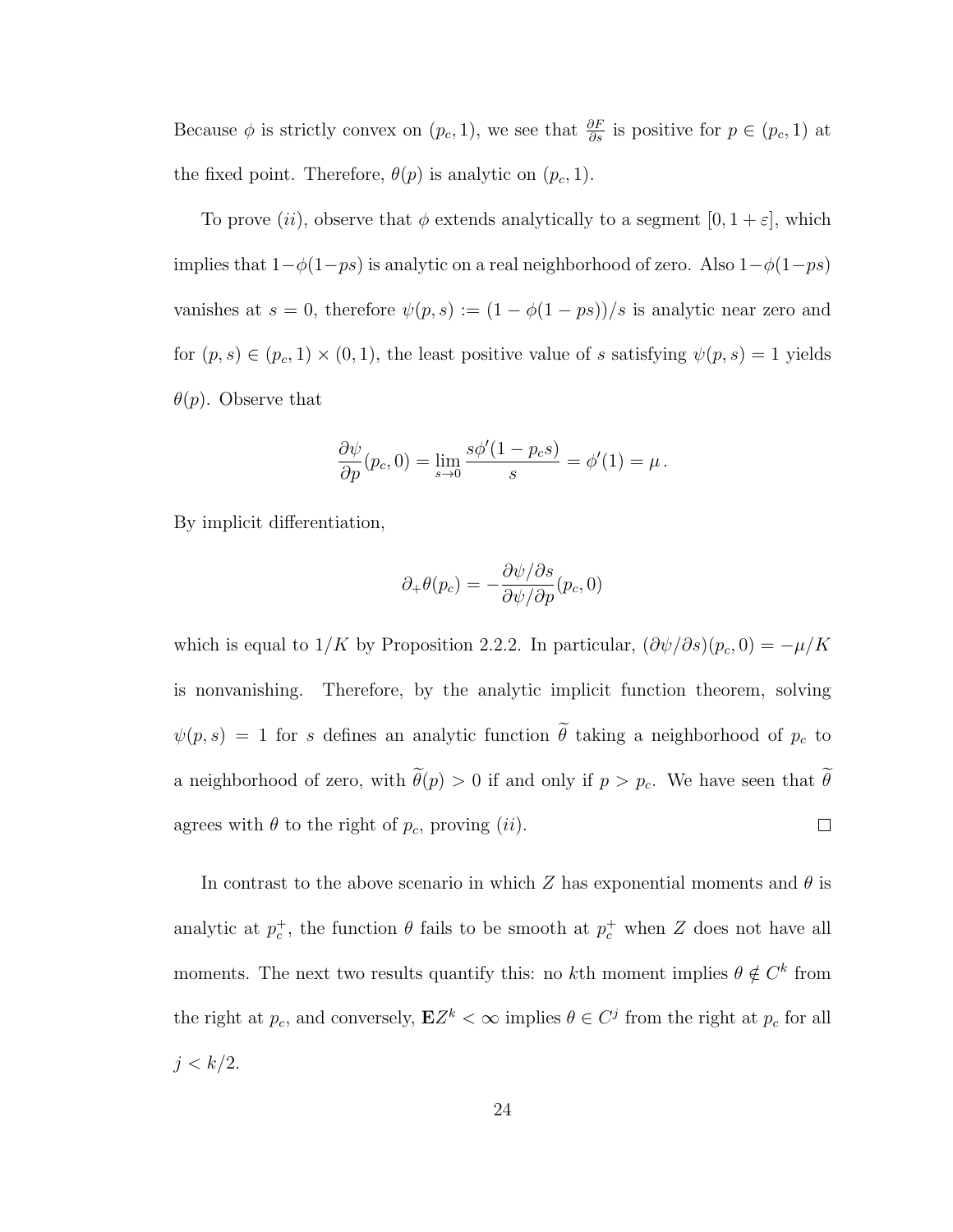**Proposition 2.2.4.** Assume  $k \geq 2$ ,  $\mathbf{E}[Z^k] < \infty$ , and  $\mathbf{E}[Z^{k+1}] = \infty$ . Then  $\theta^{(k+1)}(p)$ does not extend continuously to  $p_c$  from the right.

In Section 2.2.4 we will prove the following partial converse.

**Proposition 2.2.5.** For each  $k \geq 1$ , if  $\mathbf{E}[Z^{2k+1}] < \infty$ , then  $\theta \in C^k$  from the right at  $p_c$ .

#### 2.2.4 Expansion of the annealed survival function  $\theta$  at  $p_c^+$ c

A good part of the quenched analysis requires only the expansion of the annealed survival function  $\theta$  at  $p_c^+$ , not continuous derivatives. Proposition 2.2.6 below shows that  $k + 1$  moments are enough to give the order k expansion. Moreover, we give explicit expressions for the coefficients. We require the following combinatorial construction: let  $C_i(k)$  denote the set of compositions of k into j parts, i.e. ordered j-tuples of positive integers  $(a_1, \ldots, a_j)$  with  $a_1 + \cdots + a_j = k$ ; for a composition  $a = (a_1, \ldots, a_j)$ , define  $\ell(a) = j$  to be the length of a, and  $|a| = a_1 + \cdots + a_j$  to be the weight of a. Let  $\mathcal{C}(\leq k)$  denote the set of compositions with weight at most k.

**Proposition 2.2.6.** Suppose  $\mathbf{E}[Z^{k+1}] < \infty$ . Then there exist constants  $r_1, \ldots, r_k$ such that  $\theta(p_c+\varepsilon) = r_1\varepsilon + \cdots + r_k\varepsilon^k + o(\varepsilon^k)$ . Moreover, the  $r_j$ 's are defined recursively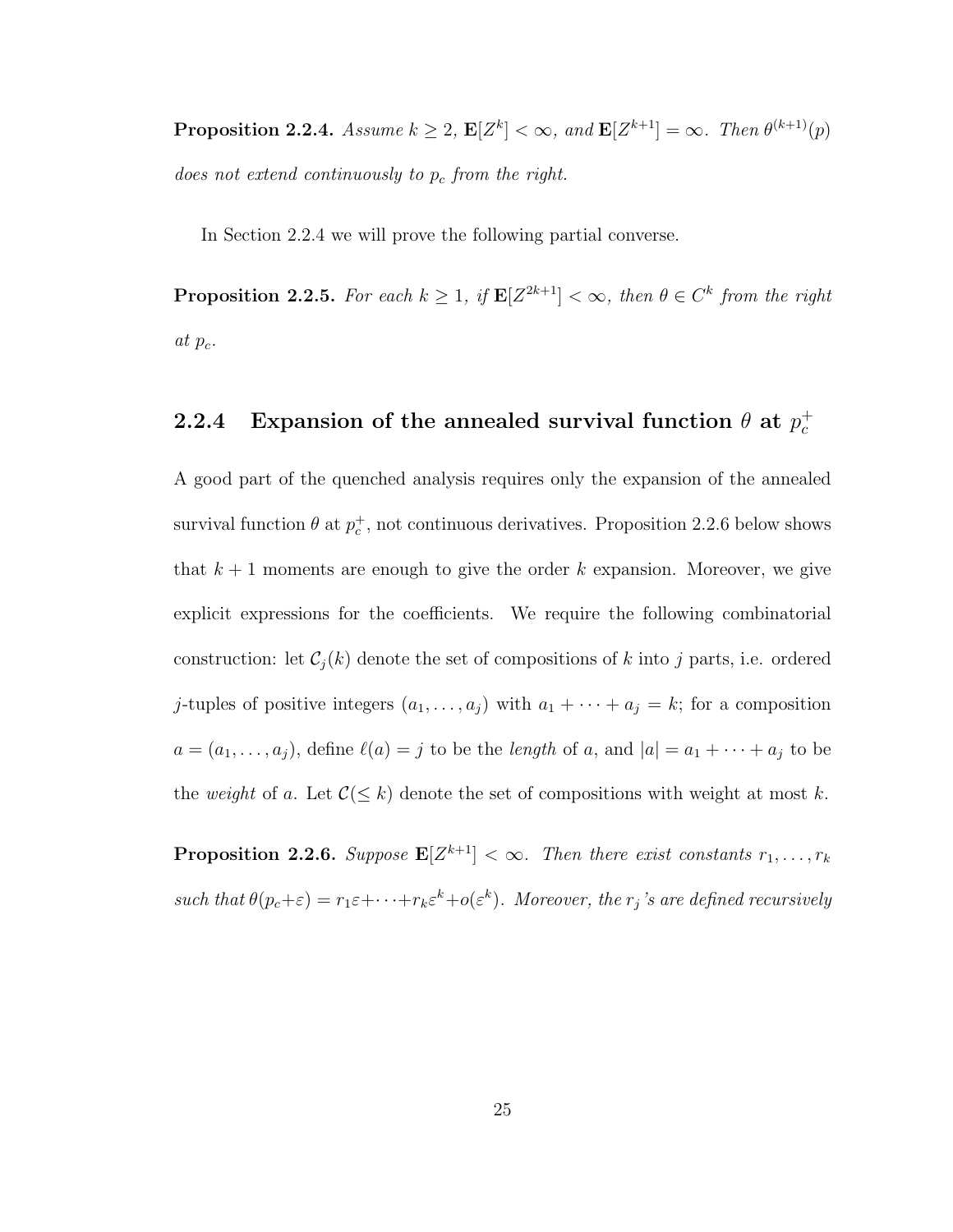$$
r_1 = g'(p_c) = \frac{2}{p_c^3 \phi''(1)};
$$
  
\n
$$
r_j = \frac{2}{p_c^2 \phi''(1)} \sum_{\substack{a \in \mathcal{C}(\leq j) \\ a \neq (j)}} r_{a_1} \cdots r_{a_{\ell(a)}} \binom{\ell(a) + 1}{j - |a|} p_c^{|a| + \ell(a) + 1 - j} (-1)^{\ell(a)} \frac{\phi^{(\ell(a)) + 1}(1)}{(\ell(a) + 1)!}.
$$
 (2.2.4)

*Proof.* To start, we utilize the identity  $1 - \phi(1 - p\theta(p)) = \theta(p)$  for  $p = p_c + \varepsilon$ , and take a Taylor expansion:

$$
\sum_{j=1}^{k+1} (p_c + \varepsilon)^j \theta(p_c + \varepsilon)^j (-1)^{j-1} \frac{\phi^{(j)}(1)}{j!} + o(((p_c + \varepsilon)\theta(p_c + \varepsilon))^{k+1}) = \theta(p_c + \varepsilon).
$$

Divide both sides by  $\theta(p_c + \varepsilon)$  and bound  $\theta(p_c + \varepsilon) = O(\varepsilon)$  to get

$$
\sum_{j=1}^{k+1} (p_c + \varepsilon)^j \theta(p_c + \varepsilon)^{j-1} (-1)^{j-1} \frac{\phi^{(j)}(1)}{j!} - 1 = o(\varepsilon^k).
$$
 (2.2.5)

Proceeding by induction, if we assume that the proposition holds for all  $j < k$  for some  $k\geq 2,$  and we set

$$
p_k(\varepsilon) := \frac{\theta(p_c + \varepsilon) - \sum_{j=1}^{k-1} r_j \varepsilon^j}{\varepsilon^k},
$$

then  $(2.2.5)$  gives us

$$
o(\varepsilon^k) = \sum_{j=1}^{k+1} (p_c + \varepsilon)^j \theta(p_c + \varepsilon)^{j-1} (-1)^{j-1} \frac{\phi^{(j)}(1)}{j!} - 1
$$
  
= 
$$
\sum_{j=1}^{k+1} (p_c + \varepsilon)^j \left( \sum_{i=1}^{k-1} r_i \varepsilon^i + p_k(\varepsilon) \varepsilon^k \right)^{j-1} (-1)^{j-1} \frac{\phi^{(j)}(1)}{j!} - 1.
$$
 (2.2.6)

Noting that the assumption that the proposition holds for  $j = k - 1$  implies that  $p_k(\varepsilon) = o(\varepsilon^{-1})$ , we find that the expression on the right hand side in (2.2.6) is the

via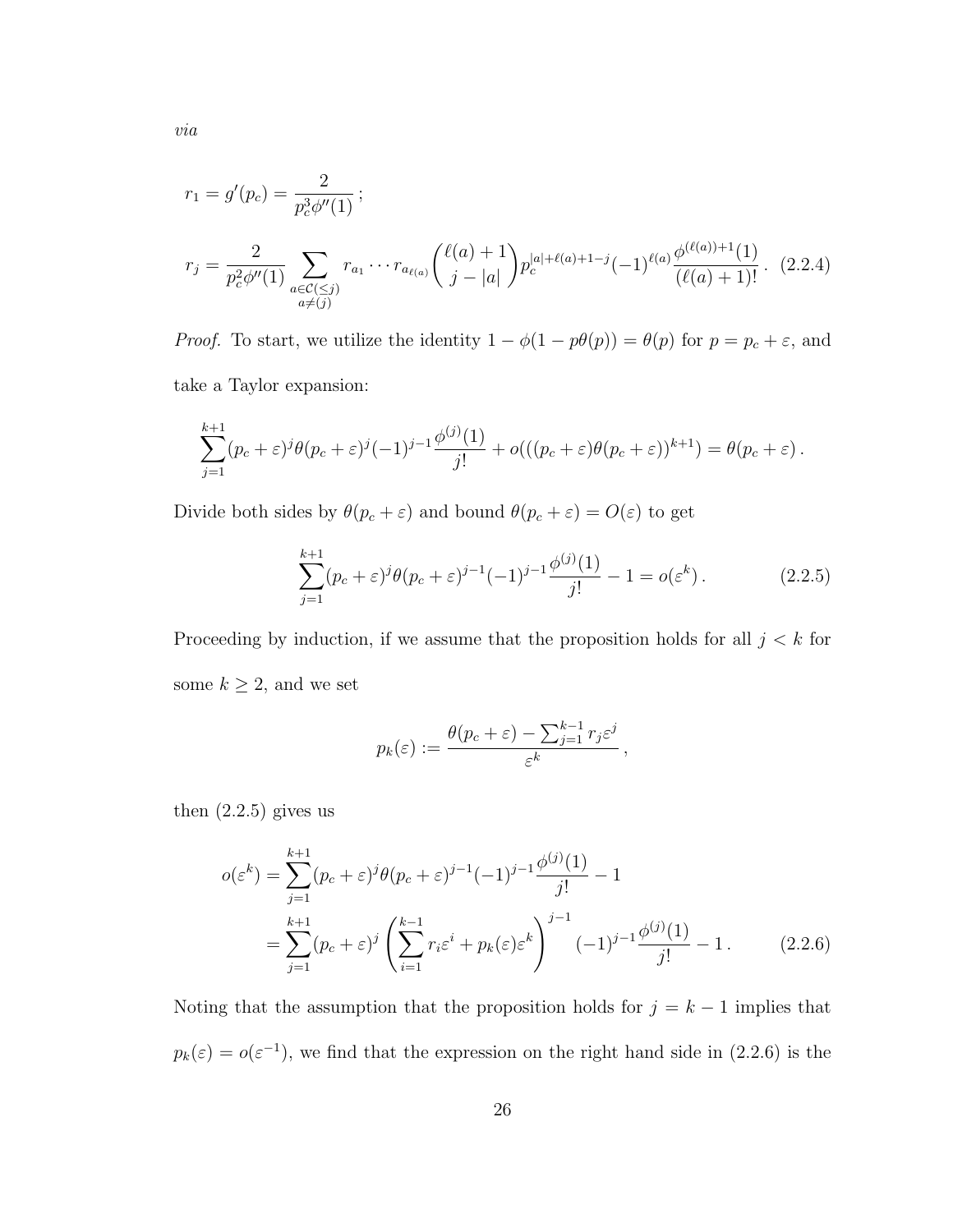sum of a polynomial in  $\varepsilon$ , the value  $\frac{-p_c^2\phi''(1)}{2}$  $\frac{\phi''(1)}{2}p_k(\varepsilon)\varepsilon^k$ , and an error term which is  $o(\varepsilon^k)$ . This implies that all terms of this polynomial that are of degree less than k must cancel, and that the sum of the term of order k and  $\frac{-p_c^2\phi''(1)}{2}$  $\frac{\phi''(1)}{2}p_k(\varepsilon)\varepsilon^k$  must be  $o(\varepsilon^k)$ . This leaves only terms of degree greater than k. It follows that  $p_k(\varepsilon)$  must be equal to  $C + o(1)$ , for some constant C.

To complete the induction step, it remains to show that  $C = r_k$ . To do so we must find the coefficient of  $\varepsilon^k$  in each term. We use the notation  $[\varepsilon^j]$  to denote the coefficient of  $\varepsilon^j$ . For any j, we calculate

$$
\begin{split} \left[\varepsilon^{k}\right](p_{c}+\varepsilon)^{j} \left(\sum_{i=1}^{k-1} r_{i}\varepsilon^{i}\right)^{j-1} &= \sum_{r=1}^{k} \left(\left[\varepsilon^{r}\right] \left(\sum_{i=1}^{k-1} r_{i}\varepsilon^{i}\right)^{j-1}\right) \left(\left[\varepsilon^{k-r}\right](p_{c}+\varepsilon)^{j}\right) \\ &= \sum_{r=1}^{k} \left(\sum_{a\in\mathcal{C}_{j-1}(r)} r_{a_{1}} \cdots r_{a_{j-1}}\right) \left(\sum_{k-r}^{j} p_{c}^{j+r-k}\right). \end{split}
$$

Putting this together with (2.2.6) we now obtain the desired equality  $C = r_k$ . Finally, noting that the base case  $k = 1$  follows from Proposition 2.2.2, we see that  $\Box$ the proposition now follows by induction.

From here, Proposition 2.2.5 follows from Proposition 2.2.6 and Lemma 2.2.1 along with careful bookkeeping. A complete proof is contained in [MPR18].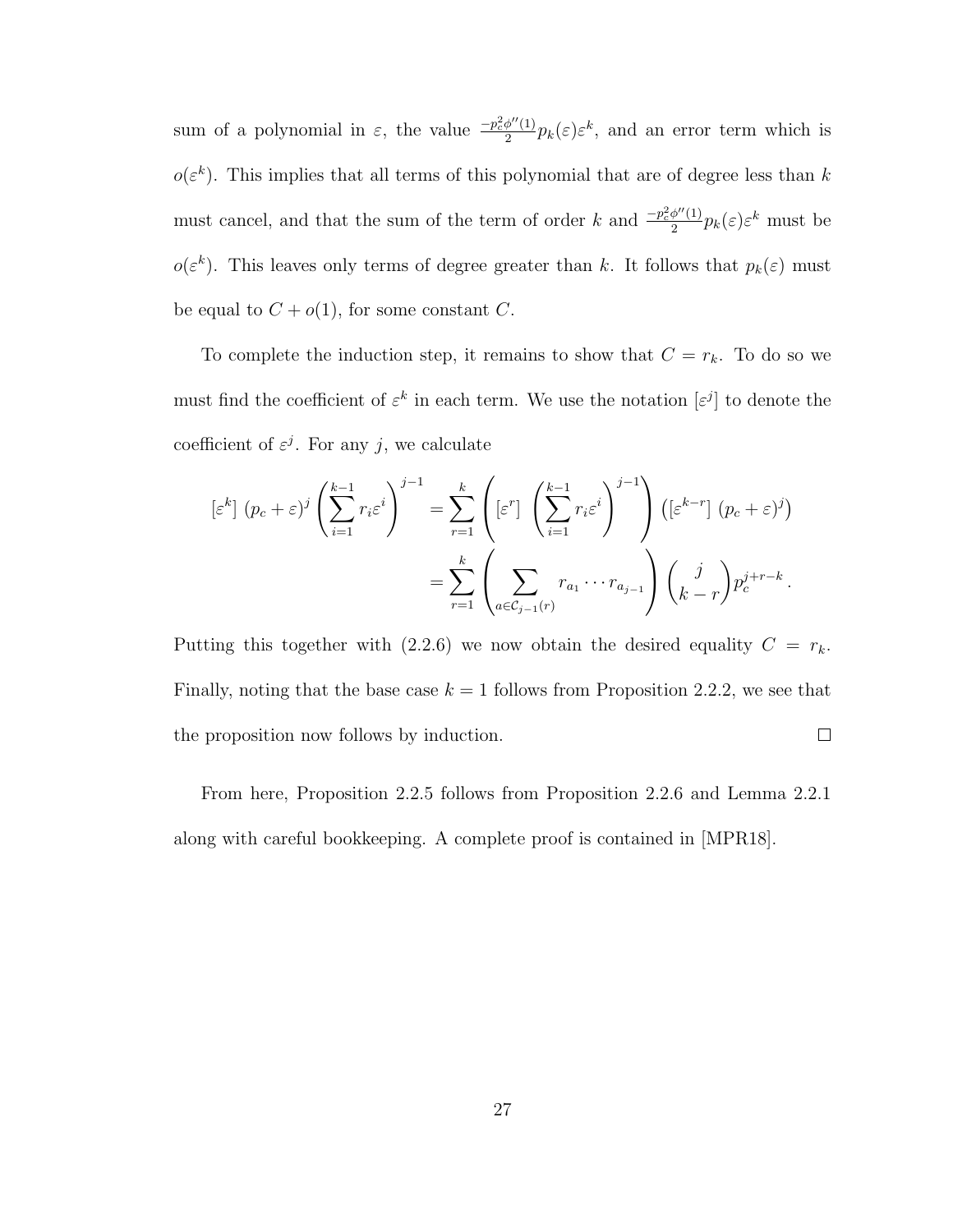# 2.3 Proof of part (ii) of Theorem 2.1.2: behavior at criticality

This section is concerned with the expansion of  $\theta_{\mathbf{T}}(\cdot)$  at criticality. Section 2.3.1 defines the quantities that yield the expansion. Section 2.3.2 constructs some martingales and asymptotically identifies the expected number of  $k$ -subsets of  $T_n$  that survive critical percolation as a polynomial of degree  $k - 1$  whose leading term is a constant multiple of W (a consequence of Theorem 2.3.6, below). Section 2.3.3 finishes computing the  $\ell$ -term Taylor expansion for  $\theta_{\mathbf{T}}(\cdot)$  at criticality.

## 2.3.1 Explicit expansion

Throughout the paper we use  $\{r_j\}$  to denote the coefficients of the expansion of  $\theta$ when they exist, given by the explicit formula (2.2.4). For  $m \ge 1$ , the mth power of  $\theta$  has a k-order expansion at  $p_c^+$  whenever  $\theta$  does. Generalizing the notation for  $r_j$ , we denote the coefficients of the expansion of  $\theta^m$  at  $p_c^+$  by  $\{r_{m,j}\}$  where

$$
\theta(p_c + \varepsilon)^m = \sum_{j=1}^{\ell} r_{m,j} \varepsilon^j + o(\varepsilon^{\ell})
$$
\n(2.3.1)

for any  $\ell$  for which such an expansion exists.

We prove part  $(ii)$  of Theorem 2.1.2 by identifying the expansion. To do so, we need a notation for certain expectations. Fix a tree T. For  $n \geq 0$ ,  $j \geq 1$  and  $v \in T$ ,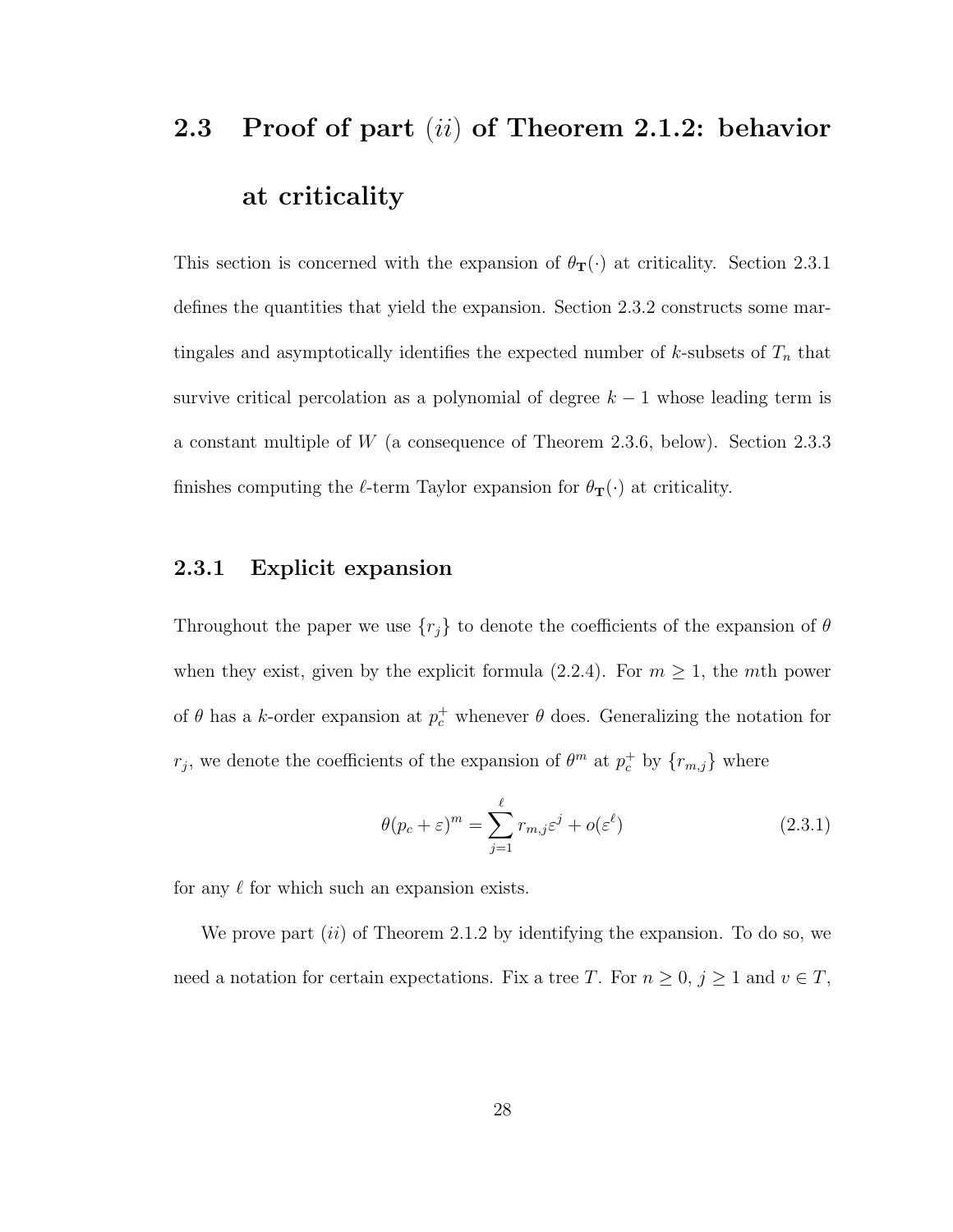define

$$
X_n^{(j)}(v) := \sum_{\{v_1,\dots,v_j\} \in {T_n(v) \choose j}} \mathbf{P}_T[v \leftrightarrow_{p_c} v_1,v_2,\dots,v_j]
$$

where  $v \leftrightarrow_{p_c} v_1, v_2, \ldots, v_j$  is the event that v is connected to each of  $v_1, \ldots, v_j$  under critical percolation. We omit the argument v when it is the root; thus  $X_n^{(j)} :=$  $X_n^{(j)}(0)$ . Note that

$$
X_n^{(1)} = W_n
$$
, and  $X_n^{(2)} = \sum_{\{u,v\} \in \binom{T_n}{2}} p_c^{2n - |u \wedge v|}$ .

The former is the familiar martingale associated to a branching process, while the latter is related to the energy of the uniform measure on  $T_n$ .

Extend this definition further: for integers  $j$  and  $k$ , define

$$
X_n^{(j,k)} := \sum_{\{v_i\} \in {T_n \choose j}} {\binom{|T(v_1,\ldots,v_j)|}{k}} p_c^{|T(v_1,\ldots,v_j)|}
$$

where  $T(v_1, \ldots, v_j)$  is the smallest rooted subtree of T containing each  $v_i$  and  $|T(v_1, \ldots, v_j)|$  refers to the number of edges this subtree contains. Note that  $X_n^{(j,0)} = X_n^{(j)}$ .

Part  $(ii)$  of Theorem 2.1.2 follows immediately from the following expansion, which is the main work of this section.

Theorem 2.3.1. Define

$$
M_n^{(i)} := M_n^{(i)}(T) := \mu^i \sum_{j=1}^i (-1)^{j+1} \sum_{d=j}^i p_c^d r_{j,d} X_n^{(j,i-d)}.
$$
 (2.3.2)

Suppose that  $\mathbf{E}\left[Z^{(2\ell+1)(1+\beta)}\right] < \infty$  for some integer  $\ell \geq 1$  and real  $\beta > 0$ . (i) The quantities  $\{M_n^{(i)} : n \geq 1\}$  are a  $\{\mathcal{T}_n\}$ -martingale with mean  $r_i$ . (ii) For GW-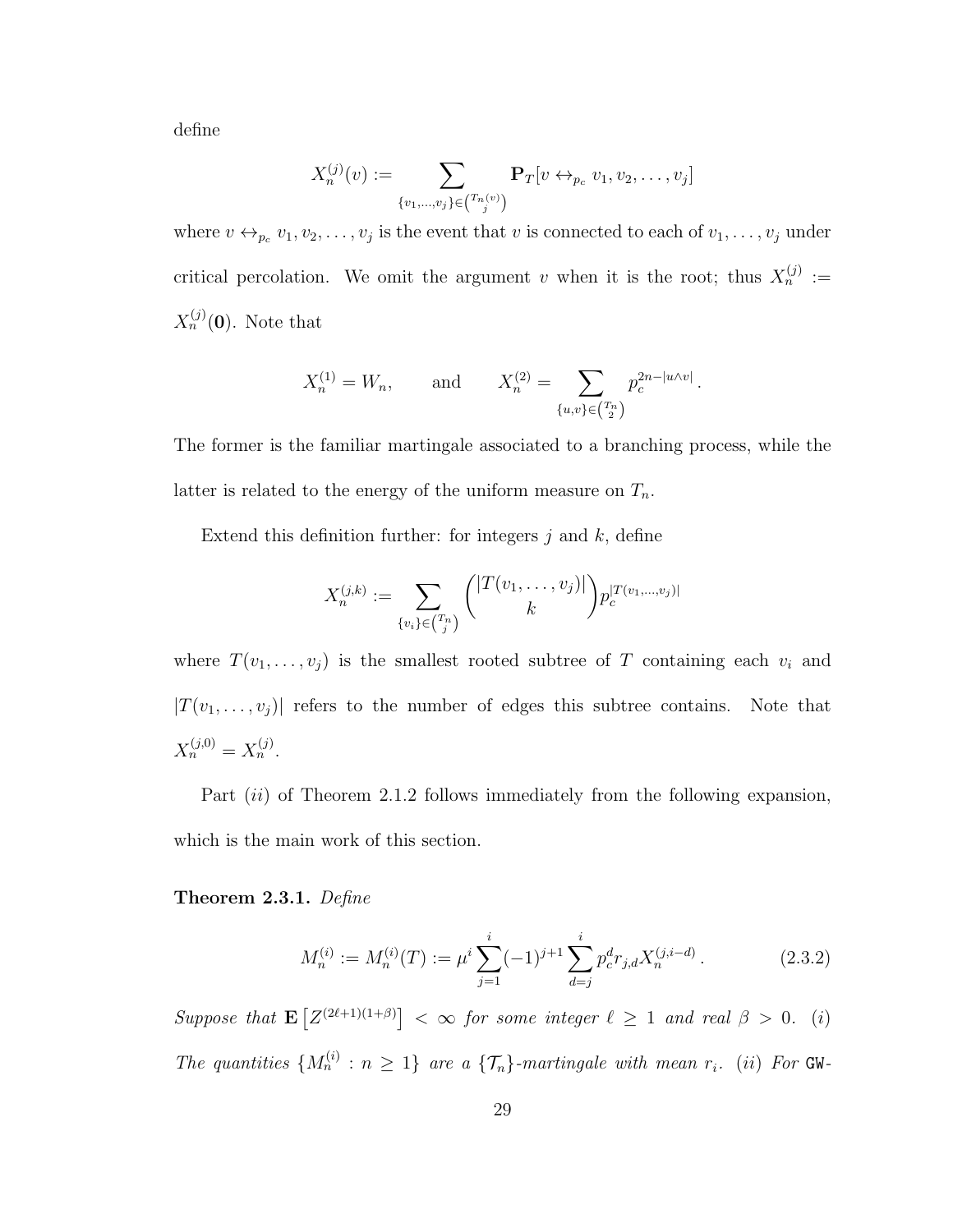almost every tree T the limits  $M^{(i)} := \lim_{n \to \infty} M_n^{(i)}$  exist. (iii) These limits are the coefficients in the expansion

$$
\theta_T(p_c + \varepsilon) = \sum_{i=1}^{\ell} M^{(i)} \varepsilon^i + o(\varepsilon^{\ell}). \tag{2.3.3}
$$

Remark 2.3.2. The quantities  $X_n^{(j,i)}$  do not themselves have limits as  $n \to \infty$ . In fact for fixed i and j the sum over d of  $X_n^{(j,i-d)}$  is of order  $n^{i-1}$ . Therefore it is important to take the alternating outer sum before taking the limit.

## 2.3.2 Critical Survival of k-Sets

To prove Theorem 2.3.1 we need to work with centered variables. Centering at the unconditional expectation is not good enough because these mean zero differences are close to the nondegenerate random variable  $n^{i-1}W$  and therefore not summable. Instead we subtract off a quantity that can be handled combinatorially, leaving a convergent martingale.

Throughout the rest of the paper, the notation  $\Delta$  in front of a random variable with a subscript (and possibly superscripts as well) denotes the backward difference in the subscripted variable. Thus, for example,

$$
\Delta X_n^{(j,i)} := X_n^{(j,i)} - X_{n-1}^{(j,i)}.
$$

Let  $X_n^{(j,i)} = Y_n^{(j,i)} + A_n^{(j,i)}$  denote the Doob decomposition of the process  $\{X_n^{(j,i)}\}$ :  $n = 1, 2, 3, \ldots$  on the filtration  $\{\mathcal{T}_n\}$ . To recall what this means, ignoring superscripts for a moment, the  $Y$  and  $A$  processes are uniquely determined by requiring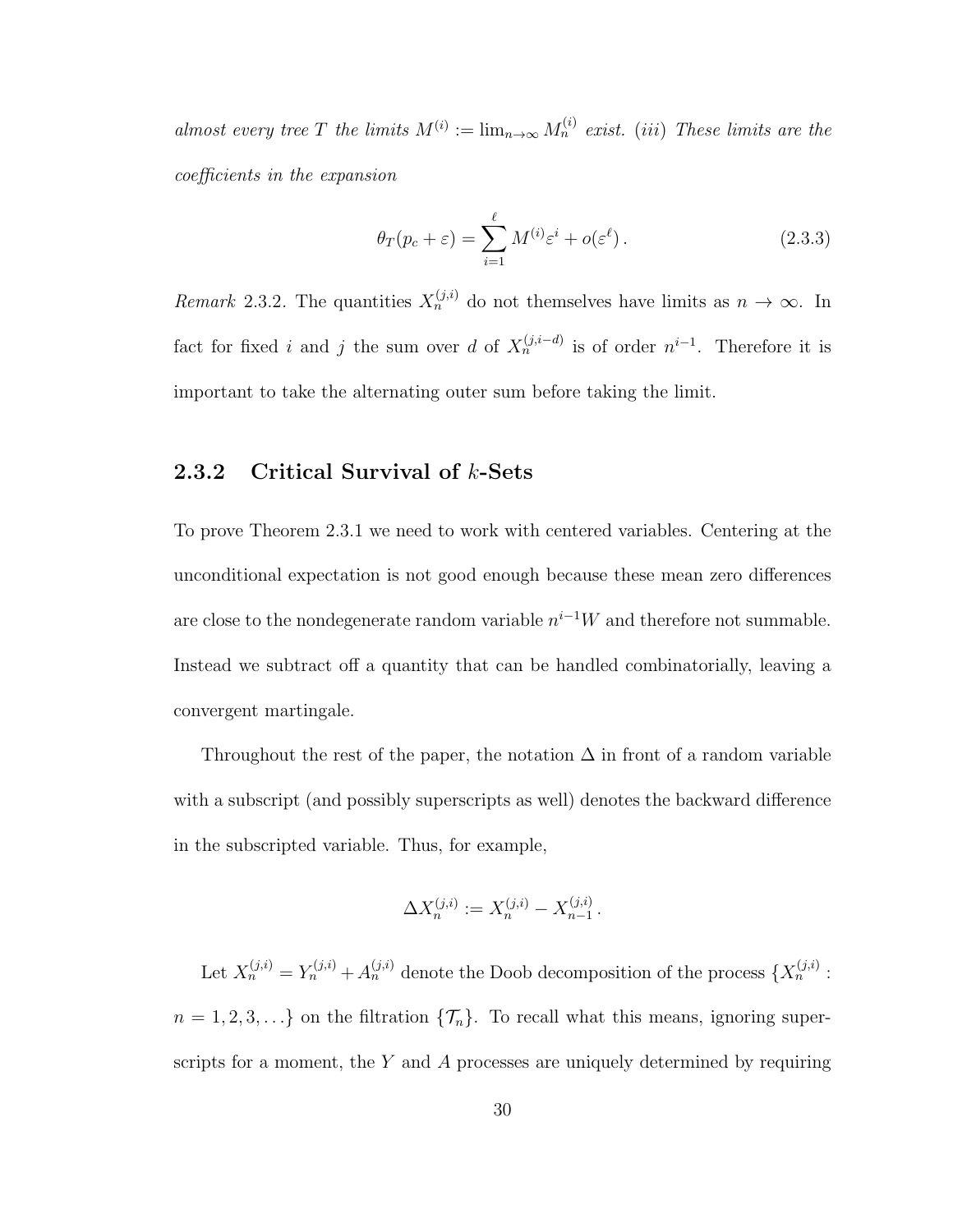the Y process to be a martingale and the  $A$  process to be predictable, meaning that  $A_n \in \mathcal{T}_{n-1}$  and  $A_0 = 0$ . The decomposition can be constructed inductively in n by letting  $A_0 = 0, Y_0 = \mathbf{E} X_0$  and defining

$$
\Delta A_n := \mathbf{E} \left( \Delta X_n \, | \, \mathcal{T}_{n-1} \right) ;
$$
  

$$
\Delta Y_n := \Delta X_n - \Delta A_n .
$$

We begin by identifying the predictable part.

**Lemma 2.3.3.** Let  $C_i(j)$  denote the set of compositions of j of length i into strictly positive parts. Let  $m_r := \mathbf{E} \begin{pmatrix} Z \\ r \end{pmatrix}$  $\binom{Z}{r}$  and define constants  $c_{j,i}$  by

$$
c_{j,i} := p_c^j \sum_{\alpha \in \mathcal{C}_i(j)} m_{\alpha_1} m_{\alpha_2} \cdots m_{\alpha_i}.
$$

Then for each  $k \geq 0$ ,

$$
\Delta A_{n+1}^{(j,k)} = -X_n^{(j,k)} + \sum_{i=1}^j c_{j,i} \sum_{d=0}^k {j \choose k-d} X_n^{(i,d)}
$$
  
= 
$$
\sum_{d=0}^{k-1} {j \choose k-d} X_n^{(j,d)} + \sum_{i=1}^{j-1} \sum_{d=0}^k c_{j,i} {j \choose k-d} X_n^{(i,d)}.
$$
 (2.3.4)

*Proof.* For distinct vertices  $v_1, \ldots, v_j$  in  $\mathbf{T}_{n+1}$ , their set of parents  $u_1, \ldots, u_\ell$  form a subset of  $\mathbf{T}_n$  with at most j elements. In order to sum over all j-sets of  $\mathbf{T}_{n+1}$ , one first sums over all sets of parents. For a fixed parent set  $u_1, \ldots, u_\ell$  in  $\mathbf{T}_{n-1}$ , the total number of *j*-sets with parent set  $\{u_1, \ldots, u_\ell\}$  is

$$
\sum_{\alpha \in \mathcal{C}_{\ell}(j)} \binom{Z_1(u_1)}{\alpha_1} \cdots \binom{Z_1(u_{\ell})}{\alpha_{\ell}}.
$$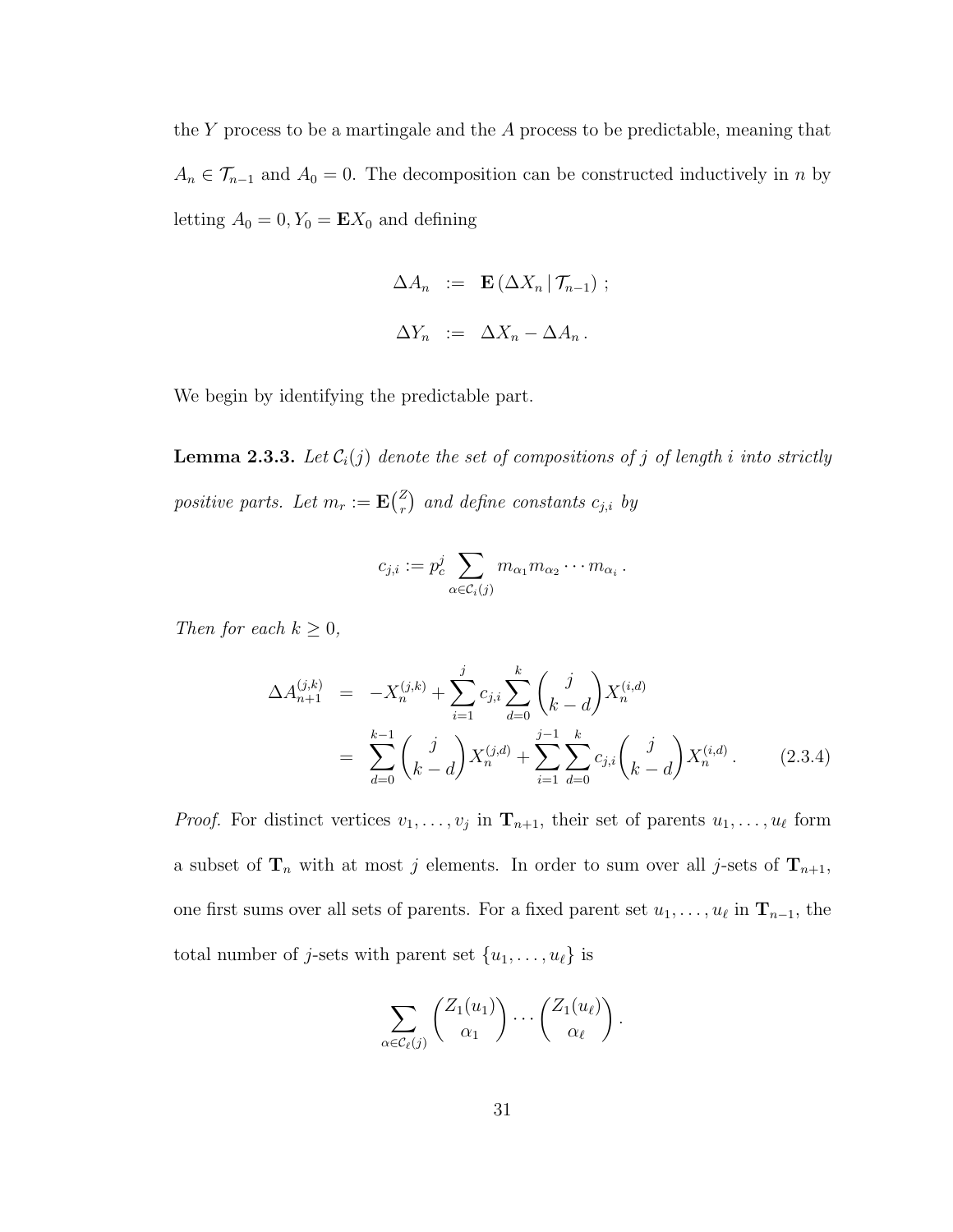Furthermore, we have

$$
\binom{|\mathbf{T}(v_1,\ldots,v_j)|}{k}=\binom{|\mathbf{T}(u_1,\ldots,u_\ell)|+j}{k}=\sum_{d=0}^k\binom{j}{k-d}\binom{|\mathbf{T}(u_1,\ldots,u_\ell)|}{d}.
$$

This gives the expansion

$$
X_{n+1}^{(j,k)} = \sum_{\{v_i\} \in (\mathbf{T}_{j+1}^{n+1})} \binom{|\mathbf{T}(v_1, \dots, v_j)|}{k} p_c^{|\mathbf{T}(v_1, \dots, v_j)|}
$$
  
= 
$$
\sum_{\ell=1}^j \sum_{\{u_i\} \in (\mathbf{T}_{\ell}^{n})} \sum_{d=0}^k \binom{j}{k-d} \binom{\mathbf{T}(u_1, \dots, u_{\ell})}{d} p_c^{|\mathbf{T}(u_1, \dots, u_{\ell})|}
$$
  

$$
\times \sum_{\alpha \in C_{\ell}(j)} p_c^{j} \binom{Z_1(u_1)}{\alpha_1} \cdots \binom{Z_1(u_{\ell})}{\alpha_{\ell}}.
$$

Taking conditional expectations with respect to  $\mathcal{T}_n$  completes the proof of the first  $\Box$ identity, with the second following from rearrangement of terms.

The following corollary is immediate from Lemma 2.3.3 and the fact that  $X_0^{(j,k)}$  =  $Y_0^{(j,k)}$  $\stackrel{r(j,k)}{0}$ .

**Corollary 2.3.4.** For each j so that  $\mathbf{E}[Z^j] < \infty$  and each k, the terms of the Y martingale are given by

$$
Y_n^{(j,k)} = Y_0^{(j,k)} + \sum_{m=1}^n \Delta Y_m^{(j,k)}
$$
  
=  $X_n^{(j,k)} - \sum_{m=0}^{n-1} \left[ \sum_{d=0}^{k-1} {j \choose k-d} X_m^{(j,d)} + \sum_{i=1}^{j-1} c_{j,i} \sum_{d=0}^k {j \choose k-d} X_m^{(i,d)} \right].$ 

We want to show that these martingales converge both almost surely and in some appropriate  $L^p$  space; this will require us to take  $L^{1+\beta}$  norms for some  $\beta \in (0,1]$ .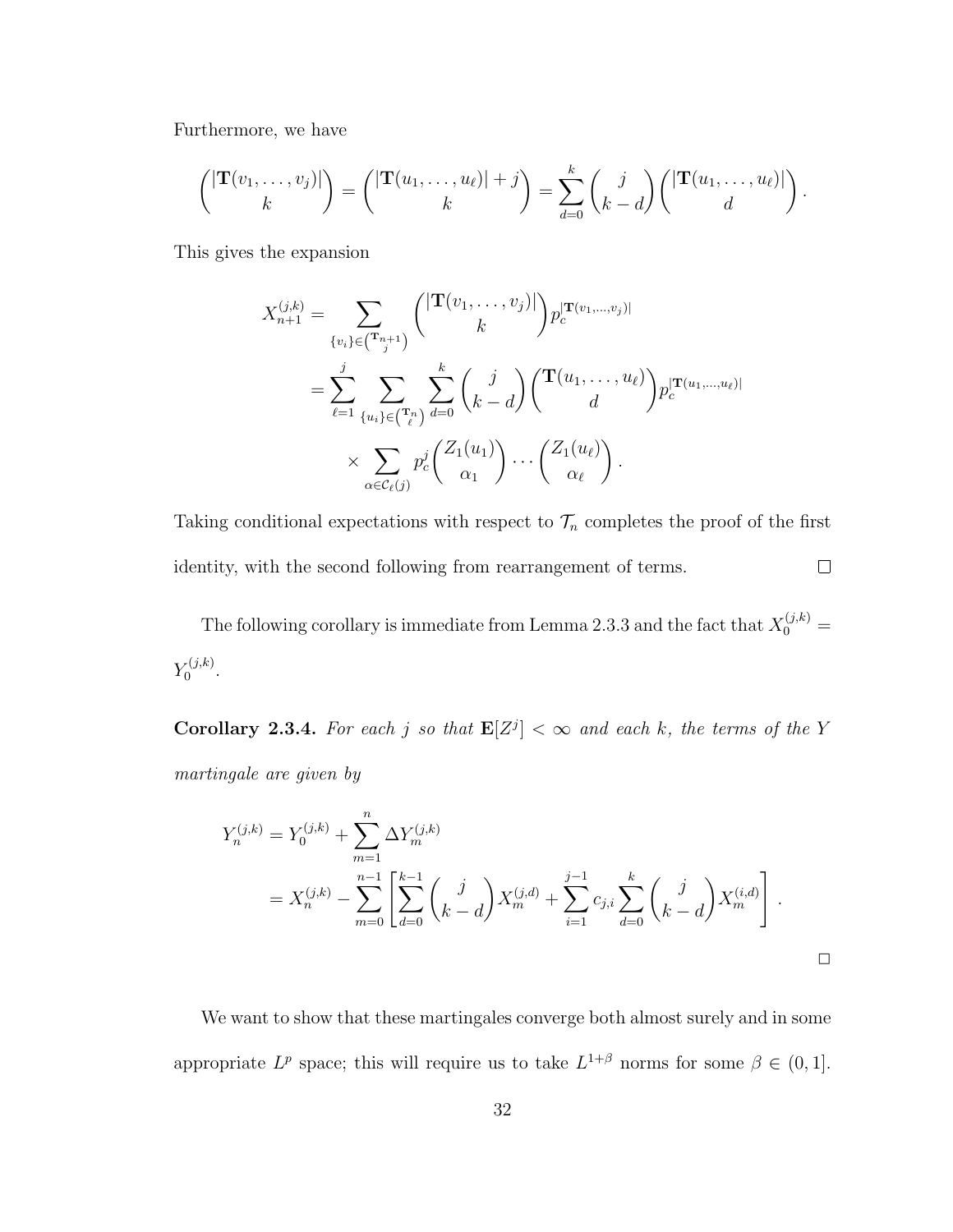The following randomized version of the Marcinkiewicz-Zygmund inequality will be useful.

**Lemma 2.3.5.** Let  $\{\xi_k\}_{k=1}^{\infty}$  be i.i.d. with  $\mathbf{E}[\xi_1] = 0$  and  $\mathbf{E}[|\xi_1|^{1+\beta}] < \infty$  for some  $\beta \in (0,1]$ , and let N be a random variable in N independent from all  $\{\xi_k\}$  and with  $\mathbf{E}[N] < \infty$ . If we set  $S_n = \sum_{k=1}^n \xi_k$ , then there exists a constant  $c > 0$  depending only on  $\beta$  so that

$$
\mathbf{E}[|S_N|^{1+\beta}] \le c \mathbf{E}[|\xi_1|^{1+\beta}] \mathbf{E}[N].
$$

In particular, if  $\xi(v)$  are associated to vertices  $v \in \mathbf{T}_s$ , and are mutually independent from  $\mathbf{T}_s$ , then

$$
\left\| p_c^s \sum_{v \in \mathbf{T}_s} \xi(v) \right\|_{L^{1+\beta}} \leq c' p_c^{s\beta/(1+\beta)} \|\xi(v)\|_{L^{1+\beta}}.
$$

*Proof.* Suppose first that N is identically equal to a constant n. The Marcinkiewicz-Zygmund inequality (e.g. [CT97, Theorem 10.3.2]) implies that there exists a constant  $c > 0$  depending only on  $\beta$  such that

$$
\mathbf{E}[|S_n|^{1+\beta}] \le c \mathbf{E}\left[\left(\sum_{k=1}^n |\xi_k|^2\right)^{(1+\beta)/2}\right].
$$

Because  $1+\beta \leq 2$  and the  $\ell^p$  norms descend, we have  $\|(\xi_k)_{k=1}^n\|_{\ell^2} \leq \|(\xi_k)_{k=1}^n\|_{\ell^{1+\beta}}$ deterministically; this completes the proof when  $N$  is constant. Writing

$$
\mathbf{E}[|S_N|^{1+\beta}] = \mathbf{E}\left[\mathbf{E}[|S_N|^{1+\beta} | N]\right]
$$

and applying the bound from the constant case completes the proof.

 $\Box$ 

We now show that the martingales  $\{Y_n^{(j,k)} : n \geq 0\}$  converge.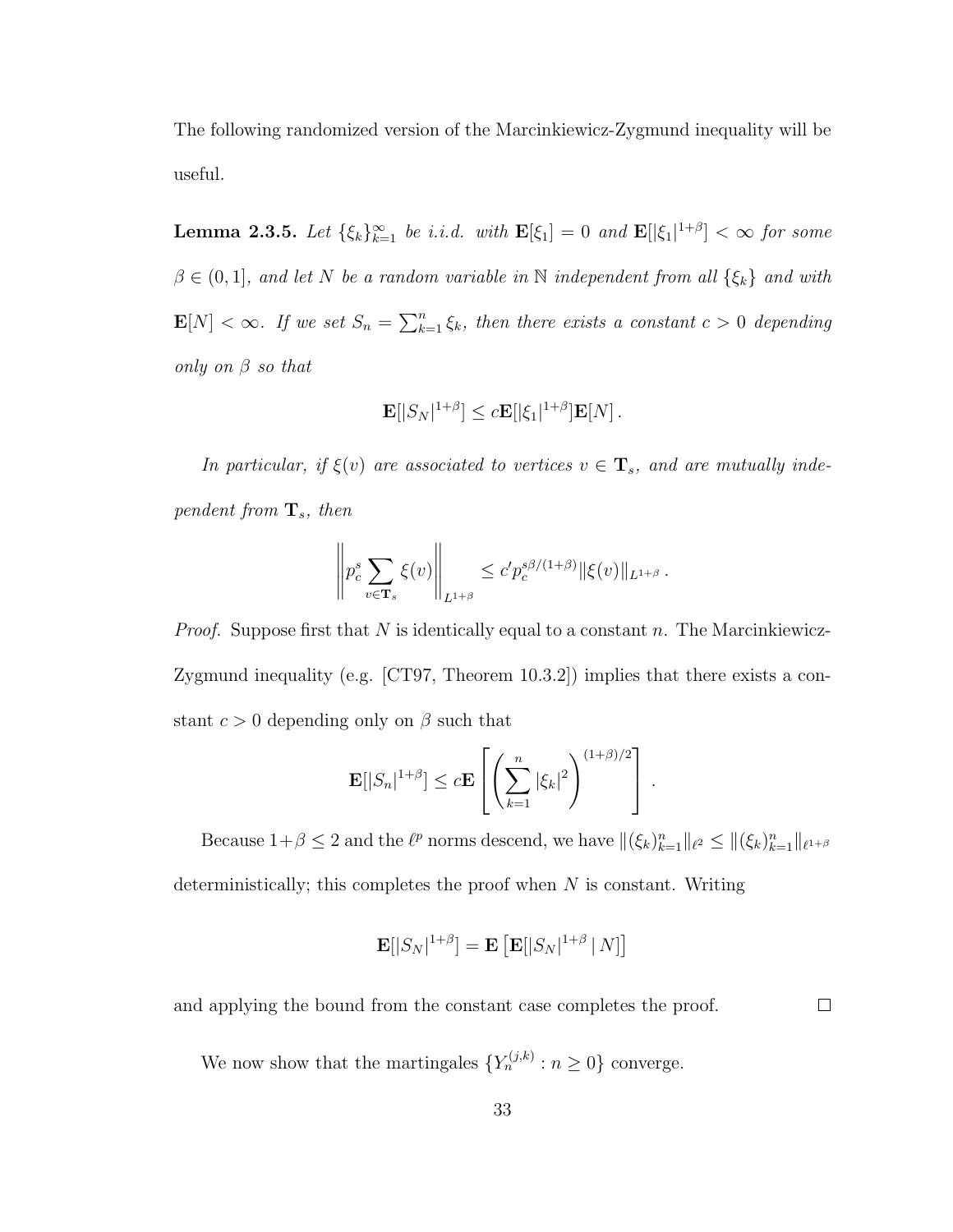**Theorem 2.3.6.** Suppose  $\mathbf{E}[Z^{j(1+\beta)}] < \infty$  for some  $\beta > 0$ . Then

- (a)  $\|\Delta Y^{(j,k)}_{n+1}\|_{L^{1+\beta}} \leq Ce^{-cn}$  where C and c are positive constants depending on j, k,  $\beta$ and the offspring distribution.
- (b)  $Y_n^{(j,k)}$  converges almost surely and in  $L^{1+\beta}$  to a limit, which we denote  $Y^{(j,k)}$ .
- (c) There exists a positive constant  $c'_{j,k}$  depending only on j, k and the offspring distribution so that

$$
X_n^{(j,k)}n^{-(j+k-1)} \to c'_{j,k}W \text{ almost surely and in } L^{1+\beta}.
$$

Proof.

Step 1: (a)  $\implies$  (b). For any fixed j and k: the triangle inequality and (a) show that  $\sup_n ||Y_n^{(j,k)}||_{L^{1+\beta}} < \infty$ , from which (b) follows from the  $L^p$  martingale convergence theorem. Next, we prove an identity representing  $X_n^{(j,k)}$  as a multiple sum over values of  $X^{(j',k')}$  with  $(j',k') < (j,k)$  lexicographically.

Step 2: Some computation. For a set of vertices  $\{v_1, \ldots, v_j\}$ , let  $v = v_1 \wedge v_2 \wedge v_1$  $\cdots \wedge v_j$  denote their most recent common ancestor. In order for  $\mathbf{0} \leftrightarrow_{p_c} v_1, \ldots, v_j$ to hold, we must first have  $\mathbf{0} \leftrightarrow_{p_c} v$ . For the case of  $j \geq 2$ , looking at the smallest tree containing v and  $\{v_i\}$ , we must have that this tree branches into some number of children  $a \in [2, j]$  immediately after v. We may thus sum over all possible v, first by height, setting  $s = |v|$ , then choosing how many children of v will be the ancestors of the  $v_1, \ldots, v_j$ . We then choose those children  $\{u_r\}$ , and choose how to distribute the  $\{v_{\ell}\}\$ among them. In order for critical percolation to reach each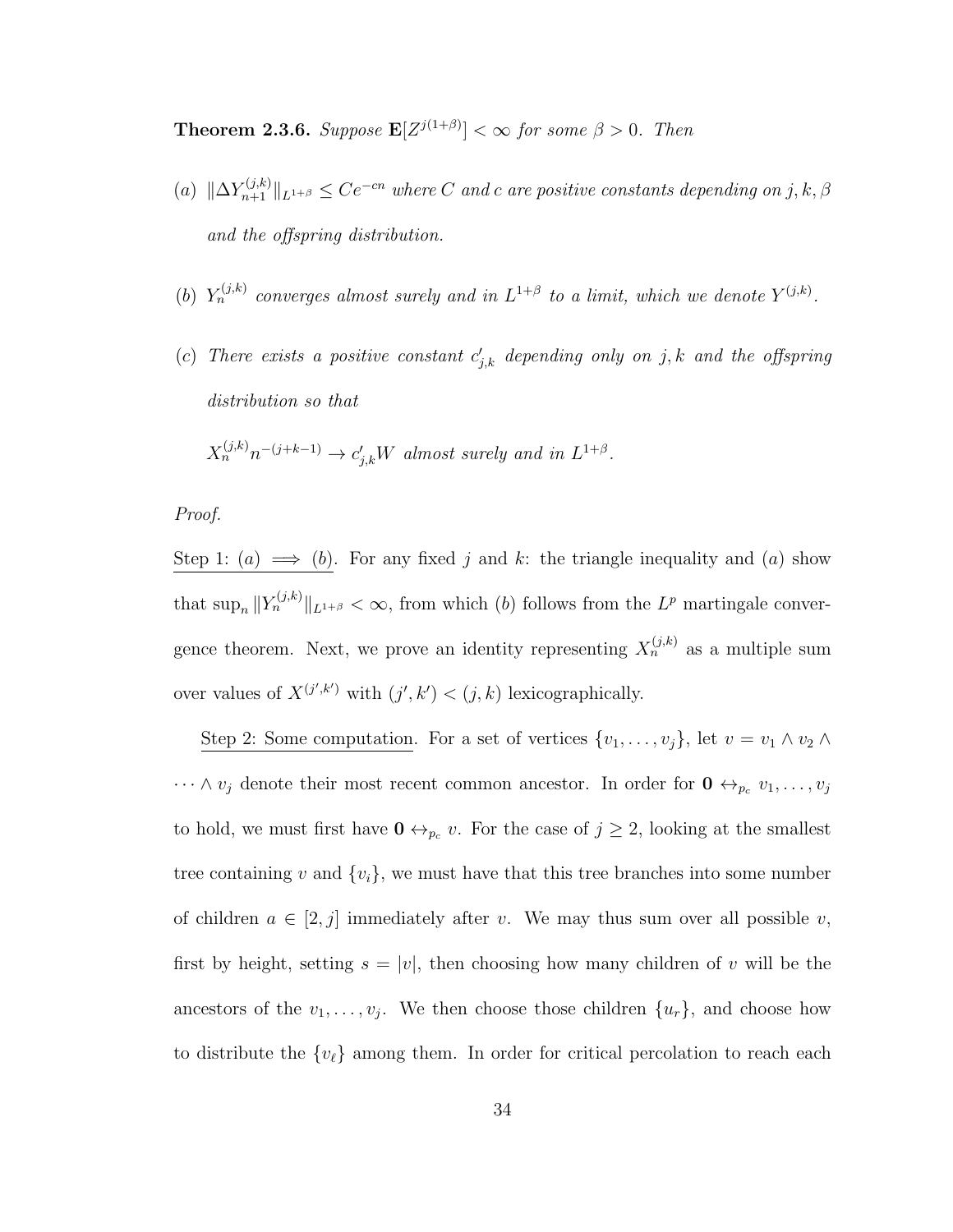$v_1, \ldots, v_j$ , it must first reach v, then survive to each child of v that is an ancestor of some  ${v_{\ell}}$  and then survive to the  ${v_{\ell}}$  from there. Finally, in order to choose the k-element subset corresponding to  $\binom{|\mathbf{T}(v_1,...,v_j)|}{k}$ , we may choose  $\alpha_0$  elements from the tree  $T(u_1, \ldots, u_a)$  and  $\alpha_\ell$  elements from each subtree of  $u_\ell$ . Putting this all together, we have the decomposition

$$
X_n^{(j,k)} = \sum_{s=0}^{n-1} p_s^s \sum_{v \in \mathbf{T}_s} \sum_{a=2}^j \sum_{u \in (\mathbf{T}_1^{(v)})} p_c^a \sum_{\beta \in \mathcal{C}_a(j)} \sum_{\alpha_0=0}^k
$$
  
 
$$
\times \sum_{\alpha \in \tilde{\mathcal{C}}_a(k-\alpha_0)} {s+a \choose \alpha_0} X_{n-s-1}^{(\beta_1,\alpha_1)}(u_1) \cdots X_{n-s-1}^{(\beta_a,\alpha_a)}(u_a)
$$
(2.3.5)  

$$
= \sum_{s=0}^{n-1} p_c^s \sum_{v \in \mathbf{T}_s} \Theta_{n-s-1}^{(j,k)}(v)
$$

where  $\Theta_{n-s-1}^{(j,k)}(v)$  is defined as the inner quintuple sum in the previous line and  $\tilde{\mathcal{C}}_a(k)$ denotes the set of weak a-compositions of k; observe that the notation  $\Theta_{n-s-1}^{(j,k)}(v)$ hides the dependence on  $s = |v|$ .

The difference  $\Delta Y_n^{(j,k)}$  can now be computed as follows:

$$
\Delta Y_n^{(j,k)} = X_n^{(j,k)} - \sum_{i=1}^j \sum_{d=0}^k {j \choose k-d} c_{j,i} X_{n-1}^{(i,d)}
$$
(2.3.6)  
\n
$$
= \sum_{s=0}^{n-1} p_c^s \sum_{v \in \mathbf{T}_s} \Theta_{n-s-1}^{(j,k)}(v) - \sum_{s=0}^{n-2} p_c^s \sum_{v \in \mathbf{T}_s} \sum_{i=1}^j \sum_{d=0}^k {j \choose k-d} c_{j,i} \Theta_{n-s-2}^{(i,d)}(v)
$$
  
\n
$$
= \sum_{s=0}^{n-2} p_c^s \sum_{v \in \mathbf{T}_s} \left( \Theta_{n-s-1}^{(j,k)}(v) - \sum_{i=2}^j \sum_{d=0}^k {j \choose k-d} c_{j,i} \Theta_{n-s-2}^{(i,d)}(v) \right)
$$
  
\n
$$
+ \left[ p_c^{n-1} \sum_{v \in \mathbf{T}_{n-1}} \Theta_0^{(j,k)}(v) - c_{j,1} \sum_{d=0}^k {j \choose k-d} X_{n-1}^{(1,d)} \right]
$$
  
\n
$$
= \sum_{s=0}^{n-2} p_c^s \sum_{v \in \mathbf{T}_s} U_n^{(j,k)}(v) + V_n^{(j,k)}
$$
(2.3.6)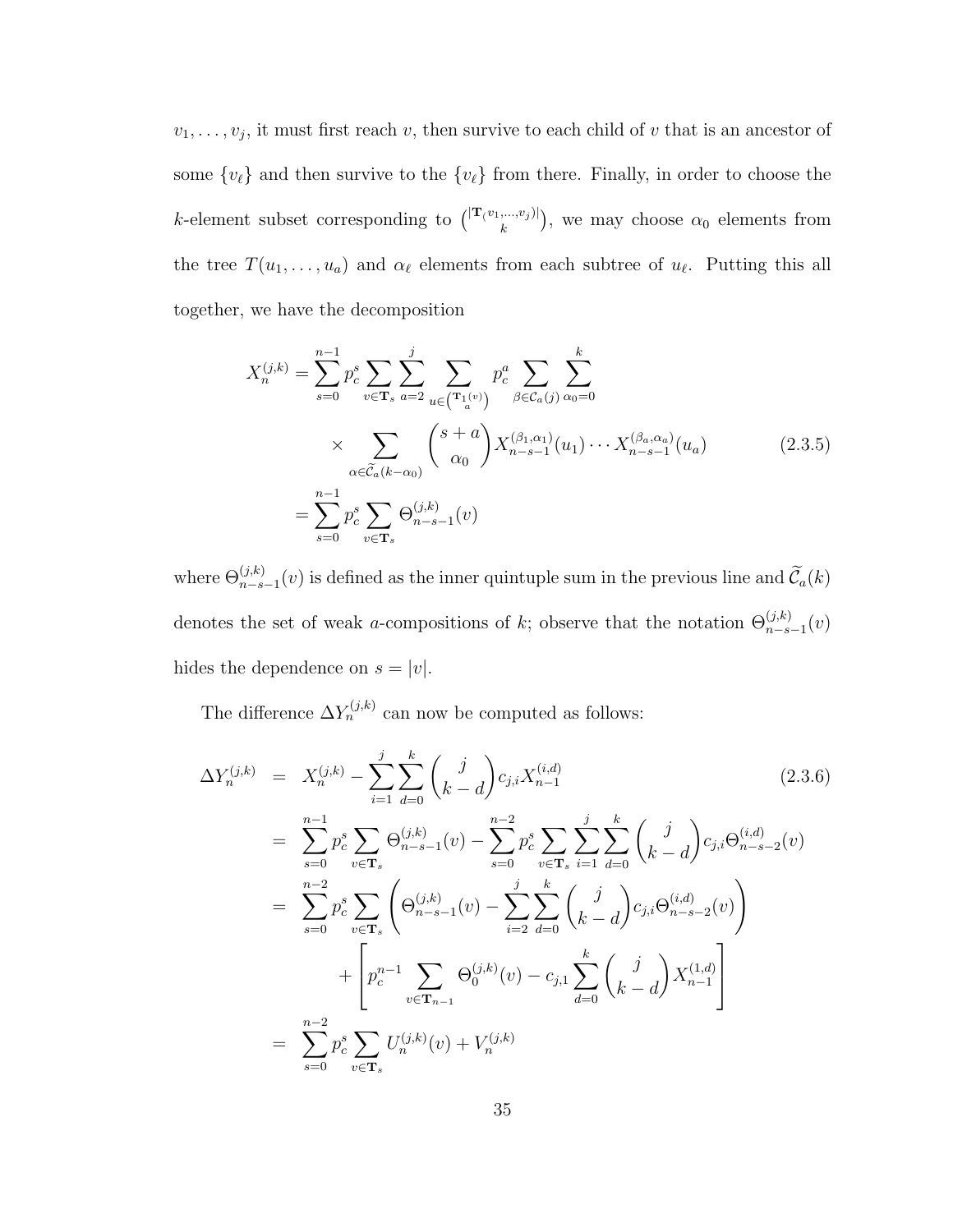where

$$
U_n^{(j,k)} = \left(\Theta_{n-s-1}^{(j,k)}(v) - \sum_{i=2}^j \sum_{d=0}^k \binom{j}{k-d} c_{j,i} \Theta_{n-s-2}^{(i,d)}(v)\right);
$$
\n(2.3.7)

$$
V_n^{(j,k)} = \left(p_c^{n-1} \sum_{v \in \mathbf{T}_{n-1}} p_c^j \binom{n+j-1}{k} \binom{Z_1(v)}{j} - c_{j,1} \sum_{d=0}^k \binom{j}{k-d} X_{n-1}^{(1,d)}.\tag{2.3.8}
$$

Step 3: Proving (a) and (c) for  $j = 1$  and k arbitrary. Specializing (2.3.6) to

 $j = 1$  yields

$$
\Delta Y_n^{(1,k)} = {n \choose k} W_n - {n-1 \choose k} W_{n-1} - {n-1 \choose k-1} W_{n-1}
$$
  
= 
$$
{n-1 \choose k} (W_n - W_{n-1}) + {n-1 \choose k-1} (W_n - W_{n-1}).
$$

The quantity  $W_n - W_{n-1}$  is the sum of independent contributions below each vertex in  $T_{n-1}$ ; Lemma 2.3.5 shows this to be exponentially small in  $L^{1+\beta}$  and proving  $(a)$ , hence (b). Additionally,  $Y_n^{(1,k)}n^{-k} \to W/k!$ , thereby also showing (c) for  $j = 1$  and all  $k$ .

Step 4: V is always small. Using the identity  $\binom{n+j-1}{k}$  $\binom{m-1}{k} = \sum_{d=0}^{k} \binom{n-1}{d}$  $\binom{-1}{d}\binom{j}{k-d}$  and recalling that  $X_{n-1}^{(1,d)} = \binom{n-1}{d}$  $\binom{-1}{d}W_{n-1}$  shows that

$$
V_n^{(j,k)} = \sum_{d=0}^k {j \choose k-d} {n-1 \choose d} p_c^{n-1} \sum_{v \in \mathbf{T}_{n-1}} p_c^j \left[ {Z_1(v) \choose j} - \mathbf{E} {Z \choose j} \right].
$$

Applying Lemma 2.3.5 shows that the innermost sum, when multiplied by  $p_c^{n-1}$ , has  $L^{1+\beta}$  norm that is exponentially small in n. With k fixed and  $d \leq k$ , the product with  $\binom{n-1}{d}$  $\binom{-1}{d}$  still yields an exponentially small variable, thus

$$
||V_n^{(j,k)}||_{1+\beta} \le c_{j,k,\beta} e^{-\delta n} \tag{2.3.9}
$$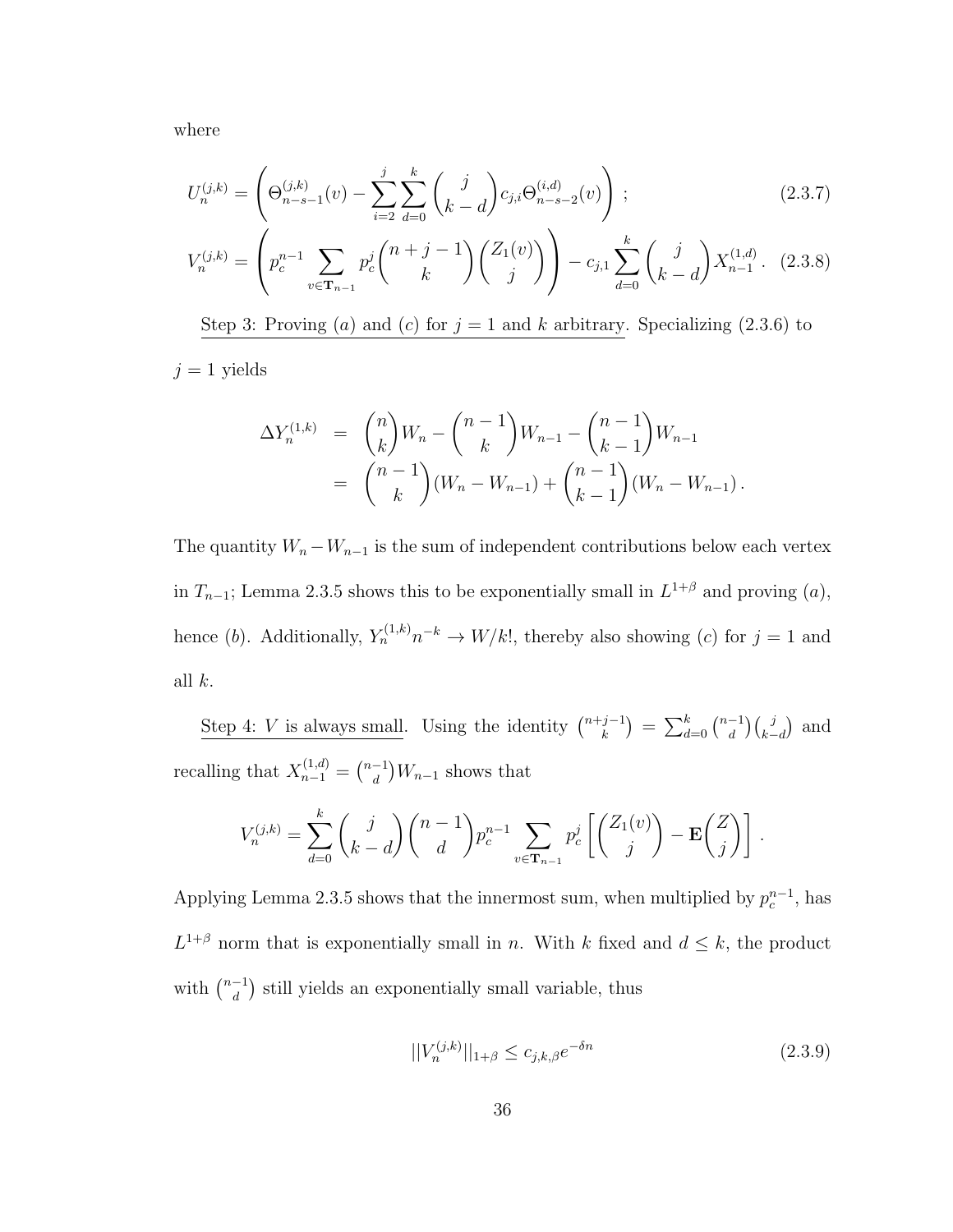for some  $\delta = \delta(j,k,\beta) > 0$ .

The remainder of the proof is an induction in two stages (Steps 5 and 6). In the first stage we fix  $j > 1$ , assume  $(a)-(c)$  for all  $(j', k')$  with  $j' < j$ , and prove  $(a)$  for  $(j, k)$  with k arbitrary. In the second stage, we prove  $(c)$  for  $(j, k)$  by induction on k, establishing (c) for  $(j, 1)$  and then for arbitrary k by induction, assuming (a) for  $(j, k')$  where k' is arbitrary and (c) for  $(j, k')$  where  $k' < k$ .

Step 5: Prove (a) by induction on j. Fix  $j \geq 2$  and assume for induction that (a) and (c) hold for all  $(j', k)$  with  $j' < j$ . The plan is this: The quantity  $p_c^s \sum_{v \in \mathbf{T}_s} U_n^{(j,k)}(v)$  is  $W_n$  times the average of  $U_n^{(j,k)}(v)$  over vertices  $v \in \mathbf{T}_s$ . Averaging many mean zero terms will produce something exponentially small in s. We will also show this quantity to be also exponentially small in  $n - s$ , whereby it follows that the outer sum over s is exponentially small, completing the proof.

Let us first see that  $U_n^{(j,k)}(v)$  has mean zero. Expanding back the  $\Theta$  terms gives

$$
U_n^{(j,k)}(v) = \sum_{a=2}^j \sum_{u \in (\mathbf{T}_1(v))} p_c^a \sum_{\alpha_0=0}^k {s+a \choose \alpha_0}
$$
  
 
$$
\times \left( \sum_{\beta \in \mathcal{C}_a(j)} \sum_{\alpha \in \widetilde{\mathcal{C}}_a(k-\alpha_0)} X_{n-s-1}^{(\beta_1, \alpha_1)}(u_1) \cdots X_{n-s-1}^{(\beta_a, \alpha_a)}(u_a) - \sum_{i=2}^j \sum_{d=0}^k c_{j,i} {j \choose k-d} \sum_{\beta' \in \mathcal{C}_a(i)} \sum_{\alpha' \in \widetilde{\mathcal{C}}_a(d-\alpha_0)} X_{n-s-2}^{(\beta'_1, \alpha'_1)}(u_1) \cdots X_{n-s-2}^{(\beta'_d, \alpha'_d)}(u_a) \right).
$$
 (2.3.10)

Expanding the first product of  $X$  terms gives

$$
X_{n-s-1}^{(\beta_1,\alpha_1)}(u_1)\cdots X_{n-s-1}^{(\beta_a,\alpha_a)}(u_a)
$$
  
= 
$$
\prod_{\ell=1}^a \left( \Delta Y_{n-s-1}^{(\beta_\ell,\alpha_\ell)}(u_\ell) + \sum_{\beta'_\ell=1}^{\beta_\ell} c_{\beta_\ell,\beta'_\ell} \sum_{\alpha'_\ell=0}^{\alpha_\ell} \left( \frac{\beta_\ell}{\alpha_\ell - \alpha'_\ell} \right) X_{n-s-2}^{(\beta'_\ell,\alpha'_\ell)}(u_\ell) \right).
$$
 (2.3.11)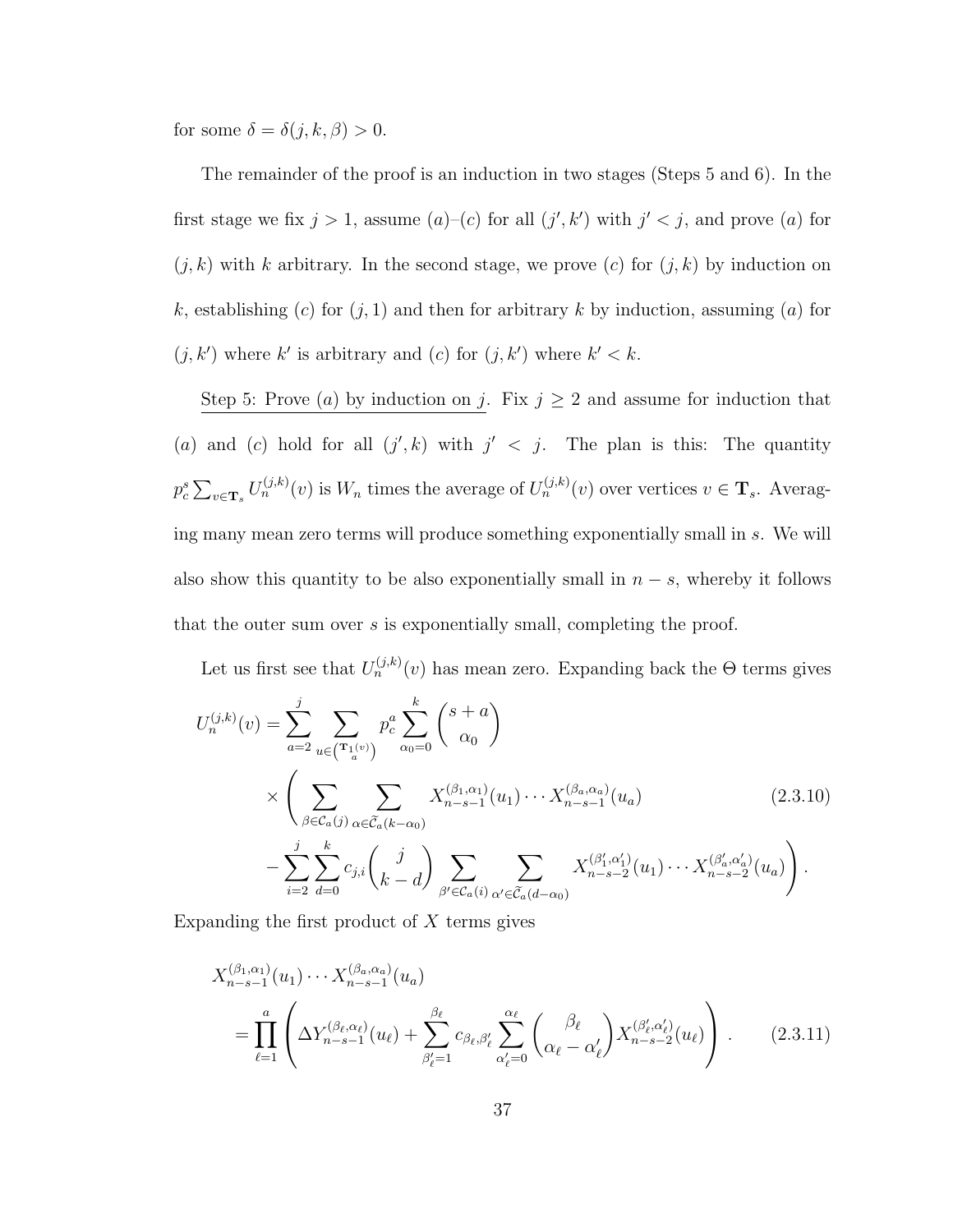The vertices  $u_{\ell}$  are all distinct children of v. Therefore, their subtrees are jointly independent, hence the pairs  $(\Delta Y(u_\ell), X(u_\ell))$  are jointly independent. The product  $(2.3.11)$  expands to the sum of a-fold products of terms, each term in each product being either a  $\Delta Y$  or a weighted sum of X's, the a terms being jointly independent by the previous observation. Therefore, to see that the whole thing is mean zero, we need to check that the product of the a different sums of X terms in (2.3.11), summed over  $\alpha$  and  $\beta$  to form the first half of the summand in (2.3.10), minus the subsequent sum over  $i, d, \beta'$  and  $\alpha'$ , has mean zero. In fact we will show that it vanishes entirely. For given compositions  $\beta := (\beta_1, \ldots, \beta_a)$ and  $\alpha := (\alpha_1, \ldots, \alpha_a)$ , the product of the double sum of X terms inside the round brackets in (2.3.11) may be simplified:

$$
\prod_{\ell=1}^{a} \left( \sum_{\beta_{\ell}'=1}^{\beta_{\ell}} c_{\beta_{\ell},\beta_{\ell}'} \sum_{\alpha_{\ell}'=0}^{\alpha_{\ell}} \binom{\beta_{\ell}}{\alpha_{\ell}-\alpha_{\ell}'} X_{n-s-2}^{(\beta_{\ell}',\alpha_{\ell}')} (u_{\ell}) \right)
$$
  

$$
= \sum_{1 \leq \beta' \leq \beta} \sum_{0 \leq \alpha' \leq \alpha} \prod_{\ell=1}^{a} c_{\beta_{\ell},\beta_{\ell}'} \binom{\beta_{\ell}}{\alpha_{\ell}-\alpha_{\ell}'} X_{n-s-2}^{(\beta_{\ell}',\alpha_{\ell}')} (u_{\ell}).
$$

Applying the identity

$$
\sum_{\substack{\beta \in \mathcal{C}_a(j) \\ \beta \succeq \beta'}} \left( \prod_{\ell} c_{\beta_\ell, \beta'_\ell} \right) = c_{j,i},\tag{2.3.12}
$$

which follows by regrouping pieces of each composition in  $C_i(j)$  into smaller compositions each with  $\beta'_{\ell}$  parts, then summing over  $\alpha$  and  $\beta$  as in (2.3.10) and simplifying,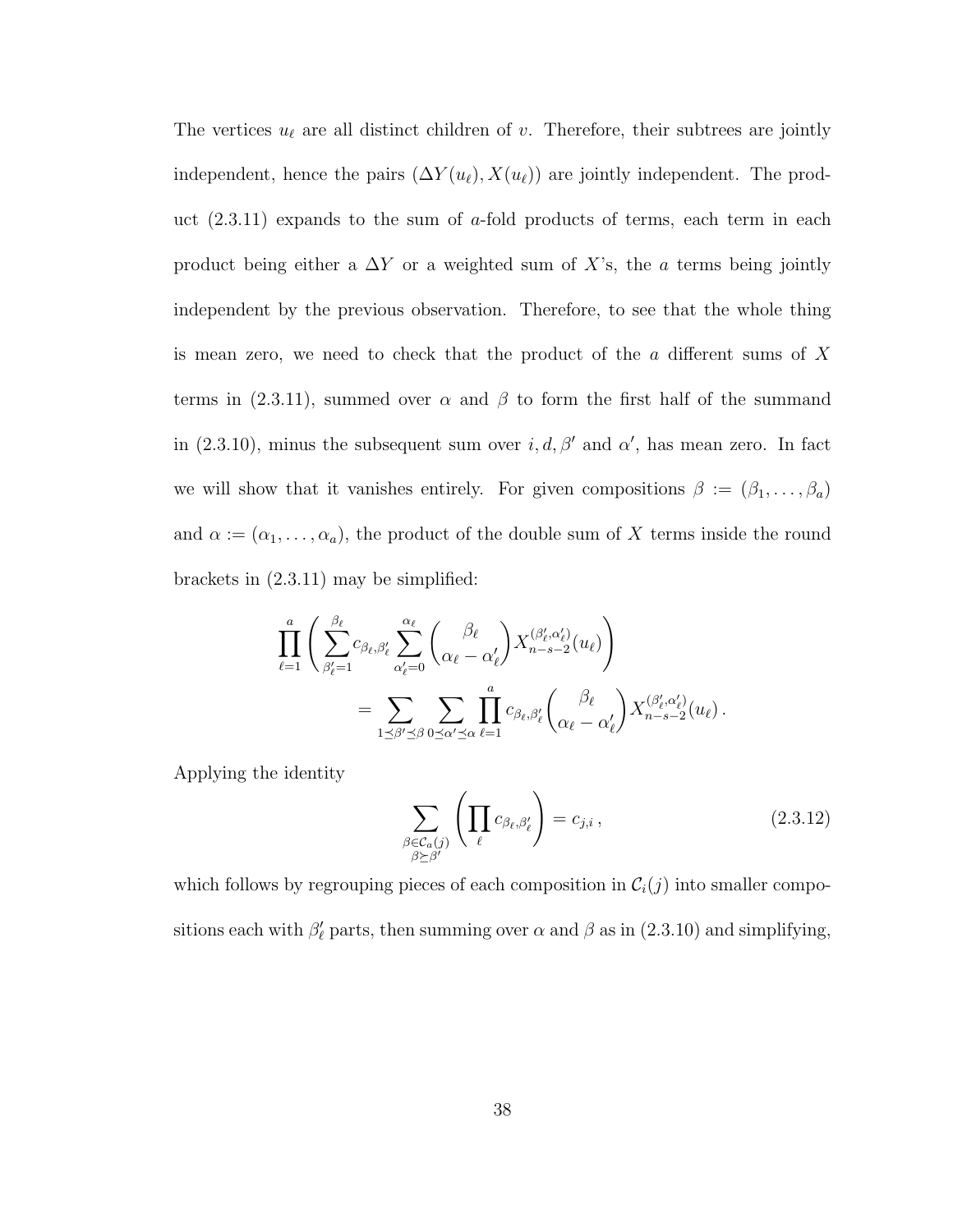using (2.3.12) in the last line, gives

$$
\sum_{\beta \in C_a(j)} \sum_{1 \leq \beta' \leq \beta} \sum_{\alpha \in \widetilde{C}_a(k-\alpha_0)} \sum_{0 \leq \alpha' \leq \alpha} \prod_{\ell=1}^a c_{\beta_\ell, \beta'_\ell} {\beta_\ell \choose \alpha_\ell - \alpha'_\ell} X_{n-s-2}^{(\beta'_\ell, \alpha'_\ell)}(u_\ell)
$$
\n
$$
= \sum_{\beta \in C_a(j)} \sum_{1 \leq \beta' \leq \beta} \left( \prod_{\ell} c_{\beta_\ell, \beta'_\ell} \right) \sum_{d=0}^k \sum_{\alpha' \in \widetilde{C}_a(d-\alpha_0)} \left( \prod_{\ell} X_{n-s-2}^{(\beta'_\ell, \alpha'_\ell)}(u_\ell) \right)
$$
\n
$$
\times \sum_{\alpha \in \widetilde{C}_a(k-\alpha_0)} \prod_{\ell=1}^a {\alpha_\ell - \alpha'_\ell}
$$
\n
$$
= \sum_{\beta \in C_a(j)} \sum_{1 \leq \beta' \leq \beta} \left( \prod_{\ell} c_{\beta_\ell, \beta'_\ell} \right) \sum_{d=0}^k \sum_{\alpha' \in \widetilde{C}_a(d-\alpha_0)} \left( \prod_{\ell} X_{n-s-2}^{(\beta'_\ell, \alpha'_\ell)}(u_\ell) \right) {\binom{\beta}{k-d}}
$$
\n
$$
= \sum_{i=2}^j \sum_{\beta' \in C_a(i)} \sum_{\beta \leq \beta'} \left( \prod_{\ell} c_{\beta_\ell, \beta'_\ell} \right) \sum_{d=0}^k \sum_{\alpha' \in \widetilde{C}_a(d-\alpha_0)} \left( \prod_{\ell} X_{n-s-2}^{(\beta'_\ell, \alpha'_\ell)}(u_\ell) \right) {\binom{\beta}{k-d}}
$$
\n
$$
= \sum_{i=2}^j \sum_{d=0}^k c_{j,i} {\binom{\beta}{k-d}} \sum_{\beta' \in C_a(i)} \sum_{\alpha' \in \widetilde{C}_a(d-\alpha_0)} X_{n-s-2}^{(\beta'_1, \alpha'_1)}(u_1) \cdots X_{n-s-2}^{(\beta'_a, \alpha'_a)}(u_a).
$$

This exactly cancels with the quadruple sum on the second line of (2.3.10), transforming (2.3.10) into

$$
U_n^{(j,k)}(v) = \sum_{a=2}^j \sum_{u \in \binom{\mathbf{T}_1(v)}{a}} p_c^a \sum_{\alpha_0=0}^k {s+a \choose \alpha_0} \sum_{\beta \in \mathcal{C}_a(j)} \sum_{\alpha \in \widetilde{\mathcal{C}}_a(k-\alpha_0)} \prod_{\ell=1}^a (*)_{\ell},
$$

where  $(*)_l = \Delta Y_{n-s-1}^{(\beta_{\ell}, \alpha_{\ell})}$  $\sum_{n-s-1}^{(\beta_\ell,\alpha_\ell)}(u_\ell)$  for at least one value of  $\ell$  in [1, a], and, when not equal to that, is equal to the last double sum inside the brackets in (2.3.11).

By the induction hypothesis, the  $\Delta Y$  terms have  $(1+\beta)$  norm bounded above by something exponentially small:

$$
\|\Delta Y_{n-s-1}^{(\beta_{\ell},\alpha_{\ell})}(u_{\ell})\| = O\left(\exp\left[-\kappa_{\beta_{\ell},\alpha_{\ell}}(n-s-1)\right]\right). \tag{2.3.13}
$$

We note that  $a$  and each  $\beta_\ell$  and  $\alpha_\ell$  are all bounded above by  $j$  and that in each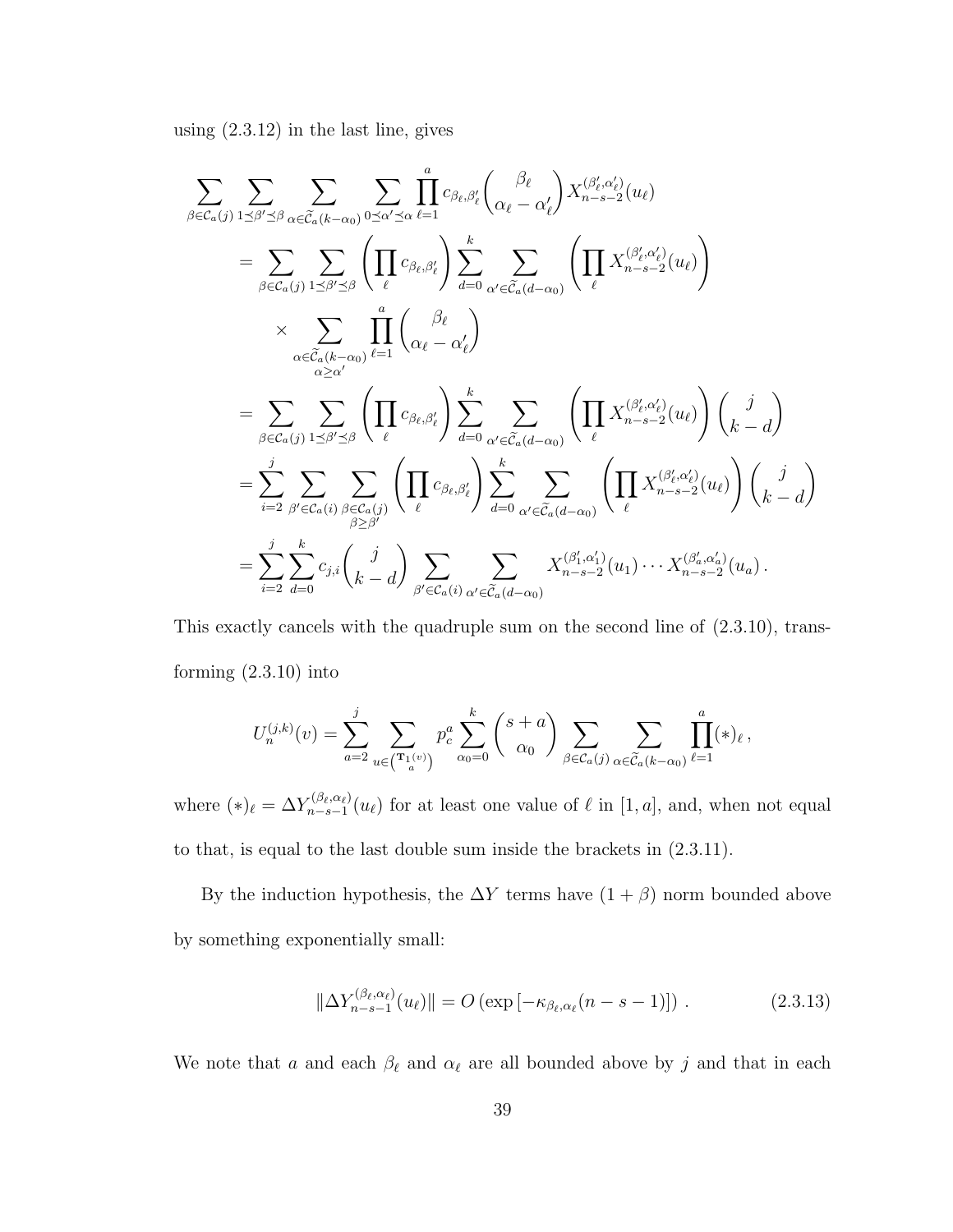product  $X_{n-s-1}^{(\beta_1,\alpha_1)}$  $\chi_{n-s-1}^{(\beta_1,\alpha_1)}(u_1)\cdots\chi_{n-s-1}^{(\beta_a,\alpha_a)}$  $n_{n-s-1}(u_a)$ , the terms are independent. The inductive hypothesis implies each factor  $X_n^{(j,k)}$  has  $L^{1+\beta}$  norm that is  $O(n^{\lambda(j,k)})$ .

Returning to  $(2.3.6)$ , we may apply Lemma 2.3.5 to see that for each s, the quantity  $p_c^s \sum_{v \in \mathbf{T}_s} U_n^{(j,k)}(v)$  is an average of  $|\mathbf{T}_s|$  terms all having mean zero and  $L^{1+\beta}$  bound exponentially small in  $n-s$ , and that averaging introduces another exponentially small factor,  $\exp(-\nu s)$ . Because the constants  $\kappa, \lambda$  and  $\mu$  vary over a set of bounded cardinality, the product of these three upper bounds,

$$
O\left(\exp(-\kappa(n-s)) \cdot \exp(-\nu s) \cdot n^{\lambda(j,k)}\right)
$$

decreases exponentially n.

Step 6: Prove (c) by induction on  $(j, k)$ . The final stage of the induction is to assume  $(a)$ - $(c)$  for  $(j', k')$  lexicographically smaller than  $(j, k)$  and prove  $(c)$  for  $(j, k)$ . We use the following easy fact.

**Lemma 2.3.7.** If  $a_n \to \infty$  and  $a_n \sim b_n$  then the partials sums are also asymptotically equivalent:  $\sum_{k=1}^{n} a_k \sim \sum_{k=1}^{n} b_k$ .

We begin the inductive proof of with the case  $k = 0$ . Rearranging the conclusion of Corollary 2.3.4, we see that

$$
X_n^{(j,0)} = Y_n^{(j,0)} + \sum_{m=0}^{n-1} \sum_{i=1}^{j-1} X_m^{(i,0)}.
$$

Using Lemma 2.3.7 the induction hypothesis, and the fact that  $Y_n^{(j,0)} = O(1)$  sim-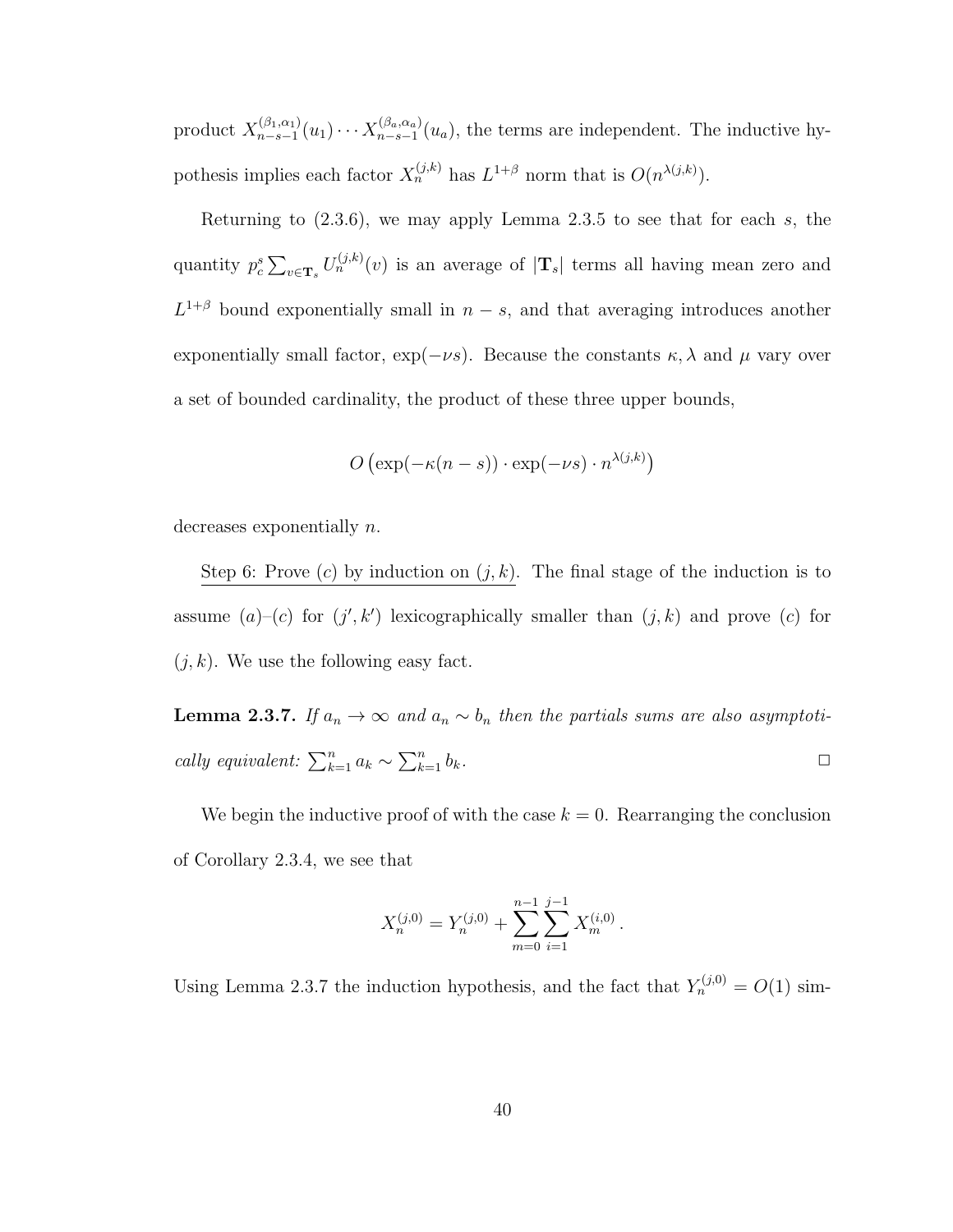plifies this to

$$
X_n^{(j,0)} \sim \sum_{m=0}^{n-1} \left[ \sum_{i=1}^{j-1} m^{i-1} c'_i W \right]
$$

$$
\sim \sum_{m=0}^{n-1} c'_{j-1} m^{j-2} W
$$

$$
\sim c'_j n^{j-1} W
$$

where  $c'_{j} = \lim_{n \to \infty} \frac{c'_{j-1}}{n} \sum_{m=0}^{n-1} (m/n)^{j-2} = c'_{j-1}/(j-1)$ .

The base case  $k = 0$  being complete, we induct on k. The same reasoning, observing that the first inner sum is dominated by the  $d = k - 1$  term and the second by the  $i = j - 1$  and  $d = k$  term, gives

$$
X_n^{(j,k)} = Y_n^{(j,k)} + \sum_{m=0}^{n-1} \left[ \sum_{d=0}^{k-1} {j \choose k-d} X_m^{(j,d)} + \sum_{i=1}^{j-1} c_{j,i} \sum_{d=0}^k {j \choose k-d} X_m^{(i,d)} \right]
$$
  

$$
\sim \sum_{m=0}^{n-1} (j X_m^{(j,k-1)} + c_{j,j-1} X_m^{(j-1,k)})
$$
  

$$
\sim \sum_{m=0}^{n-1} [jm^{j+k-2} W c'_{j,k-1} + c_{j,j-1} c'_{j-1,k} W m^{j+k-2}]
$$
  

$$
\sim W \left( \frac{j c'_{j,k-1} + c_{j,j-1} c'_{j-1,k}}{j+k-1} \right) n^{j+k-1}.
$$

Setting  $c'_{j,k} :=$  $jc'_{j,k-1} + c_{j,j-1}c'_{j-1,k}$  $j + k - 1$ completes the almost-sure part of  $(c)$  by induction. The  $L^{1+\beta}$  portion is similar, but we need one more easy fact.

**Lemma 2.3.8.** If 
$$
a_n \to \infty
$$
 and  $b_n \to 0$  then  $\sum_{k=1}^n a_n b_n = o(\sum_{k=1}^n a_k)$ .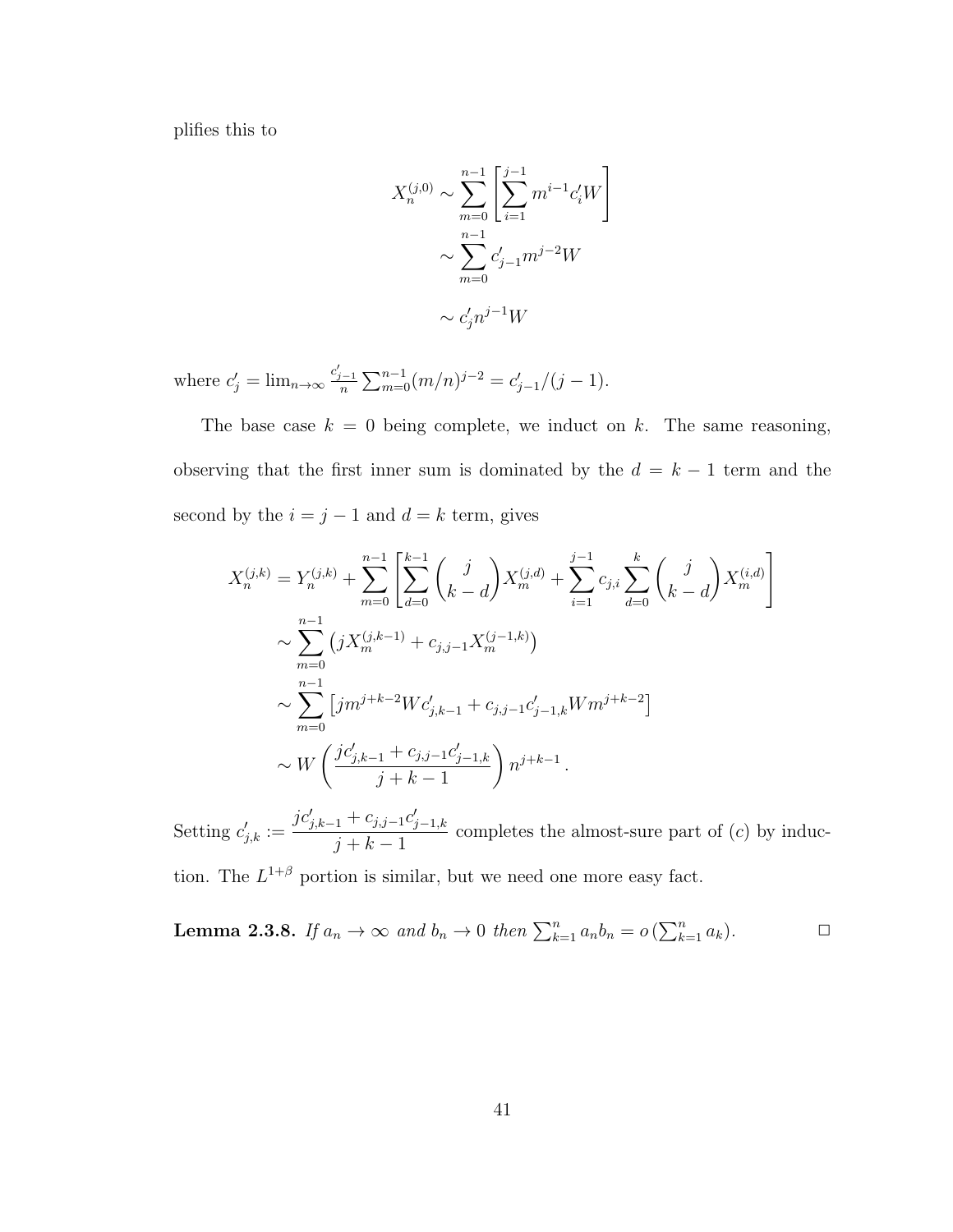This allows us to calculate

$$
\|X_n^{(j,k)}n^{-(j+k-1)} - Wc'_{j,k}\|_{L^{1+\beta}}\n= \left\| n^{-(j+k-1)} \sum_{m=0}^{n-1} \left[ \sum_{d=0}^{k-1} {j \choose k-d} X_m^{(j,d)} + \sum_{i=1}^{j-1} c_{j,i} \sum_{d=0}^k {j \choose k-d} X_m^{(i,d)} \right] \right\|_{L^{1+\beta}}\n- Wc'_{j,k} - Y_n^{(j,k)}n^{-(j+k-1)} \left\| \sum_{m=0}^{n-1} (jX_m^{(j,k-1)} + c_{j,j-1}X_m^{(j-1,k)}) - n^{j+k-1}Wc'_{j,k} \right\|_{L^{1+\beta}}\n\leq o(1) + n^{-(j+k-1)} \sum_{m=0}^{n-1} m^{j+k-2} \left( j \left\| \frac{X_m^{(j,k-1)}}{m^{j+k-2}} - Wc'_{j,k-1} \right\|_{L^{1+\beta}}\n+ c_{j,j-1} \left\| \frac{X_m^{(j-1,k)}}{m^{j+k-2}} - Wc'_{j-1,k} \right\|_{L^{1+\beta}} \right)
$$
\n
$$
= o(1).
$$

This completes the induction, and the proof of Theorem 2.3.6.

# 2.3.3 Expansion at Criticality

An easy inequality similar to classical Harris inequality [Har60] is as follows.

**Lemma 2.3.9.** For finite sets of edges  $E_1, E_2, E_3$ , define  $A_j$  to be the event that all edges in  $E_j$  are open. Then

 $\Box$ 

$$
\mathbf{P}[A_1 \cap A_2] \cdot \mathbf{P}[A_1 \cap A_3] \leq \mathbf{P}[A_1] \cdot \mathbf{P}[A_1 \cap A_2 \cap A_3].
$$

Proof. Writing each term explicitly, this is equivalent to the inequality

$$
p^{|E_1 \cup E_2| + |E_1 \cup E_3|} \leq p^{|E_1| + |E_1 \cup E_2 \cup E_3|}.
$$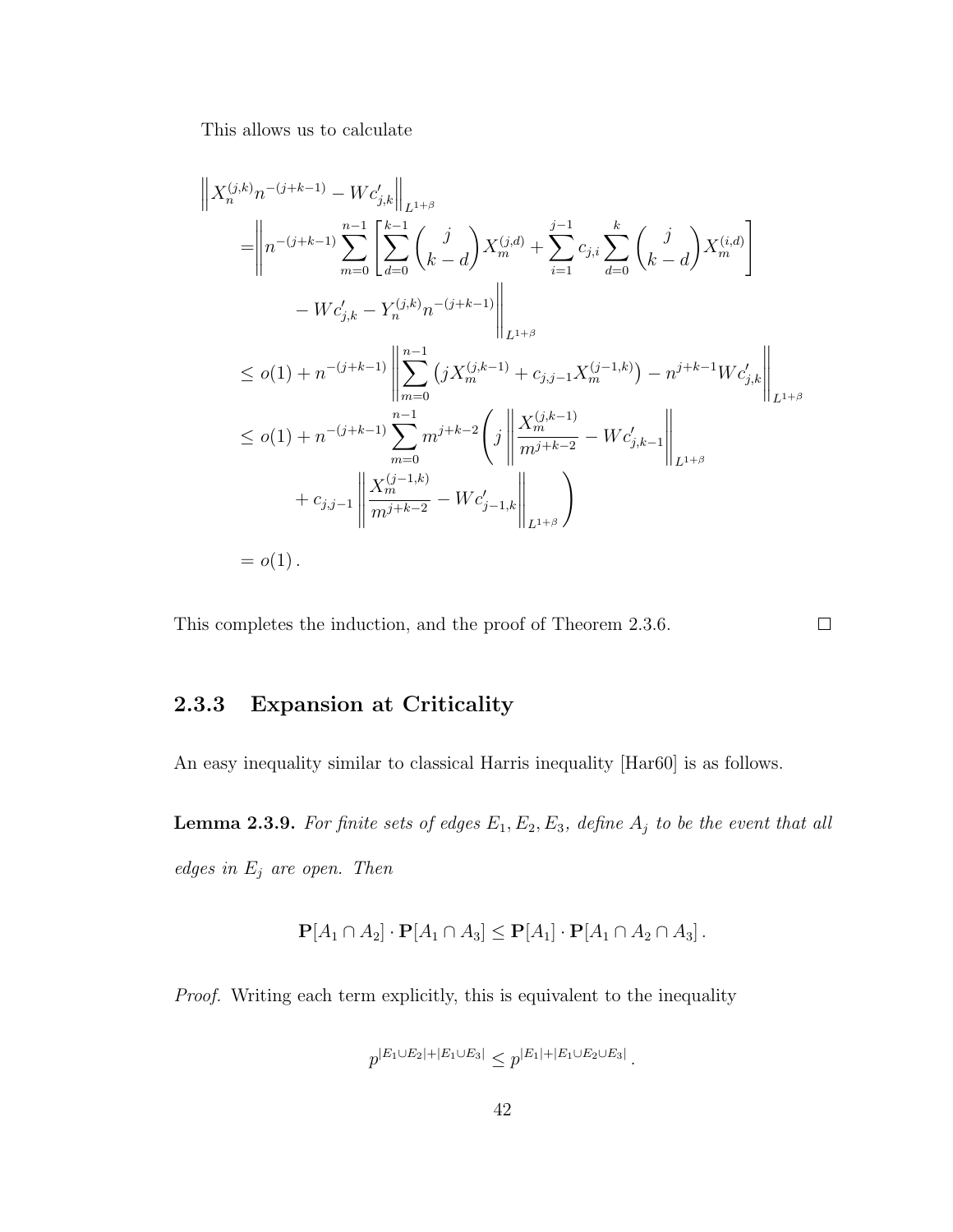Because  $p \leq 1$ , this is equivalent to

$$
|E_1 \cup E_2| + |E_1 \cup E_3| \ge |E_1| + |E_1 \cup E_2 \cup E_3|,
$$

which is easily proved for all triples  $E_1, E_2, E_3$  by inclusion-exclusion.  $\Box$ 

Before finding the expansion at criticality, we show that focusing only on the first n levels of the tree and averaging over the remaining levels causes only a subpolynomial error in an appropriate sense.

**Proposition 2.3.10.** Suppose  $\mathbf{E}[Z^{(2k-1)(1+\beta)}] < \infty$ , and set  $p = p_c + \varepsilon$ . Fix  $\delta > 0$ and let  $n = n(\varepsilon) = \lceil \varepsilon^{-\delta} \rceil$ . Then for  $\delta$  sufficiently small and each  $\ell > 0$ ,

$$
\sum_{\{u_i\} \in \binom{\mathbf{T}_n}{k}} \mathbf{P}_{\mathbf{T}}[\mathbf{0} \leftrightarrow_p u_1, \dots, u_k] \left( \theta_{\mathbf{T}(u_1)}(p) \cdots \theta_{\mathbf{T}(u_k)}(p) - \theta(p)^k \right) = o(\varepsilon^{\ell}) \qquad (2.3.14)
$$

 $\text{GW-}almost surely as \varepsilon \to 0^+.$ 

*Proof.* For sufficiently small  $\delta > 0$ , we note that  $(p_c + \varepsilon)^m \leq 2p_c^m$  for each  $m \in [n, kn]$ and for  $\varepsilon$  sufficiently small. This will be of use throughout, and is responsible for the appearance of factors of 2 in the upper bounds.

Next, bound the variance of

$$
\sum_{\{u_i\} \in (\mathbf{T}_k^n)} \mathbf{P}_{\mathbf{T}}[\mathbf{0} \leftrightarrow_p u_1, \dots, u_k] \left[ \theta_{\mathbf{T}(u_1)}(q) \cdots \theta_{\mathbf{T}(u_k)}(q) - \theta(q)^k \right]
$$

for a fixed vertex, q. This expression has mean zero conditioned on  $\mathcal{T}_n$ . Its variance is equal to the expected value of its conditional variance given  $\mathcal{T}_n$ . We therefore square and take the expectation, where the second sum in the second and third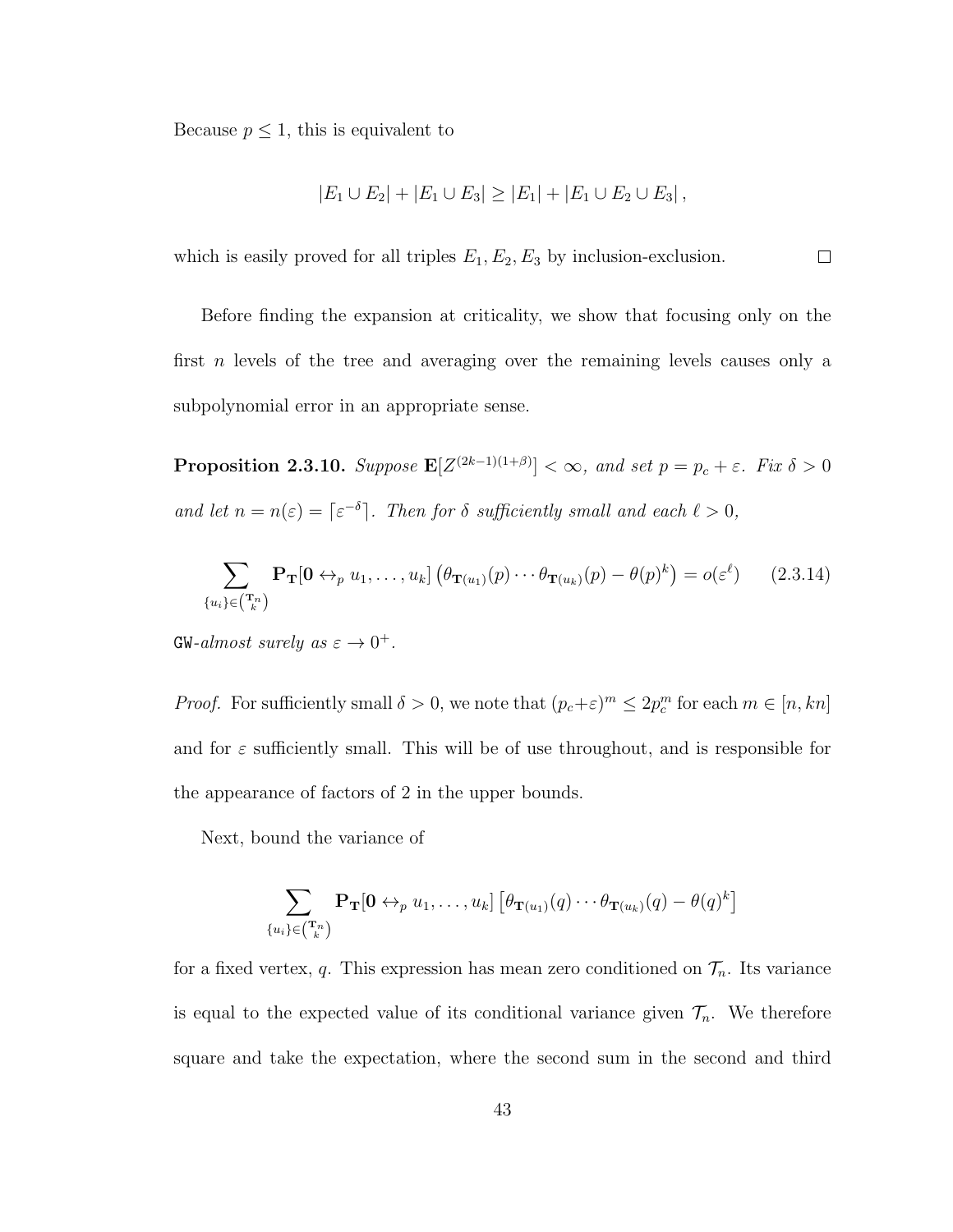lines are over pairs of disjoint k-tuples of points.

$$
\mathbf{E}\left[\left(\sum_{\{u_{i}\}\in\binom{\mathbf{T}_{n}}{k}}\mathbf{P}_{\mathbf{T}}[\mathbf{0}\leftrightarrow_{p}u_{1},\ldots,u_{k}]\left(\theta_{\mathbf{T}(u_{1})}(q)\cdots\theta_{\mathbf{T}(u_{k})}(q)-\theta(q)^{k}\right)\right)^{2}\bigg|\mathcal{T}_{n}\right]
$$
\n
$$
=\frac{1}{(k!)^{2}}\sum_{r=1}^{k}r!\sum_{\{u_{i}\}_{i=1}^{k},\{v_{i}\}_{i=r+1}^{k}\text{ dist.}}\binom{k}{r}^{2}
$$
\n
$$
\times\mathbf{P}_{\mathbf{T}}[\mathbf{0}\leftrightarrow_{p}u_{1},\ldots,u_{k}]\mathbf{P}_{\mathbf{T}}[\mathbf{0}\leftrightarrow_{p}u_{1},\ldots,u_{r},v_{r+1},\ldots,v_{k}]C_{r}
$$
\n
$$
\leq\frac{1}{(k!)^{2}}\sum_{r=1}^{k}r!\sum_{\{u_{i}\}_{i=1}^{k},\{v_{i}\}_{i=r+1}^{k}\text{ dist.}}\binom{k}{r}^{2}
$$
\n
$$
\times\mathbf{P}_{\mathbf{T}}[\mathbf{0}\leftrightarrow_{p}u_{1},\ldots,u_{r}]\mathbf{P}_{\mathbf{T}}[\mathbf{0}\leftrightarrow_{p}u_{1},\ldots,u_{k},v_{r+1},\ldots,v_{k}]C_{r}
$$
\n
$$
\leq 4p_{c}^{n}\sum_{r=1}^{k}\binom{2k-r}{k}\binom{k}{r}C_{r}X_{n}^{(2k-r)}.
$$

Here we have used the bounds  $\mathbf{P_T}[0 \leftrightarrow_p u_1, \dots, u_r] \leq 2p_c^n$  and

$$
\mathbf{P_T[0 \leftrightarrow_p u_1, \dots, v_k] \leq 2\mathbf{P_T[0 \leftrightarrow_{p_c} u_1, \dots, v_k]}
$$

and we have defined

$$
C_r := \mathbf{E}\Big[\Big(\theta_{\mathbf{T}(u_1)}(q)\cdots\theta_{\mathbf{T}(u_k)}(q) - \theta(q)^k\Big) \times \Big(\theta_{\mathbf{T}(u_1)}(q)\cdots\theta_{\mathbf{T}(u_r)}(q)\theta_{\mathbf{T}(v_{r+1})}(q)\cdots\theta_{\mathbf{T}(v_k)}(q) - \theta(q)^k\Big)\Big].
$$

Taking the expected value and using Theorem 2.3.6 along with Jensen's Inequality and induction gives that the variance is bounded above by  $Cp_c^n n^{2k-2}$  for some constant C. This is exponentially small in n, so there exist constants  $c_k, C_k > 0$  so that the variance is bounded above by  $C_k e^{-c_k n}$ .

Define  $a = a(m, r) = \frac{1}{m} + \frac{r}{m^{\ell+2}}$  and  $b = b(m, r) = \frac{1}{m} + \frac{r+1}{m^{\ell+2}}$ . For each  $\varepsilon \in (0, 1)$ there exists a unique pair  $(m, r)$  such that  $\varepsilon \in [1/m, 1/(m-1))$  and  $\varepsilon \in [a, b)$ .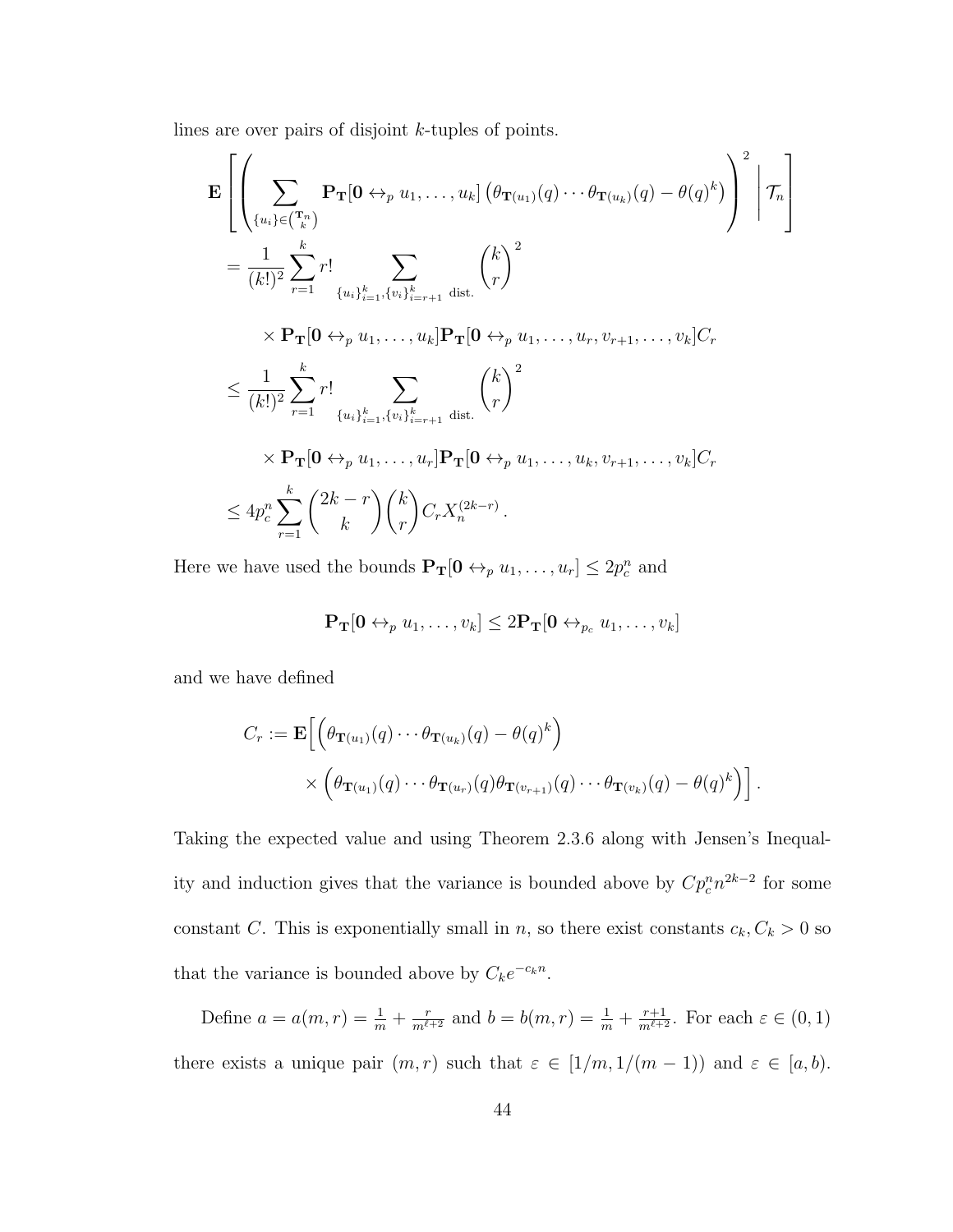Assume for now that  $a^{-\delta}$  =  $b^{-\delta}$ ; the case in which the two differ is handled at the end of the proof. For all  $\varepsilon \in [a, b)$  and  $p = p_c + \varepsilon$ , we have

$$
\sum_{\{u_i\} \in {(\mathbf{T}_n)\choose k}} \mathbf{P_T} \left[\mathbf{0} \leftrightarrow_p u_1, \dots, u_k\right] \theta_{\mathbf{T}(u_1)}(p) \cdots \theta_{\mathbf{T}(u_k)}(p)
$$
\n
$$
\leq \sum_{\{u_i\} \in {(\mathbf{T}_n)\choose k}} \mathbf{P_T} \left[\mathbf{0} \leftrightarrow_{p_c+b} u_1, \dots, u_k\right] \theta_{\mathbf{T}(u_1)}(p_c + b) \cdots \theta_{\mathbf{T}(u_k)}(p_c + b) \, .
$$

By Chebyshev's inequality, the conditional probability that the right-hand side is  $b^{\ell+1}$  greater than its mean, given  $\mathcal{T}_n$ , is at most  $C_k \cdot b^{-(2\ell+2)} e^{-c_k n}$ . Because  $n = \lceil b^{-\delta} \rceil$ , this is finite when summed over all possible  $m$  and  $r$ , implying that all but finitely often

$$
\sum_{\{u_i\} \in {(\mathbf{T}_n)\atop t\in {(\mathbf{T}_k)\atop t}} \mathbf{P_T}\left[\mathbf{0} \leftrightarrow_{p_c+b} u_1, \dots, u_k\right] \theta_{\mathbf{T}(u_1)}(p_c+b) \cdots \theta_{\mathbf{T}(u_k)}(p_c+b)
$$
\n
$$
\leq \theta(p_c+b)^k \sum_{\{u_i\} \in {(\mathbf{T}_k)\atop t}} \mathbf{P_T}\left[\mathbf{0} \leftrightarrow_{p_c+b} u_1, \dots, u_k\right] + b^{\ell+1}.
$$

By a similar argument, we obtain the lower bound

$$
\sum_{\{u_i\} \in {T_n \choose k}} \mathbf{P_T} \left[\mathbf{0} \leftrightarrow_{p_c+b} u_1, \dots, u_k\right] \theta_{\mathbf{T}(u_1)}(p_c + b) \cdots \theta_{\mathbf{T}(u_k)}(p_c + b)
$$
  

$$
\geq \theta(p_c + a)^k \sum_{\{u_i\} \in {T_n \choose k}} \mathbf{P_T} \left[\mathbf{0} \leftrightarrow_{p_c+a} u_1, \dots, u_k\right] - b^{\ell+1}.
$$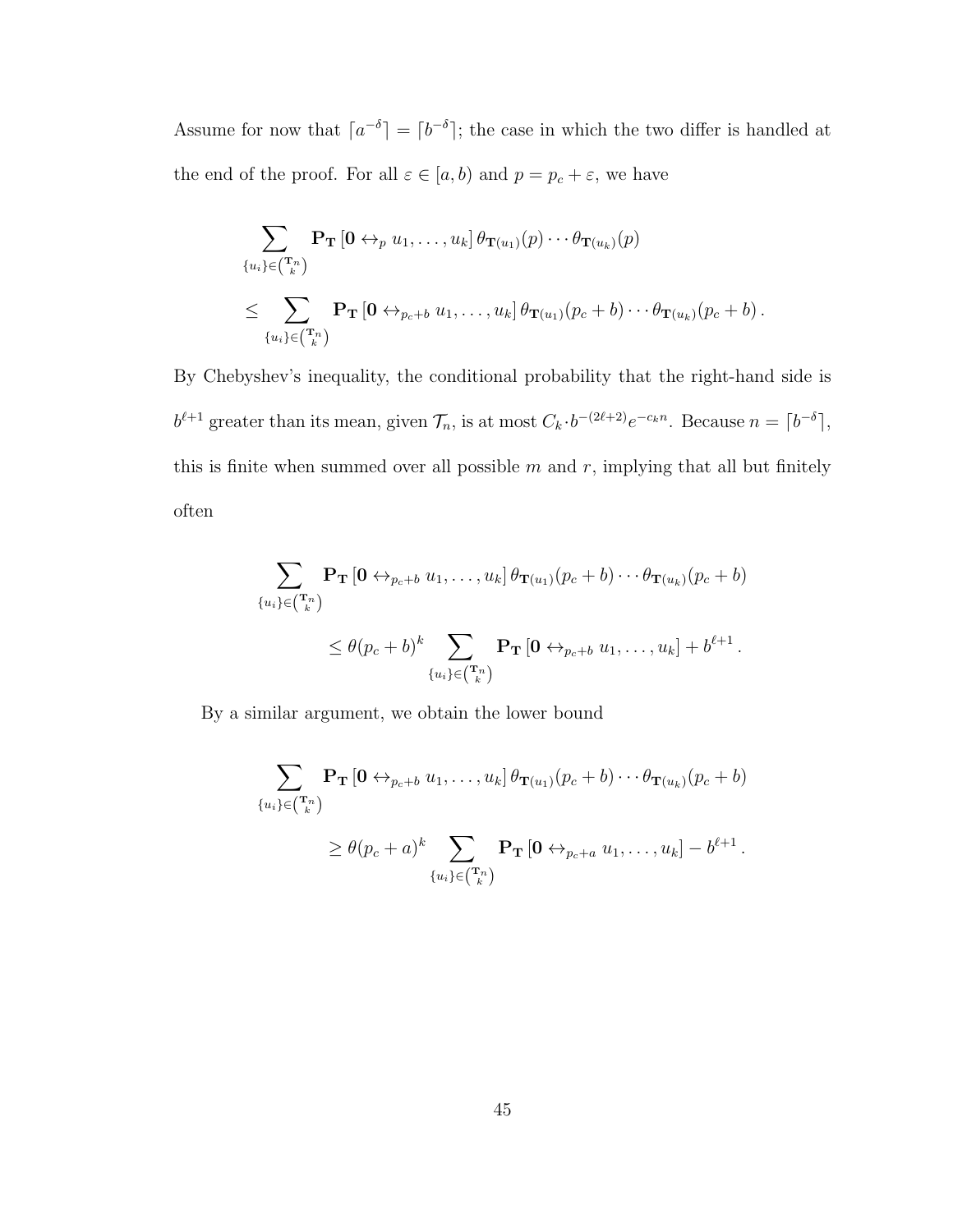Letting (∗) denote the absolute value of the left-hand-side of (2.3.14), we see that

$$
(*) \leq \theta(p_c + b)^k \sum_{\{u_i\} \in {T_n \choose k}} \mathbf{P_T} \left[ \mathbf{0} \leftrightarrow_{p_c+b} u_1, \dots, u_k \right]
$$
  
\n
$$
- \theta(p_c + a)^k \sum_{\{u_i\} \in {T_n \choose k}} \mathbf{P_T} \left[ \mathbf{0} \leftrightarrow_{p_c+a} u_1, \dots, u_k \right] + 2b^{\ell+1}
$$
  
\n
$$
\leq 2(\theta(p_c + b)^k - \theta(p_c + a)^k) X_n^{(k)}
$$
  
\n
$$
+ \theta(p_c + b)^k (\mathbf{P_T} \left[ \mathbf{0} \leftrightarrow_{p_c+b} u_1, \dots, u_k \right] - \mathbf{P_T} \left[ \mathbf{0} \leftrightarrow_{p_c+a} u_1, \dots, u_k \right]) + 2b^{\ell+1}
$$
  
\n
$$
\leq 2(\theta(p_c + b)^k - \theta(p_c + a)^k) X_n^{(k)} + \theta(p_c + b)^k \frac{2 \cdot n \cdot k(b-a)}{p_c} X_n^{(k)} + 2b^{\ell+1},
$$

where the last inequality is via the Mean Value Theorem.

Dividing by  $\varepsilon^{\ell}$  and setting  $C_k = 2k/p_c$ , we have

$$
2 \frac{\theta(p_c+b)^k - \theta(p_c+a)^k}{\varepsilon^{\ell}} X_n^{(k)} + C_k \cdot n \cdot \theta(p_c+b)^k \frac{b-a}{\varepsilon^{\ell}} X_n^{(k)} + 2b(b/\varepsilon)^{\ell}
$$
  

$$
\leq 2 \frac{b-a}{\varepsilon^{\ell}} \cdot \frac{\theta(p_c+b)^k - \theta(p_c+a)^k}{b-a} X_n^{(k)}
$$
  

$$
+ C_k \cdot n \cdot \theta(p_c+b)^k \frac{b-a}{\varepsilon^{\ell}} X_n^{(k)} + 2b(b/a)^{\ell}
$$
  

$$
\leq 2k \frac{b-a}{\varepsilon^{\ell}} \max_{x \in [p_c,1]} \theta'(x) X_n^{(k)}
$$
  

$$
+ C_k \cdot n \cdot \theta(p_c+b)^k \frac{b-a}{\varepsilon^{\ell}} X_n^{(k)} + 2b \left(\frac{b}{a}\right)^{\ell}
$$

again by the Mean Value Theorem.

By Theorem 2.3.6(*c*),  $n^{-(k-1)}X_n^{(k)}$  converges as  $n \to \infty$ . By definition of b, a and  $n, \frac{(b-a)n^k}{\epsilon^{\ell}}$  $\frac{f(a)n^{\alpha}}{\varepsilon^{\ell}} \to 0$  as  $\varepsilon \to 0$  for  $\delta$  sufficiently small, thereby completing the proof except in the case when  $[a^{-\delta}] \neq [b^{-\delta}]$ .

When  $[a^{-\delta}]$  and  $[b^{-\delta}]$  differ, we can split the interval  $[a, b)$  into subintervals  $[a, c - \delta', c]$  and  $[c, b)$ , where  $c \in (a, b)$  is the point where  $\lceil x^{-\delta} \rceil$  drops.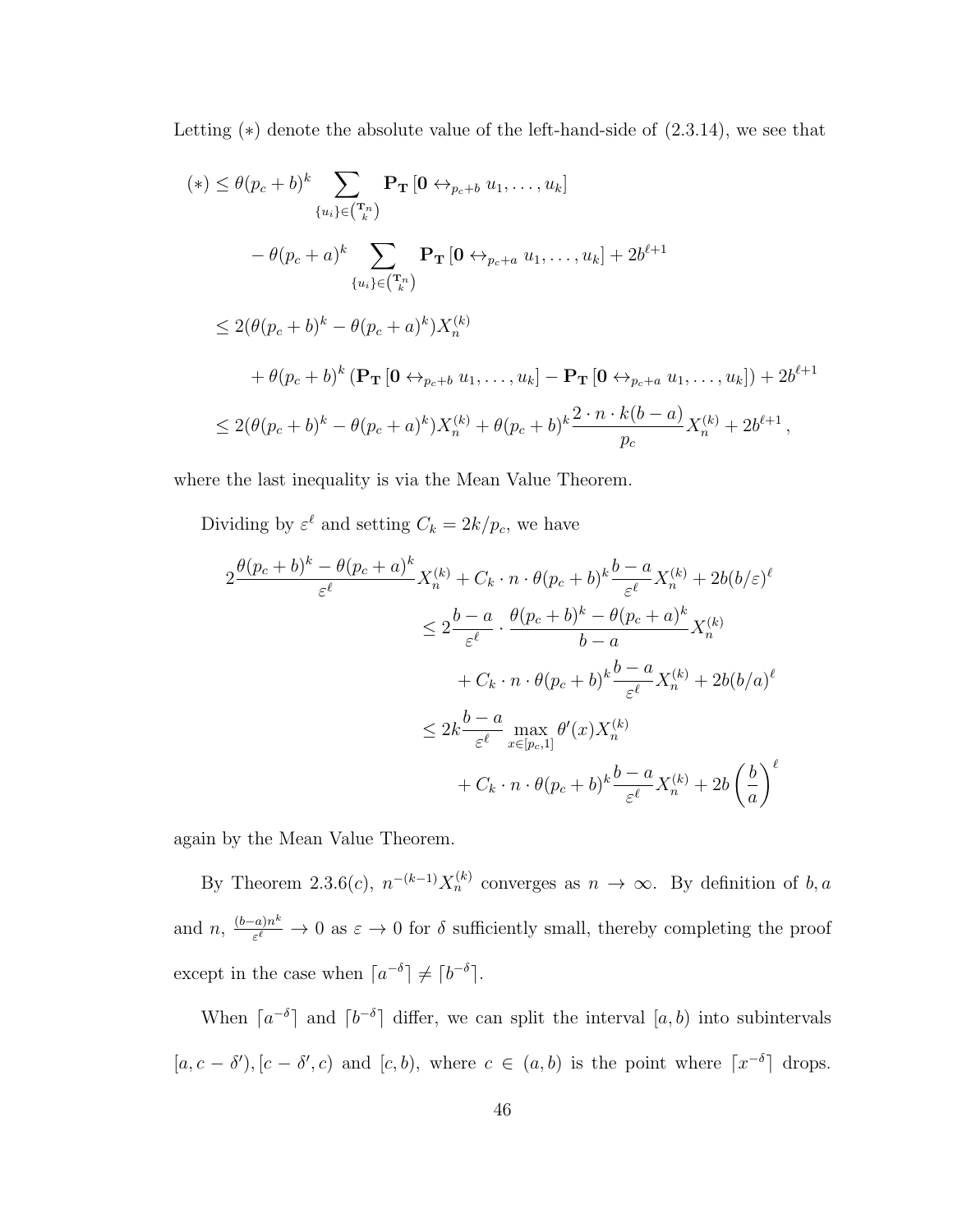Repeating the above argument for the first and third intervals, taking  $\delta'$  sufficiently small, and exploiting continuity of the expression in  $(2.3.14)$  on  $[a, c]$  provides us with desired asymptotic bounds for the middle interval, hence the proof is complete.

 $\Box$ 

As a midway point in proving Theorem 2.3.1, we obtain an expansion for  $\theta_{\mathbf{T}}(p_c+)$  $\varepsilon$ ) that for a given  $\varepsilon$  is measurable with respect to  $\mathcal{T}_{n(\varepsilon)}$ , where  $n(\varepsilon)$  grows like a small power of  $\varepsilon^{-1}$ .

**Lemma 2.3.11.** Suppose  $\mathbf{E}[Z^{(2\ell+1)(1+\beta)}] < \infty$  for some  $\ell \geq 1$  and  $\beta > 0$ . Define  $n(\varepsilon) := \lceil \varepsilon^{-\delta} \rceil$ . Then for  $\delta > 0$  sufficiently small, we have GW-a.s. the following expansion as  $\varepsilon \to 0^+$ :

$$
\theta_{\mathbf{T}}(p_c + \varepsilon) = \sum_{i=1}^{\ell} \left( \sum_{j=1}^{i} (-1)^{j+1} \sum_{d=j}^{i} p_c^d r_{j,d} X_{n(\varepsilon)}^{(j,i-d)} \right) \mu^i \varepsilon^i + o(\varepsilon^{\ell}).
$$

*Proof.* For each  $j$  and  $n$ , define

$$
\widetilde{\text{Bon}}_n^{(j)}(\varepsilon) := \sum_{\{v_i\} \in \binom{\mathbf{T}_n}{j}} \mathbf{P}_{\mathbf{T}}[\mathbf{0} \leftrightarrow_p v_1, \dots, v_j] \theta_{\mathbf{T}(v_1)}(p) \cdots \theta_{\mathbf{T}(v_j)}(p)
$$
\nand 
$$
\text{Bon}_n^{(j)}(\varepsilon) := \sum_{\{v_i\} \in \binom{\mathbf{T}_n}{j}} \mathbf{P}_{\mathbf{T}}[\mathbf{0} \leftrightarrow_p v_1, \dots, v_j] \theta(p)^j
$$

where we write  $p = p_c + \varepsilon$ . Applying the Bonferroni inequalities to the event  $\frac{1}{2}$ 

$$
\{ \mathbf{0} \leftrightarrow_{p} \infty \} = \bigcup_{v \in T_{n}} \{ \mathbf{0} \leftrightarrow_{p} v \leftrightarrow \infty \} \text{ yields}
$$

$$
\sum_{i=1}^{2j} (-1)^{i+1} \cdot \widetilde{\text{Bon}}_{n(\varepsilon)}^{(i)}(\varepsilon) \leq \theta_{\mathbf{T}}(p_{c} + \varepsilon) \leq \sum_{i=1}^{2j+1} (-1)^{i+1} \cdot \widetilde{\text{Bon}}_{n(\varepsilon)}^{(i)}(\varepsilon) \tag{2.3.15}
$$

for each j, where the  $\pm$  may be either a plus or minus.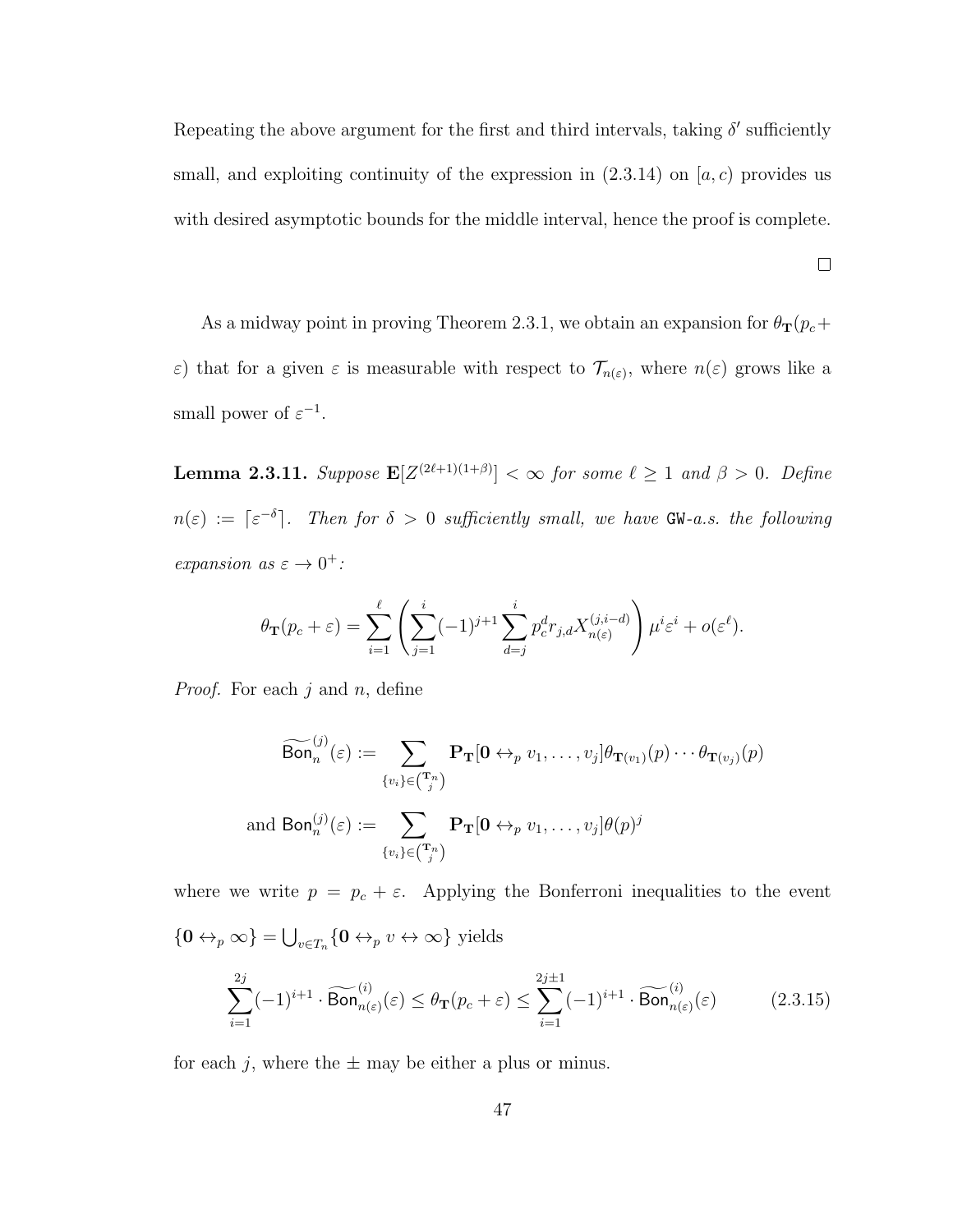For sufficiently small  $\delta > 0$ , Proposition 2.3.10 allows us to replace each  $\widetilde{\text{Bon}}_{n(\varepsilon)}^{(i)}(\varepsilon)$  with  $\text{Bon}_{n(\varepsilon)}^{(i)}(\varepsilon)$ , introduce an  $o(\varepsilon^{\ell})$  error term, provided  $\mathbf{E}[Z^{(2i-1)(1+\beta)}]$  < ∞. Moreover, we note

$$
\text{Bon}_{n(\varepsilon)}^{(i)}(\varepsilon) = \theta(p_c + \varepsilon)^i \sum_{\{v_r\} \in \binom{\mathbf{T}_{n(\varepsilon)}}{i}} \mathbf{P}_{\mathbf{T}}[\mathbf{0} \leftrightarrow_{p_c + \varepsilon} v_1, \dots, v_i]
$$

$$
\leq C\theta(p_c + \varepsilon)^i X_{n(\varepsilon)}^{(i,0)} = o(\varepsilon^{i-1}).
$$

The constant C is introduced when we bound  $(1 + \varepsilon/p_c)^{|\mathbf{T}(v_1,...,v_i)|}$  from above by a constant C for  $\delta$  sufficiently small; the limit follows from Theorem 2.3.6(c). For each  $j$ , apply  $(2.3.15)$  to show

$$
\theta_{\mathbf{T}}(p_c + \varepsilon) = \sum_{j=1}^{\ell} (-1)^{j+1} \text{Bon}_n^{(j)}(\varepsilon) + o(\varepsilon^{\ell}). \tag{2.3.16}
$$

Now expand

$$
\text{Bon}_{n}^{(j)}(\varepsilon) = \theta(p_c + \varepsilon)^j \sum_{\{v_i\} \in \binom{\tau_n}{j}} (p_c + \varepsilon)^{|\mathbf{T}(v_1, \dots, v_j)|}
$$
\n
$$
= \left(\sum_{i=j}^{\ell} r_{j,i} \varepsilon^i + o(\varepsilon^{\ell})\right) \sum_{\{v_i\} \in \binom{\tau_n}{j}} p_c^{|\mathbf{T}(v_1, \dots, v_j)|} (1 + \varepsilon/p_c)^{|\mathbf{T}(v_1, \dots, v_j)|}
$$
\n
$$
= \left(\sum_{i=j}^{\ell} r_{j,i} \varepsilon^i + o(\varepsilon^{\ell})\right) \sum_{\{v_i\} \in \binom{\tau_n}{j}} p_c^{|\mathbf{T}(v_1, \dots, v_j)|}
$$
\n
$$
\times \left(\sum_{i=0}^{\ell} \left(\frac{|\mathbf{T}(v_1, \dots, v_j)|}{i}\right) \frac{\varepsilon^i}{p_c^i} + O(n^{\ell+1} \varepsilon^{\ell+1})\right)
$$
\n
$$
= \left(\sum_{i=j}^{\ell} r_{j,i} \varepsilon^i + o(\varepsilon^{\ell})\right) \left(\sum_{i=0}^{\ell} X_{n}^{(j,i)} \frac{\varepsilon^i}{p_c^i} + o(\varepsilon^{\ell})\right)
$$
\n
$$
= \sum_{i=j}^{\ell} \mu^i \varepsilon^i \left(\sum_{d=j}^i p_c^d r_{j,d} X_{n}^{(j,i-d)}\right) + o(\varepsilon^{\ell}). \tag{2.3.17}
$$

Plugging this into (2.3.16) completes the Lemma.

 $\Box$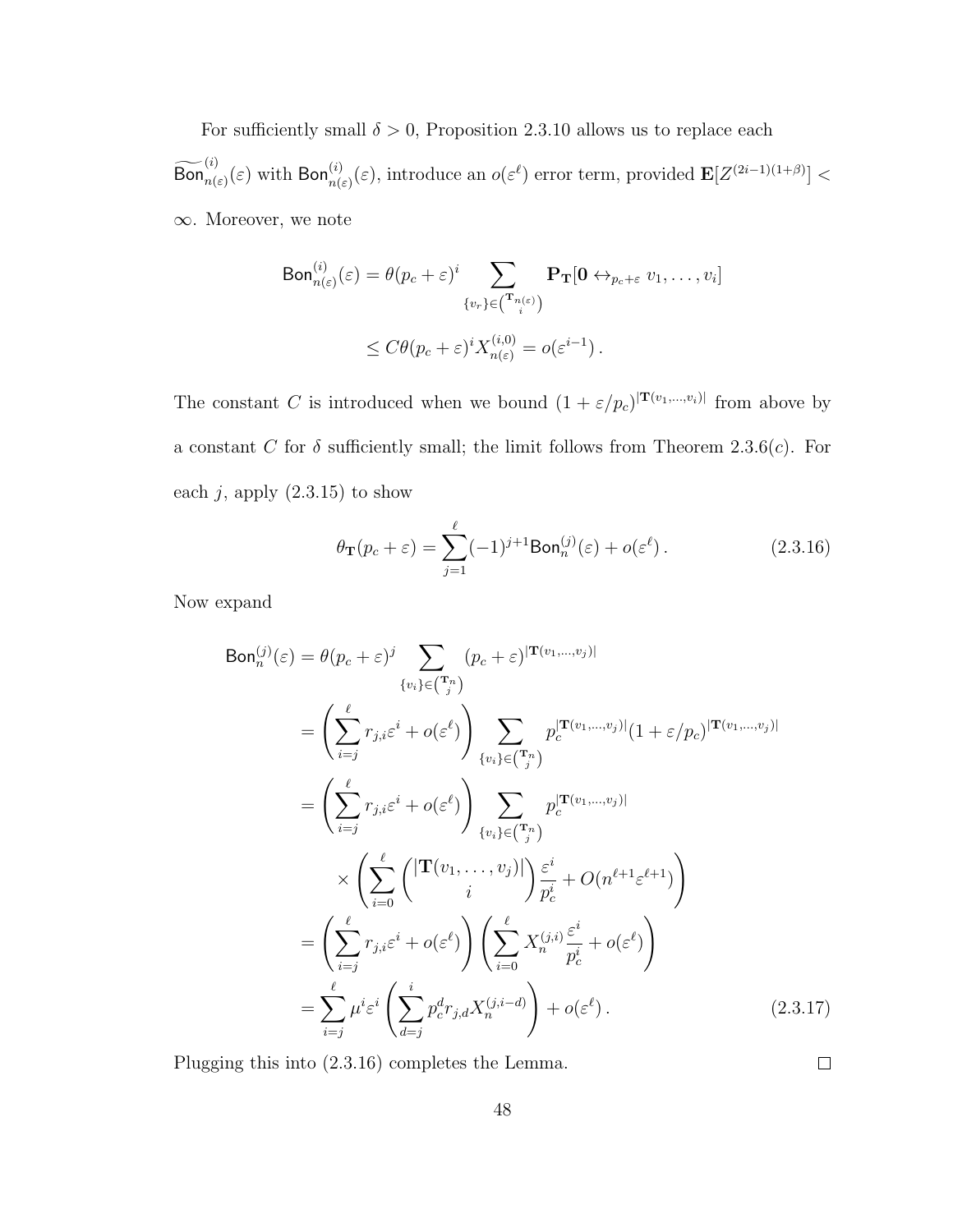We are almost ready to prove Theorem 2.3.1. We have dealt with the martingale part. What remains is to get rid of the predictable part. The following combinatorial identity is the key to making the predictable part disappear.

**Lemma 2.3.12.** Fix  $i \geq 1$  and suppose  $\mathbf{E}[Z^{i+1}] < \infty$ ; then for each  $a, b \leq i$  we have

$$
\sum_{d=1}^{i} \sum_{j=1}^{i} (-1)^{j-1} p_c^d r_{j,d} c_{j,a} {j \choose b-d} = (-1)^{a+1} p_c^b r_{a,b}.
$$

Proof. Begin as in the proof of Proposition 2.2.6 with the identity

$$
\[1 - \phi(1 - (p_c + \varepsilon)\theta(p_c + \varepsilon))\]^{a} = \theta(p_c + \varepsilon)^{a}.
$$

The idea is to take Taylor expansions of both sides and equate coefficients of  $\varepsilon^b$ ; more technically, taking Taylor expansions of both sides up to terms of order  $o(\varepsilon^i)$ yield two polynomials in  $\varepsilon$  of degree i whose difference is  $o(\varepsilon^i)$  thereby showing the two polynomials are equal. The coefficient  $[\varepsilon^b]\theta(p_c+\varepsilon)^a$  of  $\varepsilon^b$  on the right-hand side is  $r_{a,b}$ , by definition. On the left-hand-side, we write

$$
\begin{aligned}\n\left[1 - \phi(1 - (p_c + \varepsilon)\theta(p_c + \varepsilon))\right]^a \\
= \left[\sum_{k=1}^i (-1)^{k+1} (1 + \varepsilon/p_c)^k \theta(p_c + \varepsilon)^k p_c^k \frac{\phi^{(k)}(1)}{k!} + o(\varepsilon^i)\right]^a \\
= (-1)^a \sum_{j=1}^i (-1)^j (1 + \varepsilon/p_c)^j \theta(p_c + \varepsilon)^j c_{j,a} + o(\varepsilon^i)\n\end{aligned}
$$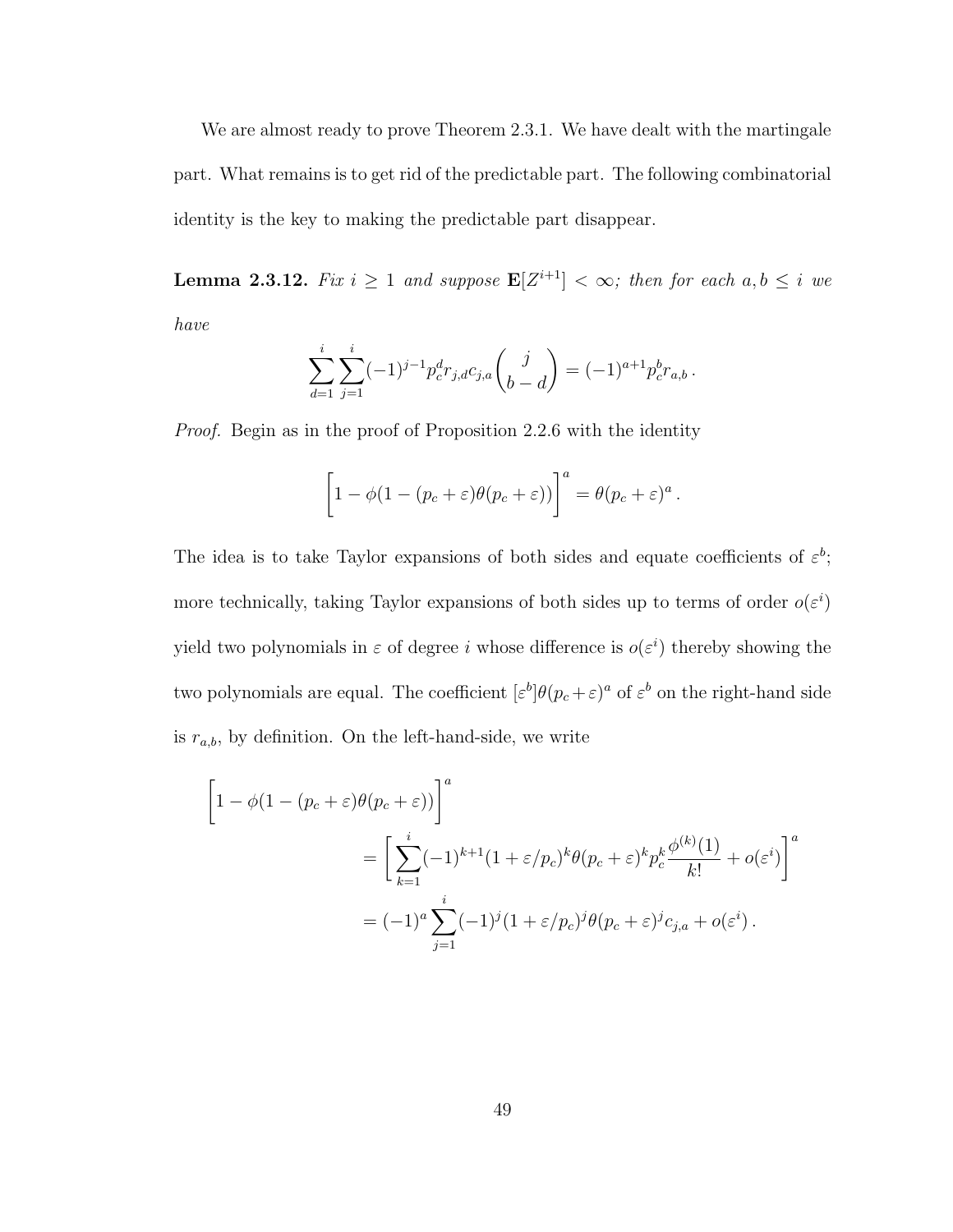The coefficient of  $\varepsilon^b$  of  $(1 + \varepsilon/p_c)^j \theta(p_c + \varepsilon)^j$  is

$$
\begin{aligned} [\varepsilon^b](1+\varepsilon/p_c)^j \theta(p_c+\varepsilon)^j &= \sum_{d=j}^b \left( [\varepsilon^d] \theta(p_c+\varepsilon)^j \right) \left( [\varepsilon^{b-d}] (1+\varepsilon/p_c)^j \right) \\ &= \sum_{d=j}^b r_{j,d} \binom{j}{b-d} p_c^{-(b-d)} \,. \end{aligned}
$$

Equating the coefficients of  $\varepsilon^b$  on both sides then gives

$$
(-1)^{a} \sum_{j=1}^{i} (-1)^{j} c_{j,a} \sum_{d=j}^{b} r_{j,d} {j \choose b-d} p_{c}^{-(b-d)} = r_{a,b}.
$$

Multiplying by  $p_c^b(-1)^{a+1}$  on both sides completes the proof.

With Theorem 2.3.6 and Lemma 2.3.12 in place, the limits of  $M_n^{(i)}$  fall out easily.

**Lemma 2.3.13.** Suppose  $\mathbf{E}[Z^{i+1}] < \infty$  for some i and let  $\beta > 0$  with  $\mathbf{E}[Z^{i(1+\beta)}] <$  $\infty$ . Then

(a) The sequence  $(M_n^{(i)})_{n=1}^{\infty}$  is a martingale with respect to the filtration  $(\mathcal{T}_n)_{n=1}^{\infty}$ .

- (b) There exist positive constants C, c depending only on i,  $\beta$  and the progeny distribution so that  $||M_{n+1}^{(i)} - M_n^{(i)}||_{L^{1+\beta}} \leq Ce^{-cn}$ .
- (c) There exists a random variable  $M^{(i)}$  so that  $M_n^{(i)} \to M^{(i)}$  both almost surely and in  $L^{1+\beta}$ .

*Proof.* Note first that (c) follows from (a) and (b) by the triangle inequality together with the  $L^p$  martingale convergence theorem. Parts  $(a)$  and  $(b)$  are proved

 $\Box$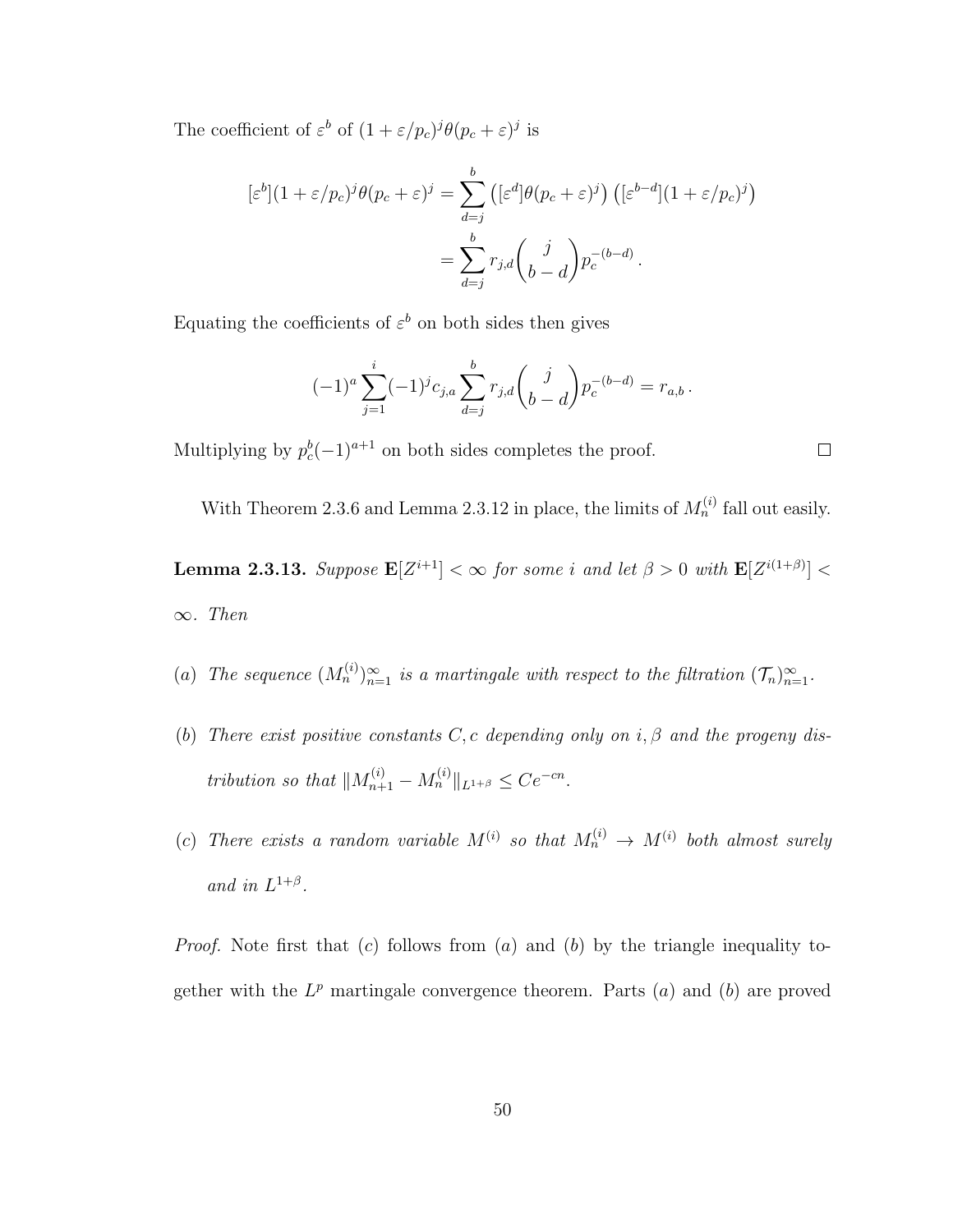simultaneously. Write

$$
\mu^{-i} \left( M_{n+1}^{(i)} - M_n^{(i)} \right)
$$
\n
$$
= \sum_{j=1}^i (-1)^{j+1} \sum_{d=j}^i p_c^d r_{j,d} \left( X_{n+1}^{(j,i-d)} - X_n^{(j,i-d)} \right)
$$
\n
$$
= \sum_{j=1}^i (-1)^{j+1} \sum_{d=j}^i p_c^d r_{j,d} \left( \Delta Y_{n+1}^{(j,i-d)} + \sum_{a=1}^j c_{j,a} \sum_{b=0}^{i-d} \left( \frac{j}{i-d-b} \right) X_n^{(a,b)} - X_n^{(j,i-d)} \right)
$$
\n
$$
= \sum_{j=1}^i \sum_{d=j}^i (-1)^{j+1} p_c^d r_{j,d} \Delta Y_{n+1}^{(j,i-d)}
$$
\n
$$
+ \sum_{j=1}^i \sum_{d=j}^i (-1)^{j+1} p_c^d r_{j,d} \left( \sum_{a=1}^j \sum_{b=0}^{i-d} c_{j,a} \left( \frac{j}{i-d-b} \right) X_n^{(a,b)} - X_n^{(j,i-d)} \right).
$$
\n(2.3.18)

By Theorem 2.3.6, we have that  $\Delta Y_{n+1}^{(j,i-d)}$  is exponentially small in  $L^{1+\beta}$ . This means that we simply need to handle the second sum in (2.3.18). We claim that it is identically equal to zero. This is equivalent to the claim that

$$
\sum_{j=1}^{i} \sum_{d=j}^{i} \sum_{a=1}^{j} \sum_{b=0}^{i-d} (-1)^{j+1} p_c^d r_{j,d} c_{j,a} \binom{j}{i-d-b} X_n^{(a,b)} = \sum_{a=1}^{i} \sum_{b=a}^{i} (-1)^{a+1} p_c^b r_{a,b} X_n^{(a,i-b)}.
$$
\n(2.3.19)

To prove this, we rearrange the sums in the left-hand-side of (2.3.19). In order to handle the limits of each sum, we recall that  $c_{j,a} = 0$  for  $j < a$  and  $r_{j,d} = 0$  for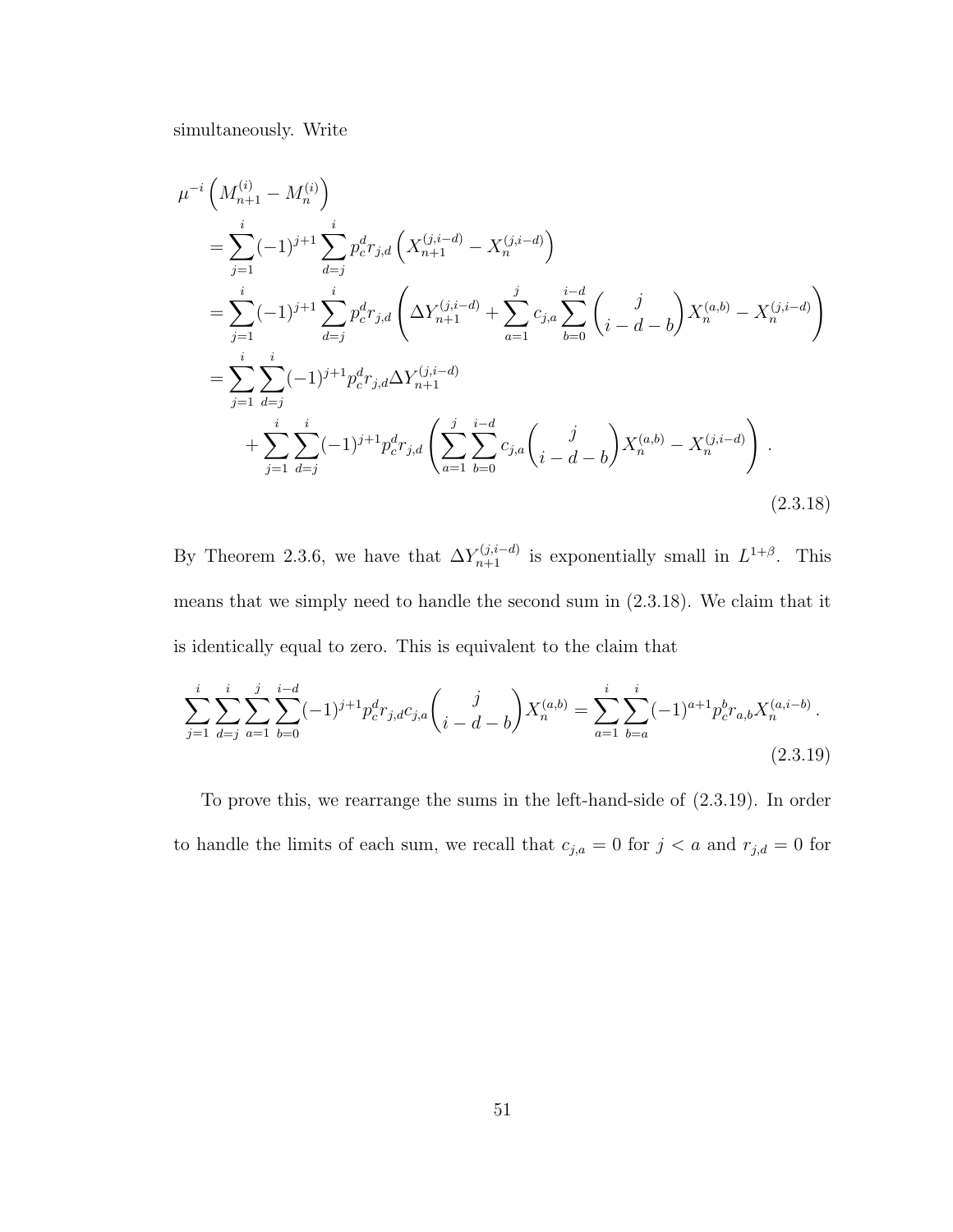$d < j$ . Relabeling and swapping gives

$$
\sum_{j=1}^{i} \sum_{d=j}^{i} \sum_{a=1}^{j} \sum_{b=0}^{i-d} (-1)^{j+1} p_c^d r_{j,d} c_{j,a} {j \choose i-d-b} X_n^{(a,b)}
$$
\n
$$
= \sum_{j=1}^{i} \sum_{d=j}^{i} \sum_{a=1}^{j} \sum_{b=d}^{j} (-1)^{j+1} p_c^d r_{j,d} c_{j,a} {j \choose b-d} X_n^{(a,i-b)}
$$
\n
$$
= \sum_{a=1}^{i} \sum_{b=a}^{i} X_n^{(a,i-b)} \left( \sum_{d=1}^{i} \sum_{j=1}^{i} (-1)^{j-1} p_c^d r_{j,d} c_{j,a} {j \choose b-d} \right).
$$

Lemma 2.3.12 shows that the term in parentheses is equal to  $(-1)^{a+1} p_c^b r_{a,b}$ , thereby  $\Box$ showing (2.3.19).

PROOF OF THEOREM 2.3.1: Apply Lemma 2.3.11 to obtain some  $\delta > 0$  sufficiently small so that

$$
\theta_{\mathbf{T}}(p_c + \varepsilon) = \sum_{i=1}^{\ell} M_n^{(i)} \varepsilon^i + o(\varepsilon^{\ell})
$$
\n(2.3.20)

with  $n = \lceil \varepsilon^{-\delta} \rceil$ . The exponential convergence of  $M_n^{(i)}$  from Lemma 2.3.13 together with Markov's inequality and Borel-Cantelli shows that

$$
|M_n^{(i)}-M^{(i)}|n^N\to 0
$$

almost surely for any fixed  $N > 0$ . Because  $n = \lceil \varepsilon^{-\delta} \rceil$  implies  $n^{-N} = o(\varepsilon^{\ell})$  for N sufficiently large, (2.3.20) can be simplified to

$$
\theta_{\mathbf{T}}(p_c + \varepsilon) = \sum_{i=1}^{\ell} M^{(i)} \varepsilon^i + o(\varepsilon^{\ell}).
$$

It remains only to show that  $\mathbf{E}M^{(i)} = r_i$ . Because  $M_n^{(i)}$  converges in  $L^{1+\beta}$ , it also converges in  $L^1$ , implying  $\mathbf{E}[M^{(i)}] = \mathbf{E}[M_1^{(i)}]$  $\mathbf{I}_{1}^{(i)}$ ]. Noting that  $\mathbf{E}[X_{1}^{(j,k)}]$  $\binom{(j,k)}{1} = \binom{j}{k}$  $_{k}^{j})c_{j,1},$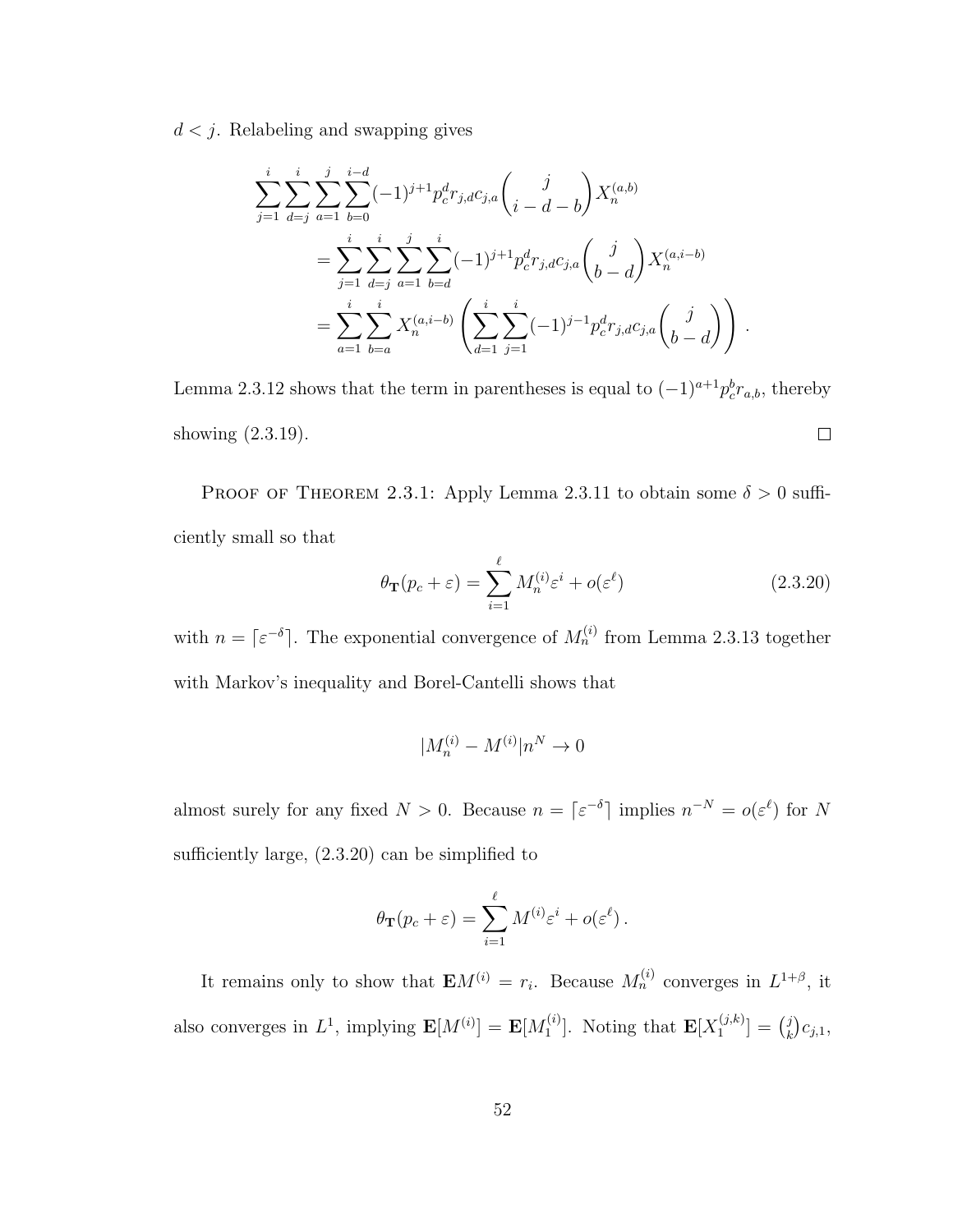we use Lemma 2.3.12 with  $a = 1$  and  $b = i$  in the penultimate line to obtain

$$
p_c^i \mathbf{E}[M_1^{(i)}] + \sum_{j=1}^i \sum_{d=j}^i (-1)^{j+1} p_c^d r_{j,d} \mathbf{E}[X_1^{(j,i-d)}] = \sum_{j=1}^i \sum_{d=j}^i (-1)^{j+1} p_c^d r_{j,d} {j \choose i-d} c_{j,i}
$$
  
=  $(-1)^{1+1} p_c^i r_{1,i}$   
=  $p_c^i r_i$ .

 $\Box$ 

# 2.4 Regularity on the Supercritical Region

In this section we prove Russo-type formulas expressing the derivatives of  $\theta_T(p)$ as expectations of quantities measuring the number of pivotal bonds. The first and simplest of these is Theorem 2.4.1, expressing  $\theta'_T(p)$  as the expected number of pivotal bonds multiplied by  $p^{-1}$ . In Section 2.4.2 we define some combinatorial gadgets to express more general expectations (Definitions 2.4.7) and show that these compute successive derivatives (Proposition 2.4.9). In Section 2.4.3, explicit estimates on these expectations are given in Proposition 2.4.11, which under suitable moment conditions lead to continuity of the first k derivatives at  $p_c^+$ , which is Theorem 2.4.10.

# $\mathbf{2.4.1} \quad \mathbf{Smoothness \, \, on} \, \, (p_c,1)$

To study regularity of  $\theta_T(p)$ , we obtain Russo-type formulas for the derivatives of  $\theta_T(p)$  as expectations of quantities measuring the number of pivotal bonds. For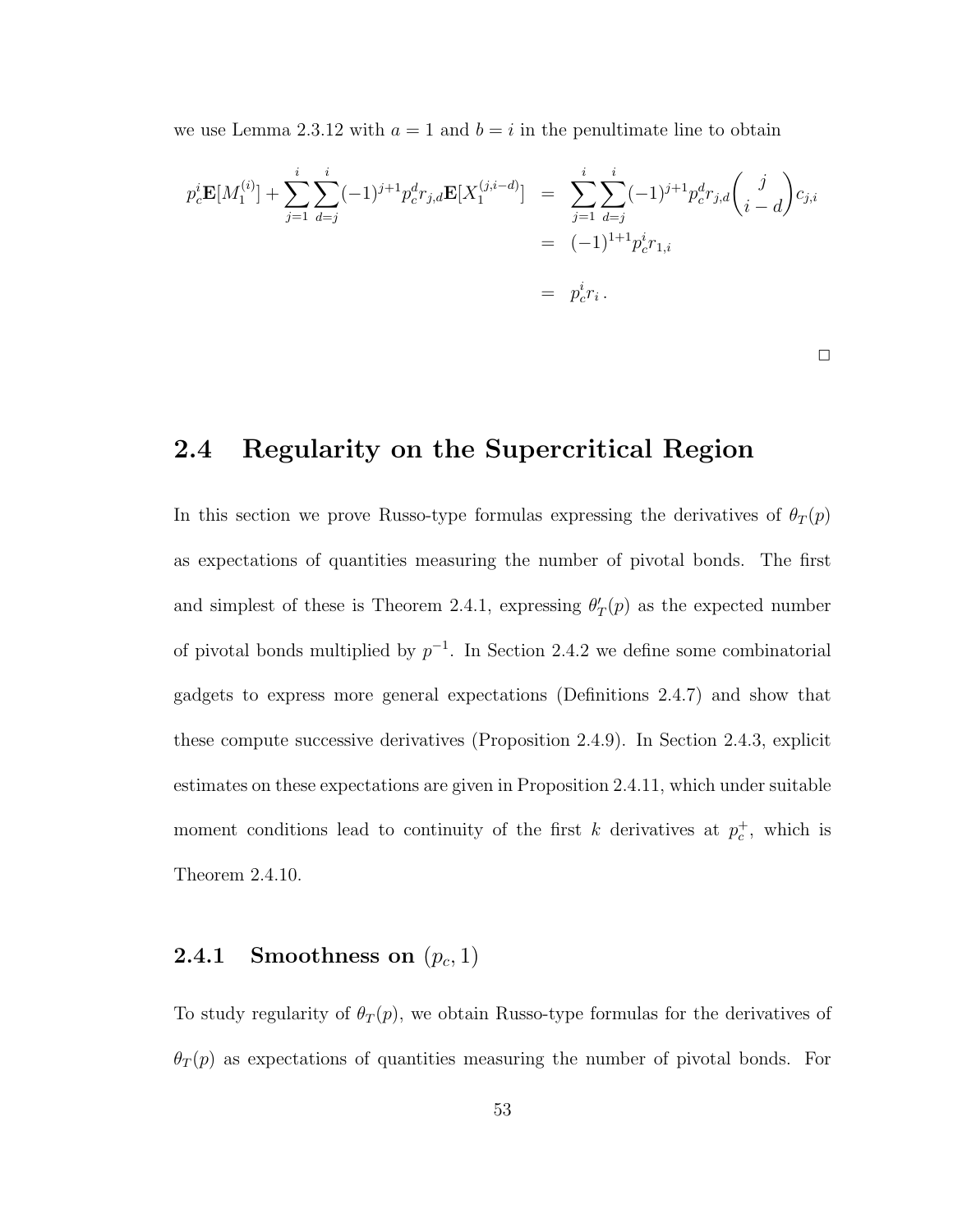brevity, we only sketch the proof that  $\theta$  is continuously differentiable in  $(p_c, 1)$ , and give a birds-eye-view of the picture for higher derivatives.

Given T and p, let  $T_p = T_p(\omega)$  denote the tree obtained from the p-percolation cluster at the root by removing all vertices v not connected to infinity in  $T(v)$ . Formally,  $v \in T_p$  if and only if  $\mathbf{0} \leftrightarrow_{T,p} v$  and  $v \leftrightarrow_{T(v),p} \infty$ . On the survival event  $H_T(p)$  let  $B_p$  denote the first node at which  $T_p$  branches. The event  $\{B_p = v\}$  is the intersection of three events  $Open(v)$ , NoBranch $(v)$  and Branch $(v)$  where:

- Open(*v*) is the event  $0 \leftrightarrow_{T,p} v$  of the path from the root to *v* being open
- NoBranch(v) is the event that for each ancestor  $w < v$ , no child of w other than the one that is an ancestor of  $v$  is in  $T_p$
- Branch(v) is the event that v has at least two children in  $T_p$ .

We call  $|B_p|$  the *branching depth*. The main result of this subsection is the following.

**Theorem 2.4.1.** The derivative of the quenched survival function is given by

$$
\theta'_T(p) = p^{-1} \mathbf{E}_T |B_p| \,,
$$

which is finite and continuous on  $(p_c, 1)$ .

We provide a road-map to the proof of Theorem 2.4.1. From the classical theory of branching processes, we have:

**Proposition 2.4.2.** For any  $p > p_c$  define an offspring generating function

$$
\phi_p(z) := \frac{\phi(1 - p\theta(p)(1 - z)) - \phi(1 - p\theta(p))}{\theta(p)}.
$$
\n(2.4.1)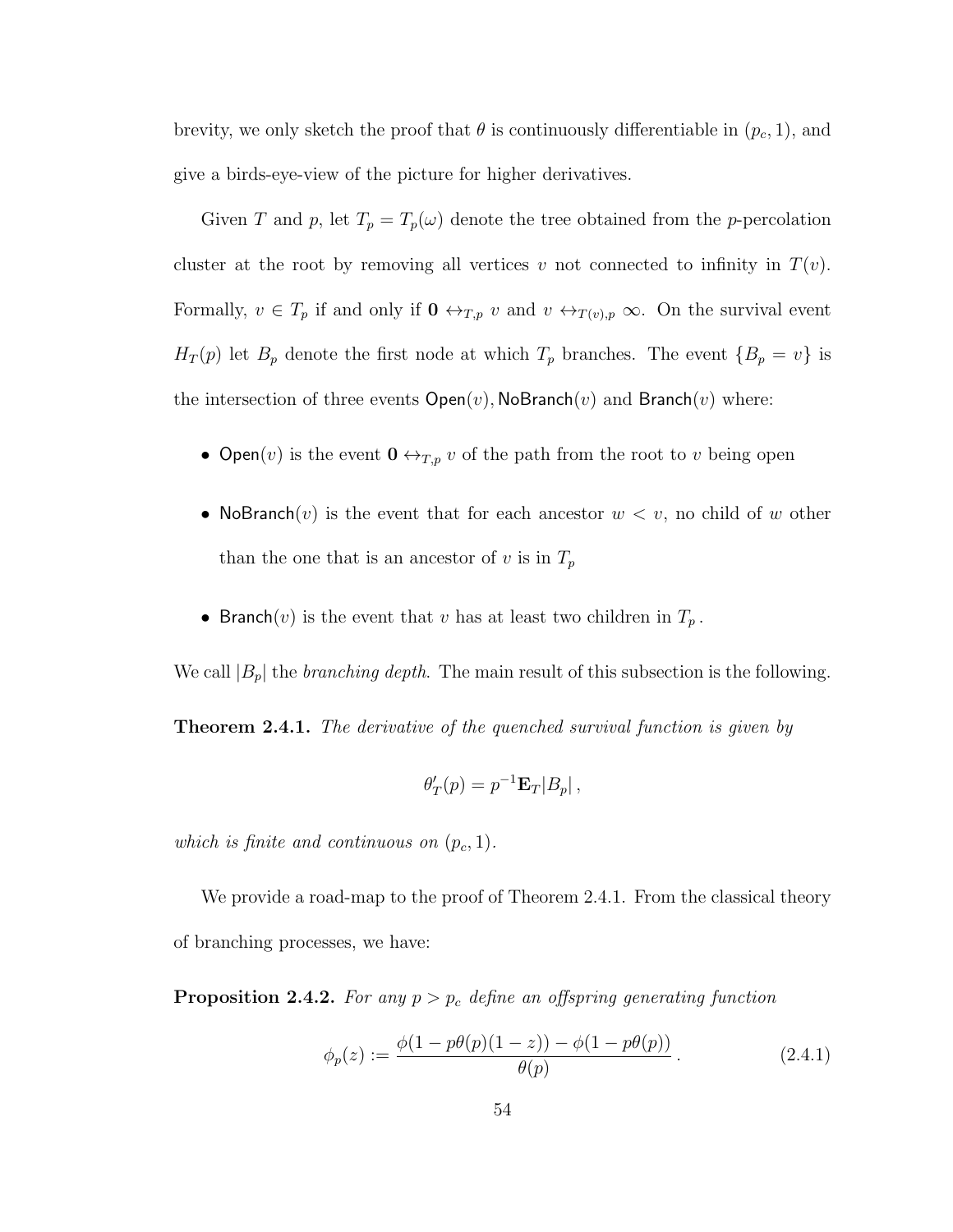Then the conditional distribution of  $\mathbf{T}_p$  given  $H(p)$  is Galton-Watson with offspring generating function  $\phi_p$ , which we will denote  $GW_p$ .

This gives us exponential moments for  $|B_p|$ .

Lemma 2.4.3 (annealed branching depth has exponential moments). Let

$$
A_p = A_p(\phi) := \phi'_p(0)
$$
\n(2.4.2)

denote the probability under  $GW_p$  that the root has precisely one child. Suppose  $r > 0$ and  $p > p_c$  satisfy  $(1+r)A_p < 1$ . Then  $\mathbf{E}(1+r)^{|B_p|} < \infty$ .

Next we recast the *p*-indexed stochastic process  $\{T_p : p \in [0,1]\}$  as a Markov chain. Define a filtration  $\{\mathcal{G}_p : 0 \le p \le 1\}$  by  $\mathcal{G}_p = \sigma(\mathcal{T}, \{U_e \vee p\})$ . Clearly if  $p > p'$ then  $\mathcal{G}_p \subseteq \mathcal{G}_{p'}$ , thus  $\{\mathcal{G}_p\}$  is a filtration when p decreases from 1 to 0. Informally,  $\mathcal{G}_p$  knows the tree, knows whether each edge e is open at "time" p, and if not, "remembers" the time  $U(e)$  when e closed. The key is to note that  $\{T_p\}$  is in fact Markovian:

**Lemma 2.4.4.** Fix any tree T. The edge processes  $\{1_{U(e)\leq p}\}\$  are independent leftcontinuous two-state continuous time Markov chains. They have initial state 1 when  $p = 1$  and terminal state 0 when  $p = 0$ , and they jump from 1 to 0 at rate  $p^{-1}$ . The process  $\{T_p\}$  is a function of these and is also Markovian on  $\{\mathcal{G}_p\}$ .

Next we define the quantity  $\beta$  as  $\beta := \inf\{p : T_p \text{ is infinite}\}\)$ . Thus  $\theta_T(p) = \mathbf{P}_T(\beta \leq \beta)$ p) and  $\theta'_T(p)$  is the density, if it exists, of the  $P_T$ -law of  $\beta$ . Before establishing Theorem 2.4.1, we will need one additional lemma.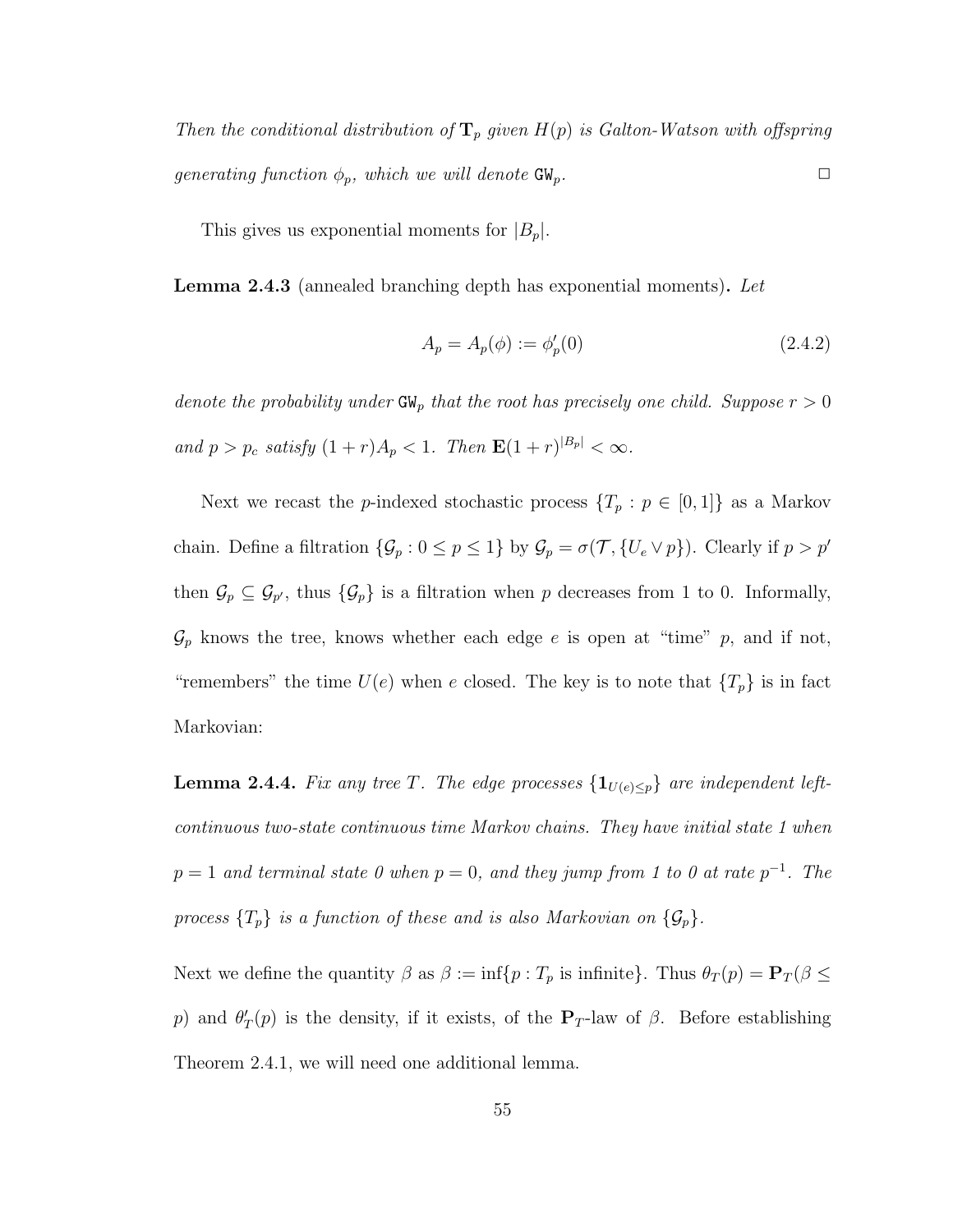**Lemma 2.4.5.** With probability 1, at  $p = \beta$  the root of  $T_p$  is connected to infinity,  $|B_p| < \infty$  (i.e.  $T_p$  does branch somewhere for  $p = \beta$ ), and there is a vertex  $v \le B_p$ with  $U_v = \beta$ . Consequently, the event  $H(p)$  is, up to measure 0, a disjoint union of the events  ${B_{\beta} = v} \cap {\beta \le p}.$ 

PROOF OF THEOREM 2.4.1: By Lemma 2.4.5  $H_T(p)$  is equal to the union of the disjoint events  ${B_\beta = v} \cap H_T(p)$ . On  ${B_\beta = v}$  the indicator  $\mathbf{1}_{H(p)}$  jumps to zero precisely when  $Open(v)$  does so, which occurs at rate  $p^{-1}|v|$ . Because all jumps have the same sign, it now follows that

$$
\frac{d}{dp}\theta_T(p) = \frac{1}{p}\sum_{v \in T} |v| \mathbf{P}(B_p = v) = \frac{1}{p} \mathbf{E}|B_p|,
$$

which may be  $+\infty$ . Summing by parts, we also have

$$
\frac{d}{dp}\theta_T(p) = \frac{1}{p} \sum_{v \neq 0} \mathbf{P}(B_p \ge v)
$$
\n(2.4.3)

where  $B_p \ge v$  denotes  $B_p = w$  for some descendant w of v.

To see that this is finite and continuous on  $(p_c, 1)$ , consider any  $p' > p_c$  and  $r > 0$  with  $(1+r)p' A_{p'} < 1$ . For any  $p \in (p', (1+r)p')$  we have

$$
\mathbf{P}_T(B_p \ge v) = \mathbf{P}_T(\mathsf{Open}(v))\mathbf{P}(\mathsf{NoBranch}(v, p))\theta_{T(v)}(p)
$$
  

$$
\le (1+r)^{|v|}(p')^{|v|}\mathbf{P}_T(\mathsf{NoBranch}(v, p')).
$$

Taking the expectation of the expression on the right and multiplying by  $\theta(p')$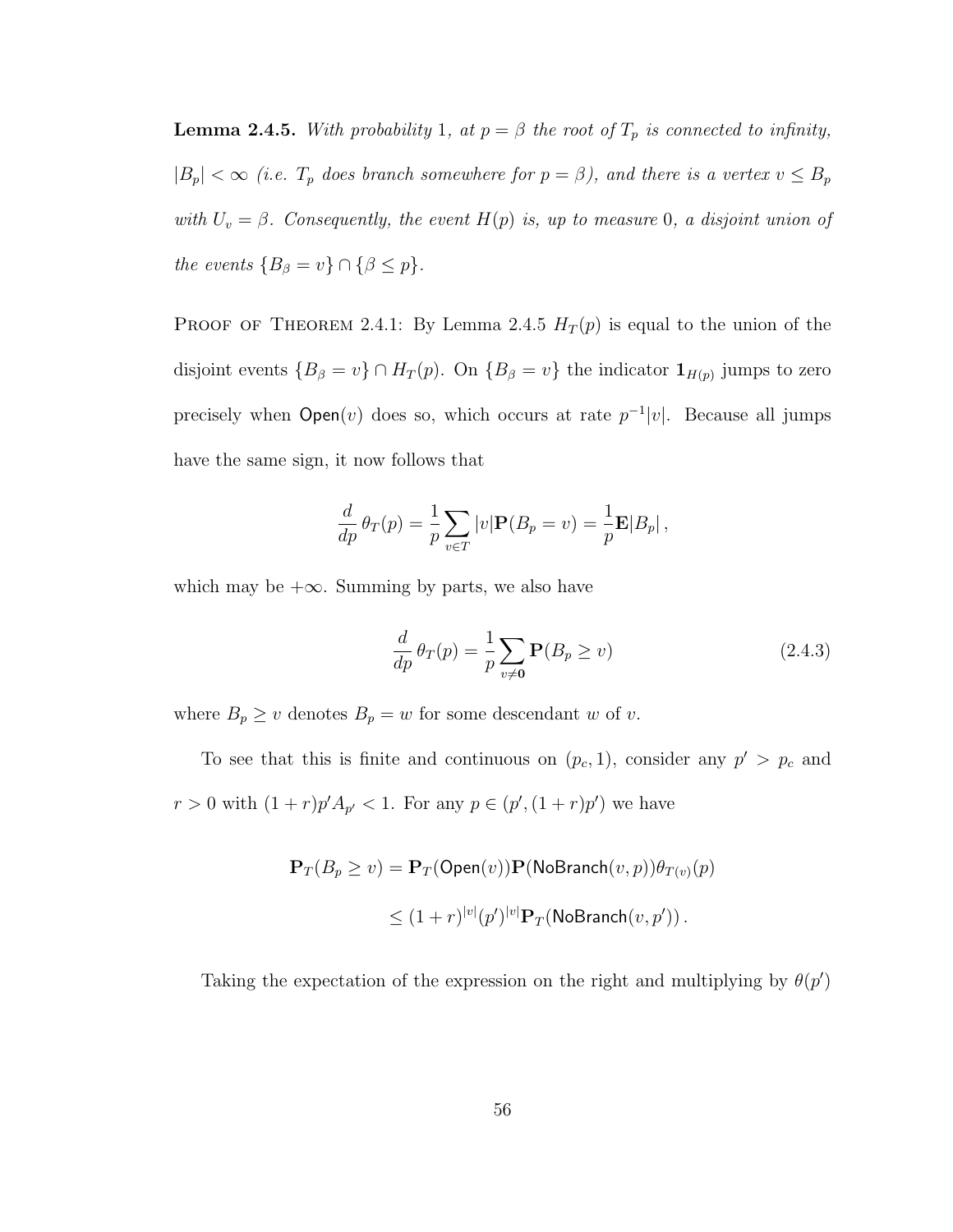we observe that

$$
\begin{aligned} \theta(p') \mathbf{E} \Bigg[ \sum_{v \in \mathbf{T}} (1+r)^{|v|} (p')^{|v|} \mathbf{P}_{\mathbf{T}}(\text{NoBranch}(v, p')) \Bigg] \\ & = \mathbf{E} \Bigg[ \sum_{v \in \mathbf{T}} (1+r)^{|v|} (p')^{|v|} \mathbf{P}_{\mathbf{T}}(\text{NoBranch}(v, p')) \theta_{\mathbf{T}(v)}(p') \Bigg] \\ & = \mathbf{E} \Bigg[ \sum_{n=0}^{\infty} (1+r)^n \mathbf{P}(B_{p'} \ge n) \Bigg] < \infty \end{aligned}
$$

where the last inequality follows from Lemma 2.4.3. This now implies that for GWalmost every T, the right-hand-side of  $(2.4.3)$  converges uniformly for  $p \in (p', (1 +$  $(r)p'$ , thus implying continuity on this interval. Covering  $(p_c, 1)$  by countably many intervals of the form  $(p', (1+r)p')$ , the theorem follows by countable additivity.  $\Box$ 

## 2.4.2 Smoothness of  $\theta$  on the Supercritical Region

Building on the results from the previous subsection, we establish the main result concerning the behavior of the quenched survival function in the supercritical region.

**Theorem 2.4.6.** For GW-a.e.  $T$ ,  $\theta_T(p) \in C^\infty((p_c, 1))$ .

In order to prove this result, we define quantities generalizing the quantity  $\mathbf{E}_T |B_p|$  and show that the derivative of a function in this class remains in the class. We present the central definitions and key ideas, although the longer proofs are omitted.

Throughout the remainder of this chapter, our trees are rooted and ordered, meaning that the children of each vertex have a specified order (usually referred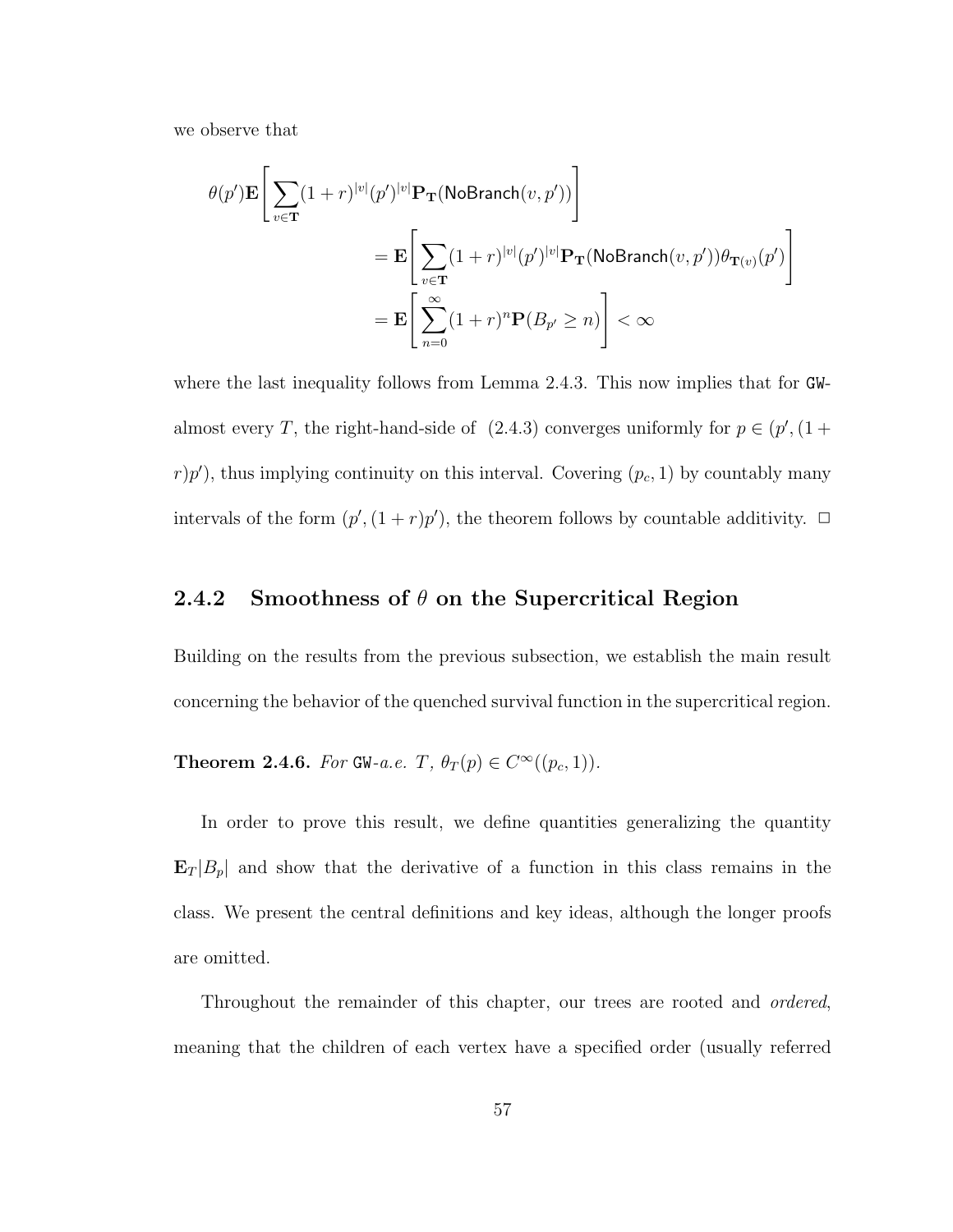to as left-to-right rather than smallest-to-greatest) and isomorphisms between trees are understood to preserve the root and the orderings.

#### Definition 2.4.7.

- (i) Collapsed trees. Say the tree V is a collapsed tree if no vertex of V except possibly the root has precisely one child.
- (ii) Initial subtree. The tree  $\widetilde{T}$  is said to be an initial subtree of T if it has the same root, and if for every vertex  $v \in \tilde{T} \subseteq T$ , either all children of v are in  $\widetilde{T}$  or no children of  $v$  are in  $\widetilde{T},$  with the added proviso that if  $v$  has only one child in T then it must also be in  $\widetilde{T}$ .
- (*iii*) The collapsing map  $\Phi$ . For any ordered tree T, let  $\Phi(T)$  denote the isomorphism class of ordered trees obtained by collapsing to a single edge any path along which each vertex except possibly the last has only one child in T (see figure below).
- (iv) Notations  $T(V)$  and  $V \leq T$ . It follows from the above definitions that any collapsed tree V is isomorphic to  $\Phi(\widetilde{T})$  for at most one initial tree  $\widetilde{T} \subseteq T$ . If there is one, we say that  $V \preceq T$  and denote this subtree by  $T(V)$ . We will normally use this for  $T = T_p$ . For example, when V is the tree with one edge then  $V \preceq T_p$  if and only if  $T_p$  has precisely one child of the root, in which case  $T_p(\mathcal{V})$  is the path from the root to  $B_p$ .
- (v) The embedding map  $\iota$ . If  $e$  is an edge of  $\mathcal V$  and  $\mathcal V \preceq T$ , let  $\iota(e)$  denote the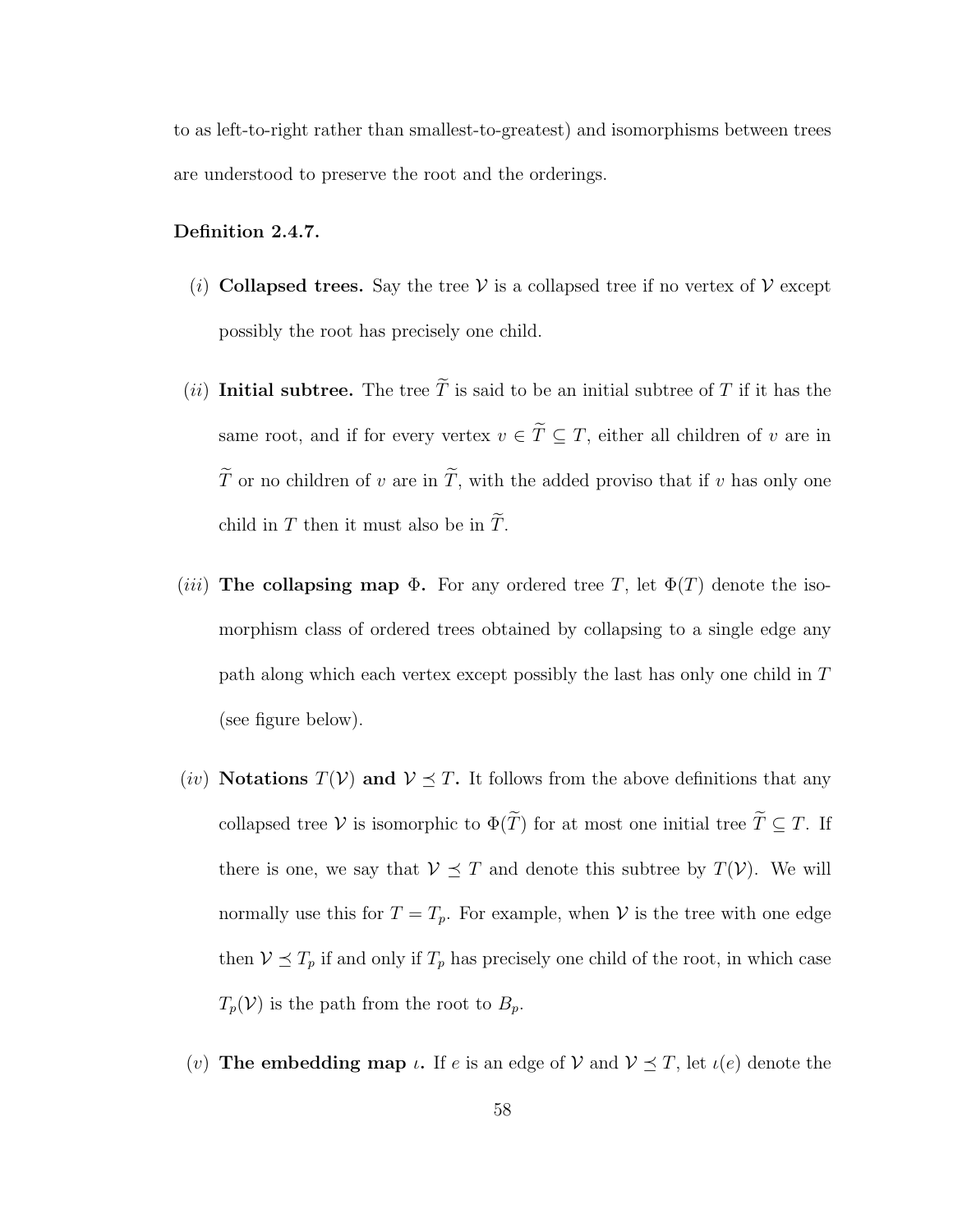path in  $T(V)$  that collapses to the edge carried to e in the above isomorphism. For a vertex  $v \in V$  let  $\iota(v)$  denote the last vertex in the path  $\iota(e)$  where e is the edge between e and its parent; if v is the root of  $V$  then by convention  $\iota(v)$  is the root of T.

- (*vi*) **Edge weights.** If  $V \preceq T$  and  $e \in E(V)$ , define  $d(e) = d_{T,V}(e)$  to be the length of the path  $\iota(e)$ .
- (*vii*) **Monomials.** A monomial in (the edge weights of) a collapsed tree  $V$  is a set of nonnegative integers  $\{F(e) : e \in E(V)\}$  indexed by the edges of  $V$ , identified with the product

$$
\langle T, \mathcal{V}, F \rangle := \begin{cases} \prod_{e \in E(\mathcal{V})} d(e)^{F(e)} & \text{if } \mathcal{V} \preceq T, \\ 0 & \text{otherwise.} \end{cases}
$$
 (2.4.4)

A monomial F is only defined in reference to a weighted collapsed tree  $\mathcal V$ .

**Definition 2.4.8** (monomial expectations). Given  $T, p$ , a positive real number  $r$ , a finite collapsed tree  $\mathcal V$ , and a monomial F, define functions  $\mathcal R = \mathcal R(T,r,\mathcal V,p)$  and  $\mathcal{D} = \mathcal{D}(T, F, \mathcal{V}, p)$  by

$$
\mathcal{R} \quad := \quad \mathbf{E}_T \left[ (1+r)^{|E(T_p(V))|} \mathbf{1}_{\mathcal{V} \preceq T_p} \right] \tag{2.4.5}
$$

$$
\mathcal{D} := \mathbf{E}_T \left[ \langle T_p, \mathcal{V}, F \rangle \right]. \tag{2.4.6}
$$

For example, if  $V_1$  is the tree with a single edge e and  $F_1(e) = 1$ , then  $\langle T_p, V_1, F_1 \rangle = |B_p|$  and the conclusion of Theorem 2.4.1 is that for  $p > p_c$ ,

$$
\frac{d}{dp}\theta_T(p) = \frac{1}{p}\mathbf{E}_T|B_p| = \frac{1}{p}\mathcal{D}(T, F_1, \mathcal{V}_1, p).
$$
\n(2.4.7)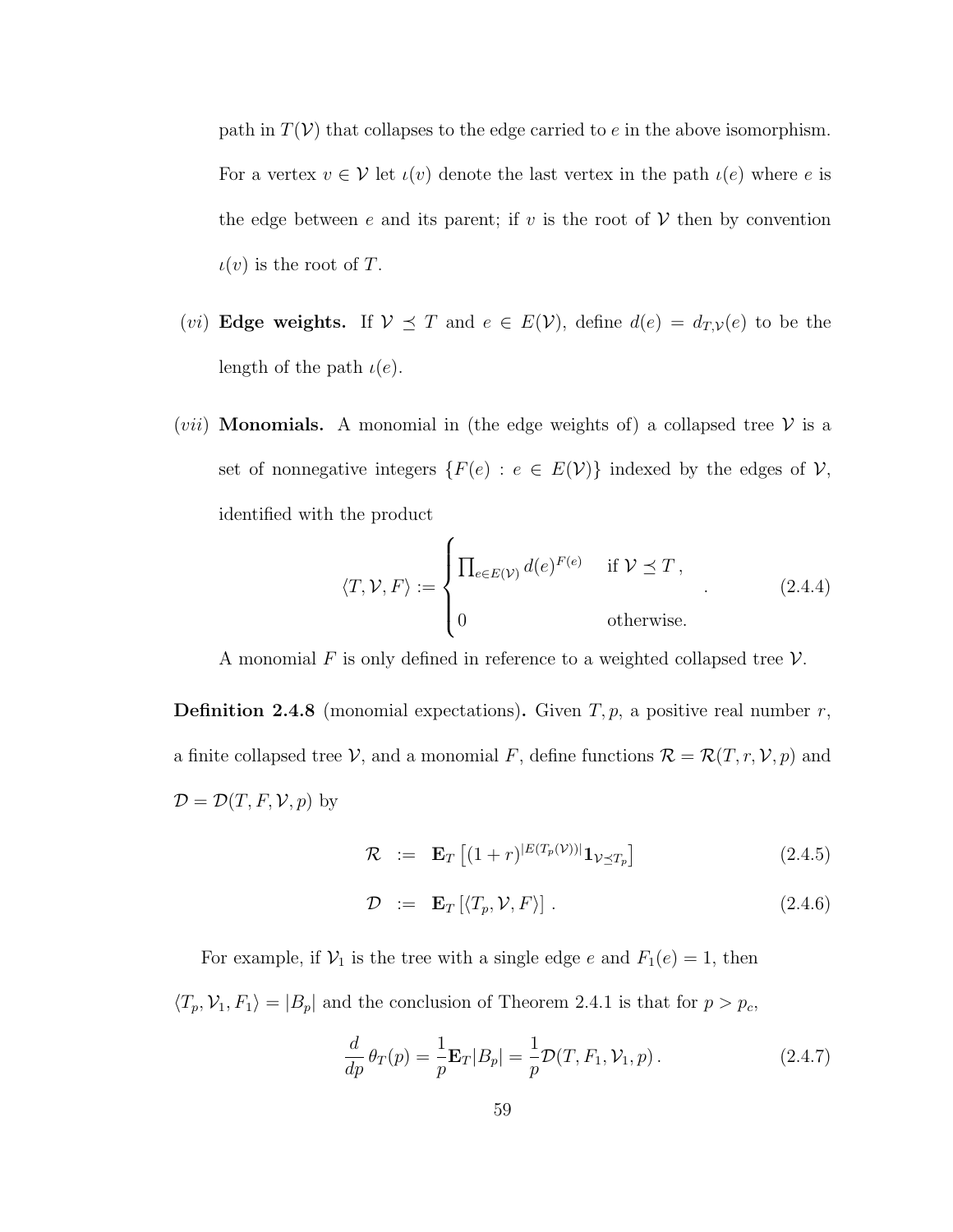The main result of this section, from which Theorem 2.4.6 follows without too much further work, is the following representation.

**Proposition 2.4.9.** Let  $V$  be a collapsed tree and let  $F$  be a monomial in the variables  $d_{T,V}(e)$ . Then there exists a collection of collapsed trees  $V_1, \ldots, V_m$  for some  $m \geq 1$  and monomials  $F_1, \ldots, F_m$ , such that

$$
\frac{d}{dp}\mathbf{E}_T\langle T_p, \mathcal{V}, F \rangle = \frac{1}{p} \sum_{i=1}^m \mathbf{E}_T\langle T_p, \mathcal{V}_i, F_i \rangle \tag{2.4.8}
$$

on  $(p_c, 1)$  and is finite and continuous on  $(p_c, 1)$  for GW-a.e. tree T. Furthermore, each monomial  $F_i$  on the right-hand side of (2.4.8) satisfies  $\deg(F_i) = 1 + \deg(F)$ and each of the edge sets  $E(\mathcal{V}_i)$  satisfies  $|E(\mathcal{V}_i)| \leq 2 + |E(\mathcal{V})|$ .

From here, Theorem 2.4.6 follows from (2.4.7) and Proposition 2.4.9 by induction.

# 2.4.3 Continuity of the derivatives at  $p_c$

We now address the part of Theorem 2.1.2 concerning the behavior of the derivatives of g near criticality. We restate this result here as the following Theorem.

**Theorem 2.4.10.** If  $\mathbf{E}[Z^{(2k^2+3)(1+\beta)}] < \infty$  for some  $\beta > 0$ , then

$$
\lim_{p \to p_c^+} \theta_{\mathbf{T}}^{(j)}(p) = j! M^{(j)}
$$

for every  $j \leq k$  GW-a.s. where  $M^{(j)}$  are as in Theorem 2.3.1.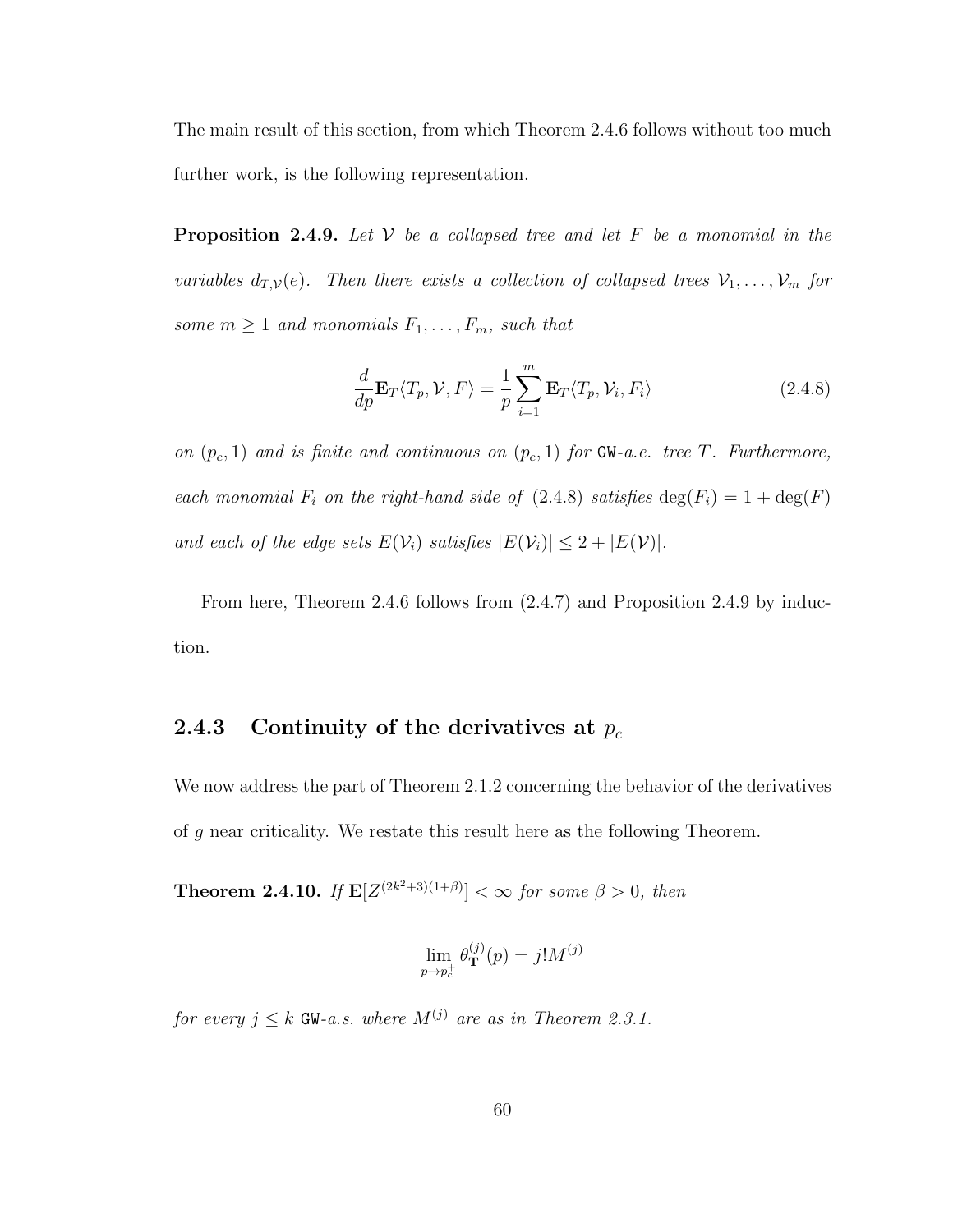To prove Theorem 2.4.10 we need to bound how badly the monomial expectations  $\mathcal{D}(T, F, V, p_c + \varepsilon)$  can blow up as  $\varepsilon \downarrow 0$ , then use Lemma 2.2.1 to see that they can't blow up at all.

**Proposition 2.4.11.** Let  $V$  be a collapsed tree with  $\ell$  leaves and  $\mathcal{E}$  edges and let F be a monomial in the edges of  $V$ . Suppose that the offspring distribution has at least m moments, where  $m \ge \max_e F(e)$  and also  $m \ge 3$ . Then

$$
\mathcal{D}(T, F, \mathcal{V}, p_c + \varepsilon) = O\left(\varepsilon^{\lambda}\right)
$$

 $\label{eq:1} \textit{for any} \; \lambda < 2\ell - \mathcal{E} - \deg(F) \; \, \textit{and} \; \textit{GW-almost every} \; T.$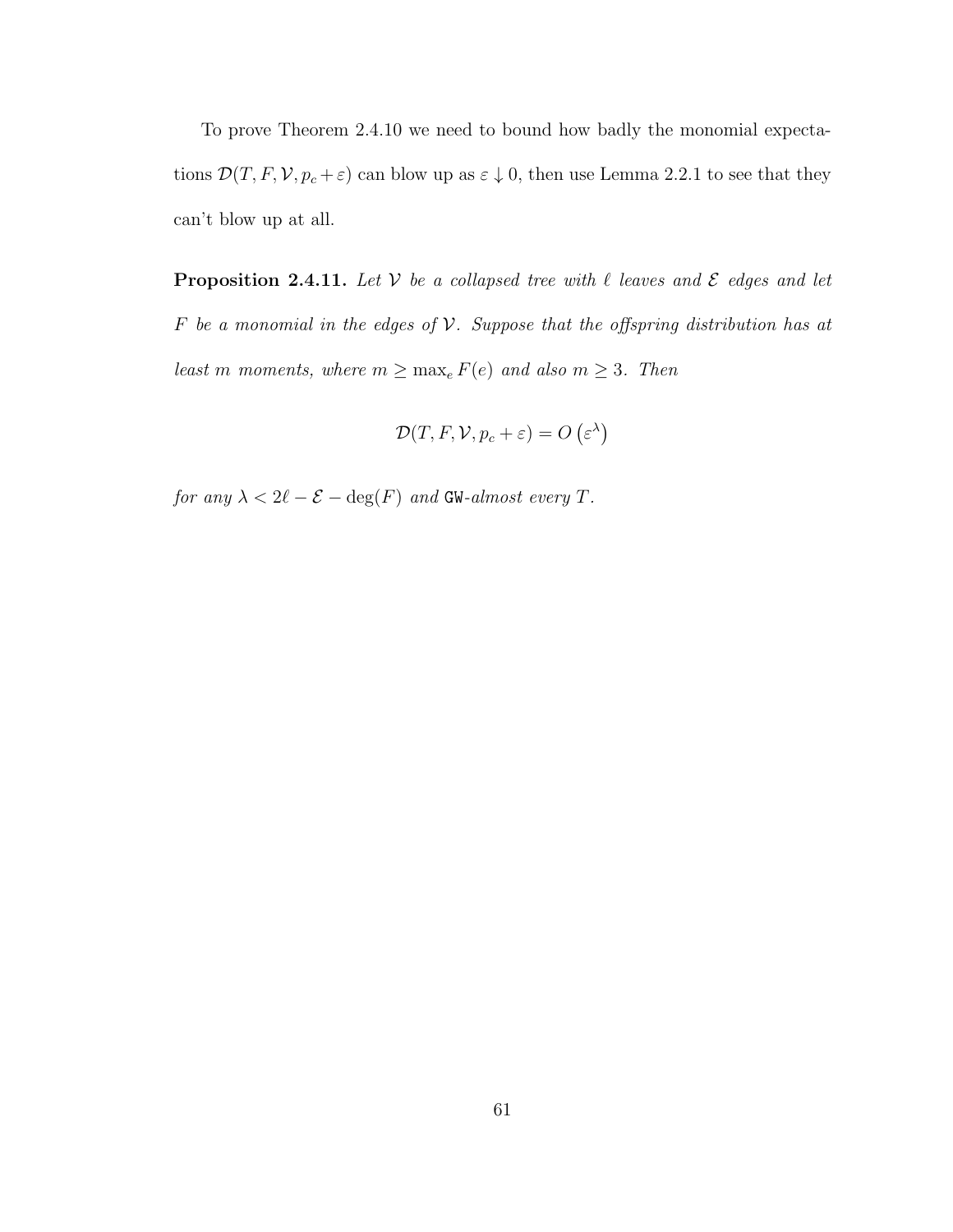# Chapter 3

# Critical Percolation and the Incipient Infinite Cluster

This chapter is based on [Mic19], and contains the entire paper verbatim.

# 3.1 Introduction

We consider percolation on a locally finite rooted tree T: each edge is open with probability  $p \in (0, 1)$ , independently of all others. Let **0** denote the root of T and  $\mathcal{C}_p$  be the open p-percolation cluster of the root. We may consider the *survival* probability  $\theta_T(p) := \mathbf{P}[\mathcal{C}_p] = +\infty]$  and note that  $\theta_T$  is an increasing function of p. There thus exists a *critical percolation parameter*  $p_c \in [0, 1]$  so that  $\theta_T(p) = 0$ for all  $p \in [0, p_c)$  and  $\theta_T(p) > 0$  for  $p \in (p_c, 1]$ . If T is a regular tree where each non-root vertex has degree  $d+1$ —i.e. each vertex has d children—then the classical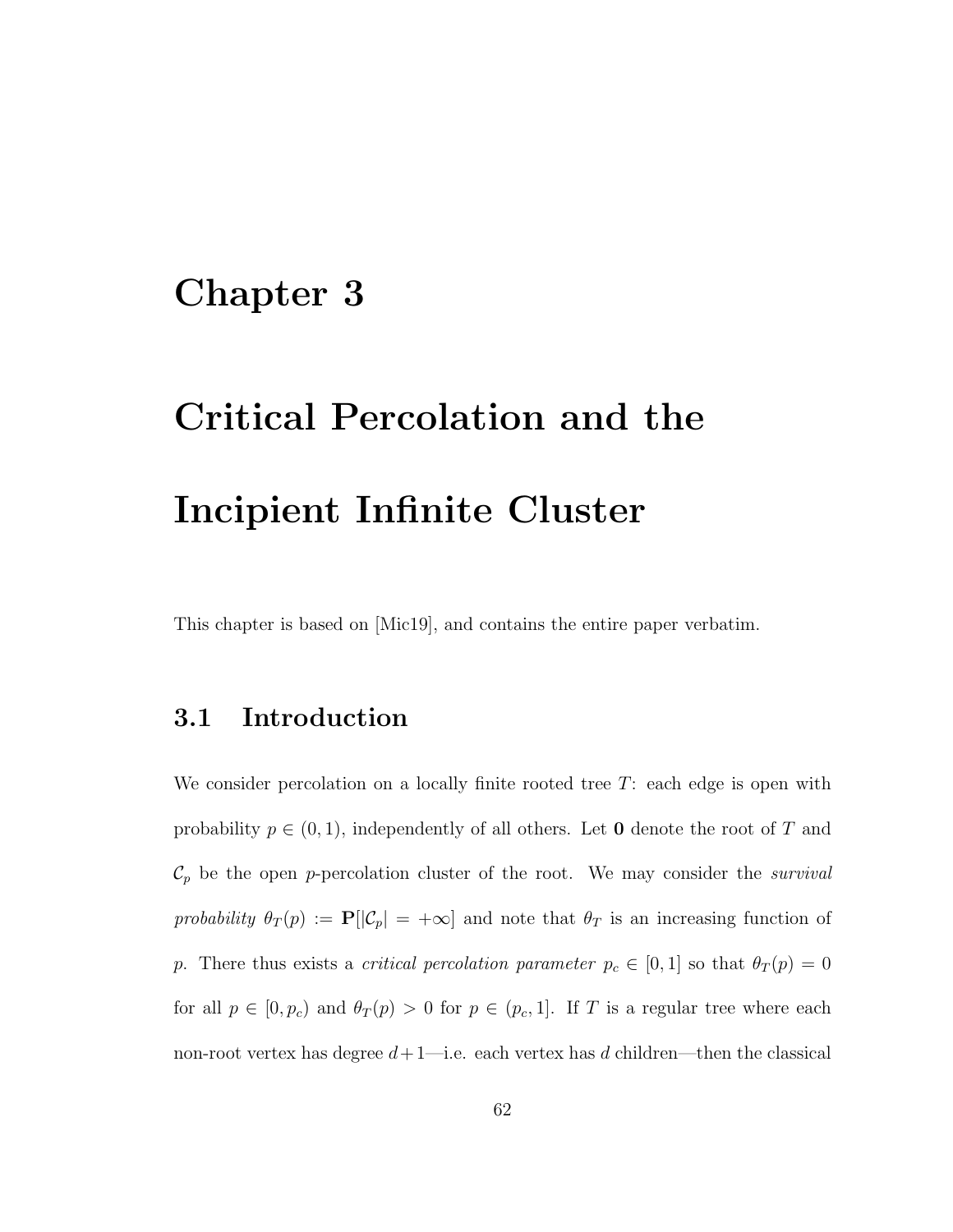theory of branching processes shows that  $p_c = \frac{1}{d}$  $\frac{1}{d}$  and  $\theta_T(p_c) = 0$  (see, for instance, [AN72]). Since critical percolation does not occur, we may consider the *incipient* infinite cluster (IIC), in which we condition on critical percolation reaching depth  $M$  of  $T$  and take  $M$  to infinity.

The IIC for regular trees was first constructed and considered by Kesten in [Kes86b]. In that work, along with [BK06], the primary focus was on simple random walk on the IIC for regular trees. Our focus is on three elementary quantities for random  $T$ : the probability that critical percolation reaches depth  $n$ ; the number of vertices of  $C_p$  at depth n conditioned on percolation reaching depth n; and the number of vertices in the IIC at depth  $n$ . For regular trees, these questions were answered in the study of critical branching processes. In fact, these classical results apply to *annealed* critical percolation on Galton-Watson trees. If we generate a Galton-Watson tree T with progeny distribution  $Z \geq 1$  with  $\mathbf{E}[Z] > 1$ , we may perform  $p_c = 1/\mathbf{E}[Z]$  percolation at the same time as we generate T; this is known at the *annealed* process—in which we generate  $T$  and percolate simultaneously and is equivalent to generating a Galton-Watson tree with offspring distribution  $\widetilde{Z} := \text{Bin}(Z, p_c)$ . Since  $\mathbf{E}[\widetilde{Z}] = 1$ , this is a critical branching process and thus the classical theory can be used:

**Theorem 3.1.1** ([KNS66]). Suppose  $\mathbf{E}[Z^2] < \infty$ , and set  $Y_n$  to be the set of vertices at depth n of T connected to the root in  $p_c = 1/\mathbf{E}[Z]$  percolation. Then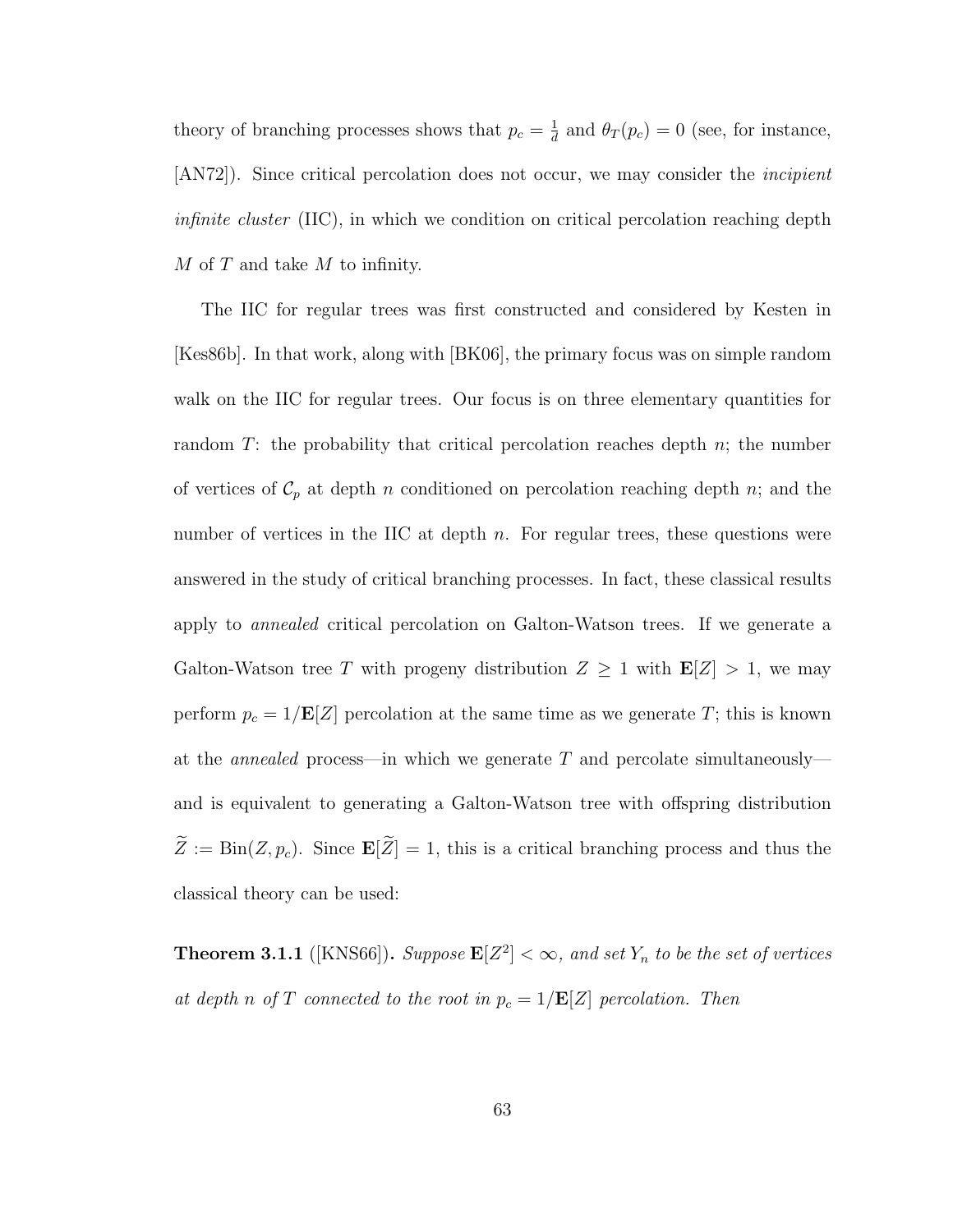(a) The annealed probability of surviving to depth n satisfies

$$
n \cdot \mathbf{P}[|Y_n| > 0] \to \frac{2}{\text{Var}[\widetilde{Z}]} = \frac{2\mathbf{E}[Z]^2}{\mathbf{E}[Z(Z-1)]}.
$$

(b) The annealed conditional distribution of  $|Y_n|/n$  given  $|Y_n| > 0$  converges in distribution to an exponential law with mean  $\frac{\mathbf{E}[Z(Z-1)]}{2\mathbf{E}[Z]^2}$  as  $n \to \infty$ .

Under the additional assumption of  $\mathbf{E}[Z^3] < \infty$ , parts (a) and (b) are due to Kolmogorov [Kol38] and Yaglom [Yag47] respectively; as such, they are commonly referred to as Kolmogorov's estimate and Yaglom's limit law. For a modern treatment of these classical results, see [LPP95] or [LP17, Section 12.4]. Although less widely known, Theorem 3.1.1 quickly gives a limit law for the size of the annealed IIC.

**Corollary 3.1.2.** If  $\mathbf{E}[Z^2] < \infty$ , let  $C_n$  denote the number of vertices at depth n in the annealed incipient infinite cluster. Then  $C_n/n$  converges in distribution to the random variable with density  $\lambda^2 x e^{-\lambda x}$  with  $\lambda := \frac{2 \mathbf{E}[Z]^2}{\mathbf{E}[Z(Z-1)]}$  on  $[0, \infty)$ . In other words,

$$
\lim_{n \to \infty} \left( \lim_{M \to \infty} \mathbf{P}[|Y_n|/n \in (a, b) | |Y_M| > 0] \right) = \int_a^b \lambda^2 x e^{-\lambda x} dx
$$

for each  $a < b$ .

This can be easily proven from Theorem 3.1.1 using an argument similar to the proof of Theorem 3.3.11, and thus the details are omitted.

Our goal is to upgrade Theorem 3.1.1 and Corollary 3.1.2 to hold for the quenched process; that is, rather than generate  $T$  and perform percolation at the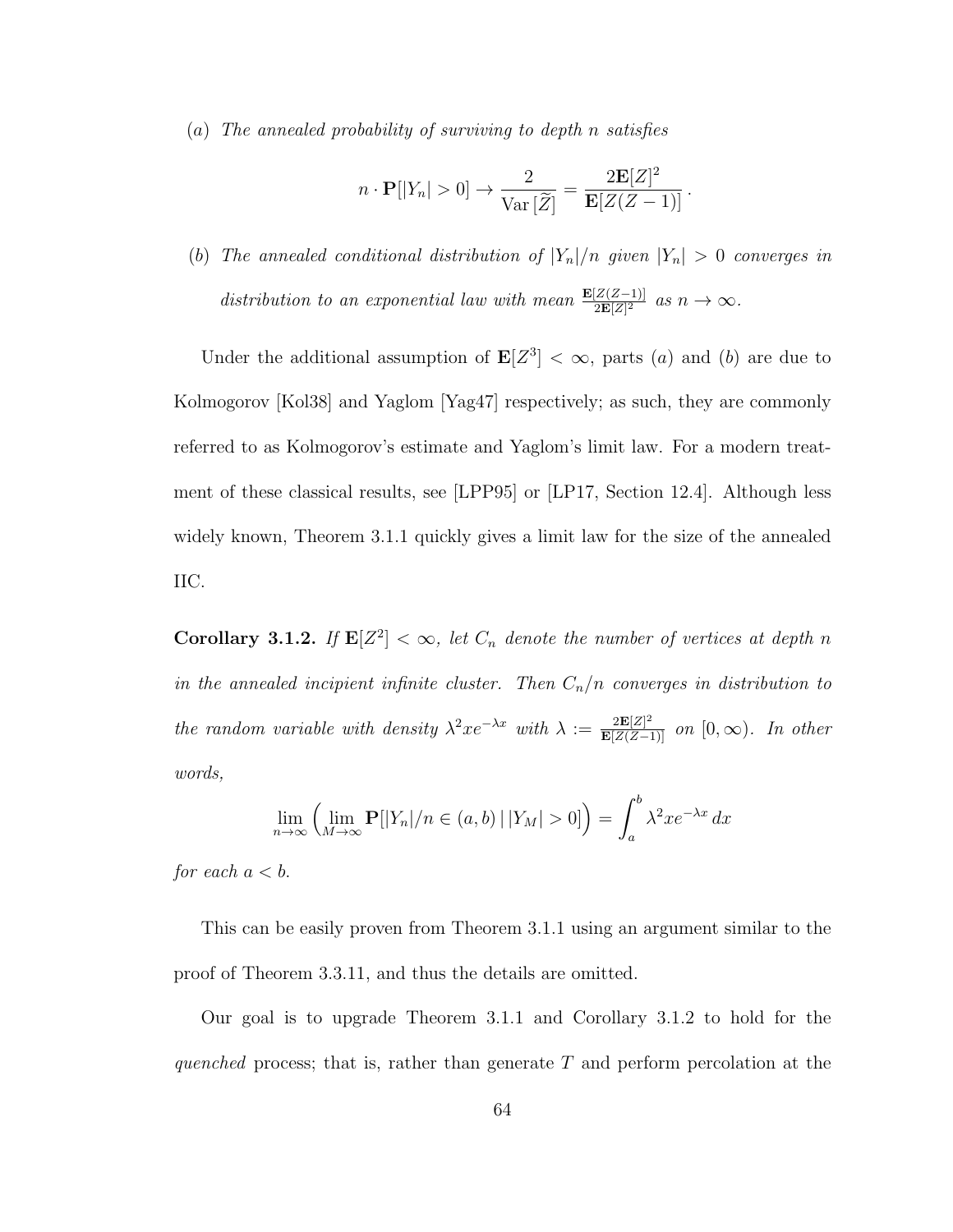same time as in the annealed case, we generate  $T$  and then perform percolation on each resulting T. Before stating the quenched results, we recall some notation and facts from the theory of branching processes. If we allow  $P[Z = 0] > 0$  and condition on the resulting tree being infinite, we may pass to the reduced tree as in [LP17, Chapter 5.7] in which we remove all vertices that have finitely many descendants; this results in a new Galton-Watson process with some offspring distribution  $\tilde{Z} \geq 1$ . We therefore assume without loss of generality that  $Z \geq 1$ . For a Galton-Watson tree  $T$ , let  $Z_n$  denote the number of vertices at distance of n from the root; then the process  $W_n = Z_n/(\mathbf{E}[Z])^n$  converges almost-surely to some random variable W.

A first quenched result is that of [Lyo90], which states that for a.e. supercritical Galton-Watson tree with progeny distribution Z, we have that the critical percolation probability is  $p_c = 1/\mathbf{E}[Z]$ ; furthermore, for almost every Galton-Watson tree  $\mathbf{T}, \theta_{\mathbf{T}}(p) = 0$  for  $p \in [0, p_c]$  and  $\theta_{\mathbf{T}}(p) > 0$  for  $p \in (p_c, 1]$ . For a fixed tree T, let  $\mathbf{P}_T[\cdot]$ be the probability measure induced by performing  $p_c$  percolation on T. When T is random, this is a random variable and we may ask about the almost sure behavior of certain probabilities. Our main results are summarized in the following theorem:

**Theorem 3.1.3.** Let **T** be a Galton-Watson tree with progeny distribution  $Z \geq 1$ with  $\mathbf{E}[Z] > 1$ . Suppose  $\mathbf{E}[Z^p] < \infty$  for each  $p \geq 1$ . Set  $\lambda := \frac{2\mathbf{E}[Z]^2}{\mathbf{E}[Z(Z-1)]}$  and let  $Y_n$  be the set of vertices in depth n of  $\mathbf T$  connected to the root in  $p_c = 1/\mathbf{E}[Z]$  percolation. Then for a.e.  $\mathbf{T}$  we have

(a)  $n \cdot \mathbf{P_T} [|Y_n| > 0] \rightarrow W \lambda$  a.s.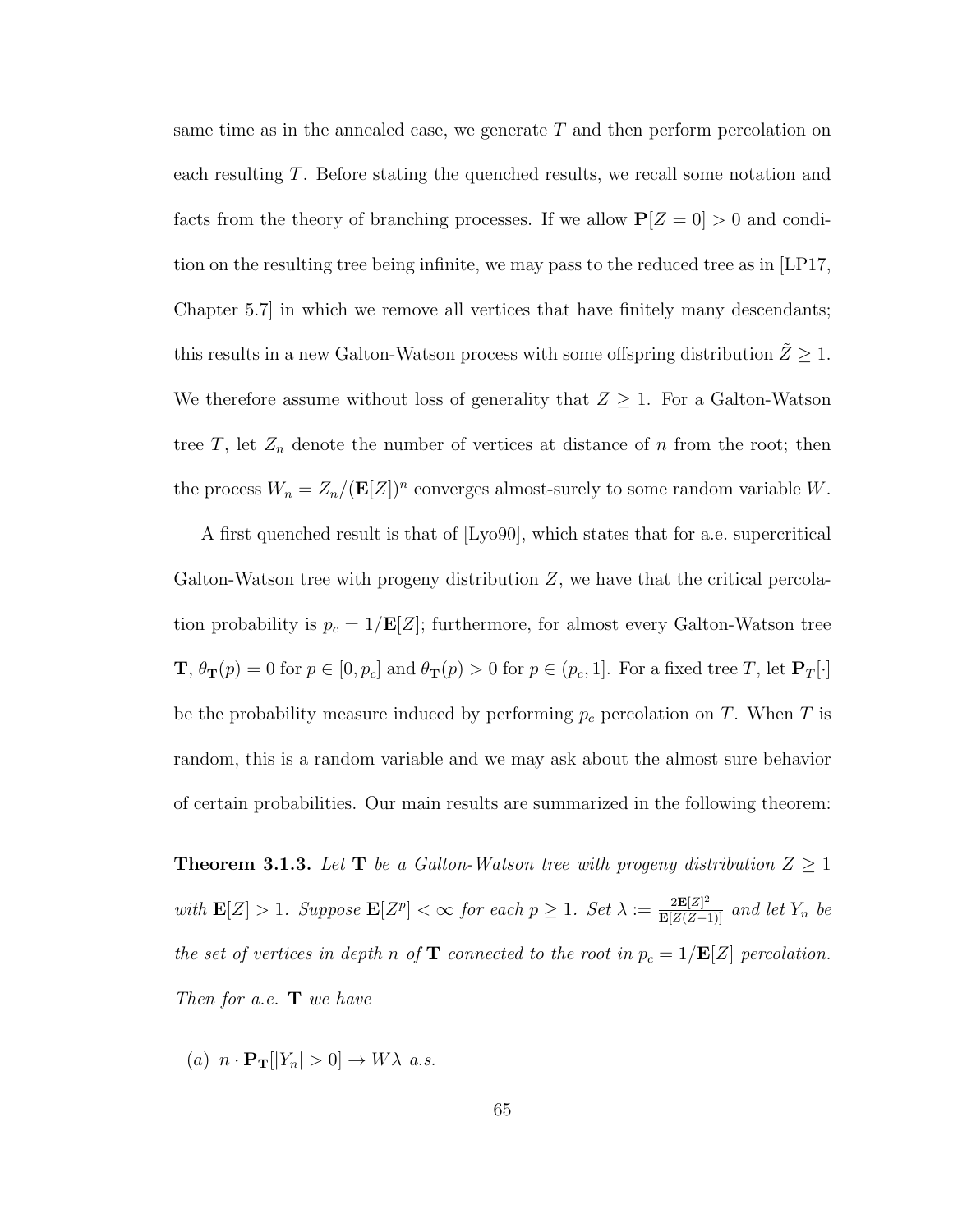- (b) The conditioned variable  $(|Y_n|/n \, | \, |Y_n| > 0)$  converges in distribution to an exponential random variable with mean  $\lambda^{-1}$  a.s.
- (c) Let  $C_n$  denote the number of vertices in the quenched IIC of **T** at depth n. Then  $C_n/n$  converges in distribution to the random variable with density  $\lambda^2 x e^{-\lambda x}$  a.s.

Note that, surprisingly, the limit laws of parts  $(b)$  and  $(c)$  of Theorem 3.1.3 do not depend at all on  $T$  itself but just on the distribution of  $Z$ . This is in sharp contrast to the case of near-critical and supercritical percolation on Galton-Watson trees, in which the behavior is dependent on the tree itself [MPR18]. One possible justification for this lack of dependence on  $W$ , for instance, is that conditioning on  $|Y_n| > 0$  forces certain structure of the percolation cluster near the root; since W is mostly determined by the levels of  $T$  near the root, the behavior when conditioned on  $|Y_n| > 0$  for large *n* does not depend on *W*. Part (*a*) of Proposition 3.3.8 corroborates this heuristic explanation.

The three parts of Theorem 3.1.3 are Theorems 3.3.3, 3.3.5 and 3.3.11 respectively. The proof of part (a) utilizes its annealed analogue, Theorem 3.1.1(a), along with a law of large numbers argument. Part  $(b)$  is proven by the method of moments building on the work of [MPR18]. Part  $(c)$  follows from there with a similar law of large numbers argument combined with two short facts about the structure of the percolation cluster conditioned on  $|Y_n| > 0$  (this is Proposition 3.3.8).

Remark 3.1.4. Theorem 3.1.3 assumes that  $\mathbf{E}[Z^p] < \infty$  for each  $p \geq 1$ , and we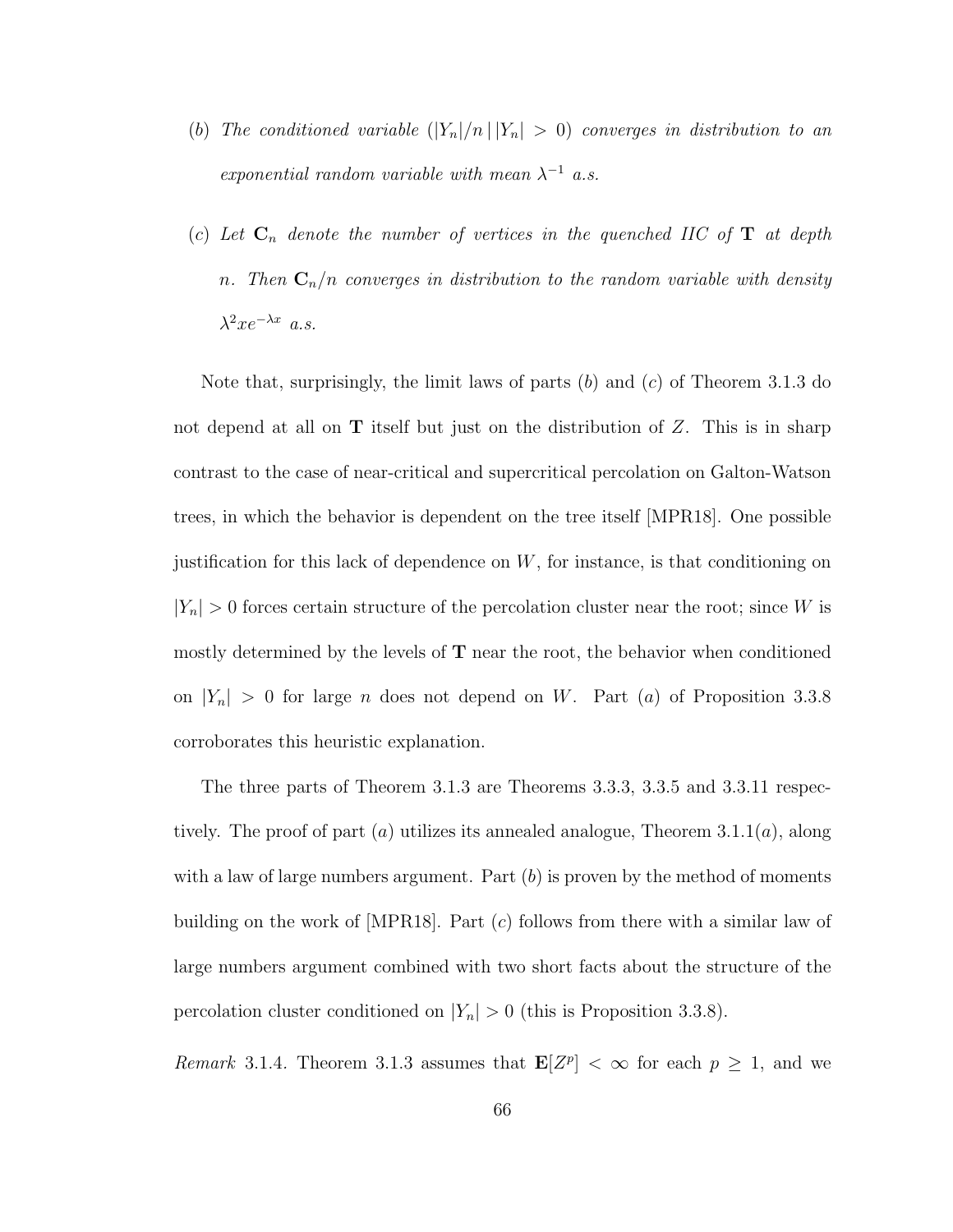suspect that this condition is an artifact of the proof. Since we use the method of moments, it is natural that we require all moments of the underlying distribution to be finite. We suspect that less rigid conditions are sufficient, but this would require a different proof strategy than the method of moments, perhaps utilizing a stronger anti-concentration statement in the vein of Proposition 3.3.8.

## 3.2 Set-up and Notation

We begin with some notation and a brief description of the probability space on which we will work. Let Z be a random variable taking values in  $\{1, 2, \ldots, \}$  with  $\mu := \mathbf{E}[Z] > 1$  and  $\mathbf{P}[Z = 0] = 0$ . Define its probability generating function to be  $\phi(z) := \sum P[Z = k] z^k$ . Let **T** be a random locally finite rooted tree with law equal to that of a Galton-Watson tree with progeny distribution Z and let  $(\Omega_1, \mathcal{T}, \mathsf{GW})$  be the probability space on which it is defined. Since we will perform percolation on these trees, we also use variables  $\{U_i\}_{i=1}^{\infty}$  where the  $U_i$  are i.i.d. random variables uniform on [0, 1]; let  $(\Omega_2, \mathcal{F}_2, \mathbf{P}_2)$  be the corresponding probability space. Our canonical probability space will be  $(\Omega, \mathcal{F}, P)$  with  $\Omega := \Omega_1 \times \Omega_2$ ,  $\mathcal{F} := \mathcal{T} \otimes \mathcal{F}_2$  and  $\mathbf{P} := \mathbf{GW} \times \mathbf{P}_2$ . We interpret an element  $\omega = (T, \omega_2) \in \Omega$  as the tree T with edge weights given by the  $U_i$  random variables. To obtain  $p$  percolation, we restrict to the subtree of edges with weight at most  $p$ . Since we are concerned with quenched probabilities, we define the measure  $P_T[\cdot] := P[\cdot | T] = P[\cdot | \mathcal{T}]$ . Since this is a random variable, our goal is to prove theorems GW-a.s.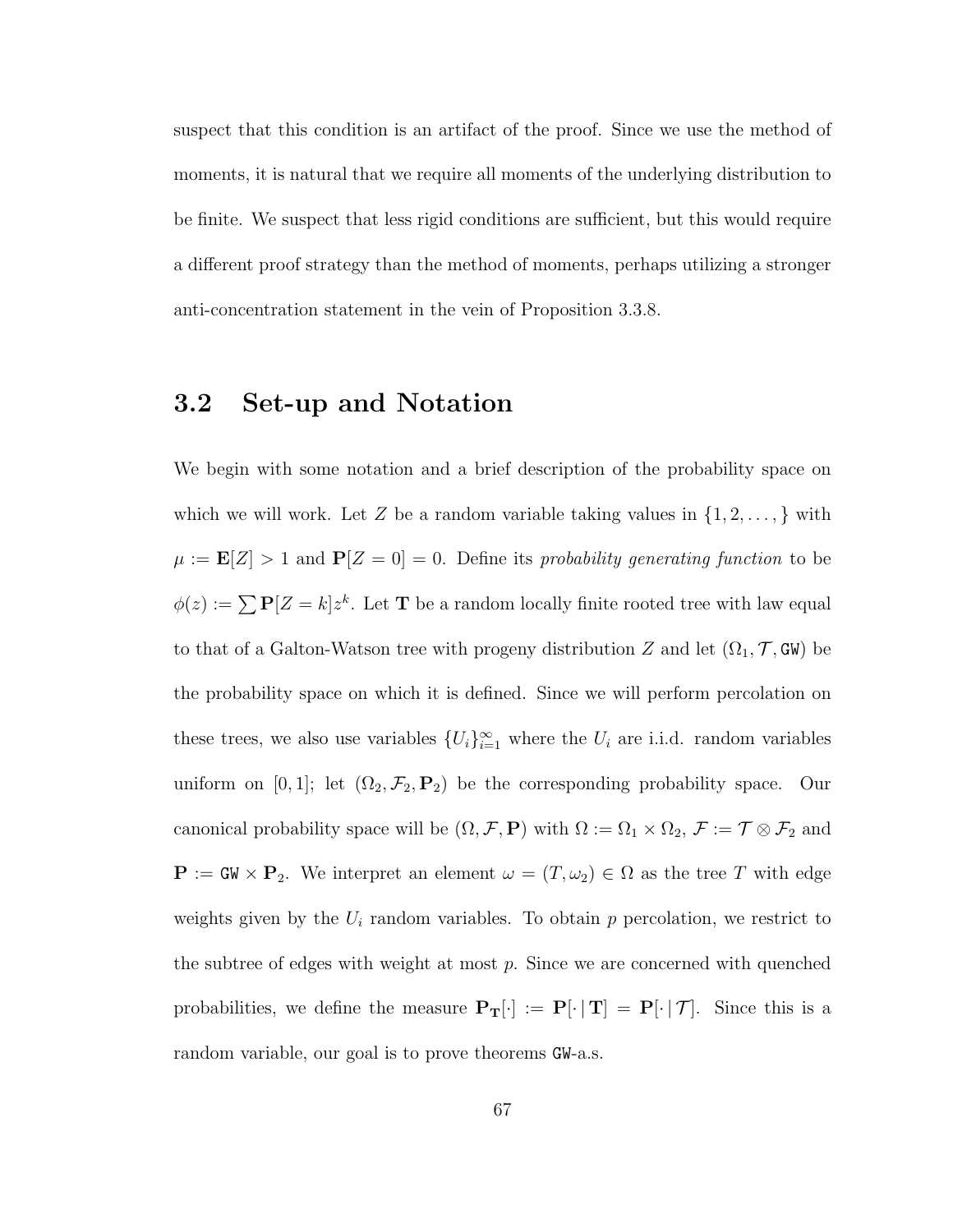We employ the usual notation for a rooted tree  $T$ , Galton-Watson or otherwise: **0** denotes the root;  $T_n$  is the set of vertices at depth n; and  $Z_n := |T_n|$ . In the case of a Galton-Watson tree **T**, we define  $W_n := Z_n / \mu^n$  and recall that  $W_n \to W$  almost surely. Furthermore, if  $\mathbf{E}[Z^p] < \infty$  for some  $p \in [1, \infty)$ , we in fact have  $W_n \to W$ in  $L^p$  [BD74, Theorems 0 and 5]. In the Galton-Watson case, define  $\mathcal{T}_n := \sigma(\mathbf{T}_n)$ ; then  $(\mathcal{T}_n)_{n=0}^{\infty}$  is a filtration that increases to  $\mathcal{T}$ . For a vertex v of T, define  $T(v)$  to be the descendant tree of v and extend our notation to include  $T_n(v)$ ,  $Z_n(v)$ ,  $W_n(v)$ and  $W(v)$ . For vertices v and w, write  $v \leq w$  if v is an ancestor of w.

For percolation, recall that the critical percolation probability for GW-a.e. T is  $p_c := 1/\mu$  and that percolation does not occur at criticality [Lyo90]. For vertices v and w with  $v \leq w$ , let  $\{v \leftrightarrow w\}$  denote the event that there is an open path from v to w in  $p_c$  percolation; let  $\{v \leftrightarrow (u, w)\}$  be the event that v is connected to both u and w in  $p_c$  percolation; for a subset S of **T**, let  $\{v \leftrightarrow S\}$  denote the event that v is connected to some element of S in  $p_c$  percolation; lastly, let  $Y_n$  be the set of vertices in  $\mathbf{T}_n$  that are connected to 0 in  $p_c$  percolation.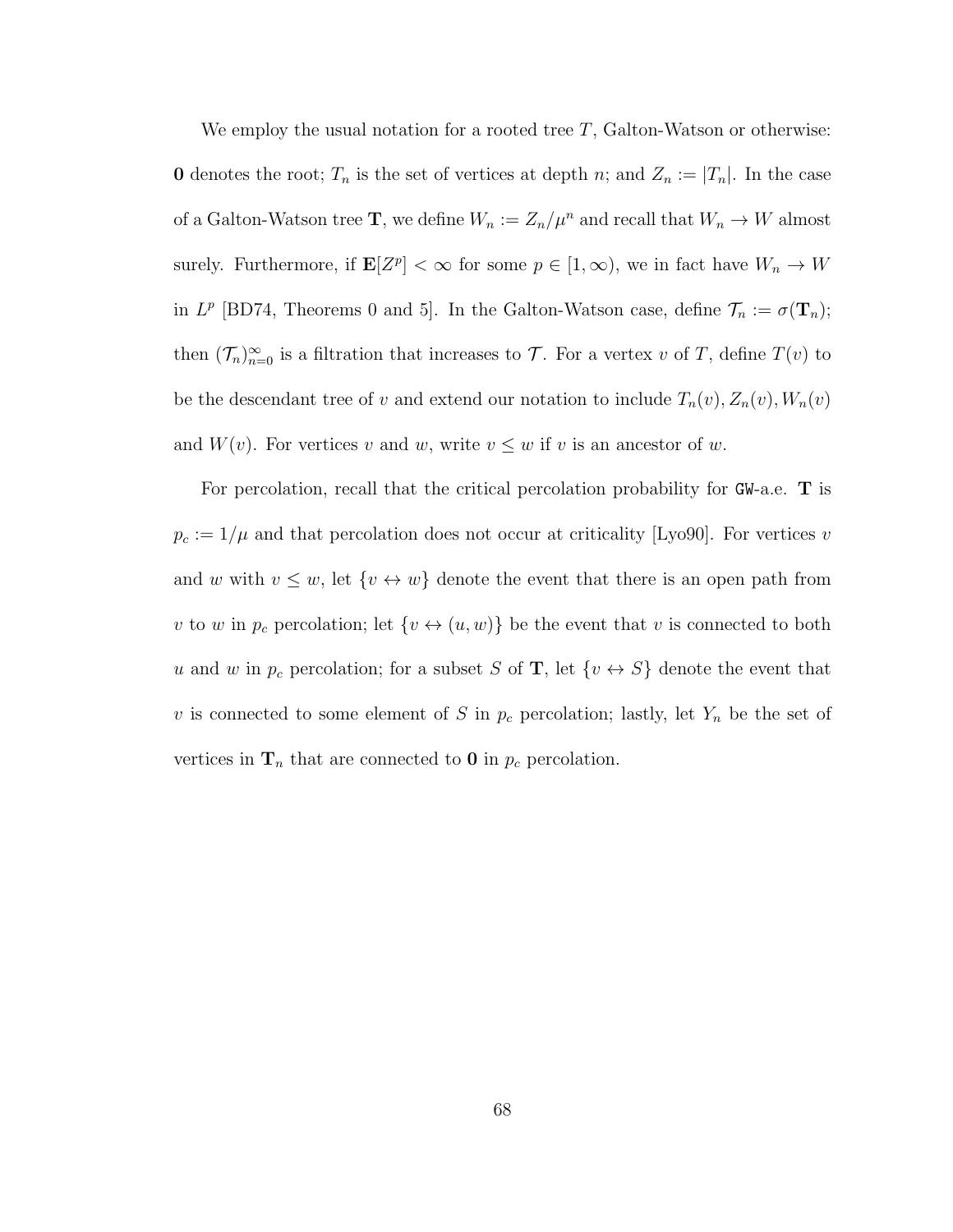## 3.3 Quenched Results

### 3.3.1 Moments

For  $k \geq j$ , let  $C_j(k)$  denote the set of j-compositions of k, i.e. ordered j-tuples of positive integers that sum to k. Define

$$
c_{k,j} := p_c^k \sum_{a \in \mathcal{C}_j(k)} m_{a_1} m_{a_2} \cdots m_{a_j}
$$

where  $m_r := \mathbf{E}[\binom{Z}{r}]$  $\binom{z}{r}$ . We use the following result from [MPR18]:

Theorem 3.3.1 ([MPR18]). Define

$$
M_n^{(k)} := \mathbf{E_T}\left[\binom{|Y_n|}{k}\right] - \sum_{i=1}^{k-1} c_{k,i} \sum_{j=0}^{n-1} \mathbf{E_T}\left[\binom{|Y_j|}{i}\right].
$$

If  $\mathbf{E}[Z^{2k}] < \infty$ , then  $M_n^{(k)}$  is a martingale with respect to the filtration  $(\mathcal{T}_n)$ , and there exist constants  $C_k$  and  $c_k$  so that

$$
||M_{n+1}^{(k)} - M_n^{(k)}||_{L^2} \le C_k e^{-c_k n}.
$$

While Theorem 3.3.1 is not stated precisely this way in [MPR18], the martingale property follows from [MPR18, Lemma 4.1], while the  $L^2$  bound on the increments is given in [MPR18, Theorem 4.4]. This gives us the leading term of each  $\mathbf{E_T}$   $[|Y_n|^k]$ .

Proposition 3.3.2. For each k,

$$
\mathbf{E}_{\mathbf{T}}\left[|Y_n|^k\right]n^{-(k-1)} \to k! \left(\frac{p_c^2 \phi''(1)}{2}\right)^{k-1} W
$$

almost surely and in  $L^2$ .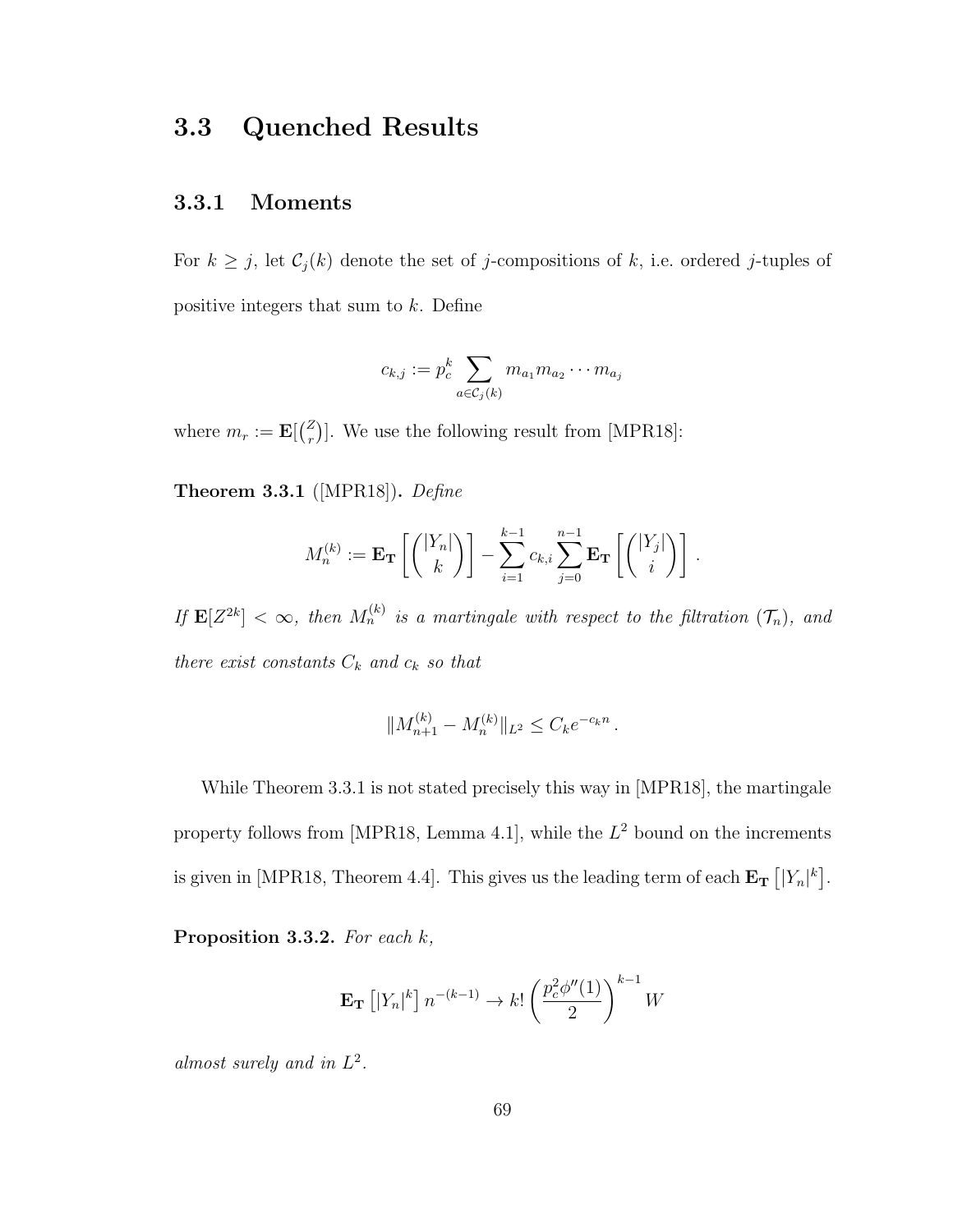*Proof.* By Theorem 3.3.1,  $M_n^{(k)}$  is a martingale with uniformly bounded  $L^2$  norm for each k. By the  $L^p$  martingale convergence theorem,  $M_n^{(k)}$  converges in  $L^2$  and almost surely. We now proceed by induction on k. For  $k = 1$ ,  $\mathbf{E_T}[[Y_n]] = W_n$ which converges to W. Suppose that the proposition holds for all  $j < k$ . Then by convergence of  $M_n^{(k)}$ ,

$$
\mathbf{E}_{\mathbf{T}}\left[\binom{|Y_n|}{k}\right]n^{-(k-1)} = \sum_{i=1}^{k-1} c_{k,i} n^{-(k-1)} \sum_{j=0}^{n-1} \mathbf{E}_{\mathbf{T}}\left[\binom{|Y_j|}{i}\right] + o(1)
$$

where the  $o(1)$  term is both in  $L^2$  and almost surely. By induction, the leading  $\phi''(1)$ term is the contribution from  $i = k - 1$ . Noting that  $c_{k,k-1} = (k-1)p_c^2$  $\frac{(1)}{2}$  and the fact that  $\sum_{j=0}^{n-1} j^d \sim \frac{1}{d+1} n^{d+1}$  completes the proof.  $\Box$ 

### 3.3.2 Survival Probabilities

Throughout, define  $\lambda := \frac{2}{p_c^2 \phi''(1)}$ . Our first task is to find a quenched analogue of Kolmogorov's estimate:

**Theorem 3.3.3.** If  $\mathbf{E}[Z^4] < \infty$ , then

$$
n \cdot \mathbf{P}_{\mathbf{T}}[|Y_n| > 0] \to W\lambda
$$

almost surely.

The proof utilizes the Bonferroni inequalities. In order to control the secondorder term, the variance of a sum of pairs is calculated, thereby introducing the requirement of  $\mathbf{E}[Z^4] < \infty$ . We begin first by proving upper and lower bounds: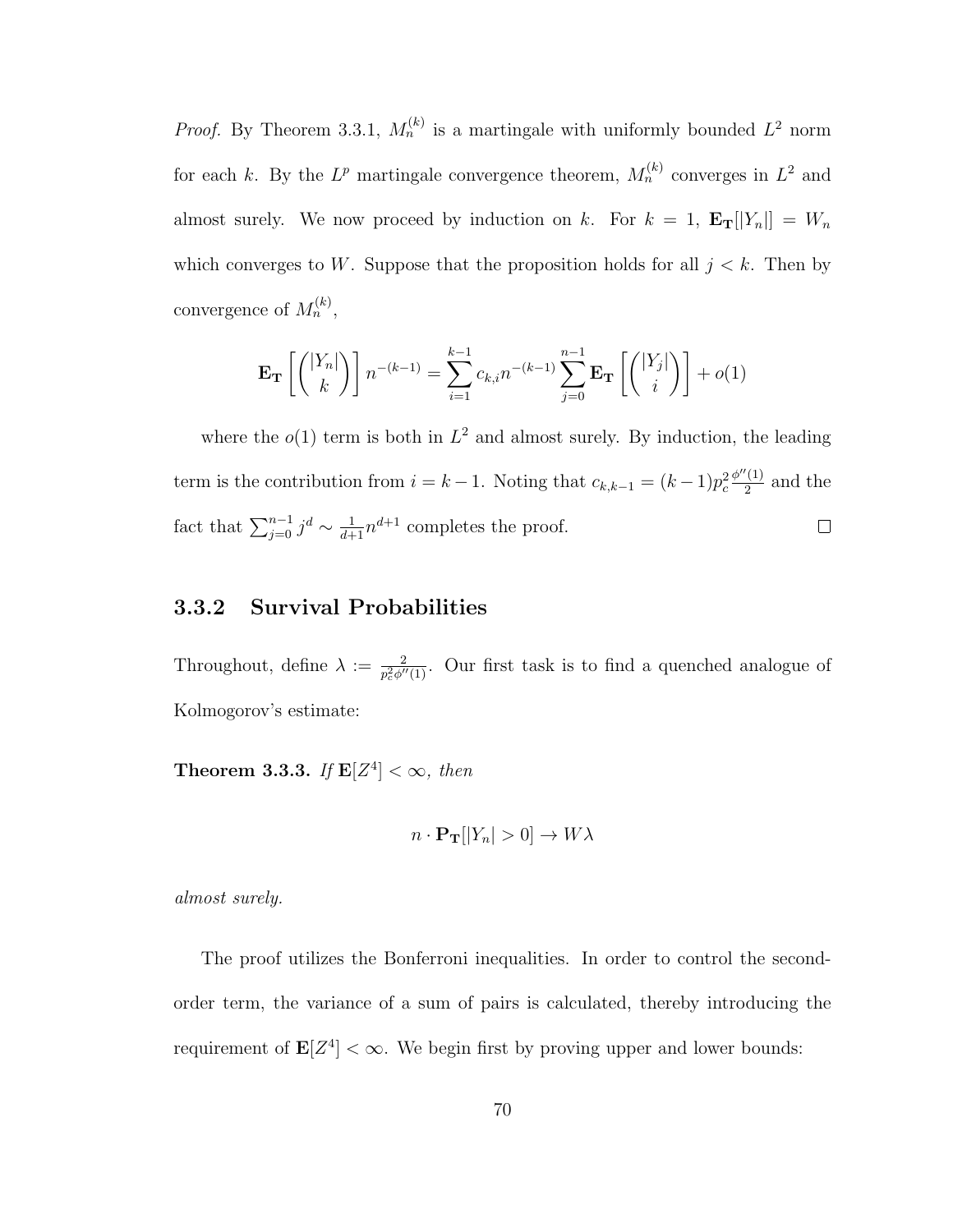**Lemma 3.3.4.** For each  $n$ ,

$$
\frac{n \cdot \mathbf{E_T}[|Y_n|]^2}{\mathbf{E_T}[|Y_n|^2]} \le n \cdot \mathbf{P_T}[|Y_n| > 0] \le \frac{2\overline{W}}{1 - p_c}
$$

where,  $\overline{W} = \sup_n W_n$ .

Proof. The lower bound is the Paley-Zygmund inequality. For the upper bound, we use [LP17, Theorem 5.24]:

$$
\mathbf{P_T}[|Y_n| > 0] \le \frac{2}{\mathscr{R}(\mathbf{0} \leftrightarrow \mathbf{T}_n)}
$$

where  $\mathscr{R}(\mathbf{0} \leftrightarrow \mathbf{T}_n)$  is the equivalent resistance between the root and  $\mathbf{T}_n$  when all of  $\mathbf{T}_n$  is shorted to a single vertex and each edge branching from depth  $k-1$  to k has resistance  $\frac{1-p_c}{p_c^k}$ . Shorting together all vertices at depth k for each k gives the lower bound

$$
\mathscr{R}(\mathbf{0} \leftrightarrow \mathbf{T}_n) \ge \sum_{k=1}^n \frac{1 - p_c}{Z_k p_c^k} = \sum_{k=1}^n \frac{1 - p_c}{W_k} \ge (1 - p_c) \frac{n}{\overline{W}}.
$$

*Proof of Theorem* 3.3.3: For each fixed  $m < n$ , the Bonferroni inequalities imply

$$
\left| n \mathbf{P}_{\mathbf{T}}[\mathbf{0} \leftrightarrow \mathbf{T}_n] - n \sum_{v \in \mathbf{T}_m} \mathbf{P}_{\mathbf{T}}[\mathbf{0} \leftrightarrow v \leftrightarrow \mathbf{T}_n] \right| \le n \sum_{u,v \in \binom{\mathbf{T}_m}{2}} \mathbf{P}_{\mathbf{T}}[\mathbf{0} \leftrightarrow (u,v) \leftrightarrow \mathbf{T}_n].
$$
\n(3.3.1)

If we can show that the right-hand side of (3.3.1) converges a.s. to zero for some choice of  $m = m(n)$ , then the survival probability is sufficiently close to a sum of i.i.d. random variables. The random variables  $P_T[0 \leftrightarrow v \leftrightarrow T_n]$  are i.i.d. with mean  $p_c^m \mathbf{P}[\mathbf{0} \leftrightarrow \mathbf{T}_{n-m}],$  implying that the sum is close to  $W_m \mathbf{P}[\mathbf{0} \leftrightarrow \mathbf{T}_{n-m}].$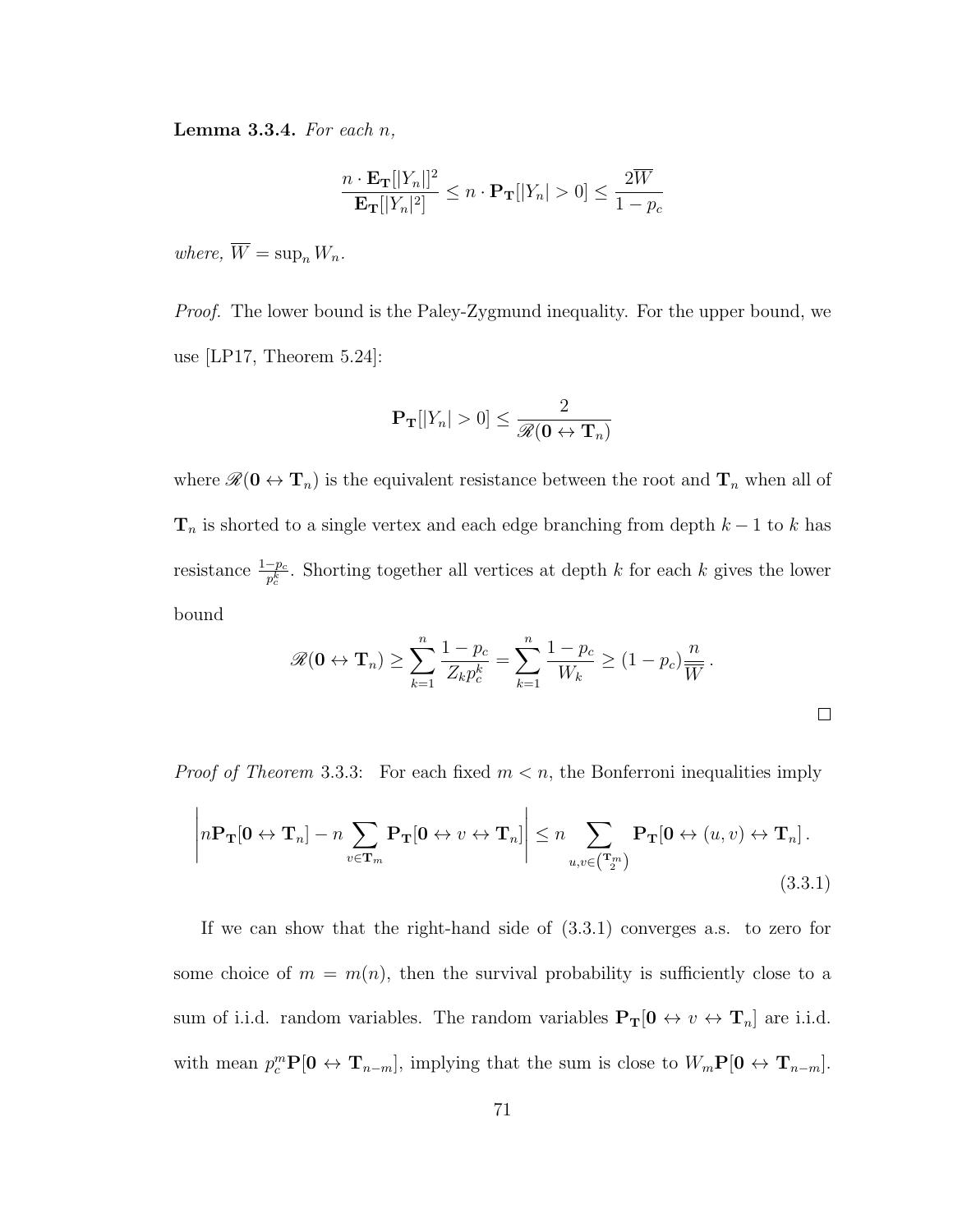Applying the annealed result Theorem 3.1.1 would then complete the proof after noting that  $W_m \to W$  almost surely provided  $m \to \infty$ . The remainder of the proof follows this sketch.

Set  $m = \lceil n^{1/4} \rceil$ ; we then bound the second moment

$$
\mathbf{E}\left[\left(\sum_{u,v\in\binom{\mathbf{T}_m}{2}}\mathbf{P}_{\mathbf{T}}[\mathbf{0}\leftrightarrow(u,v)\leftrightarrow\mathbf{T}_n]\right)^2\right]
$$
\n
$$
=\mathbf{E}\left[\left(\sum_{u,v\in\binom{\mathbf{T}_m}{2}}\mathbf{P}_{\mathbf{T}}[\mathbf{0}\leftrightarrow(u,v)]\mathbf{P}_{\mathbf{T}}[u\leftrightarrow\mathbf{T}_n]\mathbf{P}_{\mathbf{T}}[v\leftrightarrow\mathbf{T}_n]\right)^2\right]
$$
\n
$$
=\mathbf{E}\left[\mathbf{E}\left[\left(\sum_{u,v\in\binom{\mathbf{T}_m}{2}}\mathbf{P}_{\mathbf{T}}[\mathbf{0}\leftrightarrow(u,v)]\mathbf{P}_{\mathbf{T}}[u\leftrightarrow\mathbf{T}_n]\mathbf{P}_{\mathbf{T}}[v\leftrightarrow\mathbf{T}_n]\right)^2\bigg|\mathcal{T}_m\right]\right]
$$
\n
$$
=\mathbf{E}\left[\mathbf{E}\left[\left(\sum_{u,v\in\binom{\mathbf{T}_m}{2}}\mathbf{P}_{\mathbf{T}}[\mathbf{0}\leftrightarrow(u,v)]\mathbf{P}_{\mathbf{T}}[u\leftrightarrow\mathbf{T}_n]\mathbf{P}_{\mathbf{T}}[v\leftrightarrow\mathbf{T}_n]\right)^2\bigg|\mathcal{T}_m\right]^{(1/2)\cdot2}\right]
$$
\n
$$
\leq \mathbf{E}\left[\left(\sum_{u,v\in\binom{\mathbf{T}_m}{2}}\mathbf{P}_{\mathbf{T}}[\mathbf{0}\leftrightarrow(u,v)]\|\mathbf{P}_{\mathbf{T}}[u\leftrightarrow\mathbf{T}_n]\mathbf{P}_{\mathbf{T}}[v\leftrightarrow\mathbf{T}_n]\|_{L^2}\right)^2\right]
$$
\n
$$
\leq \left(\frac{2}{1-p_c}\right)^4\mathbf{E}[\overline{W}^2]^2\cdot(n-m)^{-4}\mathbf{E}\left[\left(\frac{|Y_m|}{2}\right)^2\right]
$$
\n
$$
\leq Cm^2n^{-4}.
$$

Multiplying by  $n$ , the second moment of the right-hand side of  $(3.3.1)$  is bounded above by  $Cm^2n^{-2} = O(n^{-3/2})$  which is summable in n. By Chebyshev's Inequality together with the Borel-Cantelli Lemma, the right-hand side of (3.3.1) converges to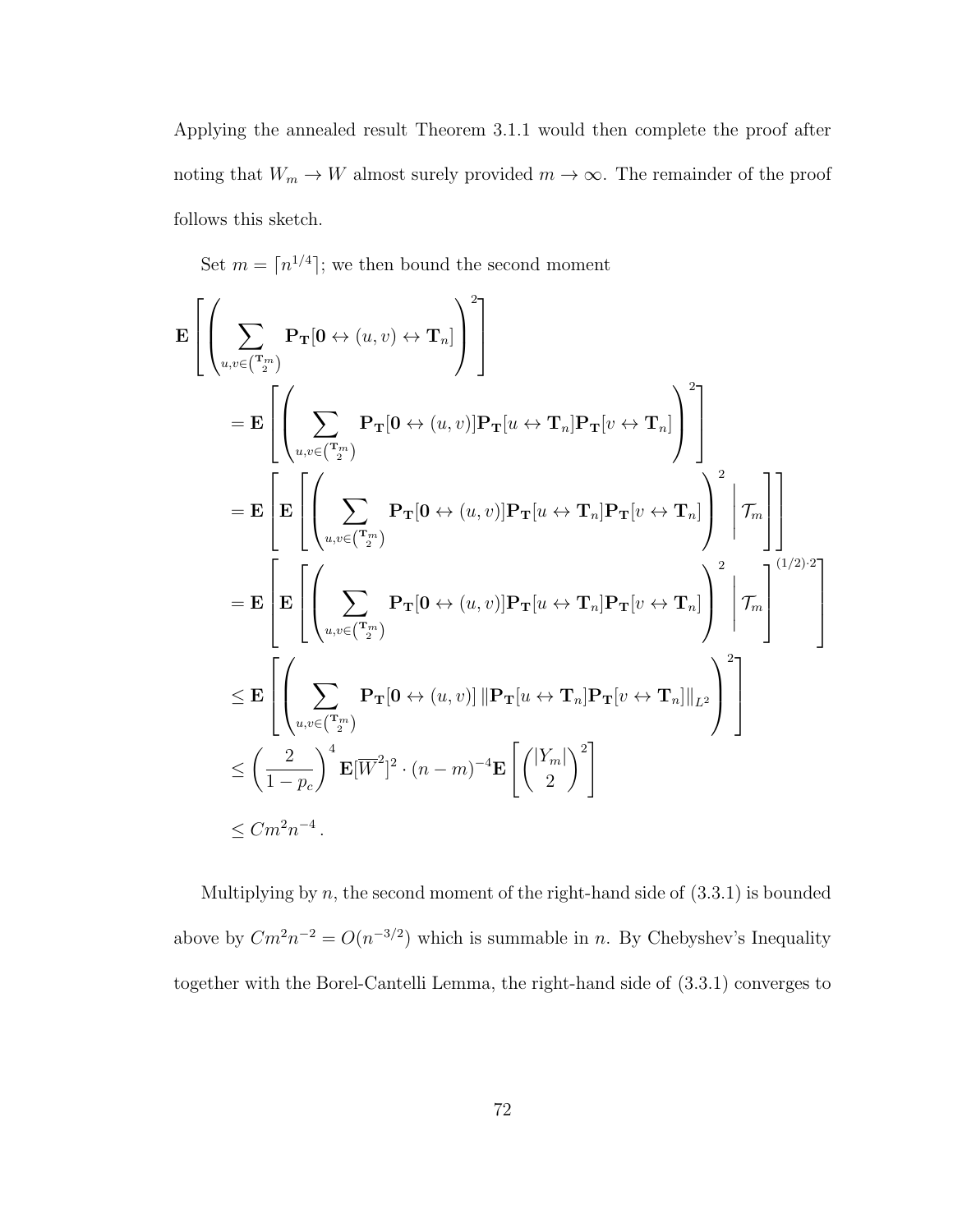zero almost surely. This implies

$$
n\mathbf{P}_{\mathbf{T}}[\mathbf{0} \leftrightarrow \mathbf{T}_n] = n \sum_{v \in \mathbf{T}_m} \mathbf{P}_{\mathbf{T}}[\mathbf{0} \leftrightarrow v \leftrightarrow \mathbf{T}_n] + o(1)
$$

$$
= \sum_{v \in \mathbf{T}_m} \frac{n\mathbf{P}_{\mathbf{T}}[v \leftrightarrow \mathbf{T}_n]}{\mu^m} + o(1).
$$
(3.3.2)

We want to show that the right-hand side of  $(3.3.2)$  converges to  $W\lambda$ , so we first calculate

$$
\operatorname{Var}\left[\sum_{v\in\mathbf{T}_m} \frac{n\mathbf{P}_{\mathbf{T}}[v \leftrightarrow \mathbf{T}_n] - n\mathbf{P}[\mathbf{0} \leftrightarrow \mathbf{T}_{n-m}]}{\mu^m}\right]
$$
\n
$$
= \mathbf{E}\left[\operatorname{Var}\left[\sum_{v\in\mathbf{T}_m} \frac{n\mathbf{P}_{\mathbf{T}}[v \leftrightarrow \mathbf{T}_n] - n\mathbf{P}[\mathbf{0} \leftrightarrow \mathbf{T}_{n-m}]}{\mu^m} \middle| \mathcal{T}_m\right]\right]
$$
\n
$$
= \mathbf{E}\left[\frac{1}{\mu^{2m}} \sum_{v\in\mathbf{T}_m} \operatorname{Var}\left[n\mathbf{P}_{\mathbf{T}}[v \leftrightarrow \mathbf{T}_n]\right]\right]
$$
\n
$$
\leq \frac{C}{\mu^m}
$$

where the last inequality is via Lemma 3.3.4. Since this is summable in  $n$ , Chebyshev's Inequality and the Borel-Cantelli Lemma again imply

$$
\sum_{v \in \mathbf{T}_m} \frac{n \mathbf{P}_{\mathbf{T}}[v \leftrightarrow \mathbf{T}_n]}{\mu^m} = \sum_{v \in \mathbf{T}_m} \frac{n \mathbf{P}[\mathbf{0} \leftrightarrow \mathbf{T}_{n-m}]}{\mu^m} + o(1) = W_m(n \cdot \mathbf{P}[\mathbf{0} \leftrightarrow \mathbf{T}_{n-m}]) + o(1).
$$

Taking  $n \to \infty$  and utilizing Theorem 3.1.1 together with (3.3.2) completes the  $\Box$ 

## 3.3.3 Conditioned Survival

**Theorem 3.3.5.** Suppose  $\mathbf{E}[Z^p] < \infty$  for all  $p \geq 1$ . Then the conditional variable  $(|Y_n|/n \, | \, |Y_n| > 0)$  converges in distribution to an exponential random variable with mean  $\lambda^{-1}$  for GW-almost every **T**.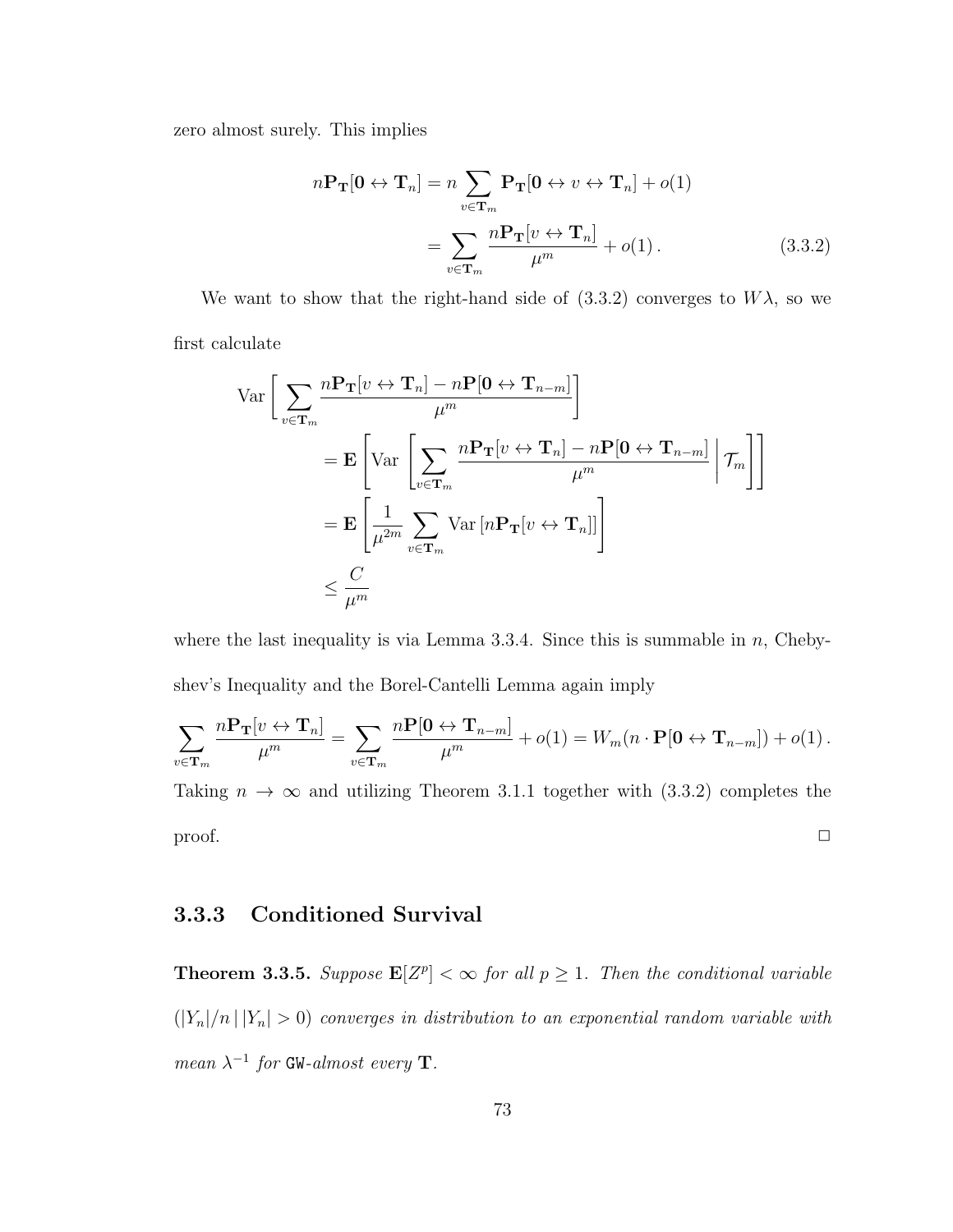By conditional random variable  $(|Y_n|/n \, | \, |Y_n| > 0)$ , we mean the random variable with law  $\mathbf{P_T}[|Y_n|/n \in \cdot | |Y_n| > 0].$ 

*Proof.* The proof is via the method of moments. In particular, since the moment generating function of an exponential random variable has a positive radius of convergence, its distribution is uniquely determined by its moments. Thus, any sequence of random variables with each moment converging to the moment of an exponential random variable must converge in distribution to that exponential random variable [Bil95, Theorems 30.1 and 30.2].

Let  $X_n$  be a random variable with distribution  $(|Y_n|/n ||Y_n| > 0)$ . It is sufficient to show  $\mathbf{E}_{\mathbf{T}}[X_n^k] \to k! \lambda^{-k}$  GW-a.s. since  $k! \lambda^{-k}$  is the kth moment of an exponential random variable. Proposition 3.3.2 and Theorem 3.3.3 imply

$$
\mathbf{E}_{\mathbf{T}}[X_n^k] = \frac{\mathbf{E}_{\mathbf{T}}[|Y_n|^k]}{n^k \mathbf{P}_{\mathbf{T}}[|Y_n| > 0]}
$$
  
= 
$$
\frac{\mathbf{E}_{\mathbf{T}}[|Y_n|^k}{n^{k-1}} \cdot \frac{1}{n \cdot \mathbf{P}_{\mathbf{T}}[|Y_n| > 0]}
$$
  

$$
\rightarrow k! W \lambda^{-(k-1)} \cdot \frac{1}{\lambda W}
$$
  
= 
$$
k! \lambda^{-k}.
$$

 $\Box$ 

More can be said about the structure of the open percolation cluster of the root conditioned on  $0 \leftrightarrow T_n$ , but we require two general, more or less standard lemmas first.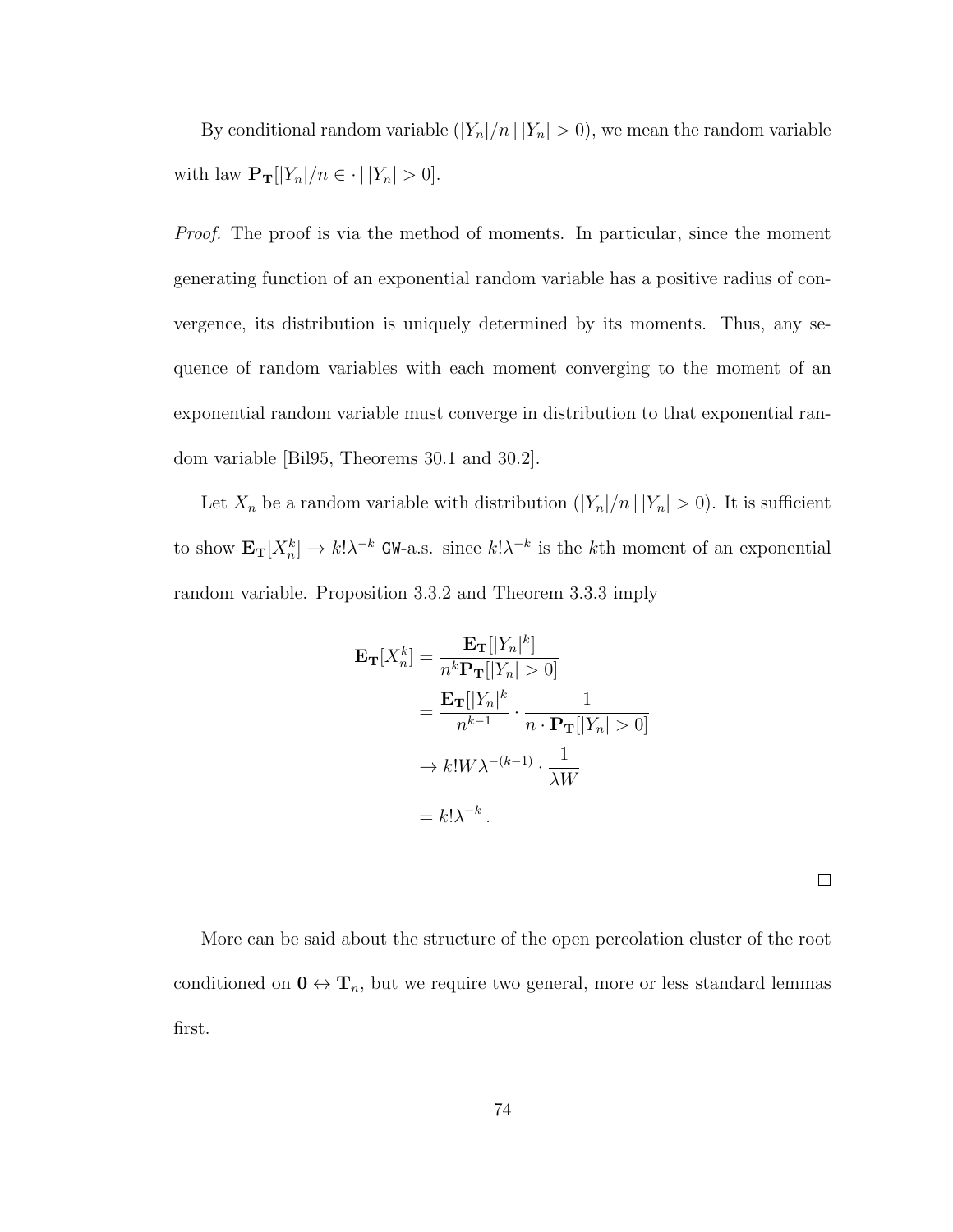**Lemma 3.3.6.** For any events A and B with  $P[B] \neq 0$ ,

$$
|\mathbf{P}[A | B] - \mathbf{P}[A]| \le \mathbf{P}[B^c].
$$

Proof. Expand

$$
\mathbf{P}[A] = \mathbf{P}[A | B](1 - \mathbf{P}[B^c]) + \mathbf{P}[A | B^c] \mathbf{P}[B^c]
$$

and solve

$$
\mathbf{P}[A] - \mathbf{P}[A | B] = (\mathbf{P}[A | B^c] - \mathbf{P}[A | B])\mathbf{P}[B^c].
$$

Taking absolute values and bounding  $|\mathbf{P}[A | B^c] - \mathbf{P}[A | B]| \leq 1$  completes the proof.

 $\Box$ 

**Lemma 3.3.7.** Let  $X_k$  be i.i.d. centered random variables with  $\mathbf{E}[|X_1|^p] < \infty$  for some  $p \in [2, \infty)$ . Then there exists a constant  $C_p$  so that

$$
\mathbf{P}\left[\left|\sum_{k=1}^{n} \frac{X_k}{n}\right| > t\right] \le C_p t^{-p} n^{-p/2} + 2 \exp\left(-\frac{nt^2}{\text{Var}\left[X_1\right]}\right)
$$

for all  $t > 0$ .

Proof. This is a straightforward application of [Che09, Theorem 2.1] which states that for independent random variables  $M_i$  with  $\mathbf{E}[M_i] = 0$  and  $\mathbf{E}[M_i]^p$  <  $\infty$  for some  $p > 2$  we have

$$
\mathbf{P}\left[\left|\sum_{i=1}^{n} M_i\right| \ge t\right] \le C_p t^{-p} \max\left(r_{n,p}(t), (r_{n,2}(t))^{p/2}\right) + \exp\left(-\frac{t^2}{16b_n}\right)
$$

where  $r_{n,u}(t) = \sum_{i=1}^n \mathbf{E}(|M_i|^u \mathbf{1}_{|M_i| \geq 3b_n/t}), b_n = \sum_{i=1}^n \mathbf{E}[M_i^2]$  and  $C_p$  is a positive constant. Setting  $M_i = X_i/n$  completes the proof.  $\Box$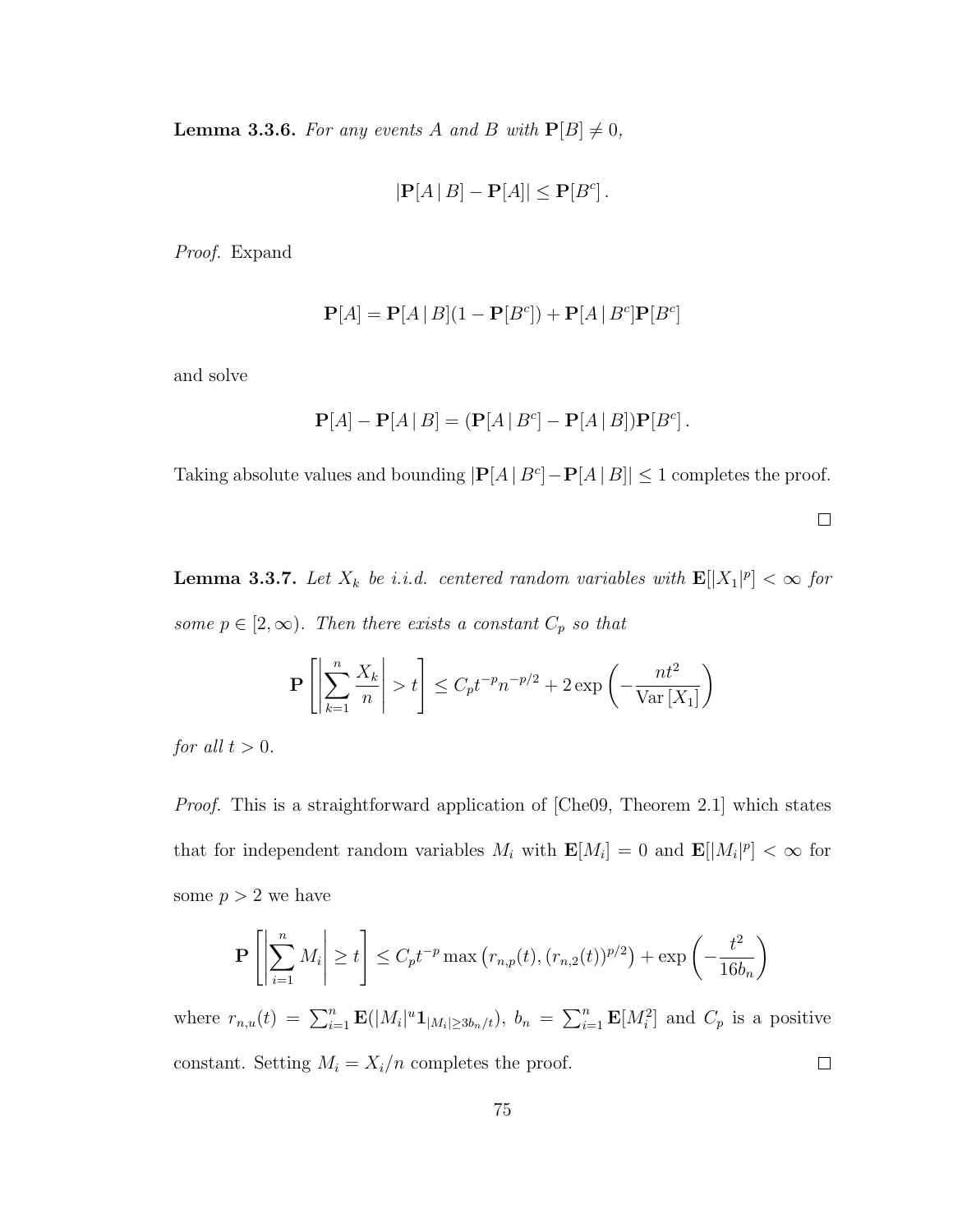For a fixed tree and  $m < n$ , define  $B_m(n)$  to be the event that  $\mathbf{0} \leftrightarrow \mathbf{T}_n$  through precisely one vertex at depth m.

**Proposition 3.3.8.** Suppose  $\mathbf{E}[Z^p] < \infty$  for all  $p \geq 1$ . There exists an  $N = N(\mathbf{T})$ with  $N < \infty$  almost surely so that for all  $n \geq N$ , we have

(a) 
$$
\mathbf{P_T}[B_m(n)^c | \mathbf{0} \leftrightarrow \mathbf{T}_n] < Cn^{-1/4}
$$
 for  $m = m(n) := \lceil \frac{\log n}{4 \log \mu} \rceil$ 

(b) 
$$
\max_{v \in \mathbf{T}_n} \mathbf{P}_{\mathbf{T}}[v \in Y_n | \mathbf{0} \leftrightarrow \mathbf{T}_n] = O(n^{-1/8})
$$

for some constant  $C > 0$ .

*Proof.* Note first that for the choice of m as in part (a), we have  $\frac{1}{2\mu}Wn^{1/4} \leq$  $Z_m \leq 2\mu W n^{1/4}$  for sufficiently large n.

(a) Using Theorem 3.3.3 and Lemma 3.3.4, we bound

$$
\mathbf{P_T}[B_m(n)^c | \mathbf{0} \leftrightarrow \mathbf{T}_n] \leq \frac{\left(\sum_{v \in T_m} \mathbf{P_T}[v \leftrightarrow \mathbf{T}_n]\right)^2}{\mathbf{P_T}[0 \leftrightarrow \mathbf{T}_n]}
$$
  
\n
$$
\leq \left(\frac{2}{1 - p_c}\right)^2 \left(\frac{\sum_{v \in \mathbf{T}_m} \overline{W}(v)}{Z_m}\right)^2 \frac{Z_m^2}{(n - m)^2 \mathbf{P_T}[0 \leftrightarrow \mathbf{T}_n]}
$$
  
\n
$$
\leq C \left(\frac{\sum_{v \in \mathbf{T}_m} \overline{W}(v)}{Z_m}\right)^2 W n^{-1/2}
$$
(3.3.3)

for *n* sufficiently large, and some choice of  $C > 0$  depending on the distribution of Z. Applying Lemma 3.3.7 for  $p = 9$  gives

$$
\mathbf{P}\left[\left|\frac{\sum_{v\in\mathbf{T}_m}\overline{W}(v)}{Z_m}-\mathbf{E}[\overline{W}]\right|>n^{1/8}\right]\leq C_9n^{-9/8}+2\exp\left(-n^{1/4}/\text{Var}[\overline{W}]\right)
$$

where we use the trivial bound of  $1 \leq Z_m$ . Since this is summable in *n*, the Borel-Cantelli Lemma implies that this event only occurs finitely often. In particular, this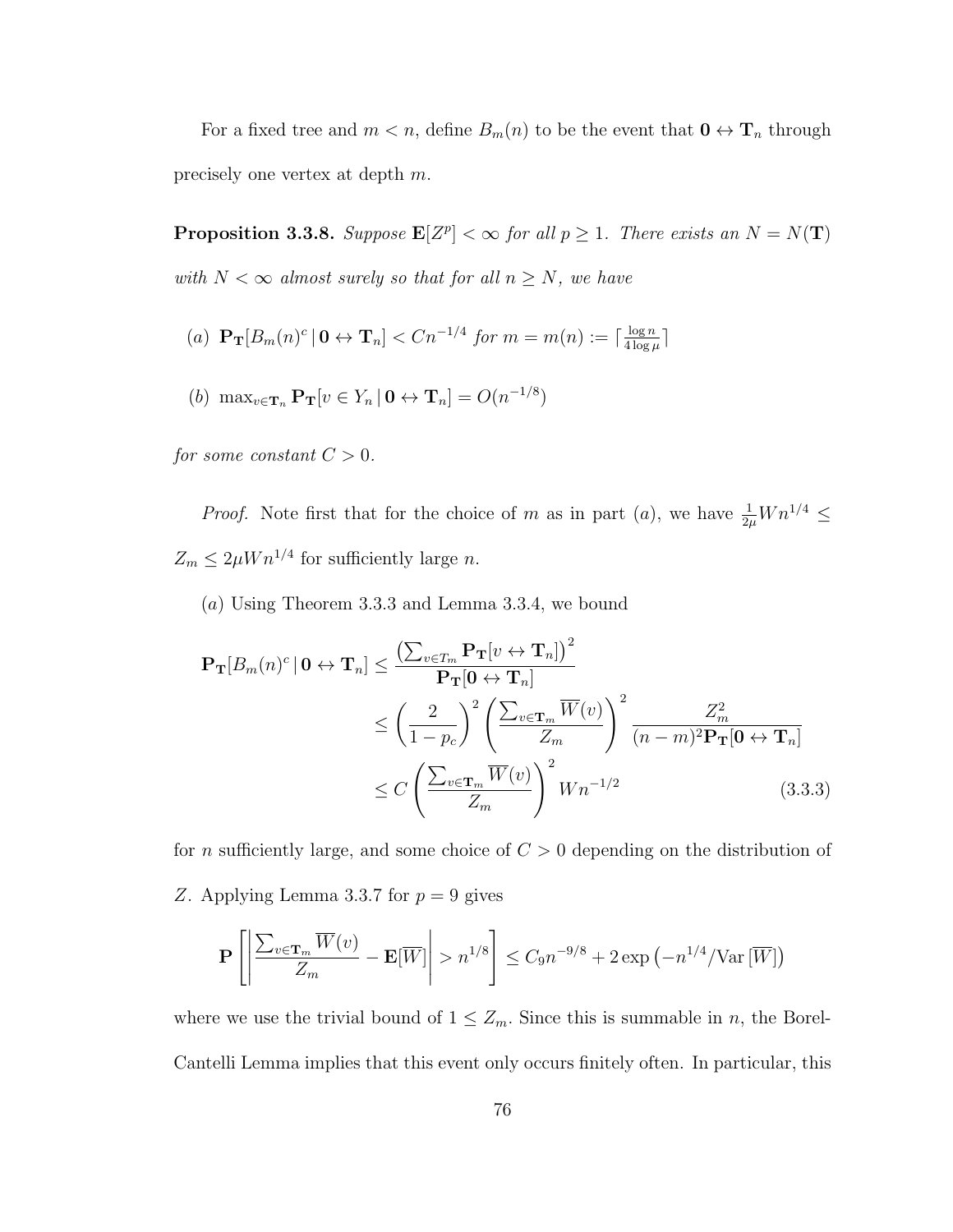means that for sufficiently large  $n$ 

$$
\mathbf{P_T}[B_m(n)^c \mid \mathbf{0} \leftrightarrow \mathbf{T}_n] \le C W n^{-1/4} \tag{3.3.4}
$$

for some constant  $C > 0$  depending only on the distribution of Z.

(b) Applying Lemma 3.3.6 to the measure  $\mathbf{P_T}[\cdot \mid \mathbf{0} \leftrightarrow \mathbf{T}_n]$  and recalling  $B_m(n) \subseteq$  $0 \leftrightarrow \mathbf{T}_n,$ 

$$
\left|\mathbf{P_T}[v \in Y_n \,|\, \mathbf{0} \leftrightarrow \mathbf{T}_n] - \mathbf{P_T}[v \in Y_n \,|\, B_m(n)]\right| \leq \mathbf{P_T}\left[B_m(n)^c \,|\, \mathbf{0} \leftrightarrow \mathbf{T}_n\right]
$$

which is  $O(n^{-1/4})$  by part (a). It is thus sufficient to bound  $\mathbf{P_T}[v \in Y_n | B_m(n)]$ . For a vertex  $v \in \mathbf{T}_n$  and  $m < n$ , let  $P_m(v)$  be the ancestor of v in  $\mathbf{T}_m$ . We then have

$$
\mathbf{P}_{\mathbf{T}}[v \in Y_n \,|\, B_m(n)] \leq \mathbf{P}_{\mathbf{T}}[\mathbf{0} \leftrightarrow P_m(v) \leftrightarrow \mathbf{T}_n \,|\, B_m(n)].
$$

Conditioned on  $B_m(n)$ , there exists a unique vertex  $w \in \mathbf{T}_m$  so that  $\mathbf{0} \leftrightarrow w \leftrightarrow \mathbf{T}_n$ ; this vertex  $w$  is chosen with probability bounded above by

 $\mathbf{P_T}[0 \leftrightarrow w \leftrightarrow \mathbf{T}_n | B_m(n)]$ 

$$
\leq \frac{\mathbf{P}_{\mathbf{T}}[\mathbf{0} \leftrightarrow w \leftrightarrow \mathbf{T}_{n}]}{\sum_{u \in \mathbf{T}_{m}} \mathbf{P}_{\mathbf{T}}[\mathbf{0} \leftrightarrow u \leftrightarrow \mathbf{T}_{n}] - \sum_{(u_{1},u_{2}) \in (\mathbf{T}_{2}^{m})} \mathbf{P}_{\mathbf{T}}[\mathbf{0} \leftrightarrow (u_{1},u_{2}) \leftrightarrow \mathbf{T}_{n}]}
$$
\n
$$
\leq \frac{\mathbf{P}_{\mathbf{T}}[w \leftrightarrow \mathbf{T}_{n}]}{\sum_{u \in \mathbf{T}_{m}} \mathbf{P}_{\mathbf{T}}[u \leftrightarrow \mathbf{T}_{n}] - (\sum_{u \in \mathbf{T}_{m}} \mathbf{P}_{\mathbf{T}}[u \leftrightarrow \mathbf{T}_{n}])^{2}}
$$
\n
$$
\leq \frac{c(n-m)^{-1} \overline{W}(w)}{(1+o(1)) \sum_{u \in \mathbf{T}_{m}} \mathbf{P}_{\mathbf{T}}[u \leftrightarrow \mathbf{T}_{n}]}
$$
\n(3.3.5)

where the latter inequality is by applying the bound of Lemma 3.3.4 to the numerator and arguing as in (3.3.3) to almost-surely bound the denominator. In particular, the  $o(1)$  term is uniform in w.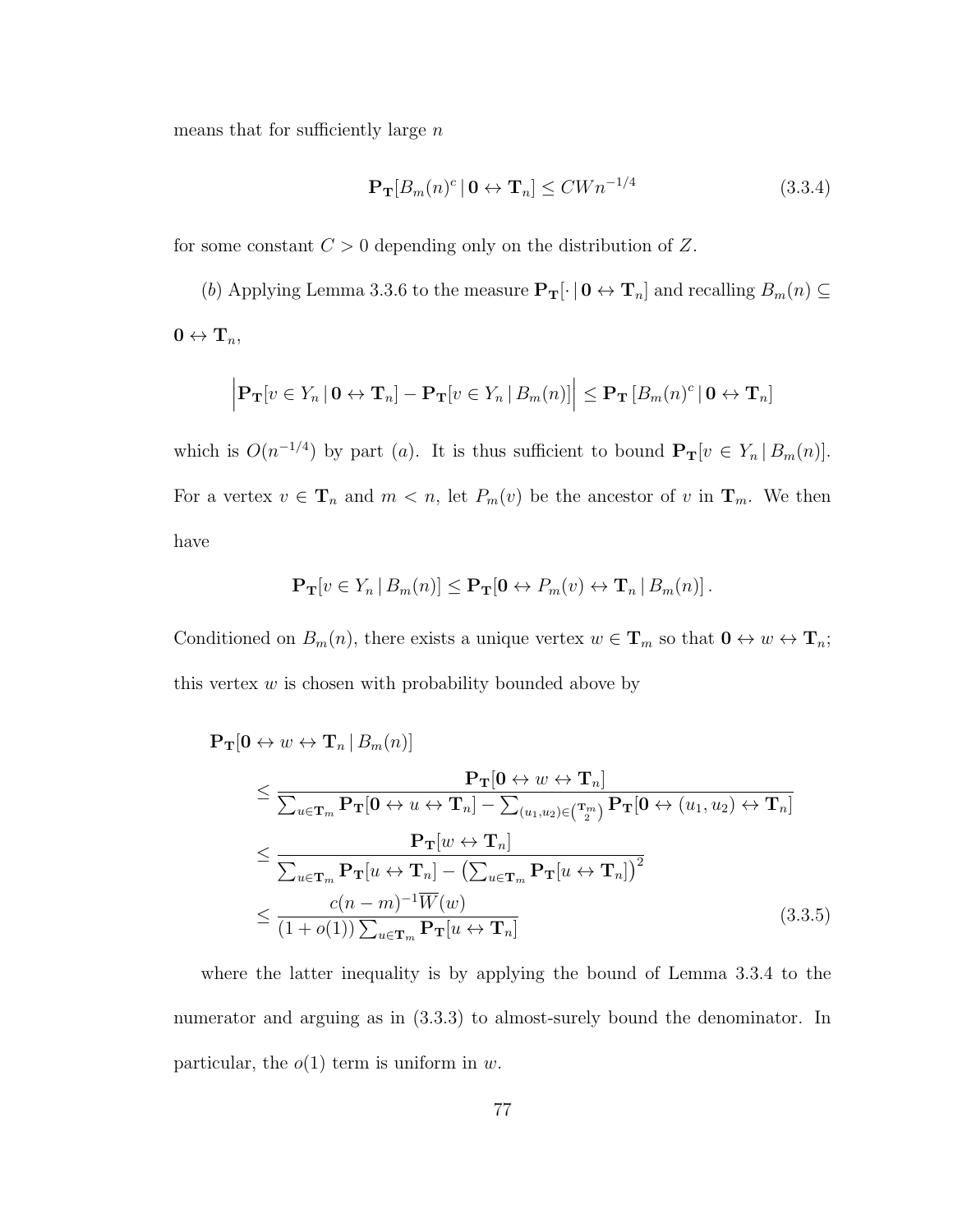We want to take the maximum over all possible  $w \in \mathbf{T}_m$ , and note that for any  $\alpha > 0,$ 

$$
\mathbf{P}\left[\max_{w \in \mathbf{T}_m} \overline{W}(w) > n^{\alpha}\right] = \mathbf{E}\left[\mathbf{P}\left[\max_{w \in \mathbf{T}_m} \overline{W}(w) > n^{\alpha} | \mathcal{T}_m\right]\right]
$$
  

$$
\leq \mathbf{E}[Z_m] \mathbf{P}[\overline{W} > n^{\alpha}]
$$
  

$$
\leq \mu^m \cdot \frac{\mathbf{E}[\overline{W}^{2/\alpha}]}{n^2}
$$
  

$$
= O(n^{-7/4})
$$

which is summable, implying that for any fixed  $\alpha > 0$ , we eventually have  $\max_{w \in \mathbf{T}_m} \overline{W}(w) \leq n^{\alpha}$ . It merely remains to bound the denominator of (3.3.5).

Note that by Proposition 3.3.2, the lower bound given in Lemma 3.3.4 converges almost surely to  $\frac{W\lambda}{2}$  as  $n \to \infty$ . In particular, this means that if we set

$$
p_n := \mathbf{P}\left[\frac{W\lambda}{4} \leq n\mathbf{P}_{\mathbf{T}}[|Y_n| > 0]\right],
$$

then  $p_n \to 1$ . By Hoeffding's inequality together with Borel-Cantelli, the number of vertices  $u\in\mathbf{T}_m$  for which we have

$$
\frac{W(u)\lambda}{4} \le (n-m)\mathbf{P}_{\mathbf{T}}[u \leftrightarrow \mathbf{T}_n]
$$

is almost surely at least  $1/2$  of  $\mathbf{T}_m$  for n sufficiently large. This gives

$$
(n-m)\sum_{u\in\mathbf{T}_m}\mathbf{P}_{\mathbf{T}}[u\leftrightarrow \mathbf{T}_n]\geq \frac{\lambda}{4}\sum_{u\in\mathbf{T}_m}W(u)\mathbf{1}_{W(u)\lambda/4\leq (n-m)\mathbf{P}_{\mathbf{T}}[u\leftrightarrow \mathbf{T}_n]}=\Omega(Z_m)\,.
$$

Recalling that  $Z_m = \Theta(Wn^{-1/4})$  and plugging the above into (3.3.5) completes the proof.  $\Box$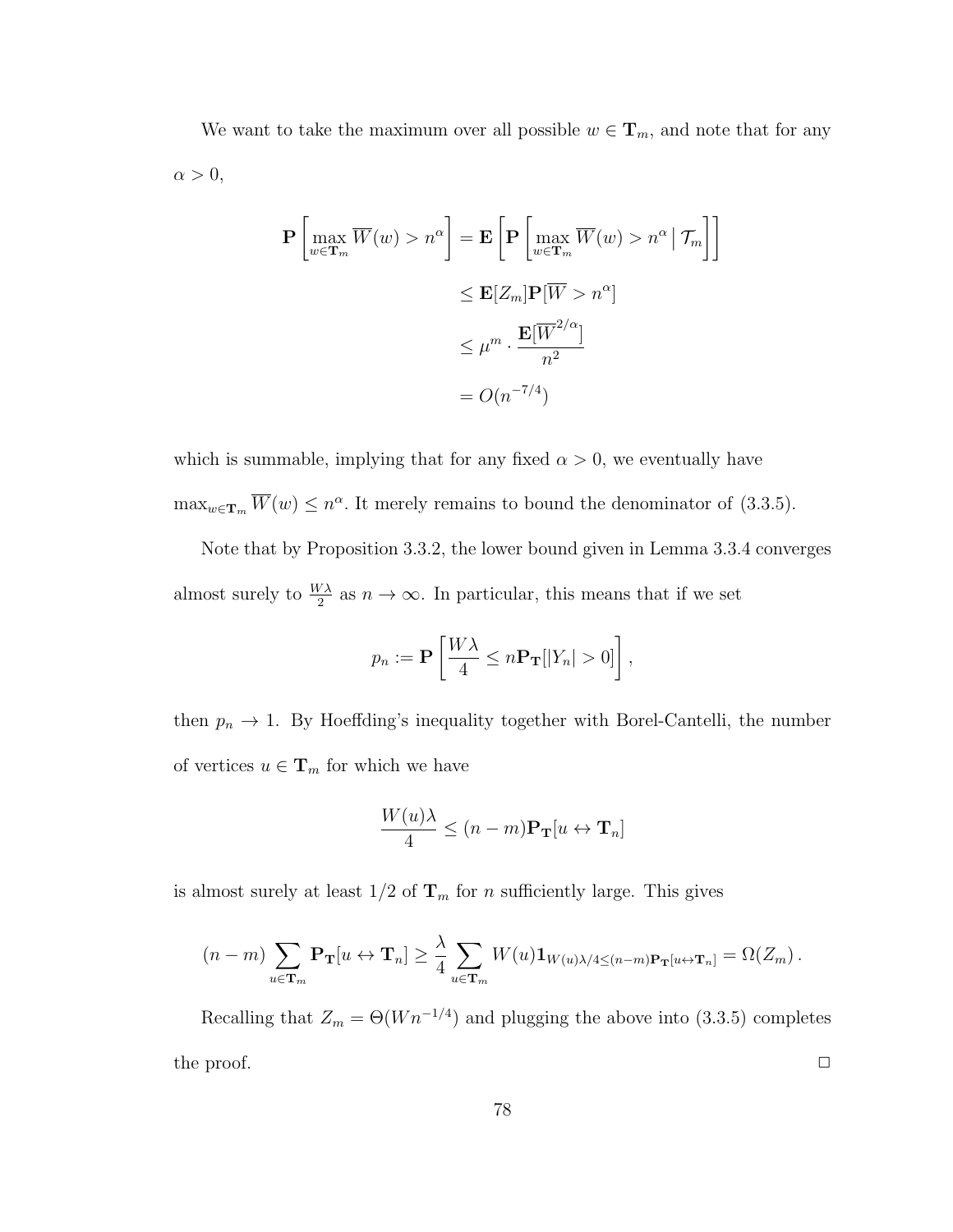### 3.3.4 Incipient Infinite Cluster

As in [Kes86a], we sketch a proof of the construction of the IIC. For an infinite tree T, define  $T[n]$  to be the finite subtree of T obtained by restricting to vertices of depth at most  $n$ .

**Lemma 3.3.9.** Suppose  $\mathbf{E}[Z^4] < \infty$ ; for a subtree t of  $\mathbf{T}[n]$ , we have

$$
\lim_{M\rightarrow\infty}\mathbf{P}_{\mathbf{T}}[\mathcal{C}_{p_c}[n]=t\,|\, \mathbf{0}\leftrightarrow\mathbf{T}_M]=\frac{\sum_{v\in t_n}W(v)}{W}\mathbf{P}_{\mathbf{T}}[\mathcal{C}_{p_c}[n]=t]
$$

almost surely for each tree t.

The random measure  $\mu_{\mathbf{T}}$  on subtrees of  $\mathbf{T}$  with marginals

$$
\mu_{\mathbf{T}}\big|_{\mathcal{T}_n}[t]:=\frac{\sum_{v\in t_n}W(v)}{W}\mathbf{P}_{\mathbf{T}}[\mathcal{C}_{p_c}[n]=t]
$$

has a unique extension to a probability measure on rooted infinite trees GW almost surely. The IIC is thus the random subtree of  $T$  with law  $\mu_T$ .

*Proof.* Since each  $\bf{T}$  has countably many vertices, Theorem 3.3.3 assures that  $n\mathbf{P_T}[v \leftrightarrow \mathbf{T}_{n+|v|}] = \lambda W(v)$  for each vertex v of **T** a.s. When all of these limits hold, we then have

$$
\mathbf{P}_{\mathbf{T}}[\mathcal{C}_{p_c}[n] = t | \mathbf{0} \leftrightarrow \mathbf{T}_M] = \frac{\mathbf{P}_{\mathbf{T}}[\mathcal{C}_{p_c}[n] = t, \mathbf{0} \leftrightarrow \mathbf{T}_M]}{\mathbf{P}_{\mathbf{T}}[\mathbf{0} \leftrightarrow \mathbf{T}_M]}
$$
  
\n
$$
= \mathbf{P}_{\mathbf{T}}[\mathcal{C}_{p_c}[n] = t] \left( \frac{\sum_{v \in t_n} \mathbf{P}_{\mathbf{T}}[v \leftrightarrow \mathbf{T}_M] + O(|t_n|^2 M^{-2})}{\mathbf{P}_{\mathbf{T}}[\mathbf{0} \leftrightarrow \mathbf{T}_M]} \right)
$$
  
\n
$$
\xrightarrow{M \to \infty} \mathbf{P}_{\mathbf{T}}[\mathcal{C}_{p_c}[n] = t] \frac{\sum_{v \in t_n} W(v)}{W}
$$

for each t. To show that the measure  $\mu_{\rm T}$  can be extended, we note that its marginals are consistent, as can be seen via the recurrence  $W(v) = p_c \sum_w W(w)$  where the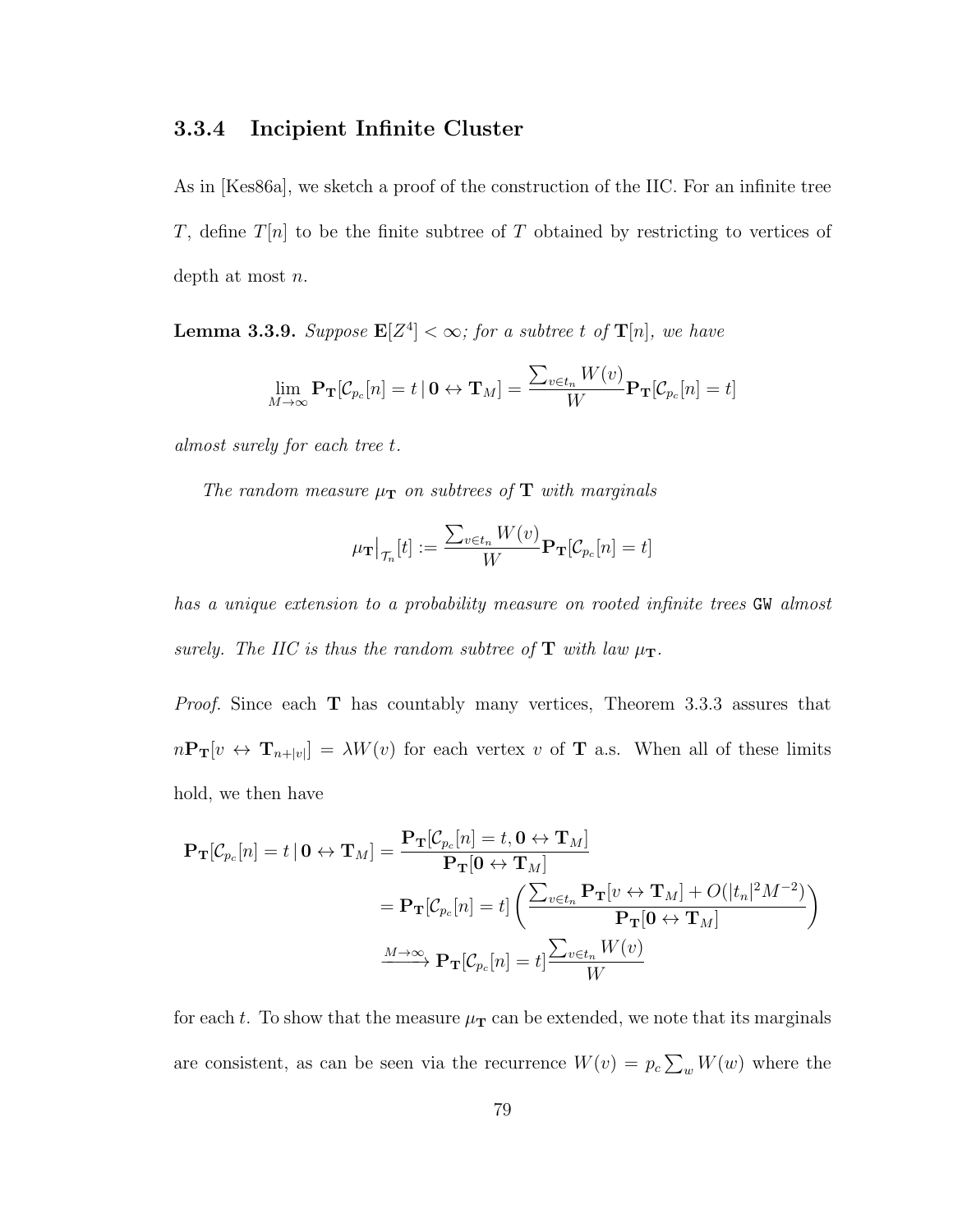sum is over all children of v. Applying the Kolmogorov extension theorem  $Durl0$ ,  $\Box$ Theorem 2.1.14] completes the proof.

It is easy to show that the law of the IIC can in fact be generated by conditioning on  $p > p_c$  percolation to survive and then taking  $p \to p_c^+$ :

**Corollary 3.3.10.** For a subtree t of  $T[n]$ , we have

$$
\lim_{p \to p_c^+} \mathbf{P}_{\mathbf{T}}[\mathcal{C}_p[n] = t | |\mathcal{C}_p| = \infty] = \frac{\sum_{v \in t_n} W(v)}{W} \mathbf{P}_{\mathbf{T}}[\mathcal{C}_{p_c}[n] = t]
$$

almost surely.

Proof. As shown in [MPR18], we have

$$
\lim_{p \to p_c} \frac{\mathbf{P_T}[|\mathcal{C}_p| = \infty]}{p - p_c} = KW
$$

almost-surely for some constant  $K$  depending only on the offspring distribution. The Corollary follows from Bayes' theorem in the same manner as Lemma 3.3.9.  $\Box$ 

In light of Lemma 3.3.9, it is natural to guess that the number of vertices in the IIC at depth n will asymptotically be the size-biased version of  $(|Y_n| \mid \mathbf{0} \leftrightarrow \mathbf{T}_n)$ : the sum  $\sum_{v \in t_n} W(v)$  will be relatively close to  $|t_n|W$ , therefore biasing each choice of t by a factor of  $|t_n|$ . In order to make this argument rigorous, we will invoke Proposition 3.3.8 which shows that no single vertex has high probably of surviving conditionally. Throughout, we use the notation  $n(a, b) = (na, nb)$  for  $a < b$  and C to denote the IIC.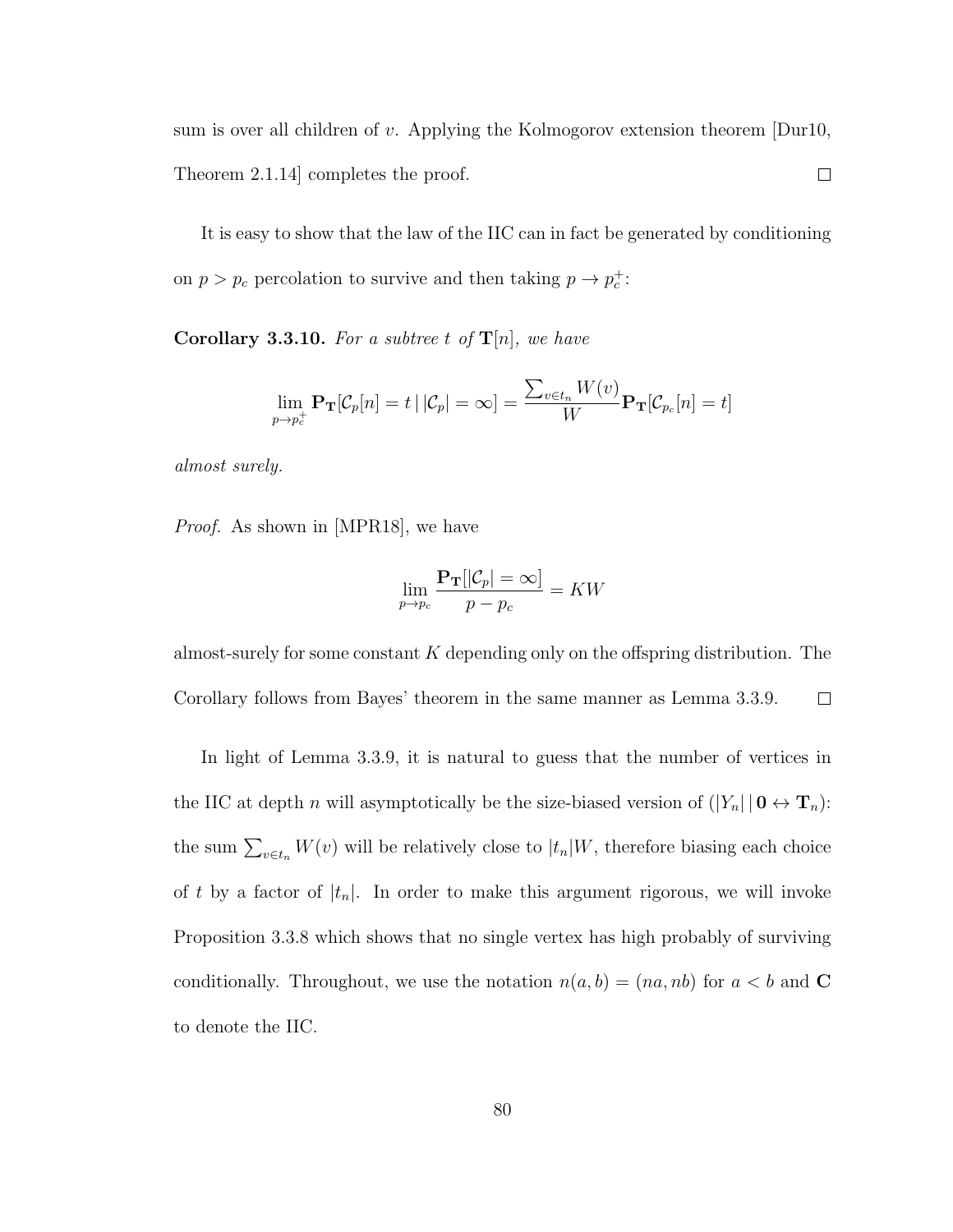**Theorem 3.3.11.** Suppose  $\mathbf{E}[Z^p] < \infty$  for each  $1 \leq p < \infty$ . Then for each  $0 \leq a < b$ ,

$$
\lim_{n \to \infty} \mathbf{P}_{\mathbf{T}}[\mathbf{C}_n \in n(a, b)] = \int_a^b \lambda^2 x e^{-\lambda x} dx
$$

almost surely. In fact,  $C_n/n$  converges in distribution to the random variable with density  $\lambda^2 x e^{-\lambda x}$  for GW-almost every T.

Proof. To see that convergence in distribution follows from the almost sure limit, apply the almost sure limit to each interval  $(a, b)$  with  $a, b \in \mathbb{Q}$ ; since there are only countably many such intervals, there exists a set of full GW measure on which these limits simultaneously exist for each rational interval, thereby implying convergence in distribution [Dur10, Theorem 3.2.5].

We have

$$
\mathbf{P}_{\mathbf{T}}[\mathbf{C}_n \in n(a, b)] = \lim_{M \to \infty} \mathbf{P}_{\mathbf{T}}[Y_n \in n(a, b) | \mathbf{0} \leftrightarrow \mathbf{T}_{n+M}].
$$

For a fixed  $n$ , write

$$
\mathbf{P_T}[|Y_n| \in n(a, b) | \mathbf{0} \leftrightarrow \mathbf{T}_{n+M}]
$$
\n
$$
= \frac{\mathbf{P_T}[0 \leftrightarrow \mathbf{T}_{n+M} | |Y_n| \in n(a, b)] \cdot \mathbf{P_T}[|Y_n| \in n(a, b) | \mathbf{0} \leftrightarrow \mathbf{T}_n] \cdot \mathbf{P_T}[0 \leftrightarrow \mathbf{T}_n]}{\mathbf{P_T}[0 \leftrightarrow \mathbf{T}_{n+M}]}.
$$
\n(3.3.6)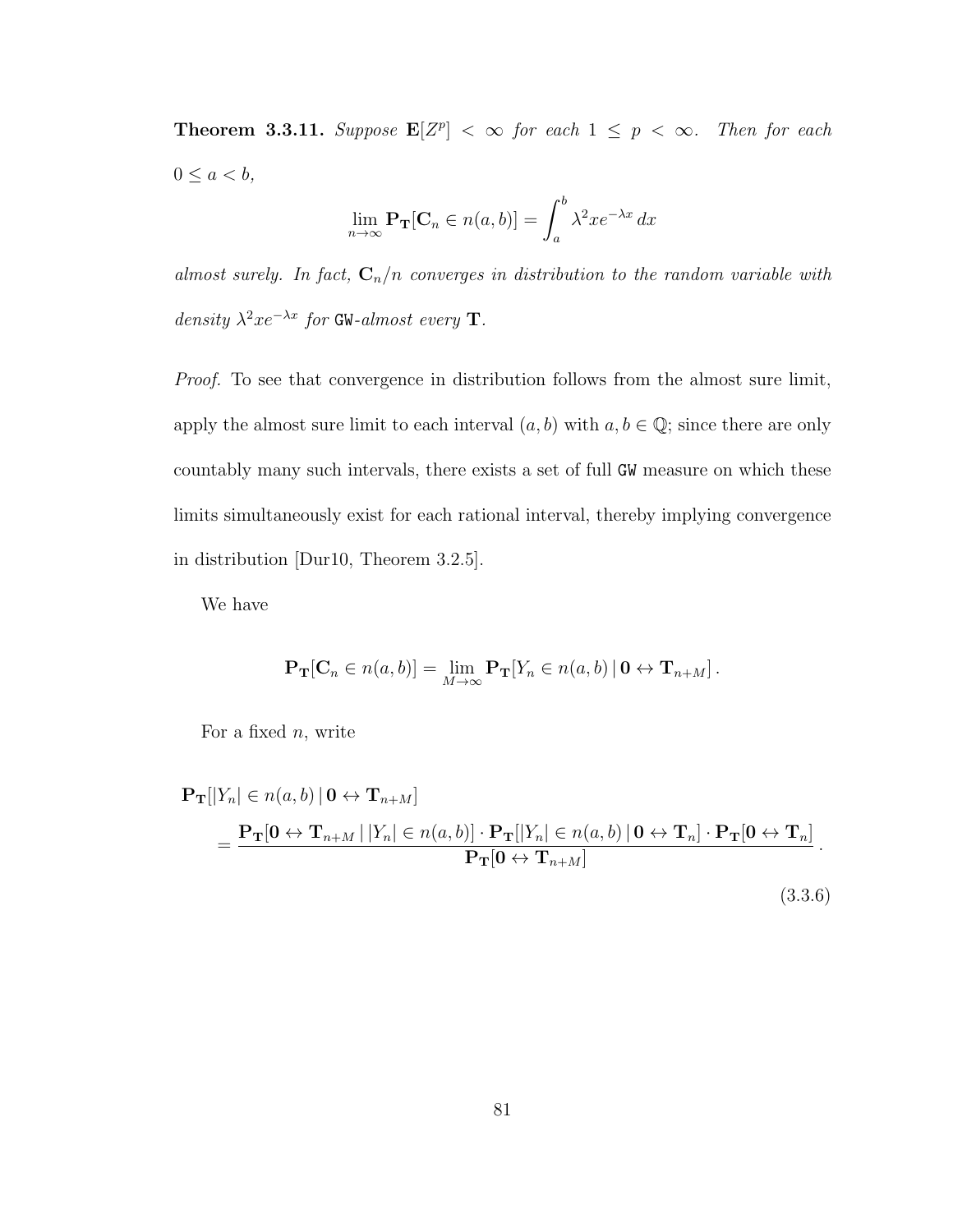We then calculate

$$
\begin{aligned} \mathbf{P_T}[0 \leftrightarrow \mathbf{T}_{n+M} | |Y_n| \in n(a, b)] \\ &= \sum_{S} \mathbf{P_T}[Y_n = S | |Y_n| \in n(a, b)] \mathbf{P_T}[S \leftrightarrow \mathbf{T}_{n+M}] \\ &= \sum_{S} \mathbf{P_T}[Y_n = S | |Y_n| \in n(a, b)] \sum_{v \in S} \mathbf{P_T}[v \leftrightarrow \mathbf{T}_{n+M}] + O(M^{-2}) \\ &= \sum_{v \in \mathbf{T}_n} \mathbf{P_T}[v \in Y_n | |Y_n| \in n(a, b)] \mathbf{P_T}[v \leftrightarrow \mathbf{T}_{n+M}] + O(M^{-2}). \end{aligned}
$$

For a fixed  $n,$  we take  $M\rightarrow\infty$  and utilize Theorem 3.3.3 to get

$$
\lim_{M \to \infty} \frac{\mathbf{P}_{\mathbf{T}}[\mathbf{0} \leftrightarrow \mathbf{T}_{n+M} | |Y_n| \in n(a, b)]}{\mathbf{P}_{\mathbf{T}}[\mathbf{0} \leftrightarrow \mathbf{T}_{n+M}]} = \frac{1}{W} \sum_{v \in \mathbf{T}_n} \mathbf{P}_{\mathbf{T}}[v \in Y_n | |Y_n| \in n(a, b)] \cdot W(v).
$$
\n(3.3.7)

We plug this into (3.3.6) to get the limit

$$
\lim_{M \to \infty} \mathbf{P}_{\mathbf{T}}[|Y_n| \in n(a, b) | \mathbf{0} \leftrightarrow \mathbf{T}_{n+M}]
$$
\n
$$
= \left( \sum_{v \in \mathbf{T}_n} \frac{\mathbf{P}_{\mathbf{T}}[v \in Y_n | |Y_n| \in n(a, b)]}{n} \cdot W(v) \right)
$$
\n
$$
\times (\mathbf{P}_{\mathbf{T}}[|Y_n| \in n(a, b) | \mathbf{0} \leftrightarrow \mathbf{T}_n]) \left( \frac{n \cdot \mathbf{P}_{\mathbf{T}}[\mathbf{0} \leftrightarrow \mathbf{T}_n]}{W} \right).
$$

Theorems 3.3.3 and 3.3.5 show that the latter two factors above have almost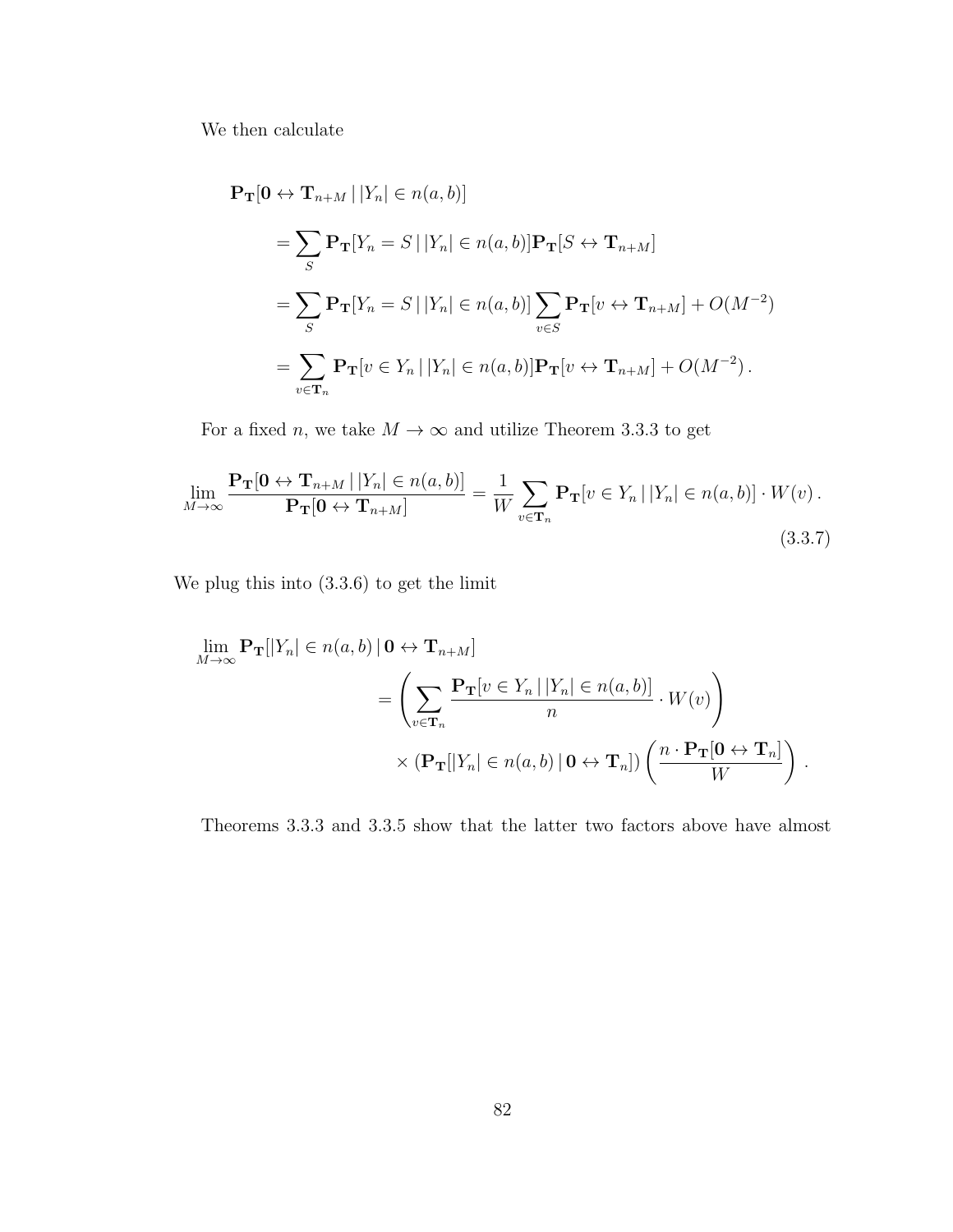sure limits  $\int_a^b \lambda e^{-\lambda x} dx$  and  $\lambda$  as  $n \to \infty$ , leaving only the first term. We note that

$$
\mathbf{E}\left[\sum_{v\in\mathbf{T}_n}\frac{\mathbf{P}_{\mathbf{T}}[v\in Y_n\,|\,|Y_n|\in n(a,b)]}{n}\cdot W(v)\,\middle|\,\mathcal{T}_n\right] = \sum_{v\in\mathbf{T}_n}\frac{\mathbf{P}_{\mathbf{T}}[v\in Y_n\,|\,|Y_n|\in n(a,b)]}{n}
$$
\n
$$
= \mathbf{E}_{\mathbf{T}}\left[\frac{|Y_n|}{n}\,\middle|\,|Y_n|\in n(a,b)\right]
$$
\n
$$
= \frac{\mathbf{E}_{\mathbf{T}}\left[\frac{|Y_n|}{n}\cdot \mathbf{1}_{|Y_n|/n\in(a,b)}\,|\,0\leftrightarrow\mathbf{T}_n\right]}{\mathbf{P}_{\mathbf{T}}\left[\frac{|Y_n|}{n}\in(a,b)\,|\,0\leftrightarrow\mathbf{T}_n\right]}
$$
\n
$$
\rightarrow \frac{\int_a^b \lambda x e^{-\lambda x}\,dx}{\int_a^b \lambda e^{-\lambda x}\,dx}
$$

where the limit is by the continuous mapping theorem [Dur10, Theorem 3.2.4] and Theorem 3.3.5. It's thus sufficient to show that

$$
\left| \sum_{v \in \mathbf{T}_n} \frac{\mathbf{P}_{\mathbf{T}}[v \in Y_n \mid |Y_n| \in n(a, b)]}{n} \cdot (W(v) - 1) \right| \xrightarrow{n \to \infty} 0 \tag{3.3.8}
$$

almost surely.

Our strategy is to use a conditional version of the Borel-Cantelli Lemma together with Chebyshev's inequality. We bound the conditional variance

$$
\operatorname{Var}\left[\sum_{v\in\mathbf{T}_n} \frac{\mathbf{P}_{\mathbf{T}}[v \in Y_n | |Y_n| \in n(a, b)]}{n} \cdot (W(v) - 1) \middle| \mathcal{T}_n\right]
$$
  
\n
$$
= \operatorname{Var}(W) \sum_{v\in\mathbf{T}_n} \frac{\mathbf{P}_{\mathbf{T}}[v \in Y_n | |Y_n| \in n(a, b)]^2}{n^2}
$$
  
\n
$$
\leq \operatorname{Var}(W) \max_{v\in\mathbf{T}_n} \mathbf{P}_{\mathbf{T}}[v \in Y_n | |Y_n| \in n(a, b)] \sum_{v\in\mathbf{T}_n} \frac{\mathbf{P}_{\mathbf{T}}[v \in Y_n | |Y_n| \in n(a, b)]}{n^2}
$$
  
\n
$$
\leq \operatorname{Var}(W) \max_{v\in\mathbf{T}_n} \mathbf{P}_{\mathbf{T}}[v \in Y_n | |Y_n| \in n(a, b)] \cdot \frac{\mathbf{E}[Y_n | |Y_n| \in n(a, b)]}{n^2}
$$
  
\n
$$
\leq \operatorname{Var}(W) \cdot \frac{b}{n} \cdot \max_{v\in\mathbf{T}_n} \mathbf{P}_{\mathbf{T}}[v \in Y_n | |Y_n| \in n(a, b)]. \qquad (3.3.9)
$$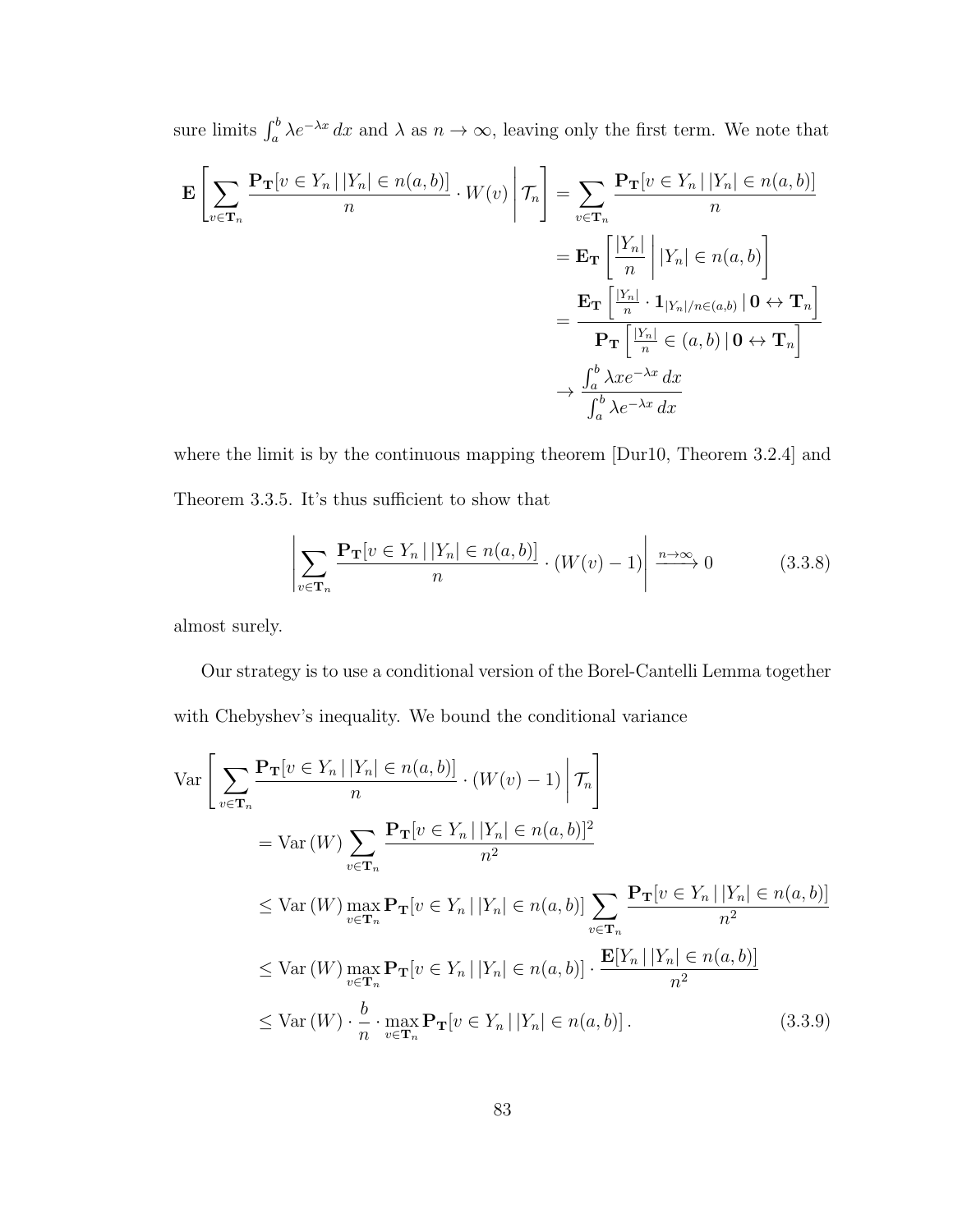We want to show that this is summable, and thus look to bound the max term. Applying Lemma 3.3.6 to the measure  $\mathbf{P_T}[\cdot | |Y_n| \in n(a, b)]$  gives

$$
\begin{aligned} \left| \mathbf{P}_{\mathbf{T}}[v \in Y_n \, | \, |Y_n| \in n(a, b)] - \mathbf{P}_{\mathbf{T}}[v \in Y_n \, | \, |Y_n| \in n(a, b), B_m(n)] \right| \\ &\leq \mathbf{P}_{\mathbf{T}}[B_m(n)^c \, | \, |Y_m| \in n(a, b)] \\ &\leq \frac{\mathbf{P}_{\mathbf{T}}[B_m(n)^c \, | \, \mathbf{0} \leftrightarrow \mathbf{T}_n]}{\mathbf{P}_{\mathbf{T}}[|Y_n| \in n(a, b) \, | \, \mathbf{0} \leftrightarrow \mathbf{T}_n]} \\ &= O(n^{-1/4}) \end{aligned} \tag{3.3.10}
$$

by Proposition 3.3.8 and Theorem 3.3.5. Similarly,

$$
\mathbf{P_T}[v \in Y_n \mid |Y_n| \in n(a, b), B_m(n)] = \frac{\mathbf{P_T}[v \in Y_n, |Y_n| \in n(a, b), B_m(n)]}{\mathbf{P_T}[|Y_n| \in n(a, b), B_m(n)]}
$$
  
\n
$$
\leq \frac{\mathbf{P_T}[v \in Y_n, B_m(n)]}{\mathbf{P_T}[|Y_n| \in n(a, b), B_m(n)]}
$$
  
\n
$$
= \frac{\mathbf{P_T}[v \in Y_n \mid B_m(n)]}{\mathbf{P_T}[|Y_n| \in n(a, b) \mid B_m(n)]}. \qquad (3.3.11)
$$

Using Lemma 3.3.6 once again expands the denominator

$$
\left| \mathbf{P}_{\mathbf{T}}[|Y_n| \in n(a,b) | B_m(n)] - \mathbf{P}_{\mathbf{T}}[|Y_n| \in n(a,b) | \mathbf{0} \leftrightarrow \mathbf{T}_n] \right| \leq \mathbf{P}_{\mathbf{T}}[B_m(n)^c | \mathbf{0} \leftrightarrow \mathbf{T}_n]
$$
  

$$
\leq Cn^{-1/4}
$$

by Proposition 3.3.8. Plugging into (3.3.11) gives the upper bound

$$
\mathbf{P_T}[v \in Y_n \,|\, |Y_n| \in n(a, b), B_m(n)] \le \frac{\mathbf{P_T}[v \in Y_n \,|\, B_m(n)]}{\mathbf{P_T}[|Y_n| \in n(a, b) \,|\, \mathbf{0} \leftrightarrow \mathbf{T}_n] - C n^{-1/4}}.
$$
\n(3.3.12)

Combining (3.3.10), (3.3.12) and Proposition 3.3.8 bounds

$$
\max_{v \in \mathbf{T}_n} \mathbf{P}_{\mathbf{T}}[v \in Y_n | |Y_n| \in n(a, b)] = O(n^{-1/8}).
$$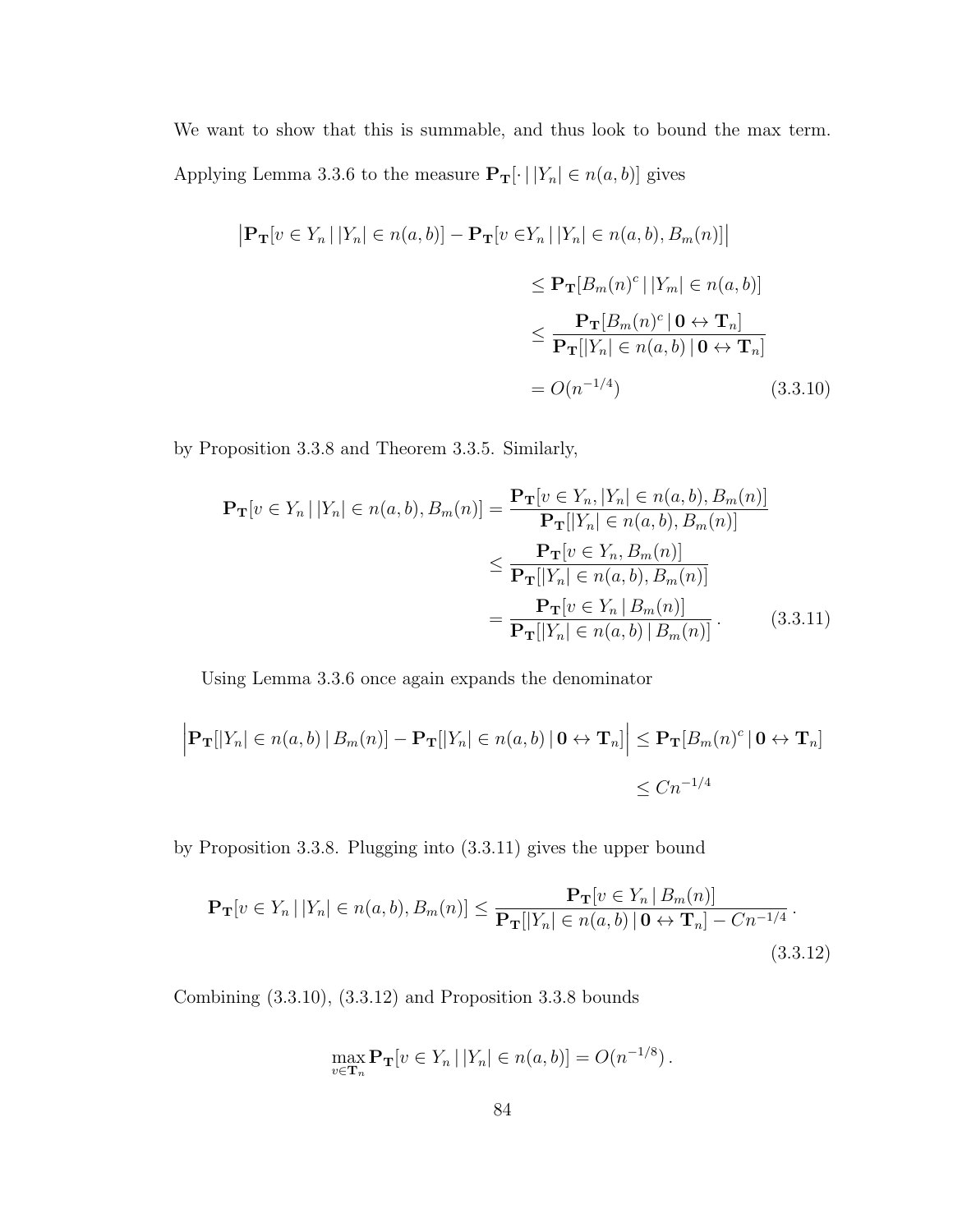Thus, by (3.3.9), the conditional variance is almost surely summable. For any fixed  $\delta > 0$ , Chebyshev's inequality then implies

$$
\mathbf{P}\left[\left|\sum_{v\in\mathbf{T}_n}\frac{\mathbf{P}_{\mathbf{T}}[v\in Y_n\,|\,|Y_n|\in(a,b)]}{n}\cdot(W(v)-1)\right|>\delta\,\bigg|\,\mathcal{T}_n\right]
$$

is summable almost surely. Applying a conditional Borel-Cantelli Lemma (e.g. [Che78]) shows that (3.3.8) holds almost surely.  $\Box$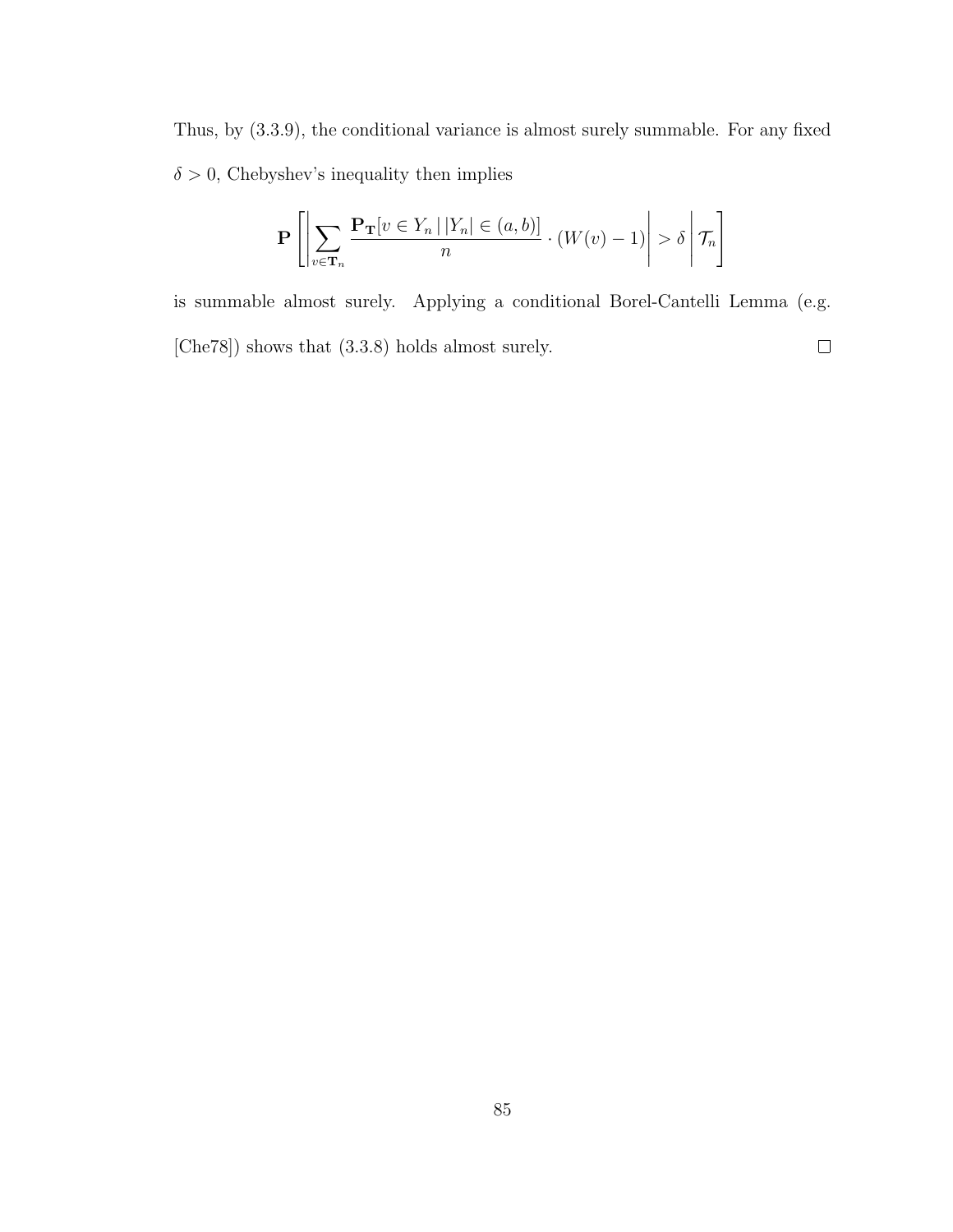## Chapter 4

## Invasion Percolation

This final chapter is based on excerpts from [MPR17], which is joint with Robin Pemantle and Josh Rosenberg. For brevity, proofs are omitted and abbreviated from certain sections.

## 4.1 Introduction

Given an infinite rooted tree, how might one sample, nearly uniformly, from the set of paths from the root to infinity? One motive for this question is that nearly uniform sampling leads to good estimates on the growth rate [JS89]. One might be trying to estimate the size of a search tree, or, in the case of [RS00], to determine the growth rate of the number of self-avoiding paths.

A number of methods have been studied. One is to do a random walk on the tree, with a "homesickness" parameter determining how much steps back toward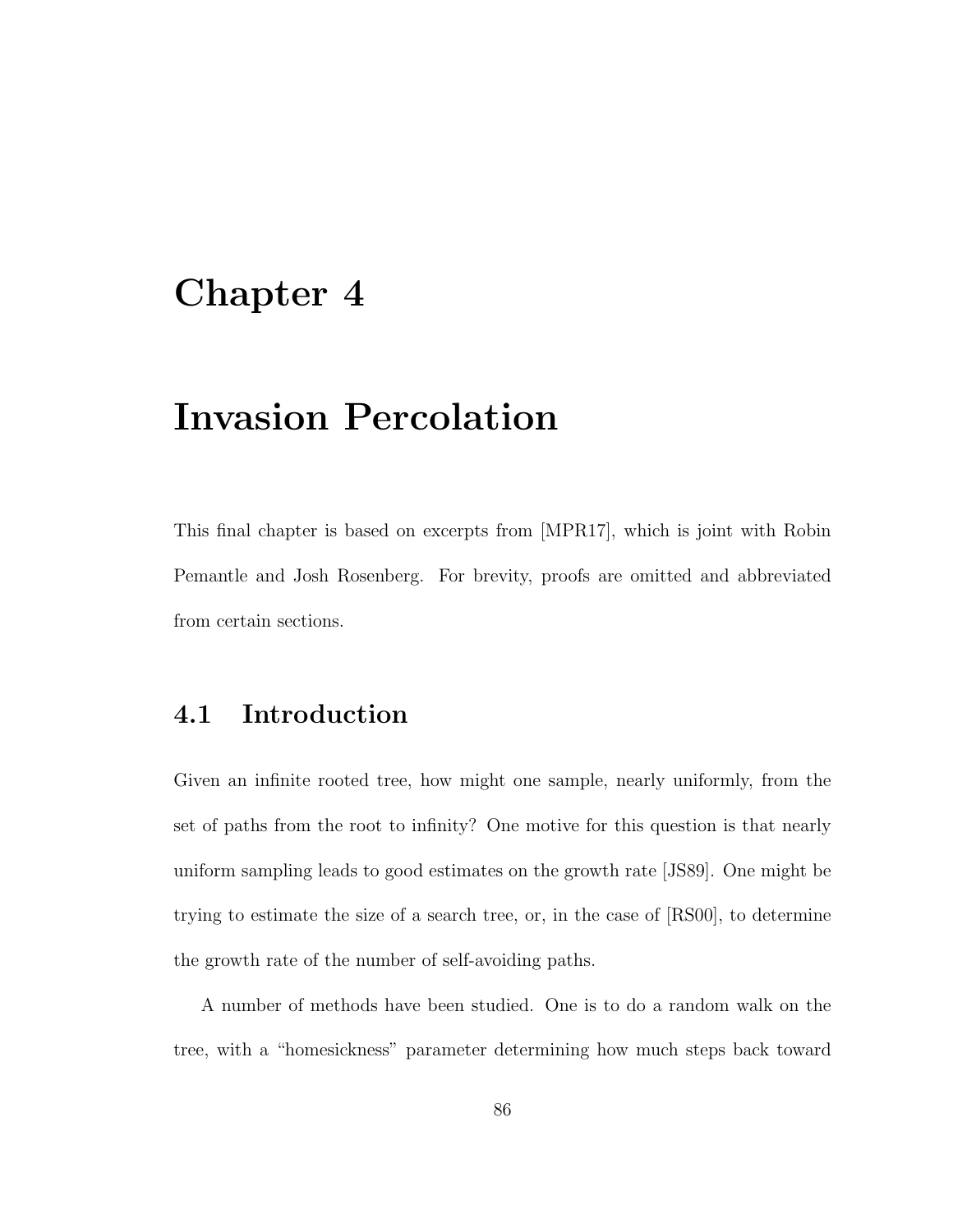the root are favored [LPP96]. The parameter needs to be tuned near criticality: too much homesickness and the walk gets stuck near the root; too little homesickness and the walk goes to infinity without taking the time to ensure that the path is well randomized. Randall and Sinclair [RS00] solve this by estimating the critical parameter as the walk progresses, re-tuning the homesickness to lie above this by an amount decreasing at an appropriate rate.

Another approach is to use percolation. One conditions the percolation cluster to survive to level  $N$ ; as the percolation parameter decreases to criticality and  $N$  is taken to infinity, the law of this cluster approaches the law of the *incipient* infinite cluster (IIC). For many graphs—e.g. regular or Galton-Watson trees—the IIC almost surely contains a unique infinite path, thereby giving a mechanism for sampling such a path. In practice, the same considerations arise as with homesick random walks: tuning the percolation parameter too low yields too little likelihood of survival and too great a time cost to rejection sampling; too great a percolation parameter results in too many surviving paths and a selection problem which leads to poor randomization.

Invasion percolation was introduced as a model for how viscous fluid creeps through an environment in [WW83]. For a more complete history, see Section 1.1. Each site is given an independent  $U[0, 1]$  random variable, representing how great the percolation probability would have to be before the site would be open. The cluster then grows by adding, at each time step, the site with the least  $U$  value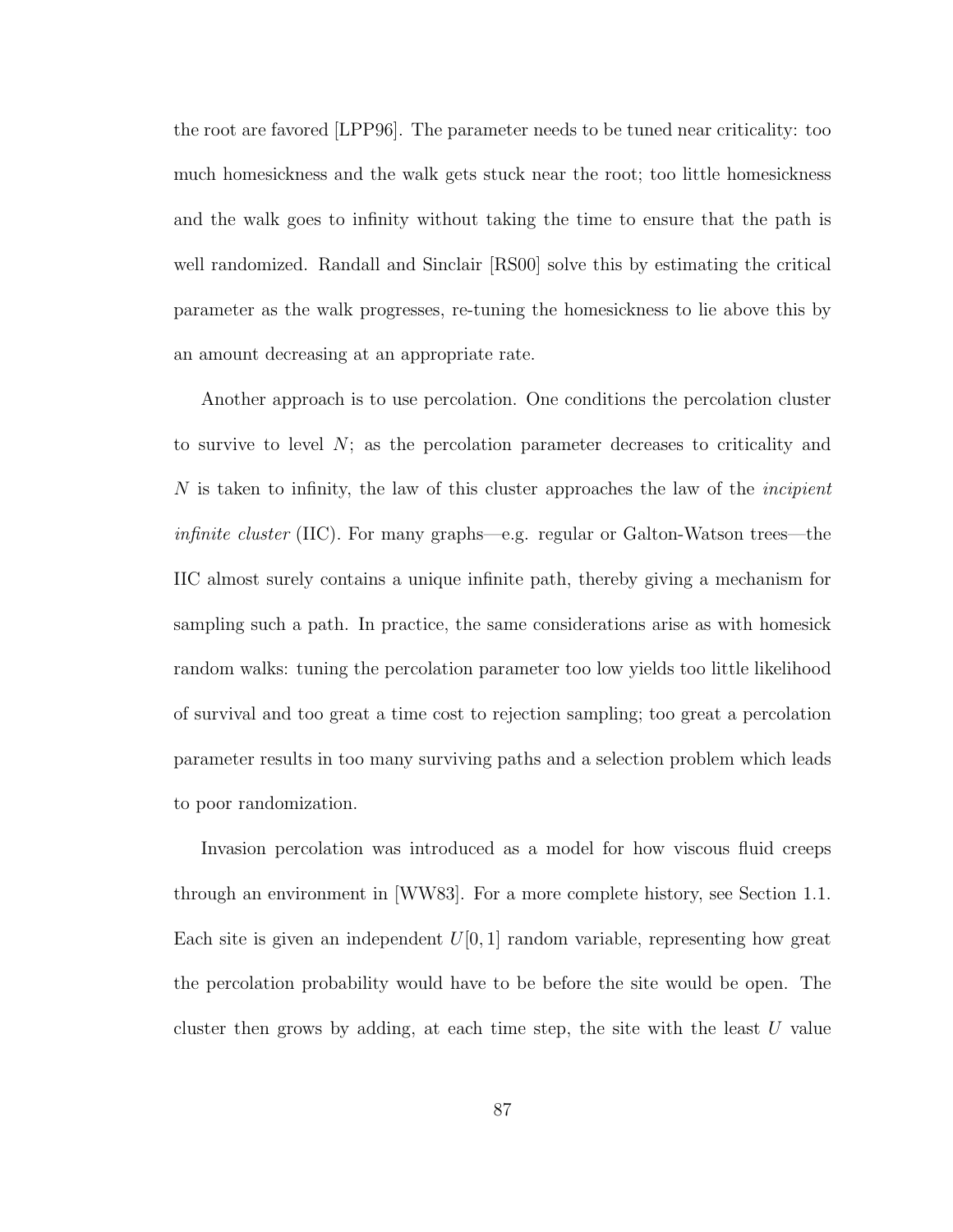among sites neighboring the cluster but not in the cluster. On trees, it is not hard to see that the lim sup of U-values of bonds chosen is equal to the critical percolation parameter. In other words, instead of running percolation at  $p_c$  and conditioning to survive, one allows slightly supercritical bonds but less and less as the cluster grows. As is the case for the IIC, the invasion cluster almost surely contains only one infinite path in the case of regular or Galton-Watson trees, and thus gives a different mechanism for sampling paths. Unlike the IIC and homesick random walk, invasion percolation requires no tuning to criticality and is an instance of self-organized criticality.

The invasion cluster has some properties in common with the IIC but not all. For example, results of Kesten [Kes86a] and Zhang [Zha95] show that the growth exponents of the two are equal on the two-dimensional lattice; however the measures of the two clusters are mutually singular on the lattice [DSV09] as well as on a regular tree [AGdHS08]. Our focus is the comparison of the laws induced on paths by both the IIC and invasion percolation.

On a Galton-Watson tree  $T$ , there is a natural measure on paths, the limituniform measure  $\mu_T$ , which although it does not restrict precisely to the uniform measure on each generation, approximates this as closely as possible. There is not, however, a fast algorithm for sampling from it. Rules such as "split equally at each node" lead to rapid sampling but the wrong entropy; in other words, the Radon-Nikodym derivative with respect  $\mu_T$  on generation N will be exponential in N. It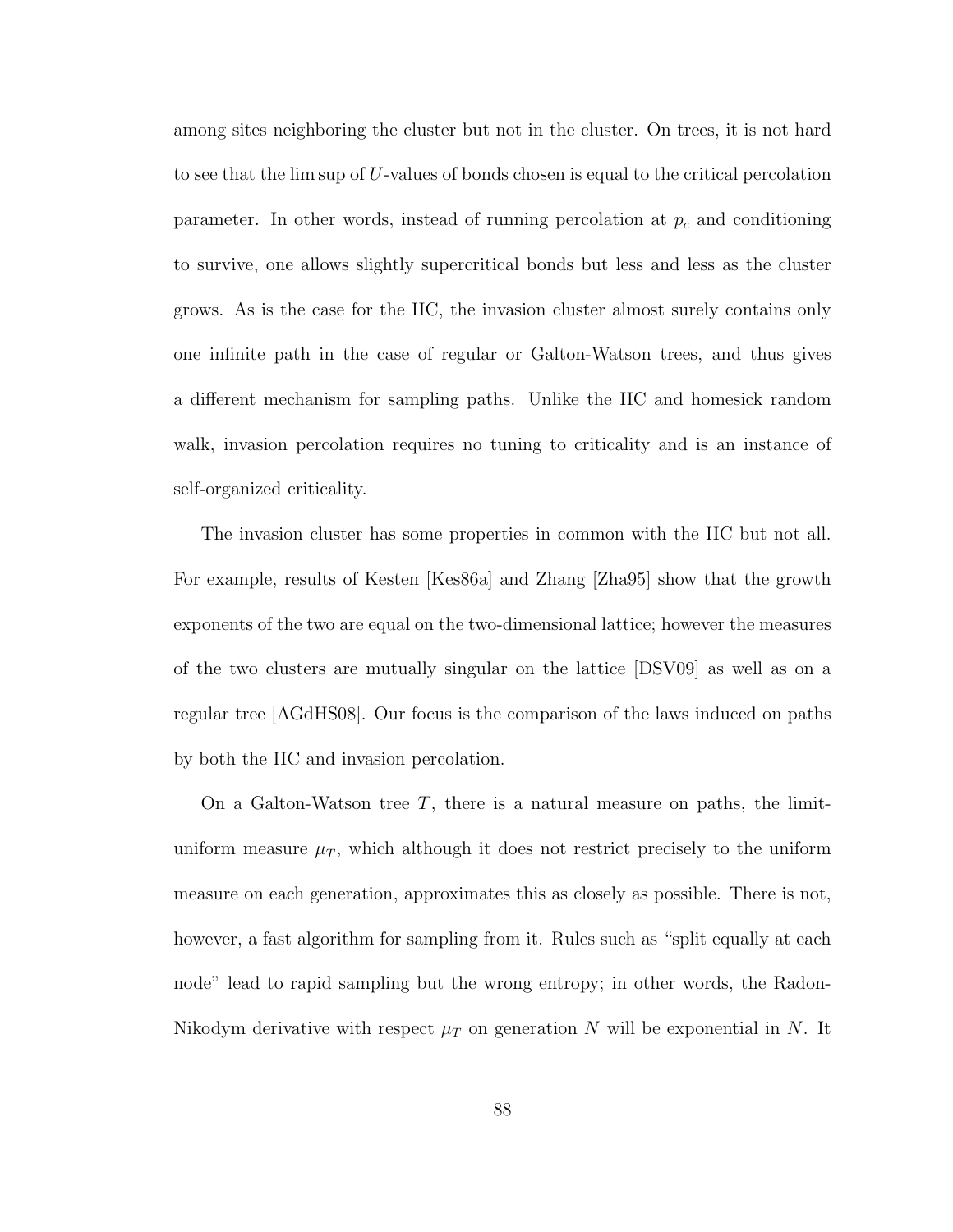is not hard to show that on almost every Galton-Watson tree (assuming a Z log Z moment for the offspring distribution), the unique path in the IIC has law  $\mu_T$ . Since sampling from the IIC is problematic, it is therefore natural to ask how close the law  $\nu_T$  of the path chosen by the invasion cluster is to  $\mu_T$ . It is easy to see that the two laws are typically not equal. In particular, this shows that the IIC does not stochastically dominate the invasion measure on Galton-Watson trees.

The best comparison one might hope for is that  $\nu_T$  be absolutely continuous with respect to  $\mu_T$ , perhaps even with Radon-Nikodym derivative in  $L^p$ . Our main result is as follows.

**Theorem 4.1.1.** Suppose the offspring distribution Z has at least p moments and  $\mathbf{P}[Z=0]=0$ ; set  $p_1 := \mathbf{P}[Z=1]$ , let  $\mu := \mathbf{E}[Z]$ , and denote  $q := \frac{\log \mu}{\log(1/\tau)}$  $\frac{\log \mu}{\log(1/p_1)}$ . If  $2p^2q^2 + (3p^2 + 5p)q + (-p^2 + 11p - 4) < 0,$ 

then  $\nu_{\mathbf{T}} \ll \mu_{\mathbf{T}}$  almost surely.

The condition in Theorem 4.1.1 is a trade-off between  $p_1$  and  $p$ . In the case of  $p = \infty$ , the condition becomes  $p_1 < 1/\mu^{\frac{3+\sqrt{17}}{2}}$ . In the case of  $p_1 = 0$ , the condition is  $p > \frac{11 + \sqrt{105}}{2}$  $\frac{\sqrt{105}}{2}$ .

A summary of the argument behind Theorem 4.1.1 is as follows. Let  $X_n$  be the KL-distance between the way that  $\mu_T$  and  $\nu_T$  split at the *n*th step  $\gamma_n$  of a path chosen from  $\nu_T$ . A sufficient condition for absolute continuity is that  $\sum_{n=1}^{\infty} \mathbf{E} X_n < \infty$ . A precise statement is given in Lemma 4.2.7 below. A more detailed outline of the argument is given at the end of this section.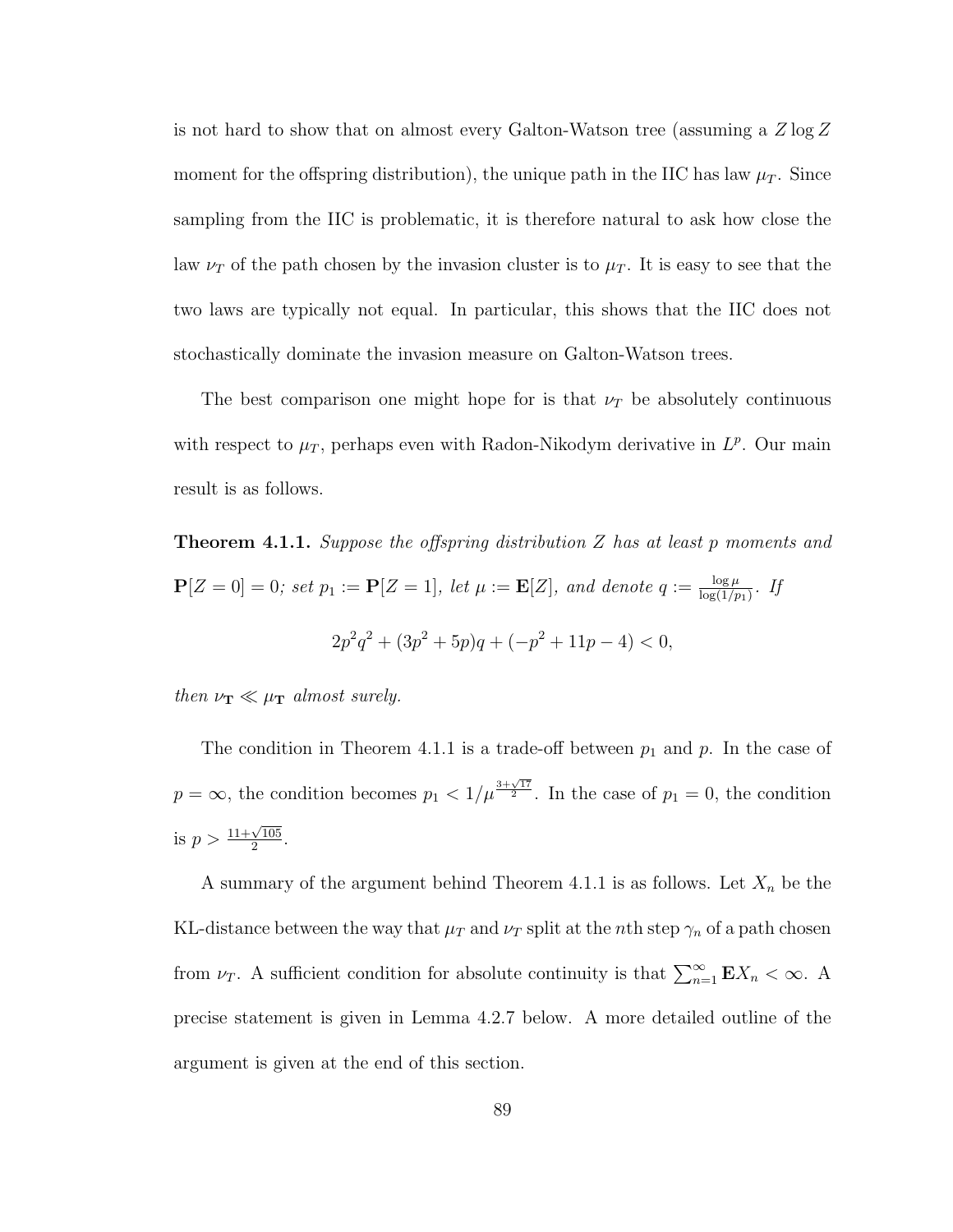The reason we have a hope of estimating  $X_n$  is that there is a *backbone* decomposition for invasion percolation. Define the backbone to be the almost surely unique non-backtracking path  $\gamma = (0, \gamma_1, \gamma_2, \ldots)$  from the root to infinity. For any vertex v define the *pivot value* at v, denoted  $\beta(v)$ , to be the least p such that there is a path from  $v$  to infinity in the subtree at  $v$  with all U variables (not including the one at v) at most p. On a regular tree, invasion percolation was studied in [AGdHS08, AGM13]. For the purposes of studying  $\nu_T$ , the regular tree is a degenerate case, because  $\mu$ <sub>T</sub> and  $\nu$ <sub>T</sub> are equal to each other and to the equally splitting measure. Further, on regular trees, the incipient infinite cluster stochastically dominates the invasion cluster; this fails to hold in the Galton-Watson case due to the fact that  $\mu_T \neq \nu_T$ . Despite these differences, the results on backbones and pivots in the regular case extend in a useful way to the Galton-Watson setting. In particular, [AGdHS08] prove that the process  $\{\beta(\gamma_n) - p_c\}_{n \geq 0}$  converges to the Poisson lower envelope process when properly scaled; we prove similar results, and combine Theorem 4.6.2 and Corollaries 4.6.3 and 4.6.4 into the following:

**Theorem 4.1.2.** Define  $h_n := \beta(\gamma_n) - p_c$ . Then

(i) Let  $\{U_j\}_{j=0}^{\infty}$  be IID random variables each uniformly distributed on  $(0,1)$  and define  $M_n = \min\{U_0, \ldots, U_n\}$ . Then for each  $\varepsilon > 0$ , the process  $\{h_n\}$  may be coupled with  $\{M_n\}$  so that with probability 1,  $h_n$  satisfies  $(1 - \varepsilon)p_cM_n \leq h_n \leq$  $(1+\varepsilon)p_cM_n$  for all sufficiently large n.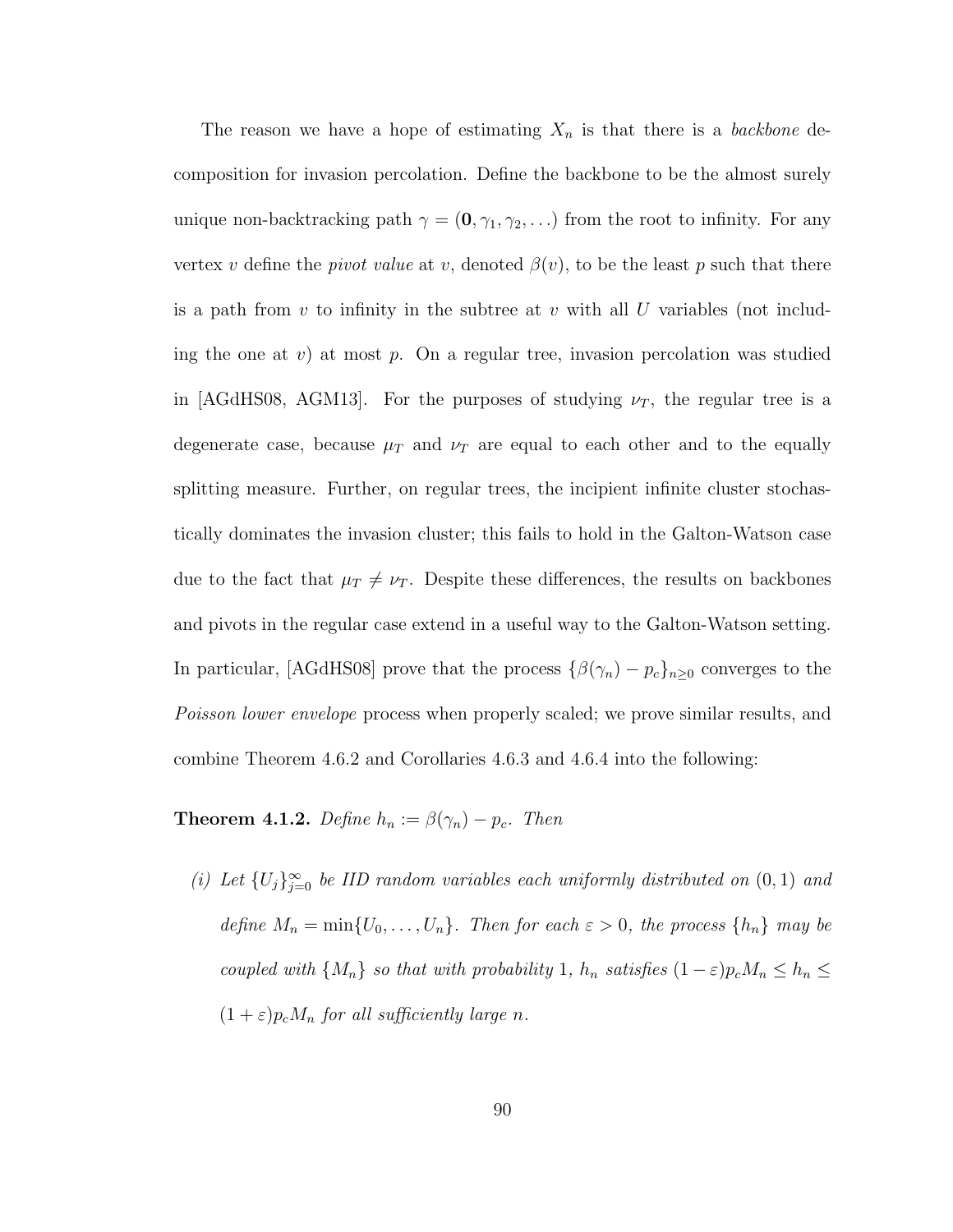(ii) For any  $\varepsilon > 0$  as  $k \to \infty$ ,

$$
(kh_{\lceil kt\rceil}/p_c)_{t\geq\varepsilon} \stackrel{*}{\implies} (L(t))_{t\geq\varepsilon}
$$

where  $\Rightarrow$  denotes convergence in distribution of càdlàg paths in the Skorohod space  $D[0,\infty)$  and  $L(t)$  denotes the Poisson lower envelope process, defined in [AGdHS08] and Section 4.6.

(iii) The sequence  $n \cdot h_n$  converges in distribution to  $p_c \cdot \exp(1)$ , where  $\exp(1)$  is an exponential random variable with mean 1.

Conditioning on  $T$ , the way the invasion measure splits at  $v$  depends on the whole tree. However, if one also conditions on the pivot at  $v$ , then the way the invasion measure splits at v becomes independent of everything outside of the subtree at v. A similar statement is true if one conditions on the pivot of v being less than or equal to a certain value; these are the Markov properties of Propositions 4.4.4 and 4.4.6. The limiting behavior of these values is given in Theorem 4.4.8 and Section 4.6. Further, Lemma 4.5.1 shows that this conditioned splitting measure is close to a ratio of survival probabilities under supercritical Bernoulli percolation. The problem is thus reduced to proving estimates of the survival probabilities of Galton-Watson trees under supercritical Bernoulli percolation as in Section 4.3.

The remainder of the chapter is organized as follows. Section 4.2 sets up the notation and gives some preliminary results. Some care is required to set up the probability space so that we can easily speak of the random measures  $\mu_T$  and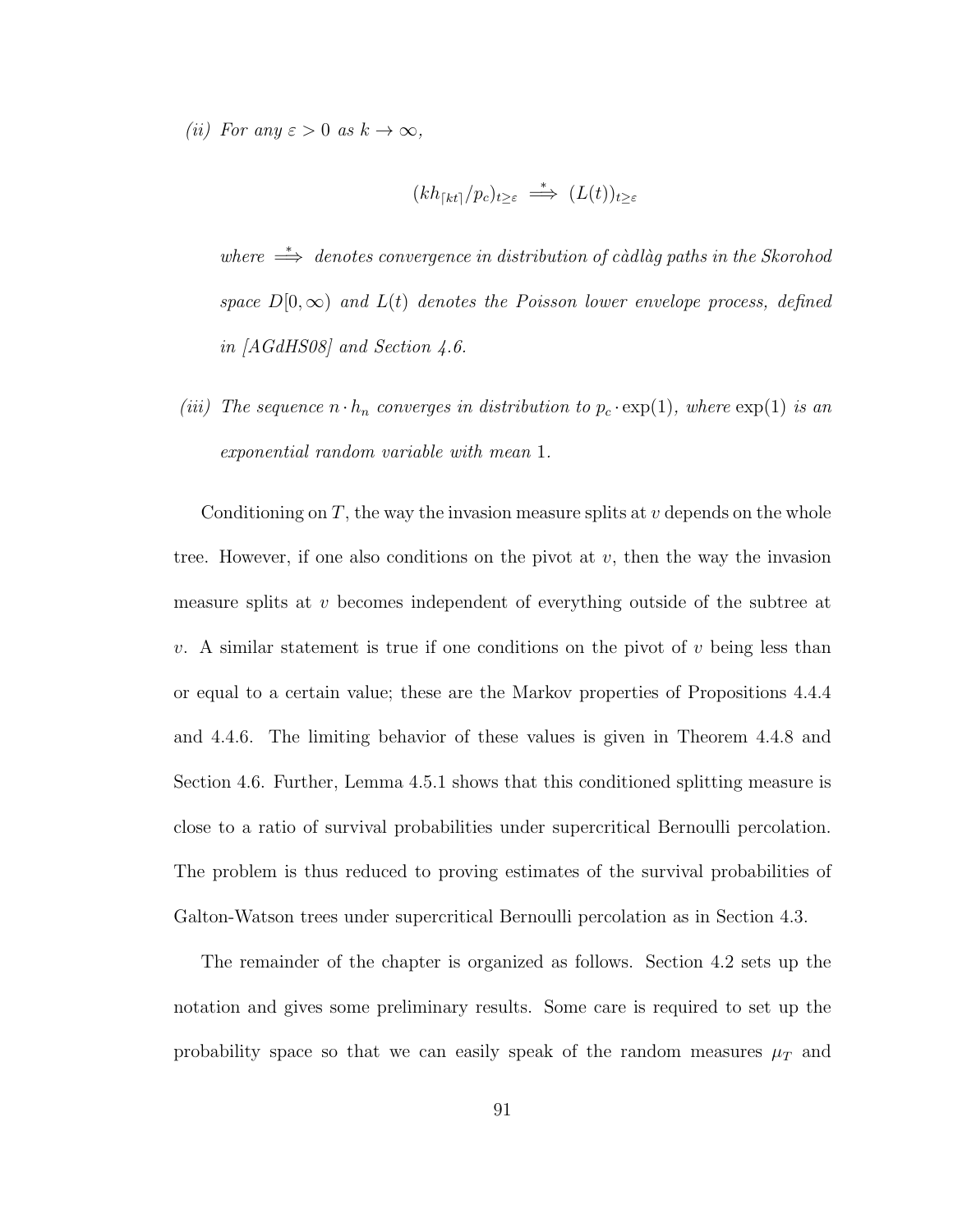$\nu_T$ , which are conditional on the Galton-Watson tree. Section 4.2 culminates in Lemma 4.2.7 and Corollary 4.2.8. Section 4.3 estimates near-critical survival probabilities for Galton-Watson trees. Section 4.4 proves two Markov properties for the subtree from  $\gamma_n$  together with  $\beta(\gamma_n)$ . The remainder of the section extends the work of [AGdHS08] by proving a limit law for  $\beta(\gamma_n)$  which then implies an upper bound on the rate at which  $\beta(\gamma_n) \downarrow p_c$ . In particular, Corollary 4.6.3 shows convergence to the Poisson lower envelope process, as in [AGdHS08]. Section 4.5 completes the proof of Theorem 4.1.1 by comparing the conditional invasion measure to the ratio of survival probabilities and utilizing the estimates on survival probabilities from Section 4.3.

#### Outline of Proof of Theorem 4.1.1

1. Absolute continuity follows from summability of KL-divergence of splits

Let  $X_n$  be the KL-distance between the way that  $\mu_T$  and  $\nu_T$  split at the *n*th step  $\gamma_n$  of a path chosen from  $\nu_T$ . A sufficient condition for absolute continuity is that  $\sum_{n=1}^{\infty} X_n < \infty$ . A precise statement is given in Lemma 4.2.7. In fact, we may replace the KL-distance with a process that differs from  $X_n$  for only finitely many  $n$  (Corollary 4.2.8).

2. Shifting to the  $\gamma_n$  is the same as conditioning on the pivot being at most a certain value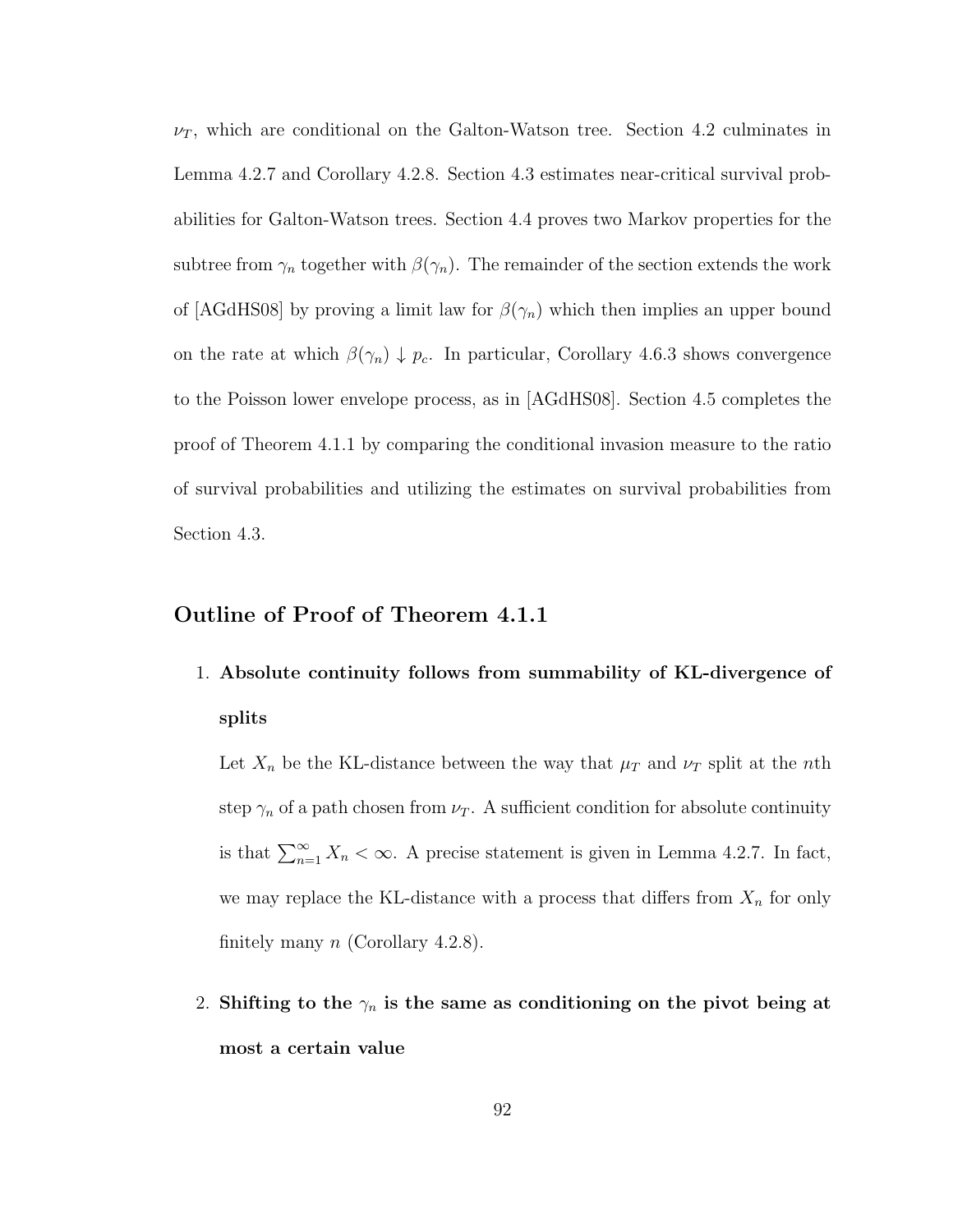We show that shifting to the  $\gamma_n$  is the same as examining a fresh Galton-Watson tree with the pivot of the root conditioned to be at most a certain random variable that we call the *dual pivot*,  $\beta_n^*$ . This is the content of the Markov property given in Proposition 4.4.4.

3. Understanding how  $\beta_n^*$  behaves for large n

As  $n \to \infty$ , the variables  $\beta_n^*$  approach  $p_c$ . We in fact will have that the convergence is quite rapid, as shown by Theorem 4.4.8. The variables  $\beta_n^*$  are closely related to the pivots  $\beta_n$  whose rate of decay is given in Theorem 4.1.2; the process  $\{\beta_n^*\}_n$  is difficult to study by itself, although the pair  $(\beta_n, \beta_n^*)$  is Markov with transition kernel given explicitly in Proposition 4.4.7.

- 4. Conditioned on the pivot of the root being at most  $p$ , the split of the invasion measure is close to the ratio of survival probabilities With Steps 2 and 3 in mind, we examine the split of the invasion measure conditioned on the root having pivot at most  $p$ . Lemma 4.5.1 shows that this splitting measure may be closely approximated by splitting according to the probability that the subtree survives p-percolation.
- 5. The ratio of survival probabilities is close to the split of the limituniform measure

The last remaining step is to show that if  $p$  is close to  $p_c$ , the ratios of the probabilities of surviving  $p$ -percolation closely approximate the splits of the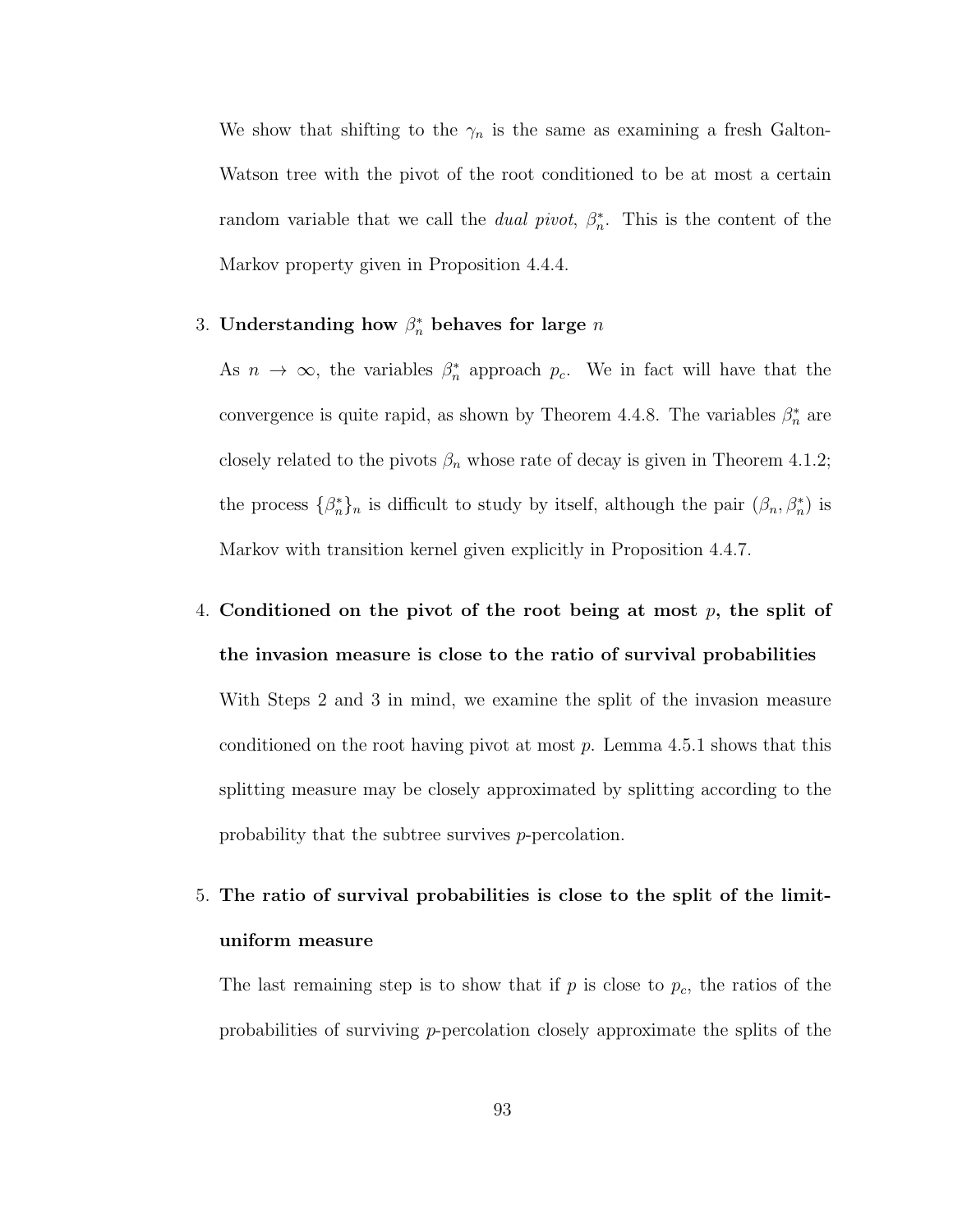limit uniform measure (Proposition 4.5.2). In order to show this, much work needs to be done to approximate the near-critical survival probabilities of Galton-Watson trees. This is the content and focus of Section 4.3.

## 4.2 Construction and preliminary results

#### 4.2.1 Galton-Watson trees

We begin with some notation we use for all trees, random or not. Let  $\mathcal{U}$  be the canonical *Ulam-Harris* tree [ABF13]. The vertex set of  $\mathcal{U}$  is the set  $\mathbf{V} := \bigcup_{n=1}^{\infty} \mathbb{N}^n$ , with the empty sequence  $\mathbf{0} := \emptyset$  as the root. There is an edge from any sequence  $\mathbf{a} = (a_1, \ldots, a_n)$  to any extension  $\mathbf{a} \sqcup j := (a_1, \ldots, a_n, j)$ . The depth of a vertex v is the graph distance between v and **0** and is denoted |v|. We work with trees T that are locally finite rooted subtrees of  $U$ . The usual notations are in force:  $T_n$ denotes the set of vertices at depth n;  $T(v)$  is the subtree of T at v, canonically identified with a rooted subtree of  $\mathcal{U}$ , in other words the vertex set of  $T(v)$  is  ${w : v \sqcup w \in V(T)}$ ; ∂T denotes the set of infinite non-backtracking paths from the root; if  $\gamma \in \partial T$  then  $\gamma_n$   $(n \geq 0)$  denotes the *n*th vertex in  $\gamma$ ; the last common ancestor of v and w is denoted  $v \wedge w$  and the last common vertex of  $\gamma$  and  $\gamma'$  is denoted  $\gamma \wedge \gamma'$ ;  $\overleftarrow{v}$  denotes the parent of  $v$ . Let  $\mu_T^n$  denote the uniform measure on the nth generation of T. In some cases, for example for almost every Galton-Watson tree, the limit  $\mu_T := \lim_{n \to \infty} \mu_T^n$  exists and is called the *limit-uniform*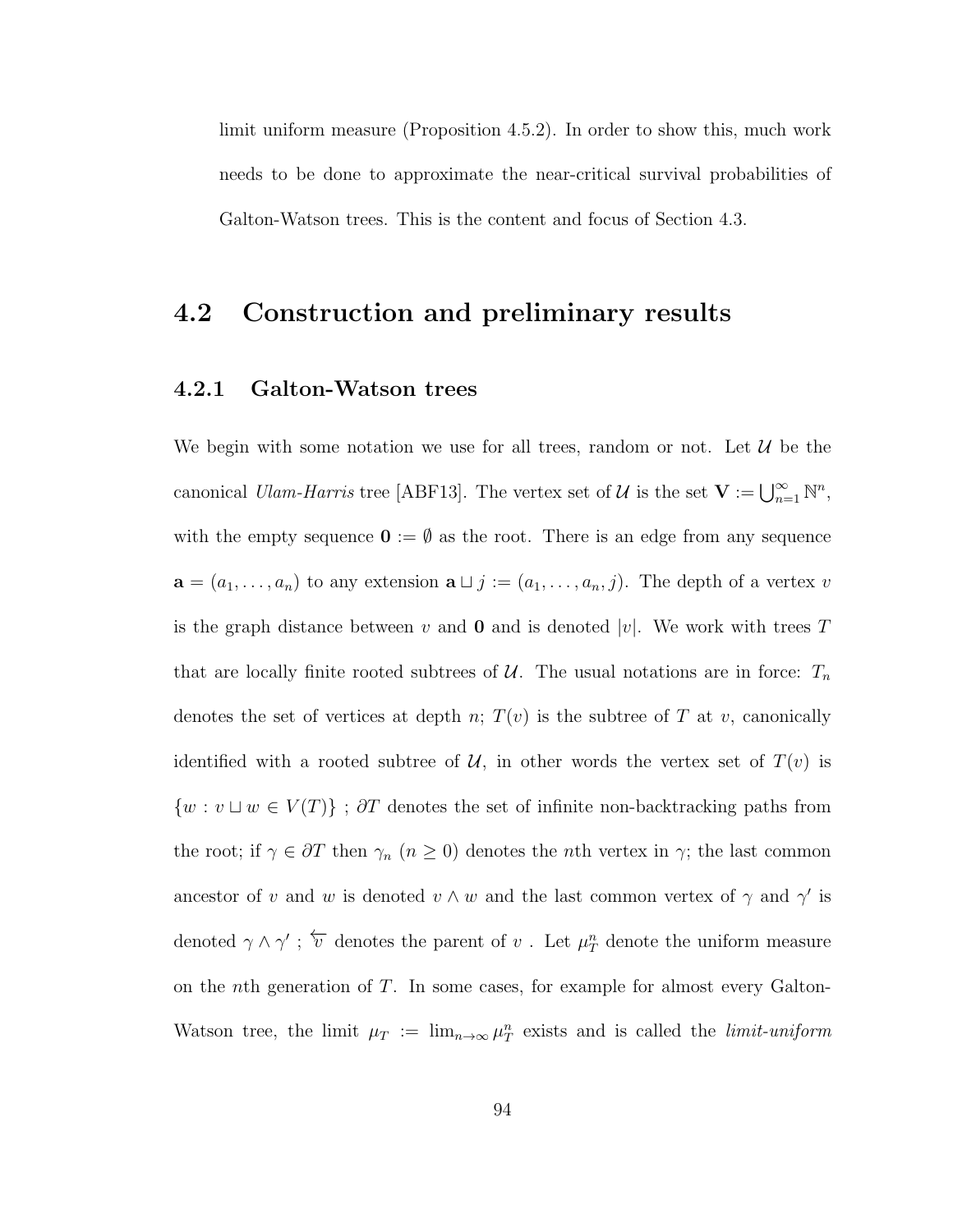measure [LP17, Chapter 17.6].

Turning now to Galton-Watson trees, let  $\phi(z) := \sum_{n=1}^{\infty} p_n z^n$  be the ordinary generating function for a supercritical branching process with no death, i.e.,  $\phi(0)$  = 0. We recall,

$$
\phi'(1) = \mathbf{E}Z =: \mu
$$

$$
\phi''(1) = \mathbf{E}[Z(Z-1)]
$$

where Z is a random variable with probability generating function  $\phi$ . Throughout, we assume  $\mathbf{E}[Z^2] < \infty$ ; in particular, this also means that  $\phi''(1) < \infty$ . Moreover, since our focus is on  $\partial T$ , the assumption of  $\phi(0) = 0$  can be made without loss of generality by considering the reduced tree, as in [AN72, Chapter I.12].

We will work on the canonical probability space  $(\Omega, \mathcal{F}, P)$  where  $\Omega = (\mathbb{N} \times$  $[0, 1]$ <sup>V</sup>, *F* is the product Borel  $\sigma$ -field, and **P** is the probability measure making the coordinate functions  $\omega_v = (\deg_v, U_v)$  IID with the law of  $(Z, U)$ , where U is uniform on [0, 1] and independent of Z. The variables  $\{\text{deg}_{v}\}$ —where  $\text{deg}_{v}$  is interpreted as the number of children of vertex  $v$ —will construct the Galton-Watson tree, while the variables  $\{U_v\}$  will be used later for percolation. Let **T** be the random rooted subtree of  $U$  which is the connected component containing the root of the set of vertices that are either the root or are of the form  $v \sqcup j$  such that  $0 \leq j < deg_v$ . This is a Galton-Watson tree with ordinary generating function  $\phi$ .

As is usual for Galton-Watson branching processes, we denote  $Z_n := |\mathbf{T}_n|$ . Extend this by letting  $Z_n(v)$  denote the number of offspring of v in generation  $|v| + n$ ;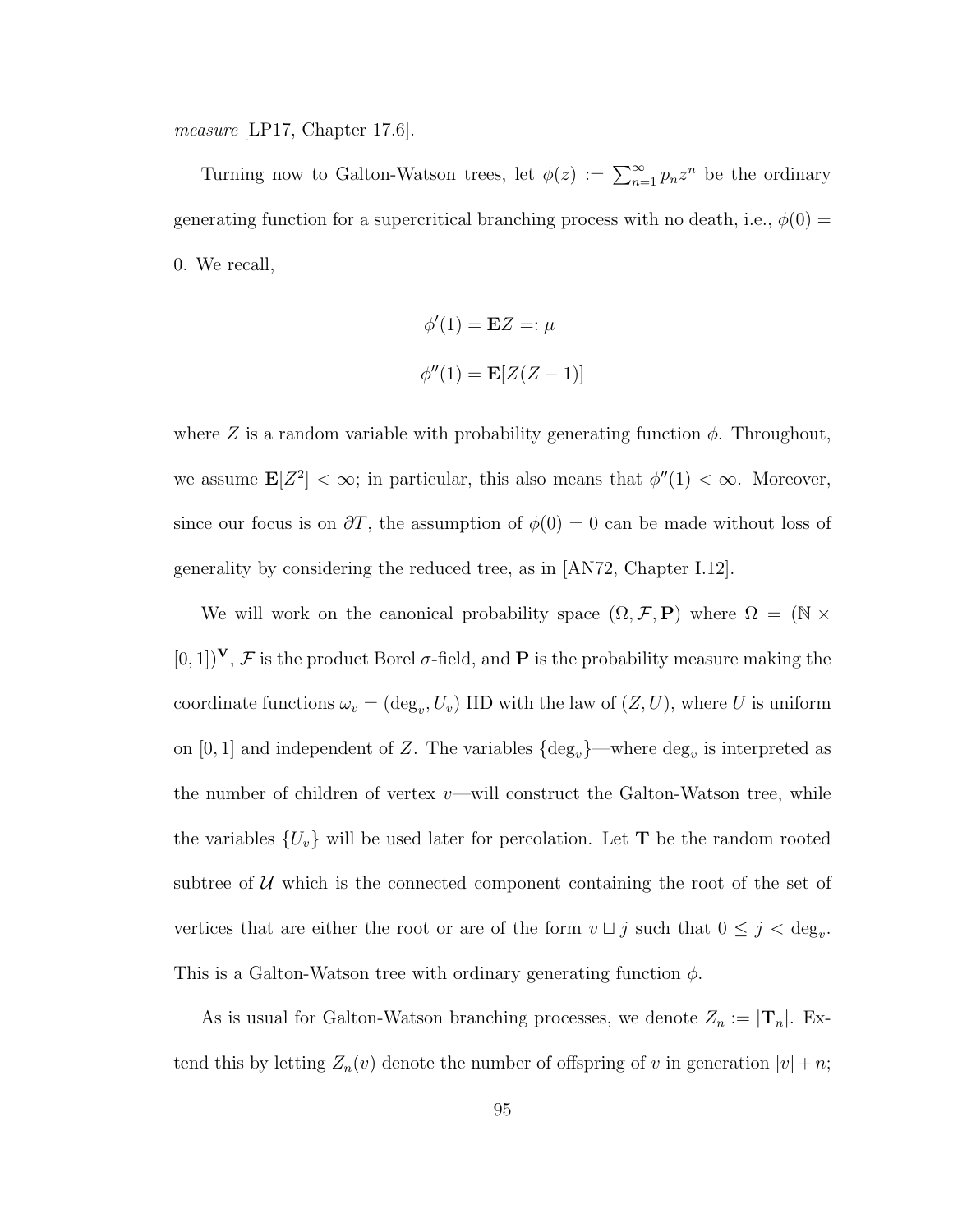similarly, extend the notation for the usual martingale  $W_n := \mu^{-n} Z_n$  by letting  $W_n(v) := \mu^{-n} Z_n(v)$ . We know that  $W_n(v) \to W(v)$  for all v, almost surely and in  $L^p$  if the offspring distribution has p moments. This is stated without proof for integer values of  $p \geq 2$  in [Har63, p. 16] and [AN72, p. 33, Remark 3]; for a proof for all  $p > 1$ , see [BD74, Theorems 0 and 5]. Further extend this notation by letting  $v^{(i)}$  denote the *i*th child of v, letting  $Z_n^{(i)}(v)$  denote *n*th generation descendants of v whose ancestral line passes through  $v^{(i)}$ , and letting  $W_n^{(i)}(v) := \mu^{-n} Z_n^{(i)}(v)$ . Thus, for every  $v, W(v) = \sum_{i} W^{(i)}(v)$ . For convenience, define  $p_c := 1/\mu$  and recall that  $p_c$  is almost surely the critical percolation parameter for **T** [Lyo90].

### 4.2.2 Bernoulli and Invasion Percolation

In this subsection we give the formal construction of percolation on random trees, and for invasion percolation. Our approach is to define a simultaneous coupling of invasion percolations on all subtrees  $T$  of  $\mathcal U$  via the U variables, then specialize to the random tree **T**. Let  $\mathcal{T} := \sigma(\{\text{deg}_v : v \in \mathbf{V}\})$  denote the  $\sigma$ -field generated by the tree variables. Because  $\mathcal T$  is independent from the U variables, this means we have constructed a process whose law, conditional on  $\mathcal{T}$ , is invasion percolation on  $T$ . We use the notation  $\mathbf{E_T}$  to denote  $\mathbf{E}[\cdot | \mathcal{T}]$ ; similarly  $\mathbf{P_T}[\cdot] := \mathbf{P}[\cdot | \mathcal{T}]$ . Moreover, we use  $\mathsf{GW} := \mathbf{P}|_{\mathcal{T}}$  to denote the Galton-Watson measure on trees.

We begin with a similar construction for ordinary percolation. For  $0 < p < 1$ , simultaneously define Bernoulli(p) percolations on rooted subtrees T of U by taking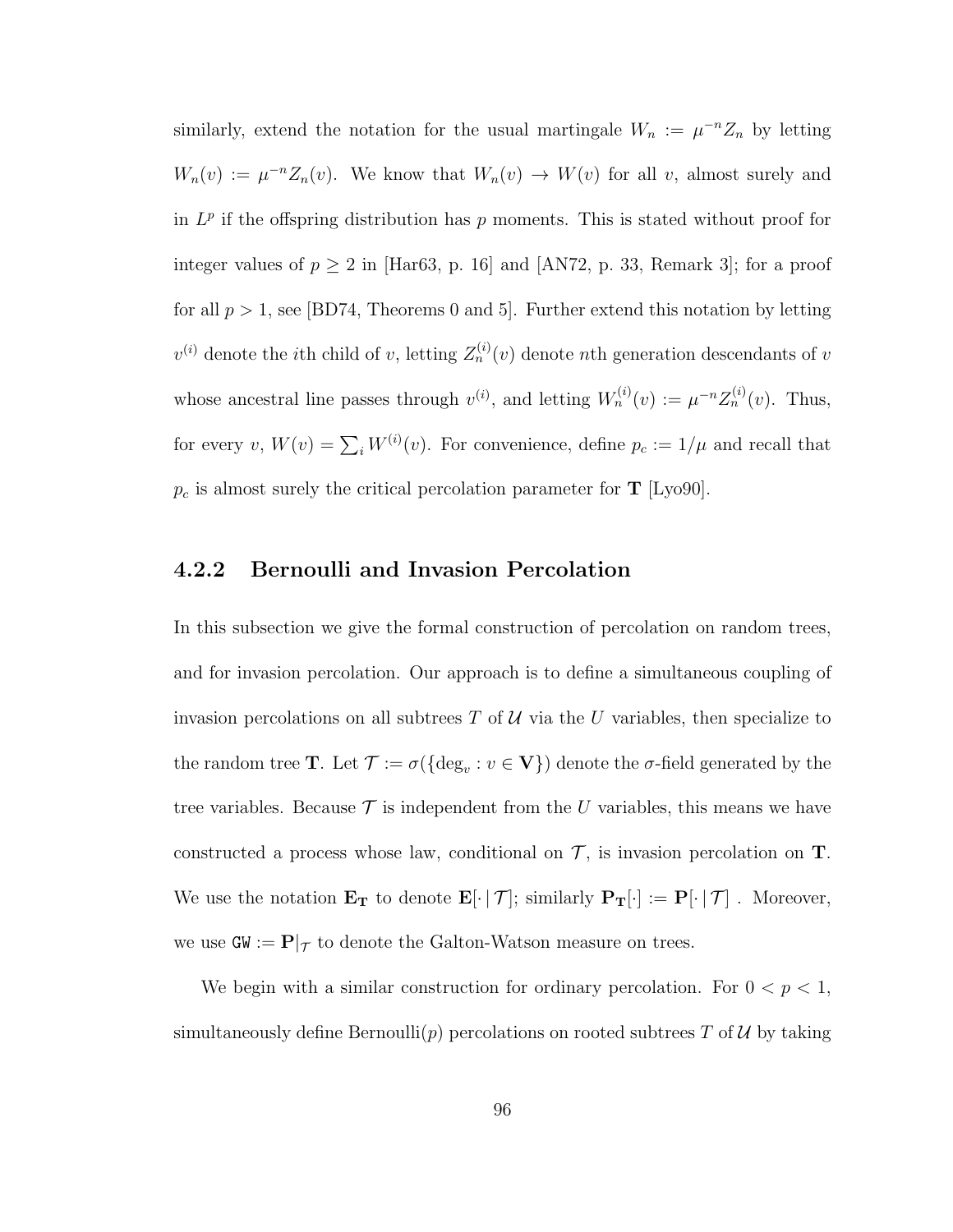the percolation clusters to be the connected component containing  $\bf{0}$  of the induced subtrees of T on all vertices v such that  $U_v \leq p$ ; note that we always include the root  $\mathbf{0}$ , and thus the uniform variables  $U_v$  may equivalently be thought of as being edge-weights connecting the parent of v to v. Let  $\mathcal{F}_n$  be the  $\sigma$ -field generated by the variables  $\{U_v, \deg_v : |v| < n\}$ . Let  $p_c = 1/\mu = 1/\phi'(1)$  denote the critical probability for percolation. Write  $v \leftrightarrow_{T,p} w$  if  $U_u \leq p$  for all u on the geodesic from v to w in T. Informally,  $v \leftrightarrow_{T,p} w$  iff v and w are both in T and are connected in the p-percolation. The event of successful p percolation on T is  $H_T(p) := \{0 \leftrightarrow_{T,p} \infty\}$ and the event of successful p percolation on the random tree  $\mathbf{T}$ , is denoted  $H_{\mathbf{T}}(p)$  or simply  $H(p)$ . Let  $\theta(T, p) := \mathbf{P}[H_T(p)]$  denote the probability of p percolation on T. The conditional probability  $P_T[H(p)]$  is measurable with respect to T and we may define  $\theta_{\mathbf{T}}(p) := \mathbf{P}_{\mathbf{T}}[H(p)]$ . Furthermore, we may define  $\theta(p) = \mathbf{P}[H(p)] = \mathbf{E}\theta_{\mathbf{T}}(p)$ . Since  $p_c = 1/\mu$  is the critical percolation parameter for a.e. **T**, note that  $\theta_{\mathbf{T}}(p) = 0$ for all  $p \in [0, p_c]$ .

Define invasion percolation on an arbitrary tree T as follows. Start with  $I_0^T = 0$ where we recall that **0** is the root of T. Inductively define  $I_{n+1}^T$  to consist of  $I_n^T$ along with the vertex of minimal weight  $U_v$  adjacent to  $I_n^T$ . The invasion percolation cluster is defined as  $I^T := \bigcup_n I_n^T$ . Note that  $I^T$  is measurable with respect to the U variables. Let  $I := I^T$  denote the invasion cluster of the random tree T. By independence of the U variables and  $\mathcal{T}$ , the conditional distribution of I given **T** agrees with that of invasion percolation.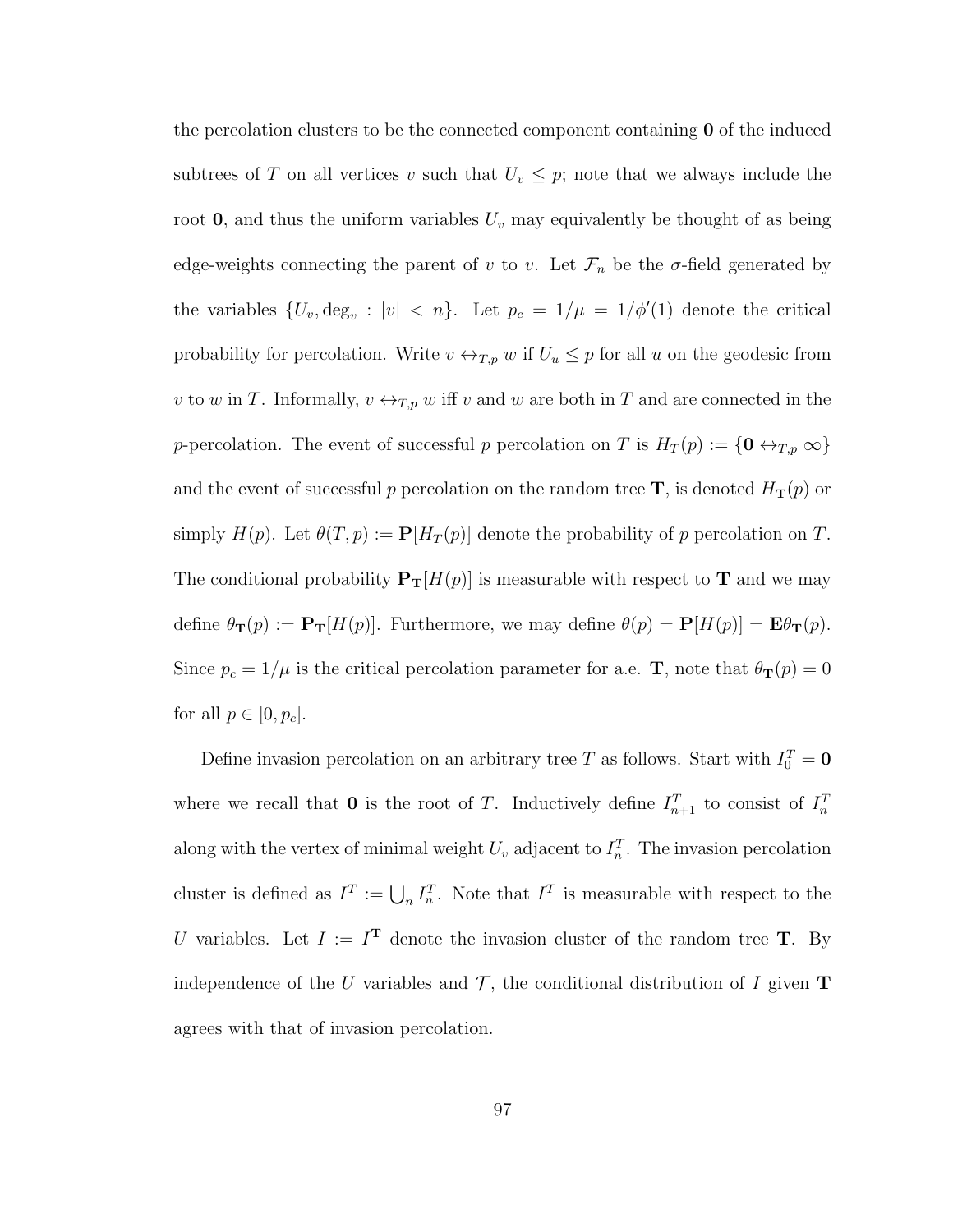**Proposition 4.2.1.** For any  $p > p_c$ , I almost surely reaches some vertex v such that  $v \leftrightarrow_p \infty$  in  $\mathbf{T}(v)$ .

*Proof.* We consider the following coupling that generates I at the same time as  $T$ : begin with the root, and generate children according to Z, giving each new edge a  $(0, 1)$  weight uniformly and independently. We denote this height 1 weighted tree as  $L_1$ . The sequence of weighted trees  $\{L_n\}$  is now defined inductively as follows: for each  $n \geq 1$ ,  $L_{n+1}$  is obtained by assigning Z children (using an independent copy of  $Z$ ) to the boundary vertex of  $L_n$  with the smallest corresponding edge weight, and then giving each of the new edges a (0, 1) weight uniformly and independently.

For each  $n \geq 1$ , define  $\mathcal{F}_n$  to be the Borel  $\sigma$ -field inside of  $\mathcal F$  that is generated by  $L_n$ . Next, we define the increasing sequence of stopping times  $N_1, N_2, \ldots$  in the following way: set  $N_1$  equal to the minimum value of  $n$  such that all edges connected to boundary vertices of  $L_n$  have weight at least  $p$ , and if no such value exists, set  $N_1 = \infty$ . For  $j \ge 1$ , set  $N_{j+1}$  equal to infinity if either  $N_j = \infty$ , or there is no  $n > N_j$ such that all edges connected to boundary vertices of  $L_n$  have weight at least p, and otherwise set  $N_{j+1}$  equal to the minimum  $n > N_j$  for which this last condition is satisfied. Observing that  $\{N_1 = \infty\}$  is simply the event that all edges of the invasion cluster I have weight less than p, we see that  $P(N_1 = \infty) = \theta(p)$ . In addition, since no edges in  $L_{N_j}$  are considered until time  $N_{j+1}$ , we also find that for every j, k with  $1 \leq j \leq k < \infty$ , the random variable  $N_{j+1} - N_j$  is independent of  $\mathcal{F}_k$  with respect to the probability measure  $\mathbf{P}(\cdot|N_j = k)$ . Finally, noting that  $(N_{j+1} - N_j|N_j = k)$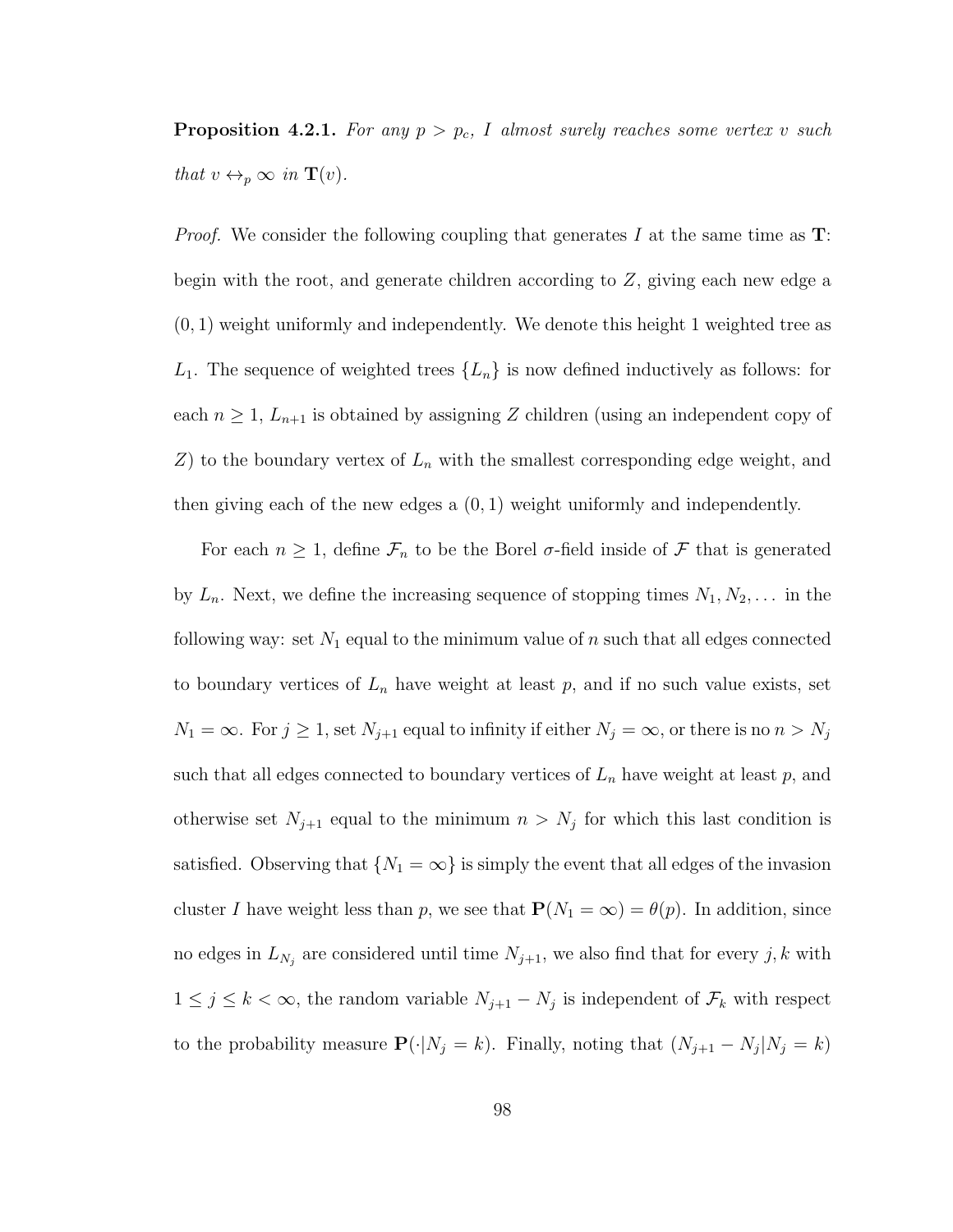has the same distribution as  $N_1$ , we find that  $\mathbf{P}(N_{j+1} = \infty | N_j < \infty) = \theta(p)$ .

Now define  $A_p \in \mathcal{F}$  to be the event that I eventually invades a vertex with corresponding edge weight less than p. Since having a j for which  $N_j = \infty$  implies  $A_p$ , we can now conclude from the above observations that

$$
\mathbf{P}(A_p) = \mathbf{E}[\mathbf{P}(A_p|\mathbf{T})] \ge \sum_{j=0}^{\infty} \theta(p) (1 - \theta(p))^j = 1 \implies \mathbf{P}_{\mathbf{T}}(A_p) = 1 \text{ GW-a.s.},
$$

 $\Box$ 

thus completing the proof.

Corollary 4.2.2. For any  $p > p_c$ , the number of edges in I with weight greater than p is almost surely finite.

This was proven for a large class of graphs by Häggström, Peres and Schonmann [HPS99], but this class doesn't cover the case of Galton-Watson trees conditioned on survival; they exploit quite a bit of symmetry that does not occur in the Galton-Watson case.

*Proof.* Let x be the first invaded vertex with an infinite subtree below with weights less than p. Then after x is invaded, no edges of weight larger than p will be invaded.  $\Box$ 

Corollary 4.2.3. There is almost surely only one infinite non-backtracking path from 0 in I. Equivalently,  $\bf{T}$  is almost surely in the set of trees  $T$  such that  $I^T$ contains almost surely a unique infinite non-backtracking path from 0.

*Proof.* Suppose that there are two distinct paths to infinity in  $I$ ; by Corollary 4.2.2, there exist maximal weights  $M_1$  and  $M_2$  along these paths after they split,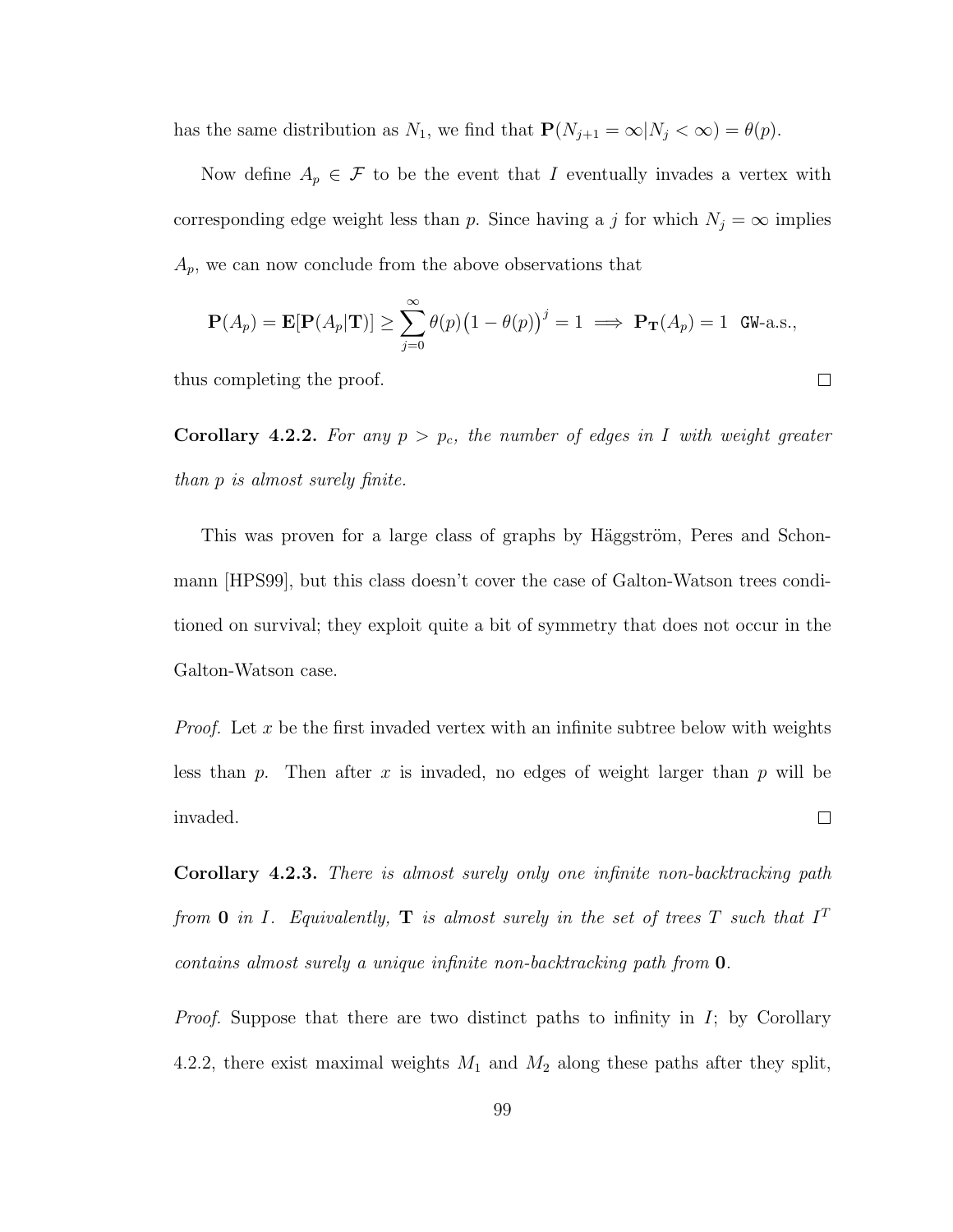**P**-almost surely. If  $M_1 > M_2$ , the second infinite path would be invaded before the edge containing  $M_1$ . Similarly, we cannot have  $M_2 > M_1$ . Finally,  $M_1 = M_2$  has P-probability 0, completing the proof.  $\Box$ 

This proof is stated for invasion percolation on regular trees in [AGdHS08], but is identical for Galton-Watson trees once Corollary 4.2.2 is in place; the unique path guaranteed by Corollary 4.2.3 is typically called the backbone of  $I$ , and we continue this convention. Note that a regular tree is simply a Galton-Watson tree with Z almost-surely constant.

**Definition 4.2.4** (the invasion path  $\gamma$ ). Let  $\gamma^T := (0, \gamma_1^T, \gamma_2^T, \ldots)$  be the random sequence whose *n*th element is the unique v with  $|v| = n$  such that  $v \leftrightarrow \infty$  via a downward path in the invasion cluster  $I^T$ . Let  $\nu_T$  denote the law of  $\gamma^T$  given T. Let  $\nu_T$  denote the random measure on the random space  $(T, \partial T)$  induced by the  $\gamma^T$ . In other words, for measurable  $A \subseteq \partial \mathcal{U}$ ,  $\nu_T(A,\omega) = \mathbf{P}[\gamma^T \in A]$  evaluated at  $T = \mathbf{T}(\omega)$ . By Corollary 4.2.3, this is a well defined probability measure for almost every  $\omega$ .

# 4.2.3 Preliminary comparison of limit-uniform and invasion measures

Our main goal is to see whether  $\nu_T$  is almost surely absolutely continuous with respect to  $\mu_{\rm T}$ . We give the summability criterion that establishes a sufficient condition for absolute continuity in terms of the KL-divergence of the two measures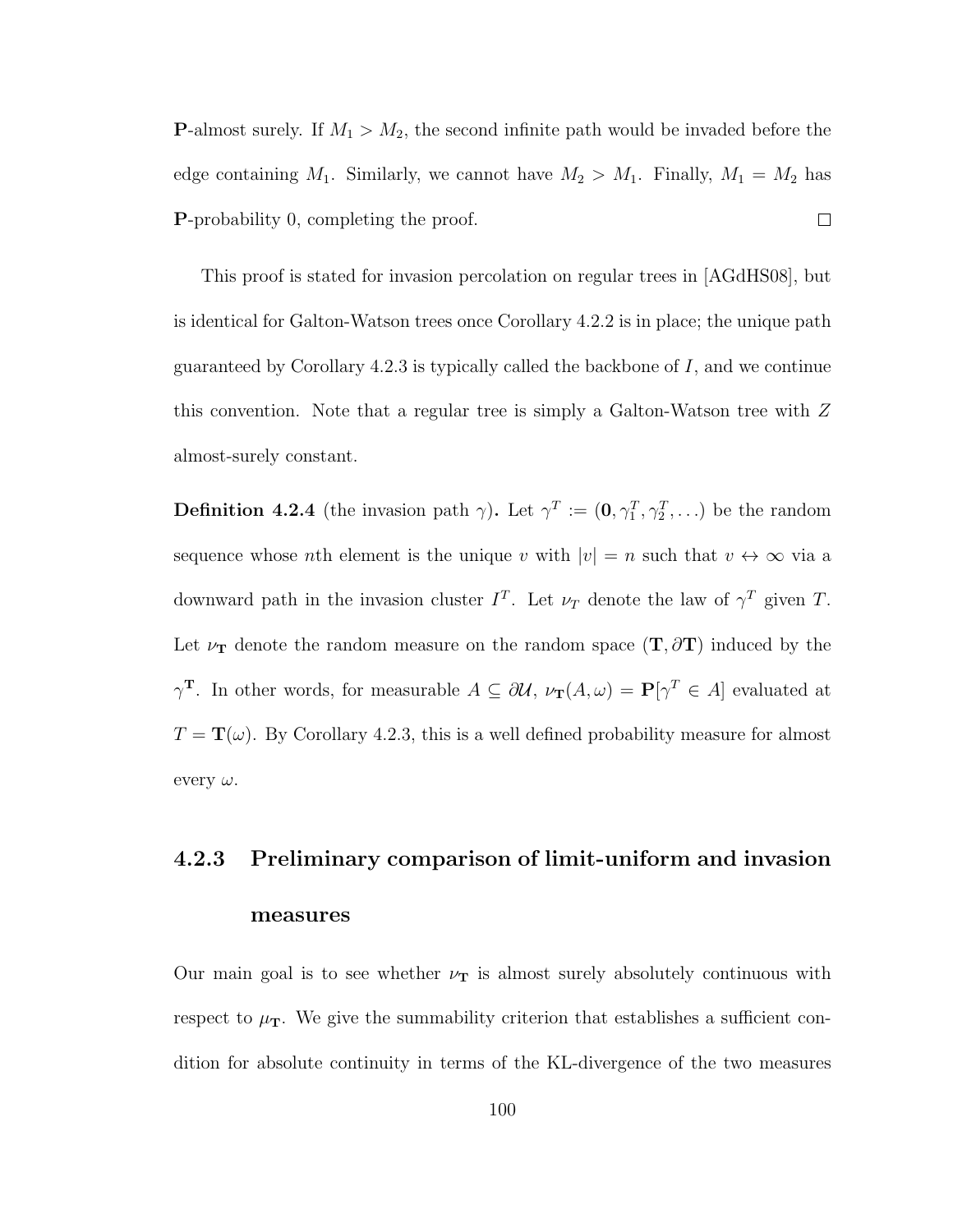along a ray chosen from  $\nu_{\mathbf{T}}$ .

**Definition 4.2.5** (the splits p and q at children of u, and their difference, X). Let  $v$  be a vertex of **T** and let  $u$  be the parent of  $v$ . Define

$$
p(v) := \mu_{\mathbf{T}}(v) / \mu_{\mathbf{T}}(u)
$$

$$
q(v) := \nu_{\mathbf{T}}(v) / \nu_{\mathbf{T}}(u)
$$

$$
X(u) := \sum_{w} q(w) \log[q(w) / p(w)]
$$

where the sum is over all children w of u and  $\nu_{\mathbf{T}}(v) = \nu_{\mathbf{T}}(\{\gamma : v \in \gamma\})$  and  $\mu_{\mathbf{T}}(v)$ is defined similarly. The quantity  $X$  is known as KL-divergence. The KL-divergence  $\mathcal{K}(\rho, \rho')$  is defined between any two probability measures  $\rho$  and  $\rho'$  on a finite set  $\{1, \ldots, k\}$  by the formula

$$
\mathcal{K}(\rho,\rho'):=\sum_{i=1}^k \rho'(i)\log \frac{\rho'(i)}{\rho(i)}.
$$

It is a measure of the difference between the two distributions. It is always nonnegative but not symmetric. The following inequality shows that  $K$  behaves like quadratic distance away from  $\rho = 0$ .

**Proposition 4.2.6.** Let  $\rho$  and  $\rho'$  be probability measures on the set  $\{1, \ldots, k\}$  and denote  $\varepsilon_i := \rho'(i)/\rho(i) - 1$ . Then

$$
\mathcal{K}(\rho, \rho') \le \sum_{i=1}^{k} \rho(i)\varepsilon_i^2.
$$
\n(4.2.1)

*Proof.* Define the function R on  $(-1, \infty)$  by

$$
R(x) := \frac{(1+x)\log(1+x) - x}{x^2}
$$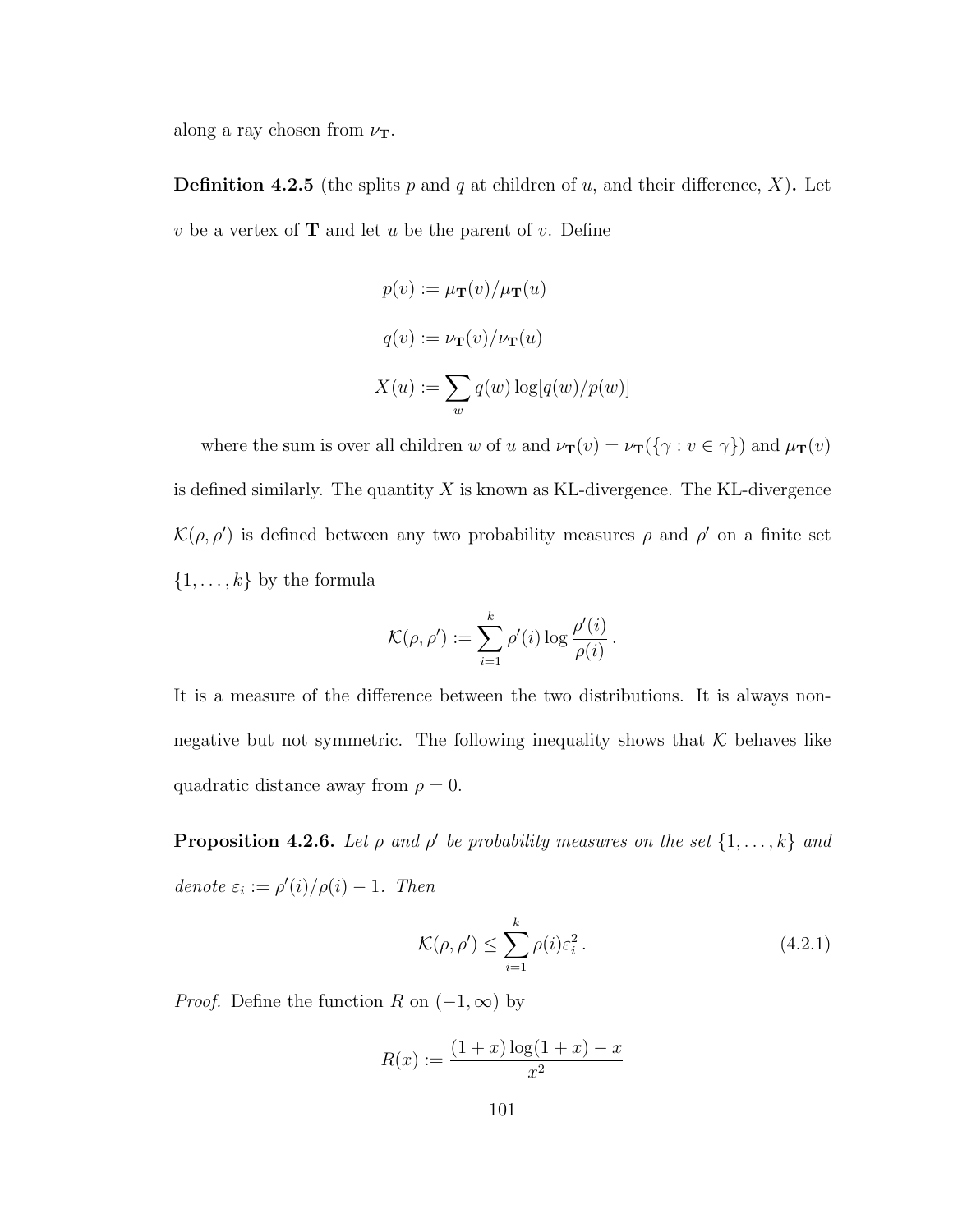if  $x \neq 0$  and  $R(0) := 1/2$ . This makes R continuous, positive, and decreasing from 1 to 0 on  $(-1, \infty)$ . When  $\varepsilon = \rho'/\rho - 1$ , we may compute

$$
\frac{\rho' \log(\rho'/\rho) - (\rho' - \rho)}{\rho} = \frac{(1+\varepsilon)\rho \log(1+\varepsilon) - \varepsilon\rho}{\rho} = \varepsilon^2 R(\varepsilon).
$$

Because  $\sum_{i=1}^{k} \rho(i) = \sum_{i=1}^{k} \rho'(i) = 1$ , we see that

$$
\mathcal{K}(\rho,\rho') = \sum_{i=1}^{k} (\rho'(i) - \rho(i)) + \rho(i)\varepsilon_i^2 R(\varepsilon_i) = \sum_{i=1}^{k} \rho(i)\varepsilon_i^2 R(\varepsilon_i)
$$

and the result follows from  $0 < R(\varepsilon_i) < 1$ .

Applying Proposition 4.2.6 to  $\rho' = q$  and  $\rho = p$  gives

$$
X(u) \le \sum_{w} p(w)\varepsilon(w)^2 \tag{4.2.2}
$$

 $\Box$ 

where  $\varepsilon(w) = \frac{q(w)}{p(w)} - 1$ .

**Lemma 4.2.7.** Let T be a fixed tree on which  $\nu_T$  and  $\mu_T$  are well defined on the Borel  $\sigma$ -field  $\beta$  on  $\partial T$ . If

$$
\sum_{n=1}^{\infty} \sum_{|v|=n} X(v)\nu_T(v) < \infty \tag{4.2.3}
$$

then  $\nu_T \ll \mu_T$ .

*Proof.* On the measure space  $(\partial T, \mathcal{B})$ , define a filtration  $\{\mathcal{G}_n\}$  by letting  $\mathcal{G}_n$  denote the  $\sigma$ -field generated by the sets  $\{\gamma : \gamma_n = v\}$ . The Borel  $\sigma$ -field  $\mathcal B$  is the increasing limit  $\sigma(\bigcup_n \mathcal{G}_n)$ . Let

$$
M_n := \left. \frac{d\nu_T}{d\mu_T} \right|_{\mathcal{G}_n}.
$$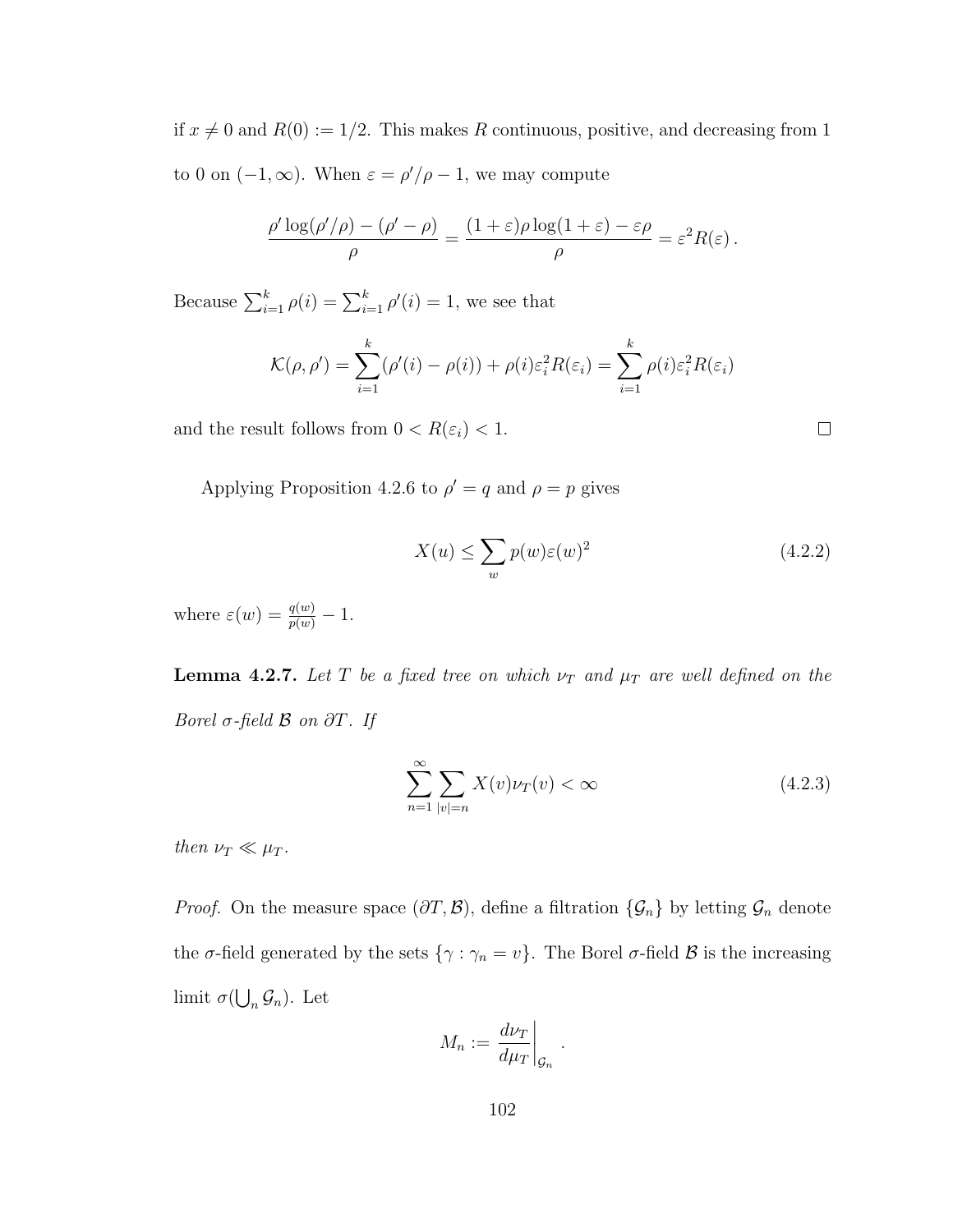In other words,  $M_n(\gamma) = \nu_T(\gamma_n)/\mu_T(\gamma_n)$ . Let  $\overline{M} := \limsup_{n \to \infty} M_n$ . The Radon-Nikodym martingale theorem [Dur10, Theorem 5.3.3] says that  $\{M_n\}$  is a martingale with respect to  $(\partial T, \mathcal{B}, \mu_T, \{\mathcal{G}_n\})$  and that  $\nu_T \ll \mu_T$  is equivalent to  $\nu_T(\{\overline{M} = \infty\}) =$ 0. This is equivalent to  $\nu_T(\underline{M} = 0) = 0$  where  $\underline{M} = 1/\overline{M} = \liminf_n 1/M_n$ . The sequence  $\{1/M_n\}$  is a  $\nu_T$ -martingale, therefore  $\{\log(1/M_n)\}\$ is a  $\nu_T$ -supermartingale and to conclude that it  $\nu_T$ -a.s. does not go to negative infinity, it suffices to show that its expectation is bounded from below.

We compute the conditional expected increment of  $\log(1/M_n)$ . Letting  $\gamma$  denote the ray  $(\gamma_1, \gamma_2, \ldots),$ 

$$
\log\frac{1}{M_{n+1}(\gamma)} - \log\frac{1}{M_n(\gamma)} = \log\frac{\nu_T(\gamma_n)}{\mu_T(\gamma_n)} - \log\frac{\nu_T(\gamma_{n+1})}{\mu_T(\gamma_{n+1})} = -\log\frac{q(\gamma_{n+1})}{p(\gamma_{n+1})}.
$$

Conditioning on  $\mathcal{G}_n$ , if  $\gamma_n = u$ , then the  $\nu_T$ -probability of  $\gamma_{n+1} = v$  is  $q(v)$ , whence

$$
\mathbf{E}_{\nu_T} \left[ \log \frac{1}{M_{n+1}} - \log \frac{1}{M_n} \middle| \mathcal{G}_n \right] = \sum_{v \text{ child of } u} -q(v) \log \frac{q(v)}{p(v)} = -X(u) .
$$

Taking the unconditional expectation,

$$
\mathbf{E}_{\nu_T} \left[ \log \frac{1}{M_{n+1}} - \log \frac{1}{M_n} \right] = - \sum_{|v|=n} \nu_T(v) X(v)
$$

and summing over *n* shows that  $(4.2.3)$  implies that  $log(1/M_n)$  has expectation bounded from below, establishing  $\nu_T \ll \mu_T$ .  $\Box$ 

Corollary 4.2.8. Recall that  $\gamma$  denotes the invasion path on T and let  $X_n$  denote  $X(\gamma_n)$ .

(i) If 
$$
\sum_{n=1}^{\infty} \mathbf{E}X_n < \infty
$$
 then  $\nu_{\mathbf{T}} \ll \mu_{\mathbf{T}}$  GW-almost surely.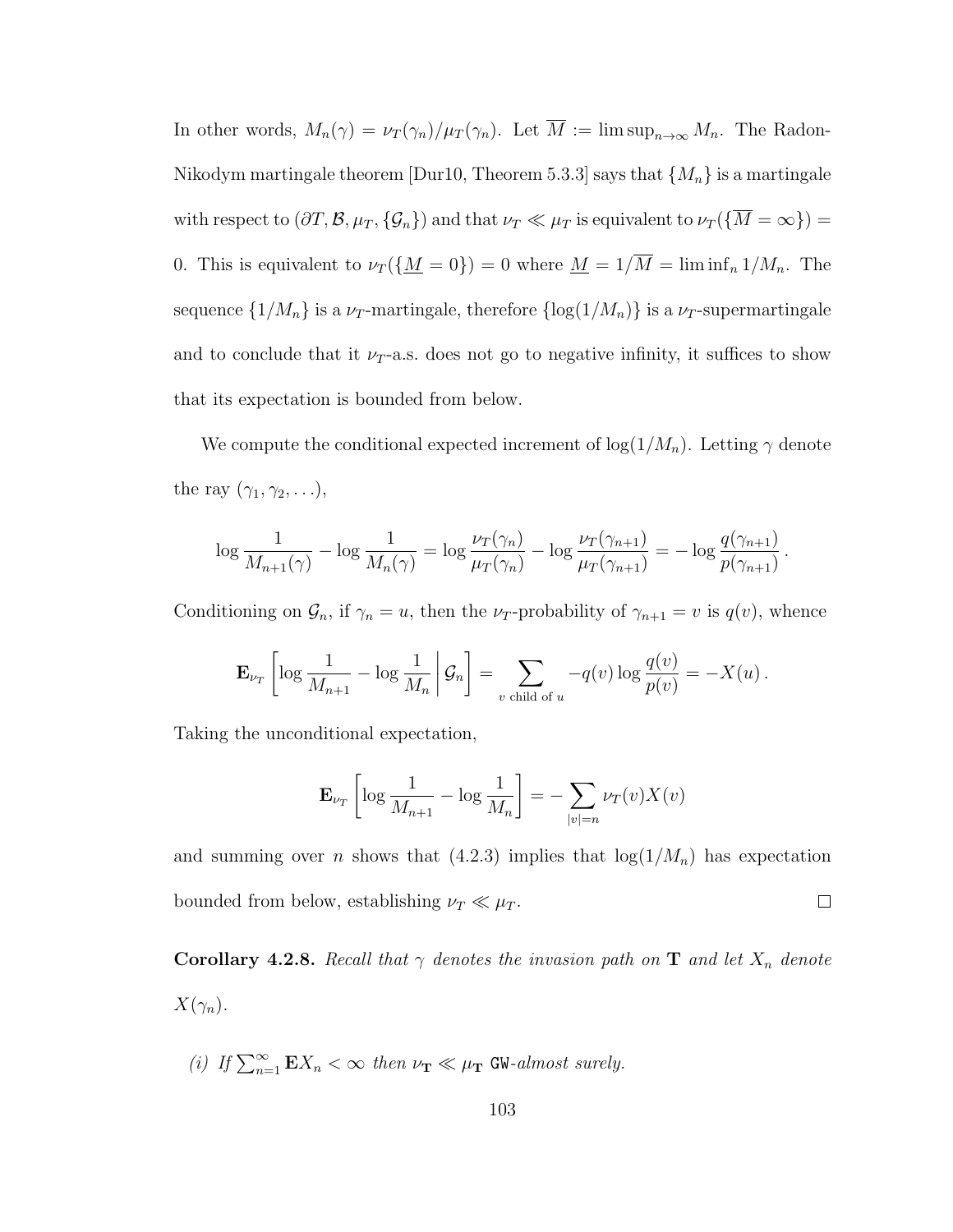(ii) Define the filtration  $\{\mathcal{G}'_n\}$  on  $(\Omega, \mathcal{F})$  by letting  $\mathcal{G}'_n$  be the  $\sigma$ -field generated by T together with  $\gamma_1, \ldots, \gamma_n$ . Let  $Y(v)$  be non-negative random variables such that  $Y(v) \in \mathcal{G}'_{|v|}$  and

$$
\mathbf{P}[X(\gamma_n) \neq Y(\gamma_n) \text{ infinitely often}] = 0.
$$

Then  $\sum_{n=1}^{\infty} \mathbf{E} Y_n < \infty$  implies that GW-almost surely,  $\nu_{\mathbf{T}} \ll \mu_{\mathbf{T}}$ .

#### Proof.

(i) Writing  $\mathbf{E}X_n = \mathbf{E} [\mathbf{E_T}X_n]$  we see that the hypothesis of (i), namely  $\sum_{n=1}^{\infty} \mathbf{E}X_n$  $\infty$ , implies  $\mathbf{E} \sum_{n=1}^{\infty} \mathbf{E}_{\mathbf{T}} X_n < \infty$ . This implies  $\sum_{n=1}^{\infty} \mathbf{E}_{\mathbf{T}} X_n < \infty$  almost surely. A version of  ${\bf E_T}X_n$  is  $\sum_{|v|\in {\bf T}_n}X(v)\nu_{\bf T}(v)$ , whence (4.2.3) holds for GW-almost every T, implying almost sure absolute continuity of  $\mu_{\rm T}$  with respect to  $\nu_{\rm T}$ .

(ii) The argument used to prove Lemma 4.2.7 may be adapted as follows. Let  $M_n :=$  $d\nu_{\mathbf{T}}$  $d\mu_{\bf T}$  $\bigg|_{\mathcal{G}'_r}$ n , a version of which is the function taking the value  $\frac{\nu_{\mathbf{T}}(v)}{\sqrt{n}}$  $\mu_{\textbf{T}}(v)$ on  $\{\gamma_n =$  $v$ . Again  $\{M_n\}$  is a martingale and  $\log(1/M_n)$  is a supermartingale which we need to show converges almost surely. The sequence

$$
S_M := \sum_{n=1}^M \left( \log \frac{1}{M_{n+1}} - \log \frac{1}{M_n} \right) \mathbf{1}_{X(\gamma_n) = Y(\gamma_n)}
$$

is a convergent supermartingale because its expected increments are either 0 or  $-Y(\gamma_n)$ ; convergence of the unconditional expectations  $\mathbf{E}Y(\gamma_n)$  implies almost sure convergence of the expected increments, implying almost sure convergence of the supermartingale  $\{S_M\}$ . The hypotheses of (ii) imply that the increments of  $S_M$  differ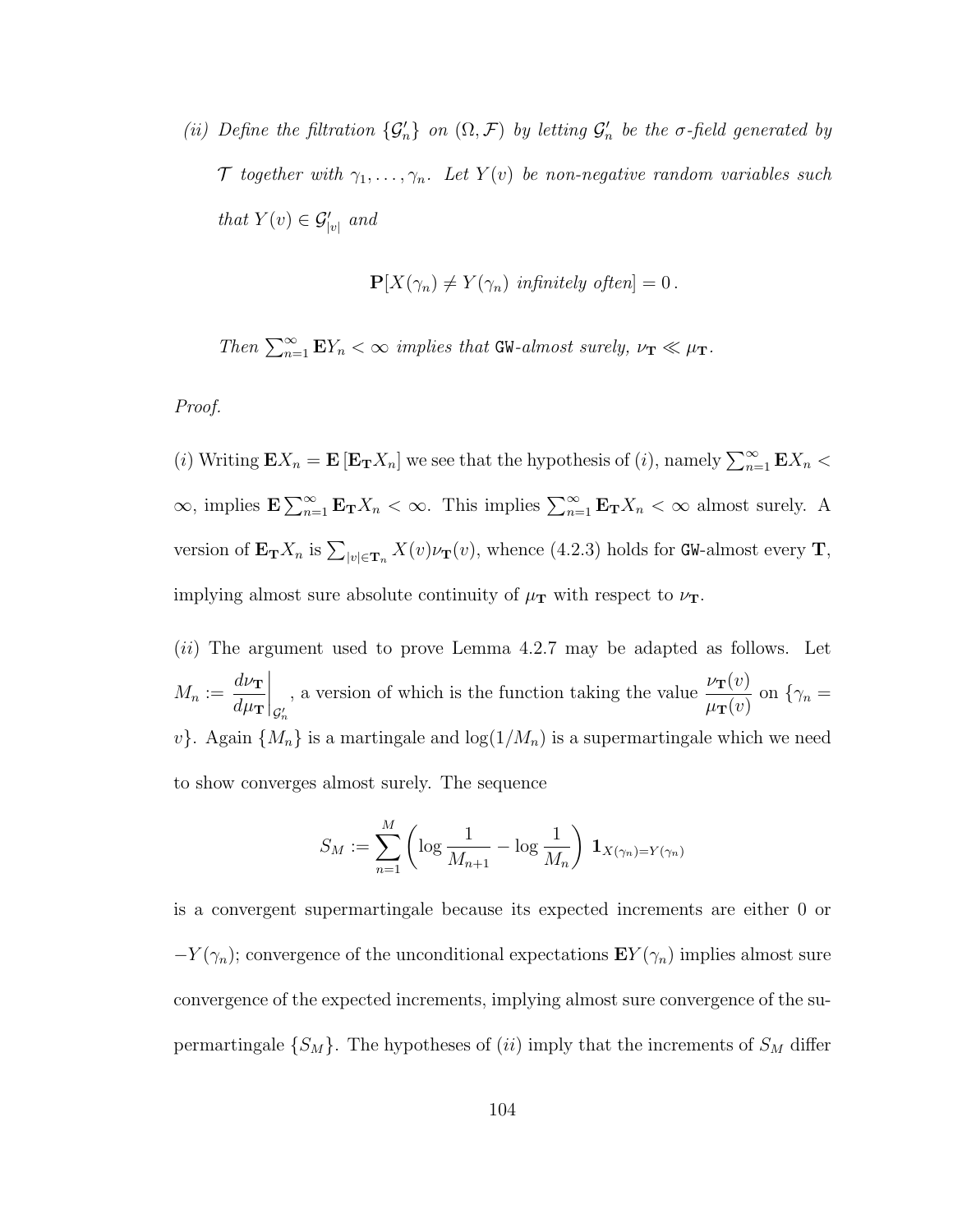from the increments of  $log(1/M_n)$  finitely often almost surely, implying convergence of the supermartingale  $\log(1/M_n)$  and hence  $\nu_{\mathbf{T}} \ll \mu_{\mathbf{T}}$ .  $\Box$ 

## 4.3 Survival function conditioned on the tree

This section is concerned with estimating the quenched survival function  $\theta_{\mathbf{T}}(p)$ . The ultimate goal will be to examine the behavior of  $\theta_{\mathbf{T}}(p)$  for small  $p - p_c$ , as estimates on  $\theta_{\mathbf{T}}(\cdot)$  will be central to step 5 of the outline. Before studying the random function  $\theta_{\mathbf{T}}(p)$ , we record some basic properties of the annealed function  $\theta(p) = \mathbf{E}[\theta_{\mathbf{T}}(p)]$ . For a more complete analysis of the function  $\theta_{\mathbf{T}}(\cdot)$ , see [MPR18].

#### 4.3.1 Properties of the annealed function  $\theta(p)$

We restate the necessary parts of Propositions 2.2.2 and 2.2.5.

**Proposition 4.3.1.** The derivative from the right  $K := \theta'(p_c)$  exists and is given by

$$
K := \frac{2}{p_c^3 \phi''(1)} \,. \tag{4.3.1}
$$

Furthermore as,  $p \downarrow p_c$ ,  $\theta'(p) \rightarrow K$ .

# 4.3.2 Preliminary estimates of  $\theta_{\rm T}(p)$

We now move to estimating  $\theta_{\mathbf{T}}(p)$ , a random variable measurable with respect to T. We first prove an upper bound on  $\theta$  which gives a uniform bound on the  $L^q$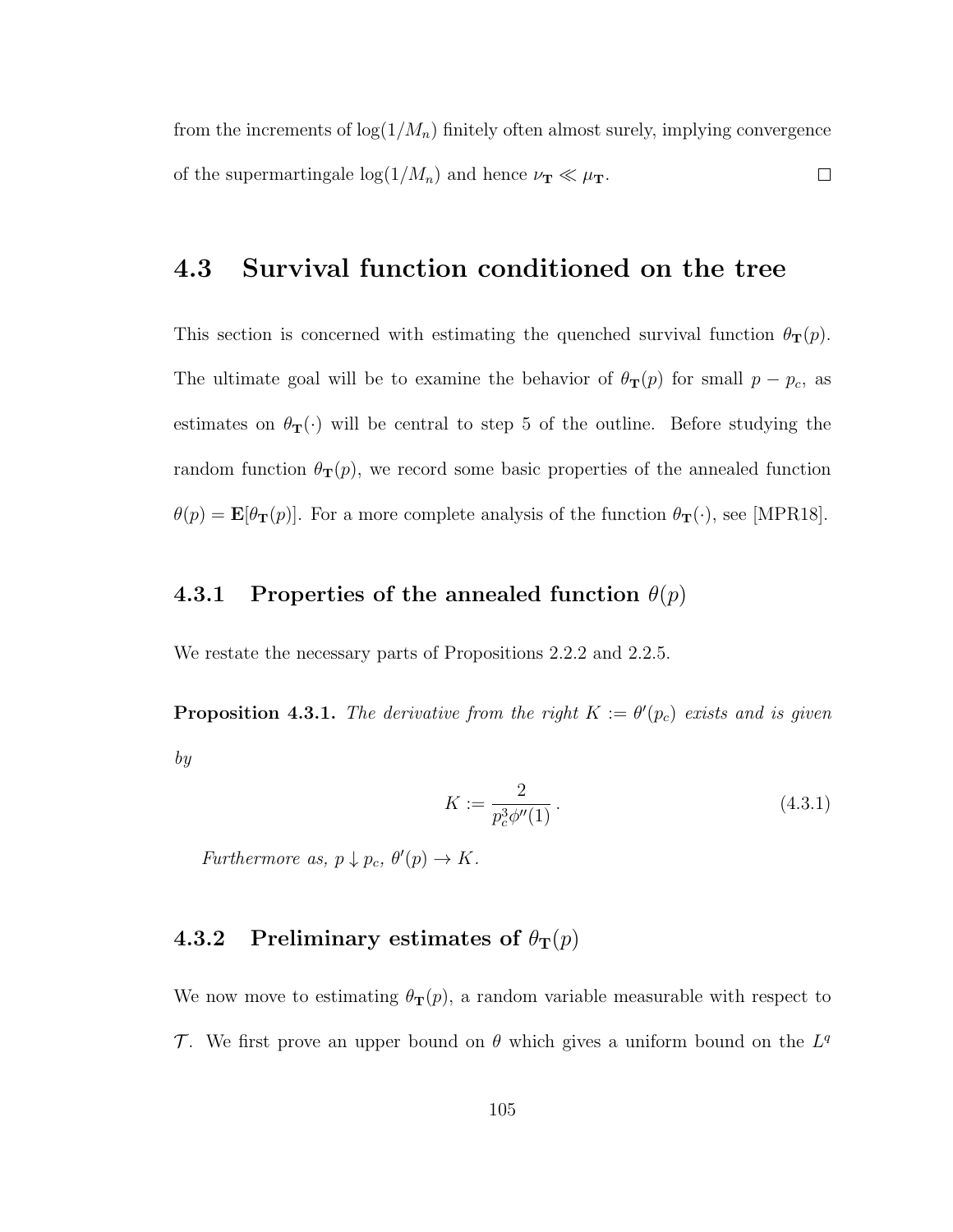norm of  $\theta$ . Additionally, we show that conditioning on only the first n levels gives a random variable exponentially close to  $\theta$ . Estimating this averaged random variable is a key element in the proof of Theorem 4.1.1, and is the content of Section 4.3.3.

The following result from [LP17] will be useful for obtaining an a.s. upper bound on  $\theta_{\mathbf{T}}(p_c + \varepsilon)$ .

**Theorem 4.3.2** ([LP17, Theorem 5.24]). For p-percolation, we have

$$
\frac{1}{\mathscr{R}(\mathbf{0} \leftrightarrow \infty)+1} \leq \mathbf{P_T}[\mathbf{0} \leftrightarrow \infty] \leq \frac{2}{\mathscr{R}(\mathbf{0} \leftrightarrow \infty)+1}
$$

where  $\mathscr{R}(\mathbf{0} \leftrightarrow \infty)$  denotes the effective resistance from **0** to infinity when an edge connecting  $\overleftarrow{u}$  to u is given resistance

$$
r(e) = \frac{1-p}{p^{|u|}}.
$$

| œ | __ |  |
|---|----|--|

From this, we deduce:

**Proposition 4.3.3.** For any  $\varepsilon \in (0, 1-p_c)$  and GW-almost surely,

$$
\theta_{\mathbf{T}}(p_c + \varepsilon) < \frac{2\varepsilon \overline{W}}{(1 - p_c - \varepsilon)p_c} \tag{4.3.2}
$$

where  $W := \sup$  $\sup_n W_n(\mathbf{T})$  is almost surely finite because  $\lim_{n\to\infty} W_n$  exists almost surely.

*Proof.* To get an upper bound on g, we need a lower bound on the resistance. For each height n, short together all nodes at this height. For every  $p = p_c + \varepsilon$  this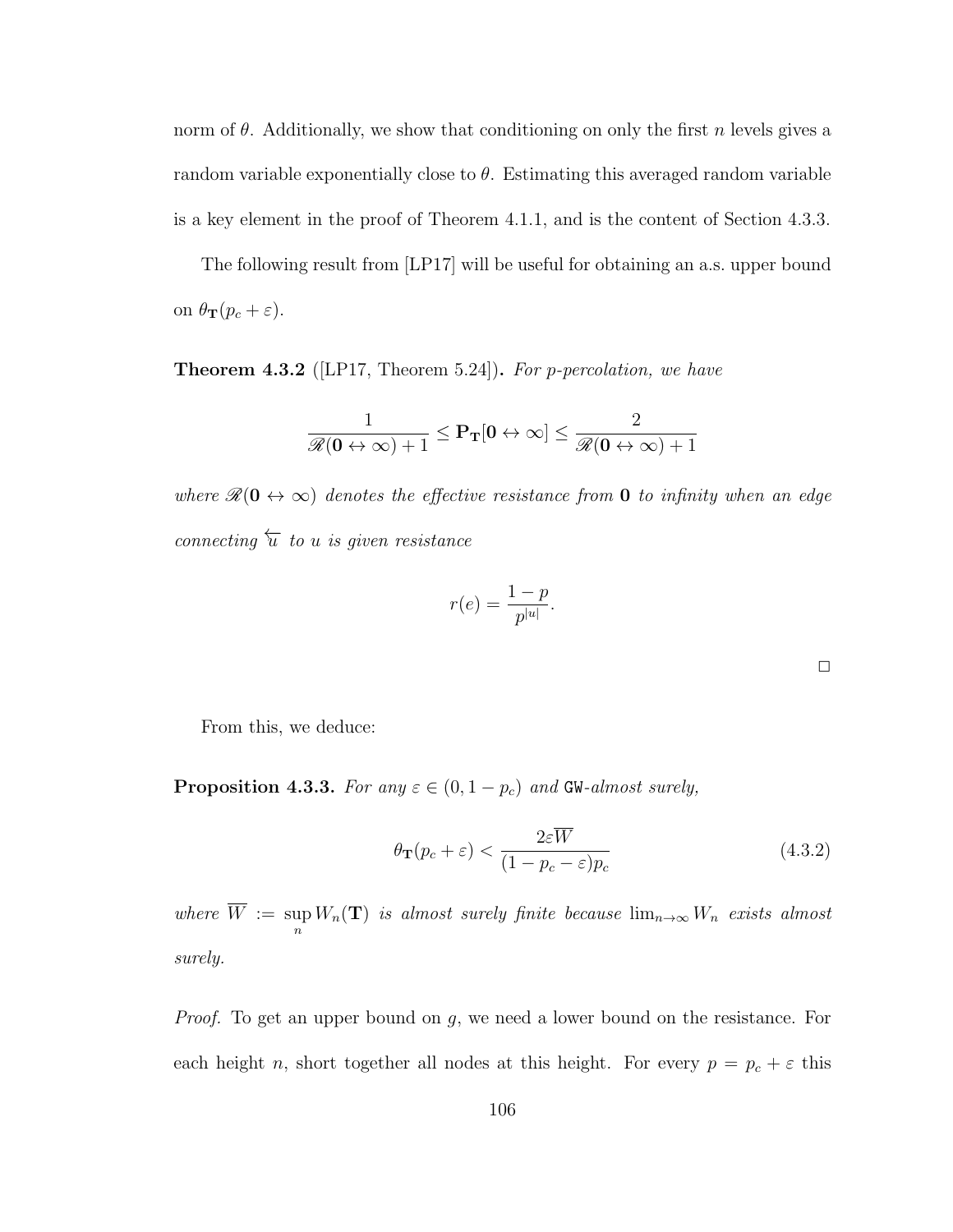gives a lower bound of

$$
\mathscr{R}(\mathbf{0} \leftrightarrow \infty) \geq \sum_{n=1}^{\infty} \frac{1 - p_c - \varepsilon}{Z_n (p_c + \varepsilon)^n}
$$

$$
= (1 - p_c - \varepsilon) \sum_{n=1}^{\infty} \frac{p_c^n}{W_n (p_c + \varepsilon)^n}
$$

$$
\geq \frac{(1 - p_c - \varepsilon)}{\overline{W}} \sum_{n=1}^{\infty} \frac{p_c^n}{(p_c + \varepsilon)^n}
$$

$$
= \frac{(1 - p_c - \varepsilon)p_c}{\overline{W}\varepsilon}.
$$

Using Theorem 4.3.2, we get

$$
\theta_{\mathbf{T}}(p_c + \varepsilon) \le \frac{2}{1 + \frac{(1 - p_c - \varepsilon)p_c}{\overline{W}\varepsilon}} \le \frac{2\varepsilon \overline{W}}{(1 - p_c - \varepsilon)p_c}.
$$
\n(4.3.3)

**Proposition 4.3.4** (uniform  $L^q$  bound). Suppose the offspring distribution has a finite  $q > 1$  moment. Then for any  $\delta > 0$ , there is a constant  $c_q$  such that for all  $\varepsilon \in (0, 1-p_c-\delta),$ 

$$
\mathbf{E}\theta_{\mathbf{T}}(p_c+\varepsilon)^q \le c_q \varepsilon^q
$$

where  $c_q = c_q(\delta) > 0$ .

*Proof.* First recall that if the offspring has a finite q-moment, then  $M_q := \mathbf{E} W^q$  is finite as well. By the  $L^q$  maximal inequality (e.g., [Dur10, Theorem 5.4.3]), we have that

$$
\mathbf{E}\left[\left(\sup_{1\leq k\leq n}W_k\right)^q\right]\leq \left(\frac{q}{q-1}\right)^q \mathbf{E}W_n^q \leq \left(\frac{q}{q-1}\right)^q M_q
$$

because  $\{W_n^q\}$  is a submartingale.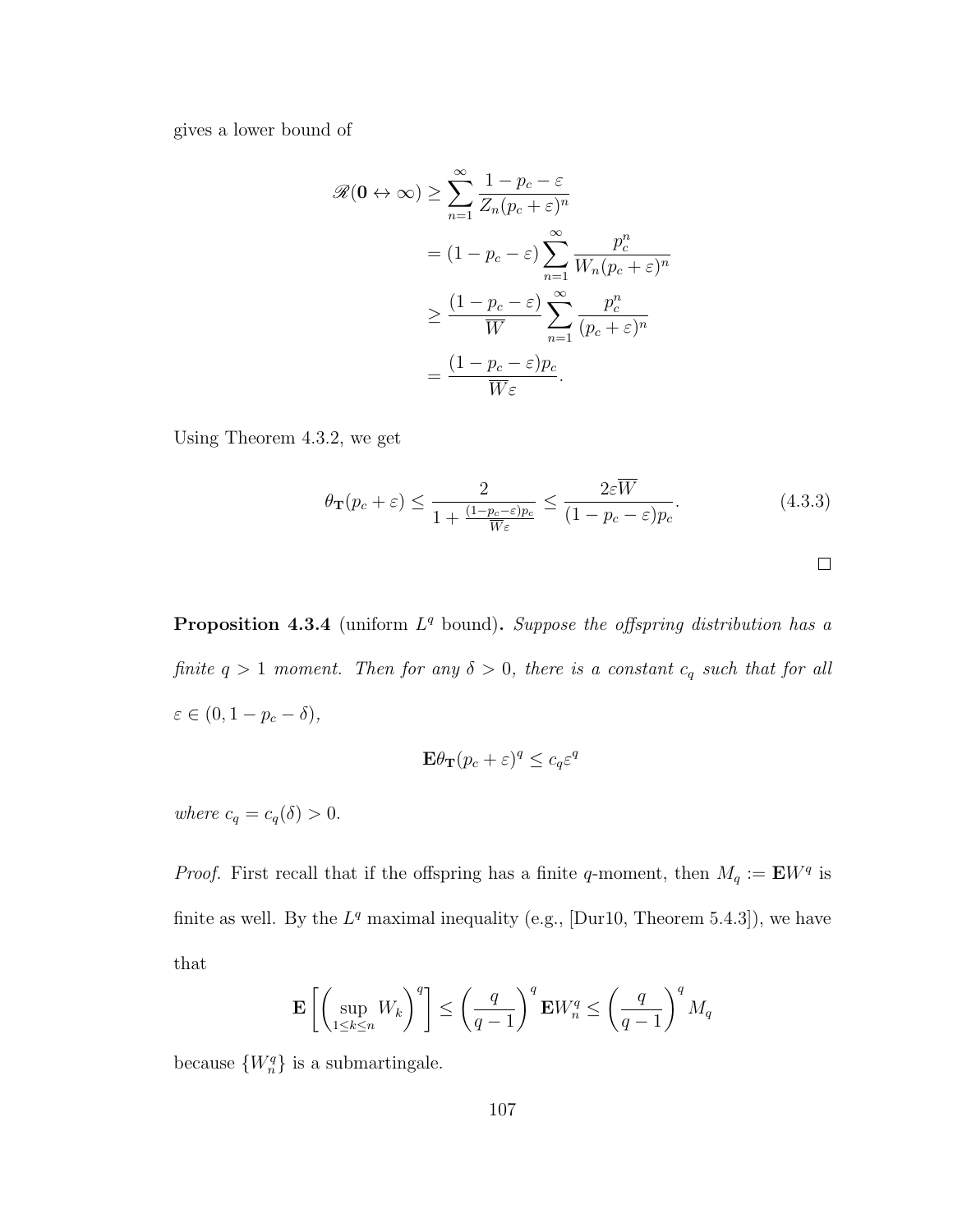Note that  $\int$  sup  $1 \leq k \leq n$  $W_k$  $\setminus^q$  $\uparrow \overline{W}^q$  as  $n \to \infty$ . By monotone convergence, this implies  $\mathbf{E}[\overline{W}^q] \leq (q/(q-1))^q M_q$ . In particular, for any  $\varepsilon < 1 - p_c - \delta$ , this together with Proposition 4.3.3 implies

$$
\mathbf{E}[\theta_{\mathbf{T}}(p_c+\varepsilon)^q] \leq \left(\frac{2\varepsilon}{(1-p_c-\varepsilon)p_c}\right)^q \mathbf{E}[\overline{W}^q] \leq \left(\frac{2\varepsilon}{\delta p_c}\right)^q \left(\frac{q}{q-1}\right)^q M_q,
$$

 $\Box$ 

proving the proposition with  $c_q =$  $\begin{pmatrix} 2q \end{pmatrix}$  $(q-1)\delta p_c$  $\setminus^q$  $M_q$ .

Let  $\mathcal{T}_n$  denote  $\sigma(\deg_v : |v| \leq n)$ . Because  $\mathcal{T}_n \uparrow \mathcal{T}$  and  $\theta$  is bounded, we know that  $\mathbf{E}[\theta_{\mathbf{T}}(p) | \mathcal{T}_n] \to \theta_{\mathbf{T}}(p)$  almost surely and in  $L^1$ . It turns out that  $\theta_{n,\mathbf{T}}(p) :=$  $\mathbf{E}[\theta_{\mathbf{T}}(p) | \mathcal{T}_n]$  is much easier to estimate than  $\theta$  itself. Our strategy is to show this convergence is exponentially rapid, transferring the work from estimation of  $\theta$  to estimation of  $\theta_n$ .

**Lemma 4.3.5.** For any  $\delta > 0$ , there are constants  $c_i > 0$  such that for all  $p \in$  $(p_c, \sqrt{p_c} - \delta)$ 

$$
\left| \theta_{\mathbf{T}}(p) - \theta_{n,\mathbf{T}}(p) \right| \le c_1 e^{-c_2 n}
$$

with probability at least  $1 - e^{-c_3 n}$ .

*Proof.* Define a random set  $S = S(n, p)$  to be the set of vertices  $v \in \mathbf{T}_n$  such that  $\mathbf{0} \leftrightarrow_{p} v$ . Let  $\pi_{\mathbf{T}}$  denote the law of the random variable S, an atomic probability measure on the subsets of the random set  $\mathbf{T}_n$ . Using

$$
\theta_{\mathbf{T}}(p) = \mathbf{P}[H(p) | \mathcal{T}] = \mathbf{E}\left[\mathbf{P}[H(p) | \mathcal{F}_n'] | \mathcal{T}\right]
$$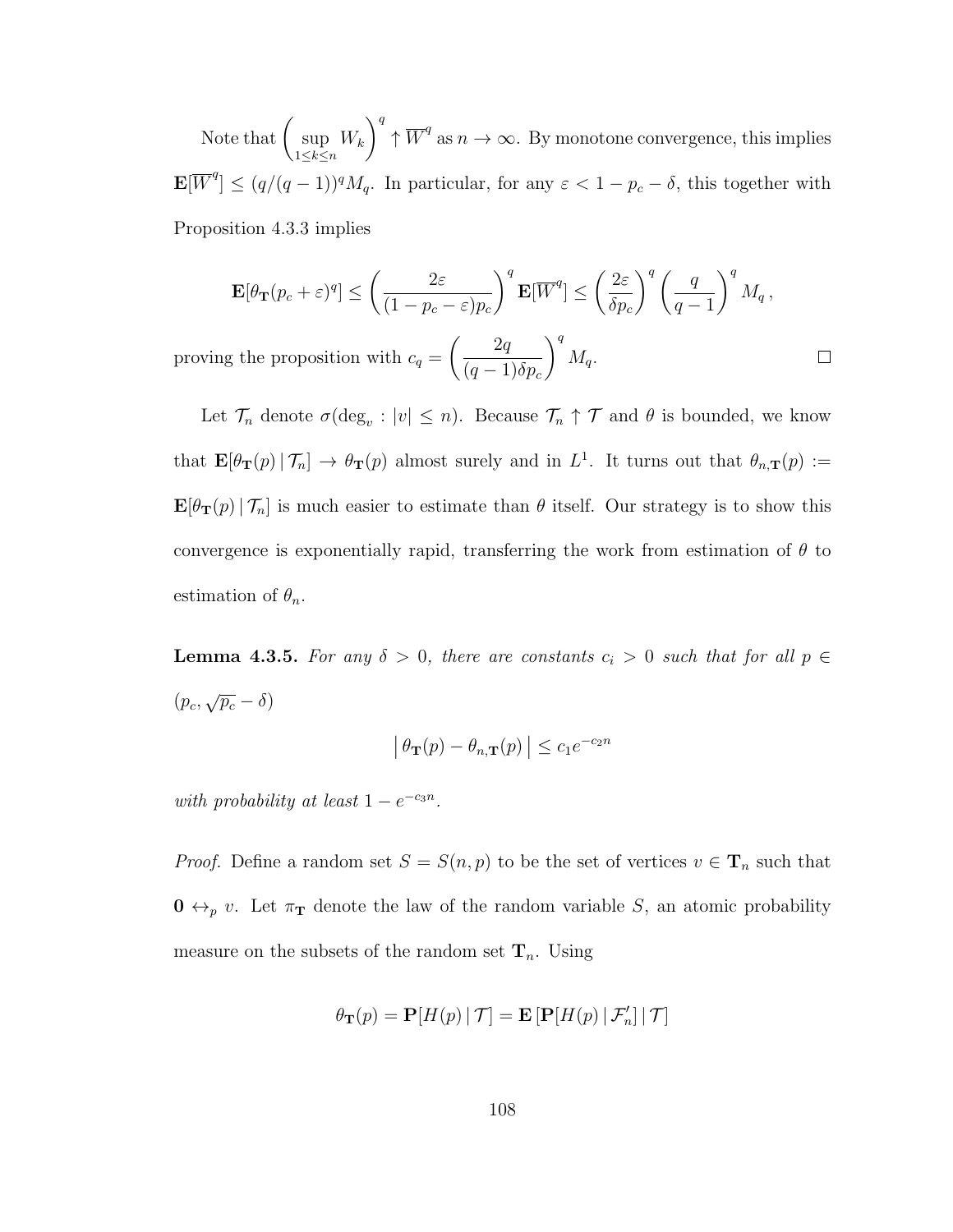where  $\mathcal{F}'_n$  be the  $\sigma$ -field generated by  $\mathcal{F}_n$  and  $\mathcal{T}$ , we obtain the explicit representation

$$
\theta_{\mathbf{T}}(p) = \sum_{S} \pi_{\mathbf{T}}(S) \left[ 1 - \left( \prod_{v \in S} (1 - \theta_{\mathbf{T}(v)}(p)) \right) \right]. \tag{4.3.4}
$$

Order the vertices in  $\mathbf{T}_n$  arbitrarily and define the revealed martingale  $\{M_k\}$  by

$$
M_k := \mathbf{E}\left[\theta_\mathbf{T}(p) \,|\, \mathcal{T}_n, \{\mathbf{T}(v_j) : j \le k\}\right] \tag{4.3.5}
$$

as k ranges from 0 to  $|\mathbf{T}_n|$ . By definition,  $M_0 = \theta_{n,\mathbf{T}}$ . Also,  $M_{|\mathbf{T}_n|} = \theta_{\mathbf{T}}(p)$  because from  $\mathcal{T}_n$  together with  $\{T(v) : v \in T_n\}$  one can reconstruct T. Arguing as in (4.3.4), we obtain the explicit representation

$$
M_k = \sum_{S} \pi_{\mathbf{T}}(S) \left[ 1 - \prod_{v \in S_{\le k}} (1 - \theta_{\mathbf{T}(v)}(p))(1 - \theta(p))^{S_{>k}} \right]
$$
(4.3.6)

where for a given set  $S \subset \mathbf{T}_n$ ,  $S_{\leq k}$  denotes the vertices in S indexed  $\leq k$  and  $S_{\geq k}$ denotes the set indexed  $> k$ .

We claim the increments of  $\{M_k\}$  are bounded by  $p^n$ . Indeed, (4.3.6) implies

$$
|M_k - M_{k-1}| \leq \sum_{S \ni v_k} \pi_{\mathbf{T}}(S) |\theta_{\mathbf{T}(v_k)}(p) - \theta(p)| \leq \sum_{S \ni v_k} \pi_{\mathbf{T}}(S) = \mathbf{P}[\mathbf{0} \leftrightarrow_p v_k] = p^n.
$$

Azuma's inequality [Azu67] implies that for any  $c_1, c_2 > 0$ , the bounded increments translate to an upper bound

$$
\mathbf{P}\left[|\theta_{\mathbf{T}}(p) - \theta_{n,\mathbf{T}}(p)| > c_1 e^{-c_2 n} |\mathcal{T}_n\right] \le \exp\left(-\frac{c_1^2 e^{-2c_2 n}}{2|\mathbf{T}_n| p^{2n}}\right). \tag{4.3.7}
$$

Recall that for any  $\gamma > 0$ ,

$$
\mathbf{P}[|\mathbf{T}_n| \ge (\mu(1+\gamma))^n] = \mathbf{P}[W_n \ge (1+\gamma^n)] \le (1+\gamma)^{-n}
$$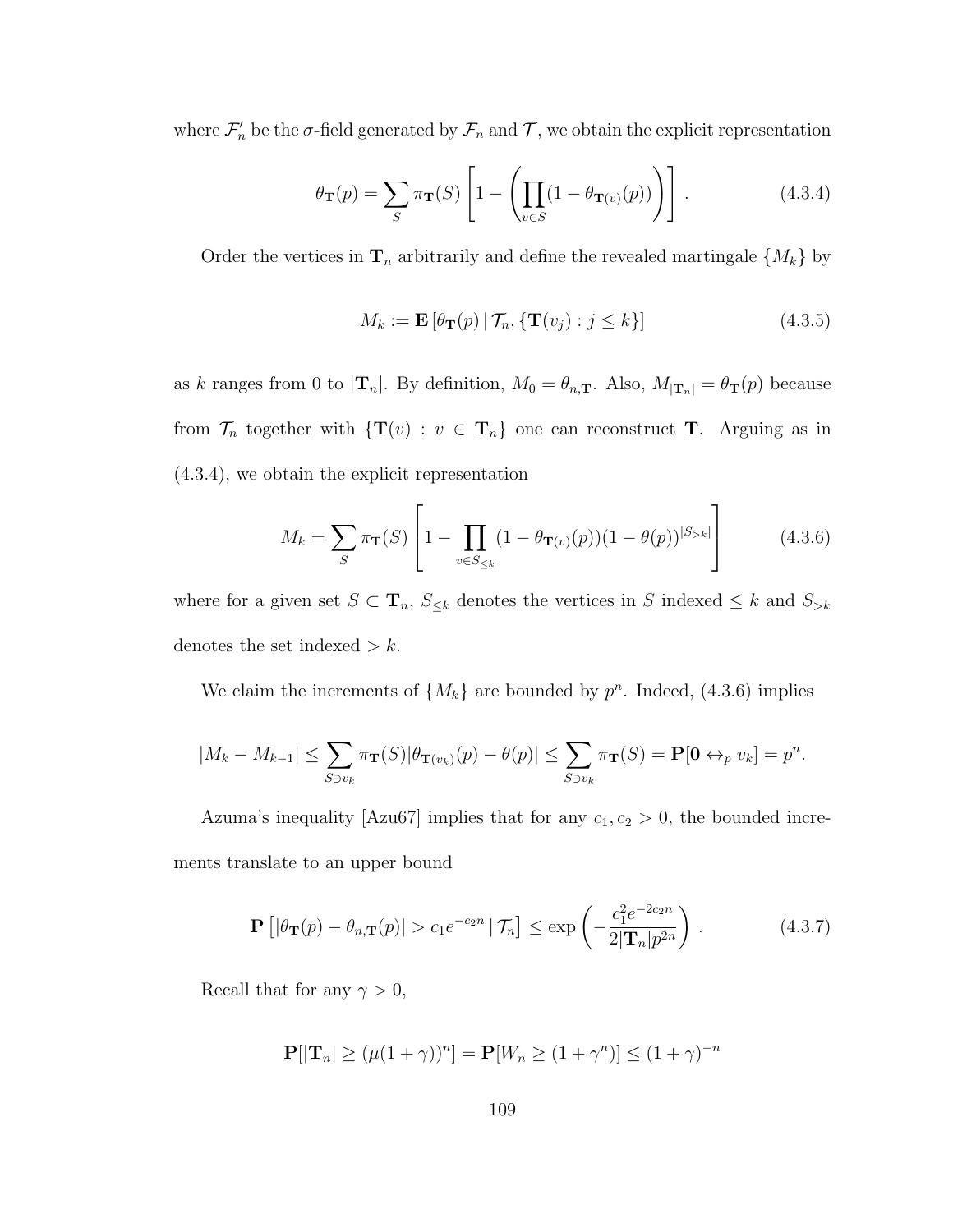by Markov's inequality. Since  $\mu p^2 < 1$  uniformly for  $p \in [p_c, \sqrt{p_c} - \delta]$ , we therefore may pick  $c_2$  so that  $e^{-2c_2n}$  is exponentially larger in n than  $|\mathbf{T}_n|p^{2n}$  with exponentially high probability. Conditioning on this event and applying (4.3.7) completes  $\Box$ the proof.

# 4.3.3 Bounds on the difference between  $\theta_{\text{T}}(p)$  and  $W\theta(p)$

For the purposes of proving Theorem 4.1.1, we will show that  $\theta_{\mathbf{T}}(p_c + \varepsilon)$  is close to  $W\theta(p_c+\varepsilon)$  for small  $\varepsilon > 0$ . For a fixed vertex v in a tree **T** define  $E(v,\varepsilon)$  by

$$
\theta_{\mathbf{T}(v)}(p_c + \varepsilon) = \theta(p_c + \varepsilon) \left( W(v) + E(v, \varepsilon) \right).
$$

**Proposition 4.3.6.** Suppose the offspring distribution of Z has  $p \geq 2$  moments. Then for any  $\delta, \ell$  for which both  $0 < \delta < 1$  and  $0 < \ell < \frac{1}{2}$ , there exist constants  $C_i > 0$  so that for all  $\varepsilon$  sufficiently small

$$
|E(\mathbf{0}, \varepsilon)| \le C_1 W \varepsilon^{1-\delta} + C_2 \varepsilon^{1-2\ell} \sum_{j=1}^{\lceil \varepsilon^{-\delta} \rceil - 1} W_j \tag{4.3.8}
$$

with probability at least  $1 - C_3 \varepsilon^{p\ell - \delta}$ .

*Proof.* Let  $c_1, c_2, c_3$  be the constants from Lemma 4.3.5, and fix  $\delta > 0$ . Then for  $m = \lceil \varepsilon^{-\delta} \rceil$ , we have

$$
|\theta_{m,\mathbf{T}}(p_c + \varepsilon) - \theta_{\mathbf{T}}(p_c + \varepsilon)| < c_1 e^{-c_2/\varepsilon^{\delta}} \tag{4.3.9}
$$

with probability at least  $1 - e^{-c_3/\varepsilon \delta}$ , which implies that (4.3.9) holds for the root and all children of the root with probability at least  $1 - (\mu + 1)e^{-c_3/\varepsilon}$ . Utilizing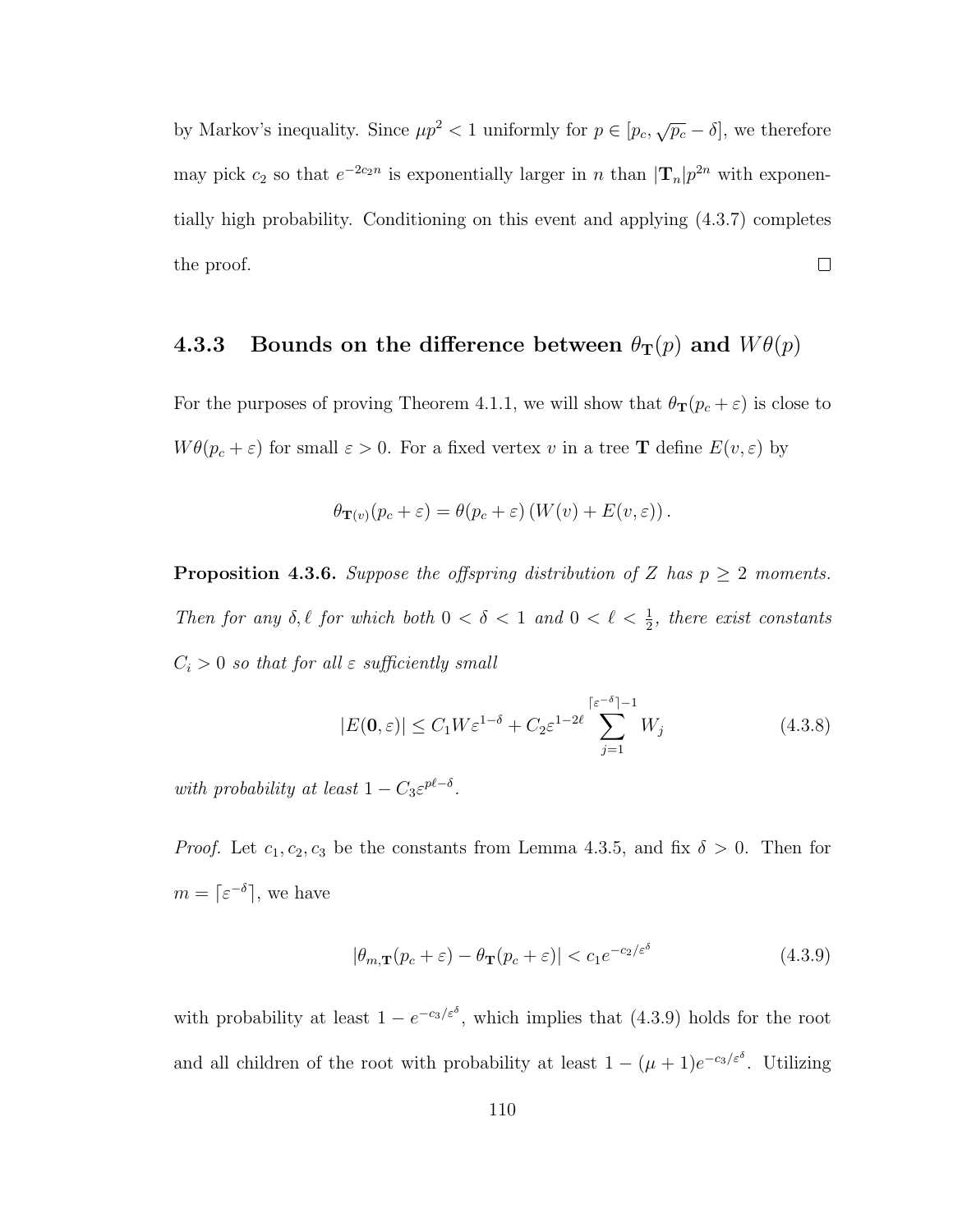(4.3.9) and the fact that  $\theta(p_c + \varepsilon) = \Theta(\varepsilon)$  as  $\varepsilon \to 0^+$  (while also making sure to select  $c_3 < c_2$ ) gives

$$
\frac{1}{\theta(p_c+\varepsilon)} |\theta_{m,\mathbf{T}}(p_c+\varepsilon) - \theta_{\mathbf{T}}(p_c+\varepsilon)| < c_1 \frac{1}{\theta(p_c+\varepsilon)} e^{-c_2/\varepsilon^{\delta}} = O\left(e^{-c_3/\varepsilon^{\delta}}\right). (4.3.10)
$$

By [Dub71], there exist positive constants  $C_1'$  and  $c_2'$  so that

$$
\mathbf{P}[W \le a] \le C_1' a^{c_2'}.
$$

This implies that  $C_1e^{-c_3/\varepsilon \delta} \leq W\varepsilon^{1-\delta}$  with probability at least  $1 - Ce^{-c/\varepsilon \delta}$  for some new constants. Thus, to show equation (4.3.8), it is sufficient to examine  $\theta_{m,\mathbf{T}}(p_c +$  $\varepsilon$ ).

The Bonferroni inequalities imply that

$$
\mathsf{Bon}^{(1)}_m(\mathbf{0},\varepsilon)-\mathsf{Bon}^{(2)}_m(\mathbf{0},\varepsilon)\leq \theta_{m,\mathbf{T}}(p_c+\varepsilon)\leq \mathsf{Bon}^{(1)}_m(\mathbf{0},\varepsilon)
$$

where

$$
\text{Bon}_m^{(1)}(\mathbf{0}, \varepsilon) := \left(1 + \frac{\varepsilon}{p_c}\right)^m W_m \theta(p_c + \varepsilon)
$$
  
and 
$$
\text{Bon}_m^{(2)}(\mathbf{0}, \varepsilon) := \theta(p_c + \varepsilon)^2 \sum_{\substack{u, w \in \mathbf{T}_m \\ u \neq w}} (p_c + \varepsilon)^{2m - |u \wedge w|}.
$$

To bound  $\theta_{m,\mathbf{T}}(p_c+\varepsilon)-\theta(p_c+\varepsilon)W$ , we first bound  $\frac{\text{Bon}_{m}^{(1)}(\mathbf{0},\varepsilon)}{\theta(p_c+\varepsilon)}-W$ . Write

$$
\frac{\text{Bon}_{m}^{(1)}(\mathbf{0},\varepsilon)}{\theta(p_c + \varepsilon)} - W = W\left(\left(1 + \frac{\varepsilon}{p_c}\right)^m - 1\right) + [W_m - W](1 + \varepsilon/p_c)^m.
$$

Note first that  $|(1 + \varepsilon/p_c)^m - 1| \leq Cm\varepsilon/p_c$  for some  $C > 0$ . Recalling that  $m = \lceil \varepsilon^{-\delta} \rceil$  gives a bound of  $C \varepsilon^{1-\delta}$ . Additionally, we have  $(1 + \varepsilon/p_c)^m \leq 2$  for  $\varepsilon$ sufficiently small. We now look towards  $|W_m - W|$ .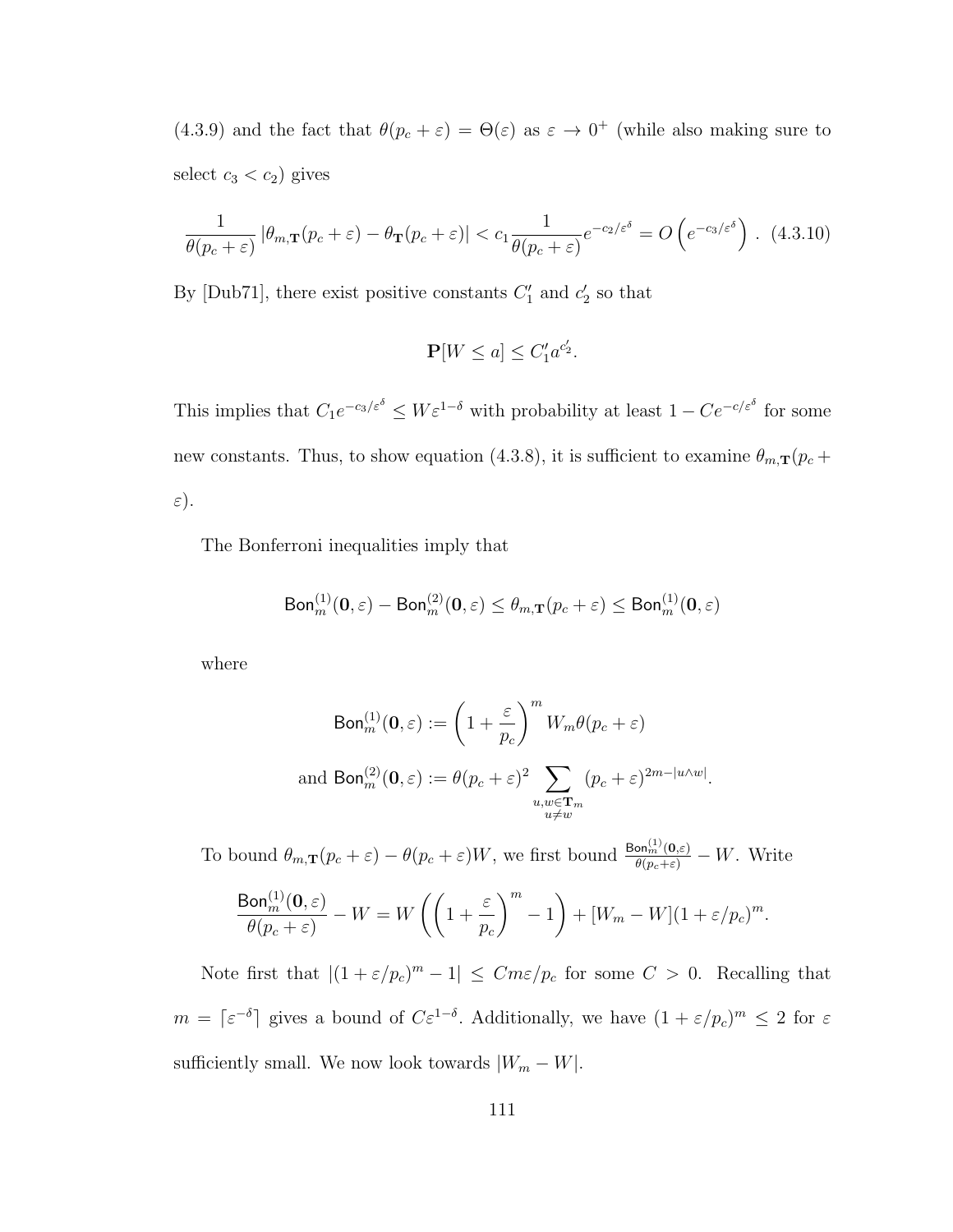By [AN72, Chapter I.13], we have that

$$
\text{Var}\left[W_m - W \,|\, W_m\right] = \frac{W_m}{\mu^m} \left(\frac{\text{Var}\left[Z\right]}{\mu^2 - \mu}\right).
$$

By the law of total variance, this implies that

$$
\text{Var}\left[W_m - W\right] = \frac{1}{\mu^m} \frac{\text{Var}\left[Z\right]}{\mu^2 - \mu} =: \frac{C_Z}{\mu^m}.
$$

Chebyshev's inequality then gives

$$
\mathbf{P}[|W_m - W| > \mu^{-m/3}] \le C_Z \mu^{-m/3}.
$$

Since  $\mu^{-m/3} \leq \mu^{-\varepsilon^{-\delta}/3} \leq C_2 e^{-c_1/\varepsilon^{c_2}}$  for some positive constants  $C_2$  and  $c_1, c_2$ , we have that

$$
\frac{\left|\text{Bon}_m^{(1)}(\mathbf{0},\varepsilon) - \theta(p_c + \varepsilon)W\right|}{\theta(p_c + \varepsilon)} \le C_1 W \varepsilon^{1-\delta} + C_2 e^{-c_1/\varepsilon^{c_2}} \tag{4.3.11}
$$

with probability at least  $1 - C_Z \mu^{-m/3} = 1 - C_3 e^{-c_3/\varepsilon^{c_4}}$ .

By computing the lower probabilities of  $W$  again, recall that there exist constants  $C_1'$  and  $c_2'$  so that

$$
\mathbf{P}[W \le a] \le C_1' a^{c_2'}.
$$

This implies that  $C_2e^{-c_1/\varepsilon c_2} < C_1W\varepsilon^{1-\delta}$  with probability at least  $1-Ce^{-c_2'c_1/\varepsilon c_2}$ . Relabeling constants, this means that for sufficiently small  $\varepsilon$ , we can upgrade (4.3.11) to

$$
\frac{\left|\text{Bon}_m^{(1)}(\mathbf{0},\varepsilon) - \theta(p_c + \varepsilon)W\right|}{\theta(p_c + \varepsilon)} \le C_1 W \varepsilon^{1-\delta} \tag{4.3.12}
$$

with probability at least  $1 - e^{-c_1/\varepsilon^{c_2}}$ .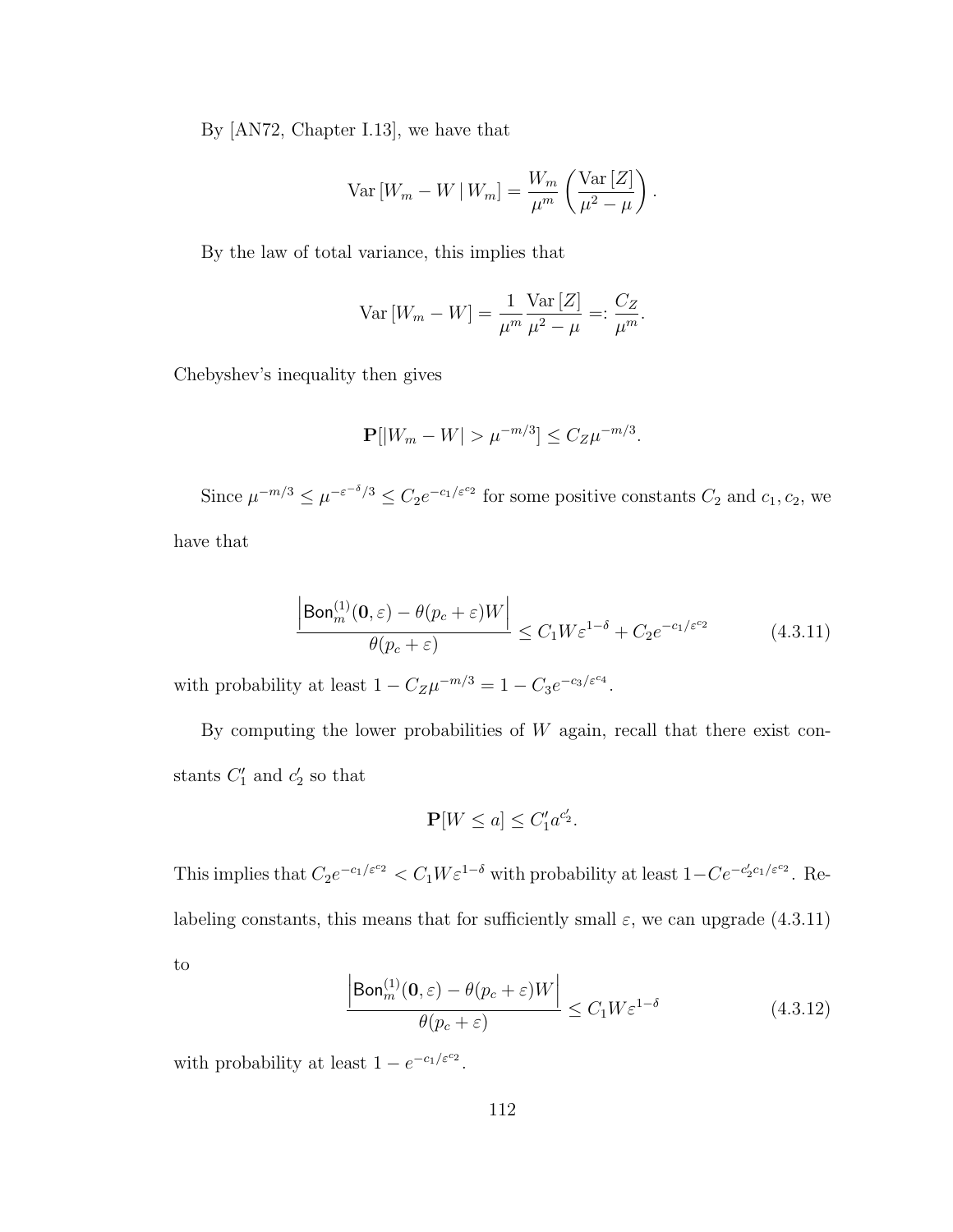The last piece is to bound  $\text{Bon}_m^{(2)}(\mathbf{0},\varepsilon)/\theta(p_c+\varepsilon)$ . By Fubini's theorem,

$$
\frac{\text{Bon}_{m}^{(2)}(0,\varepsilon)}{\theta(p_c + \varepsilon)} = \theta(p_c + \varepsilon) \sum_{\substack{u,w \in \mathbf{T}_m \\ u \neq w}} (p_c + \varepsilon)^{2m - |u \wedge w|}
$$
  

$$
\leq 2\theta(p_c + \varepsilon) \sum_{j=0}^{m-1} p_c^{2m-j} \sum_{u,w:|u \wedge w| = j} 1
$$
  

$$
\leq 2\theta(p_c + \varepsilon) \sum_{j=0}^{m-1} p_c^j \sum_{v \in \mathbf{T}_j} \sum_{1 \leq i < k} W_{m-j-1}^{(i)}(v) W_{m-j-1}^{(k)}(v)
$$
  

$$
\leq \theta(p_c + \varepsilon) \sum_{j=0}^{m-1} p_c^j \sum_{v \in \mathbf{T}_j} W_{m-j}(v)^2
$$

where the second inequality is from the bound  $(1 + \frac{\varepsilon}{p_c})^{2m} \leq 2$  for sufficiently small ε.

Note that for each  $j$  the innermost sum is a sum of IID random variables. We utilize the Fuk-Nagaev inequality from [FN71] which states

$$
\mathbf{P}\left[\sum_{u\in\mathbf{T}_j} [W_{m-j}(u)^2 - \mathbf{E} W_{m-j}^2] > t | Z_j \right] \leq C_p t^{-p/2} Z_j^{p/4} + \exp\left(-C \frac{t^2}{Z_j}\right).
$$

Applying this bound for  $t = \mathbf{E} W_{m-j}^2 Z_j \varepsilon^{-2\ell}$  gives

$$
\mathbf{P}\left[\sum_{u\in\mathbf{T}_j} [W_{m-j}(u)^2 - \mathbf{E}W_{m-j}^2] > (\mathbf{E}W_{m-j}^2)Z_j\varepsilon^{-2\ell} |Z_j\right]
$$
  

$$
\leq C'_p\varepsilon^{p\ell}(Z_j)^{-p/4} + \exp(-C'Z_j/\varepsilon^{4\ell})
$$
  

$$
\leq C''_p\varepsilon^{p\ell}
$$

for some choice of  $C_p'' > C_p'$ . By applying this bound and a union bound, we get

$$
\frac{\text{Bon}_m^{(2)}(0,\varepsilon)}{\theta(p_c + \varepsilon)} \le \theta(p_c + \varepsilon)(1 + \varepsilon^{-2\ell}) \sum_{j=0}^{m-1} (\mathbf{E}W_{m-j}^2) Z_j p_c^j
$$
  

$$
\le C\theta(p_c + \varepsilon)\varepsilon^{-2\ell} \sum_{j=0}^{m-1} W_j
$$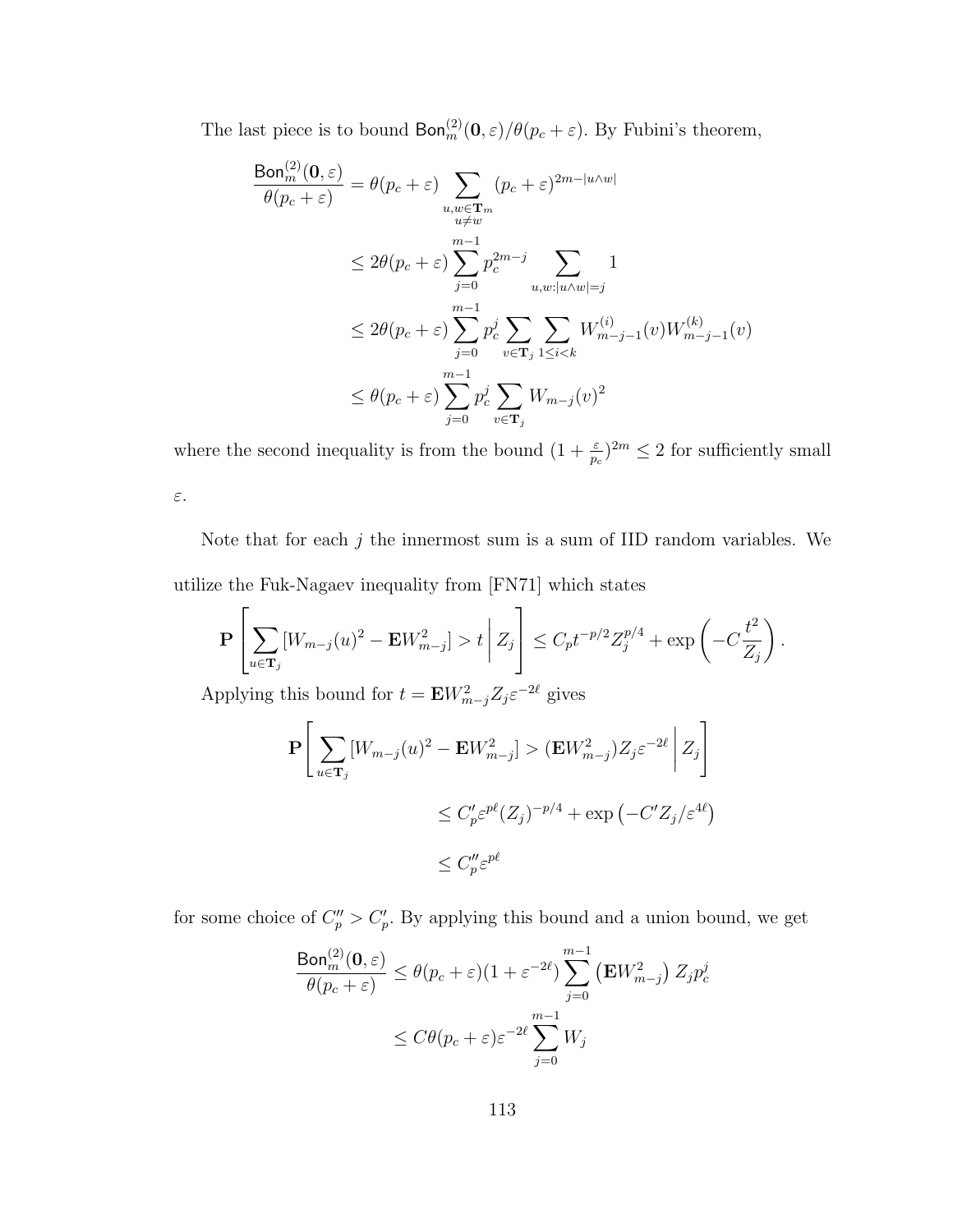with probability at least  $1 - C_p^{\prime\prime} m \varepsilon^{p\ell}$  for some new choice of C. This means that

$$
\mathbf{P}\left[\frac{\textsf{Bon}_{m}^{(2)}(\mathbf{0},\varepsilon)}{\theta(p_c+\varepsilon)} > C\theta(p_c+\varepsilon)\varepsilon^{-2\ell}\sum_{j=0}^{m-1}W_j\right] \leq mC''_p\varepsilon^{p\ell}.
$$

Recalling that  $\theta(p_c + \varepsilon) = \Theta(\varepsilon)$  now gives

$$
\frac{\mathrm{Bon}^{(2)}_m(\mathbf{0},\varepsilon)}{\theta(p_c + \varepsilon)} \leq C_2 \varepsilon^{1-2\ell} \sum_{j=0}^{m-1} W_j
$$

with probability at least  $1 - C \varepsilon^{p\ell-\delta}$  for some new C. Along with equations (4.3.9)  $\Box$ and (4.3.12), this now implies the proposition.

From here, we extract the estimate that will be used to prove Theorem 4.1.1:

**Corollary 4.3.7.** Suppose the offspring distribution of Z has  $p > 1$  moments and  $p_1 := \mathbf{P}[Z = 1]$ . Let  $\delta, \ell, d$  be positive constants such that

$$
\alpha = 1 - 3\ell - (1 + d)\delta \tag{4.3.13}
$$

is greater than  $\frac{1}{2}$ . Then there exists a constant  $C > 0$  such that for all  $\varepsilon > 0$ sufficiently small

$$
|E(v,\varepsilon)| \le CW(v)\varepsilon^{\alpha} \tag{4.3.14}
$$

for the root and its children with probability at least  $1 - C \varepsilon^{\delta'}$  for

$$
\delta' = \min \left\{ p\ell - \delta, \frac{\log(1/p_1)}{\log(\mu)} d\delta \right\}.
$$

*Proof.* The first term in equation (4.3.8) is always eventually smaller than  $W(v) \varepsilon^{\alpha}$ since the exponent on  $\varepsilon$  is larger. The final term in equation (4.3.8) can now be dealt with separately.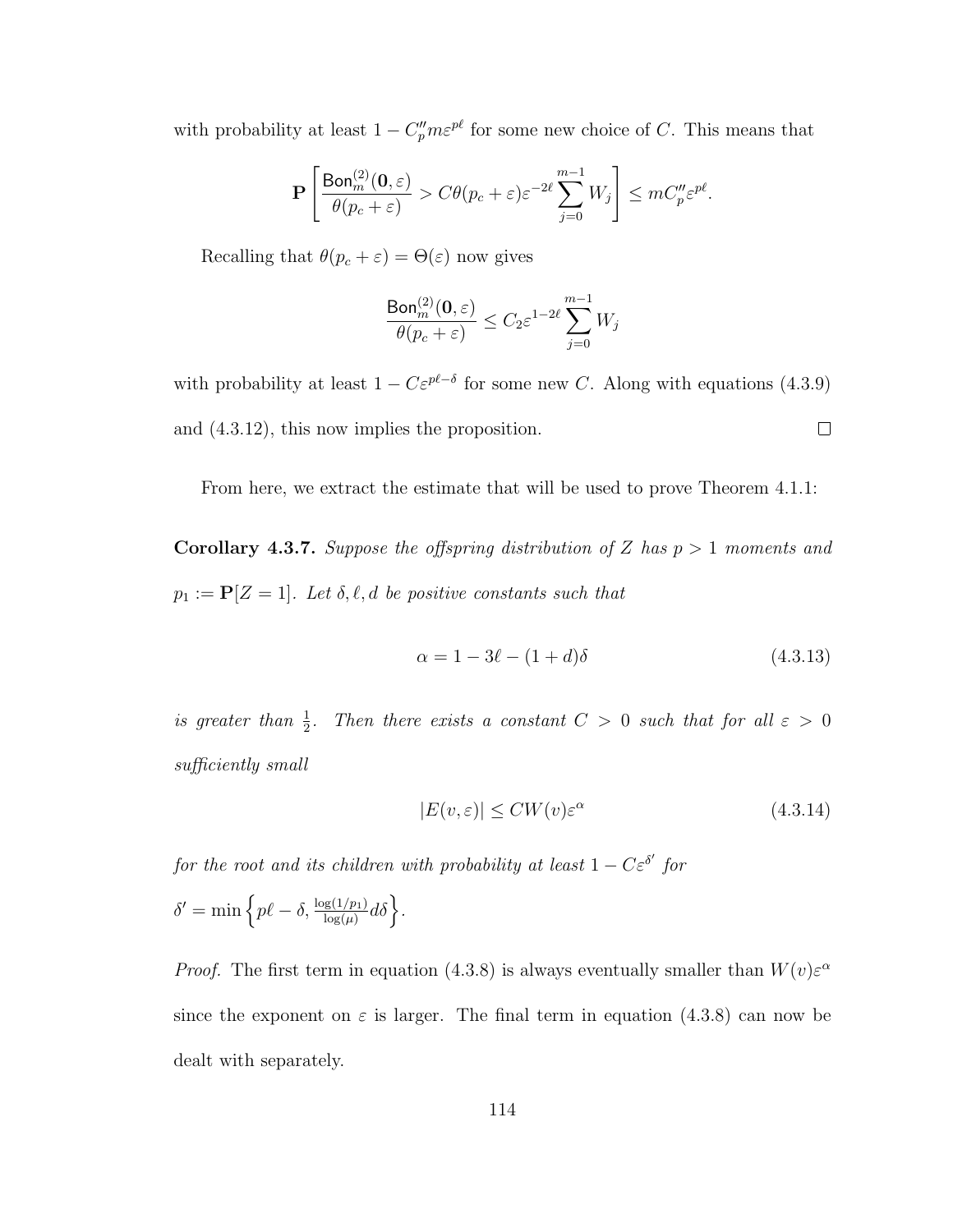By [BD74, Theorems 0 and 5], if Z is in  $L^p$ , then  $W_k \stackrel{L^p}{\longrightarrow} W$ , implying  $\mathbf{E}[|W_k W|p| \leq C$  for some  $C > 0$ . Therefore,

$$
\mathbf{P}[|W_k - W| > \varepsilon^{-\ell}] \le C\varepsilon^{p\ell}.
$$

For  $m = \lceil \varepsilon^{-\delta} \rceil$ , condition on  $Z_1$ , apply a union bound, and take expectation to see that

$$
\sum_{k=1}^{m} W_k \le m(\varepsilon^{-\ell} + W)
$$

for the root and all of its children with probability at least  $1 - C(1 + \mu)\varepsilon^{p\ell - \delta}$ . Applying this to the latter term in equation (4.3.8) gives

$$
|E(v,\varepsilon)| \le C_1 W(v) \varepsilon^{1-2\ell-\delta} + C_2 \varepsilon^{1-3\ell-\delta}
$$

with probability at least  $1 - C \varepsilon^{p\ell - \delta}$ .

In the case where  $p_1 = 0$ , the lower tails on W provided by [Dub71] show that for any  $r_1, r_2 > 0$  we have  $\mathbf{P}[W(v) < \varepsilon^{r_1}] = o(\varepsilon^{r_2})$ , thereby showing  $W(v) < \varepsilon^{r_1}$ with probability less than  $\varepsilon^{r_2}$  for  $\varepsilon$  sufficiently small. Setting  $r_1 = d\delta$  and  $r_2 = p\ell - \delta$ completes the proof when  $p_1 = 0$ .

When  $p_1 > 0$ , there exists a constant C so that for all  $a \in (0, 1)$ 

$$
\mathbf{P}[W < a] \leq C a^{\log(1/p_1)/\log(\mu)}.
$$

This implies that for  $\alpha$  as in (4.3.13),

$$
\mathbf{P}[W(v) < \varepsilon^{1-3\ell-\delta-\alpha}] = O\left(\varepsilon^{\frac{\log(1/p_1)}{\log(\mu)}d\delta}\right). \tag{4.3.15}
$$

Performing a union bound for the root and all of its children again completes the  $\Box$ proof.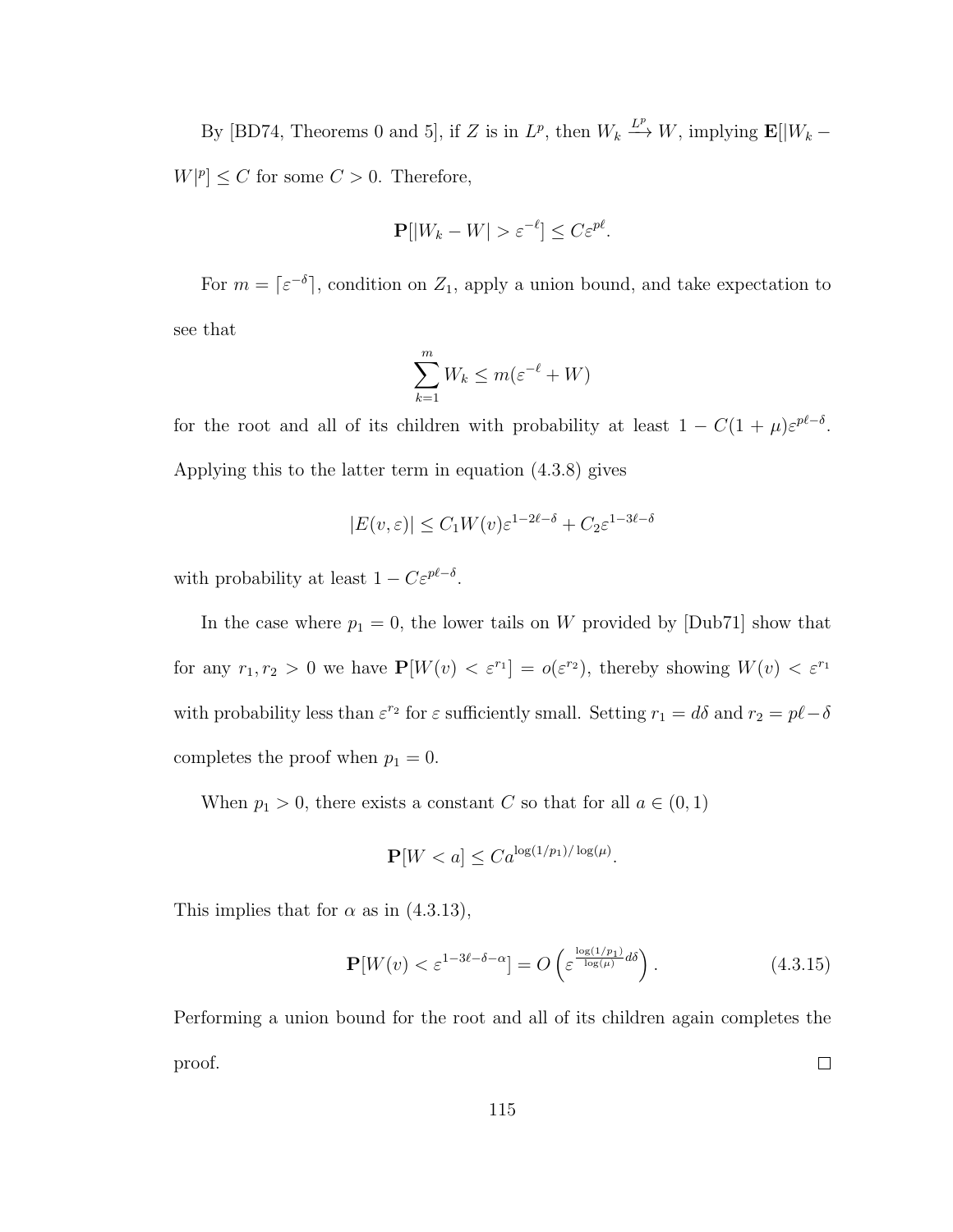# 4.4 Pivot Sequence on the Backbone

Define the shift function  $\sigma : \Omega \to \Omega$  by

$$
(\sigma(\omega))_v := \omega_{\gamma_1 \sqcup v} \,. \tag{4.4.1}
$$

Informally,  $\sigma$  shifts the values of random variables at nodes  $\gamma_1 \sqcup v$  in  $T(\gamma_1)$  back to node v; these values populate the whole Ulam tree; values of variables not in  $T(\gamma_1)$ are discarded; this is a tree-indexed version of the shift for an ordinary Markov chain. The *n*-fold shift  $\sigma^n$  shifts *n* steps down the backbone.

The main purpose of this section will be to understand the shift function  $\theta$ , and thereby understand the behavior of the pivots. While this section contains many intermediate results—a fair number of which may be of independent interest only a handful will be directly of use in the proof of Theorem 4.1.1: the pair of Propositions 4.4.4(i) and 4.4.5 demonstrating that shifting down the backbone is the same as conditioning on the pivot being at most a certain value (this is step 2 in the outline in the introduction); also of use will be Theorem 4.4.8, which accomplishes step 3 of the outline by showing that  $\beta_n^* - p_c$  approaches 0 rapidly.

Before showing the necessary Markov properties, a fair bit of notation is necessary. We begin with the definition of the dual pivots  $\beta_n^*$ ; these variables will be central to the proof of Theorem 4.1.1, primarily due to their appearance in Proposition 4.4.4.

**Definition 4.4.1** (dual trees and pivots). Recall that  $T(v)$  denotes the subtree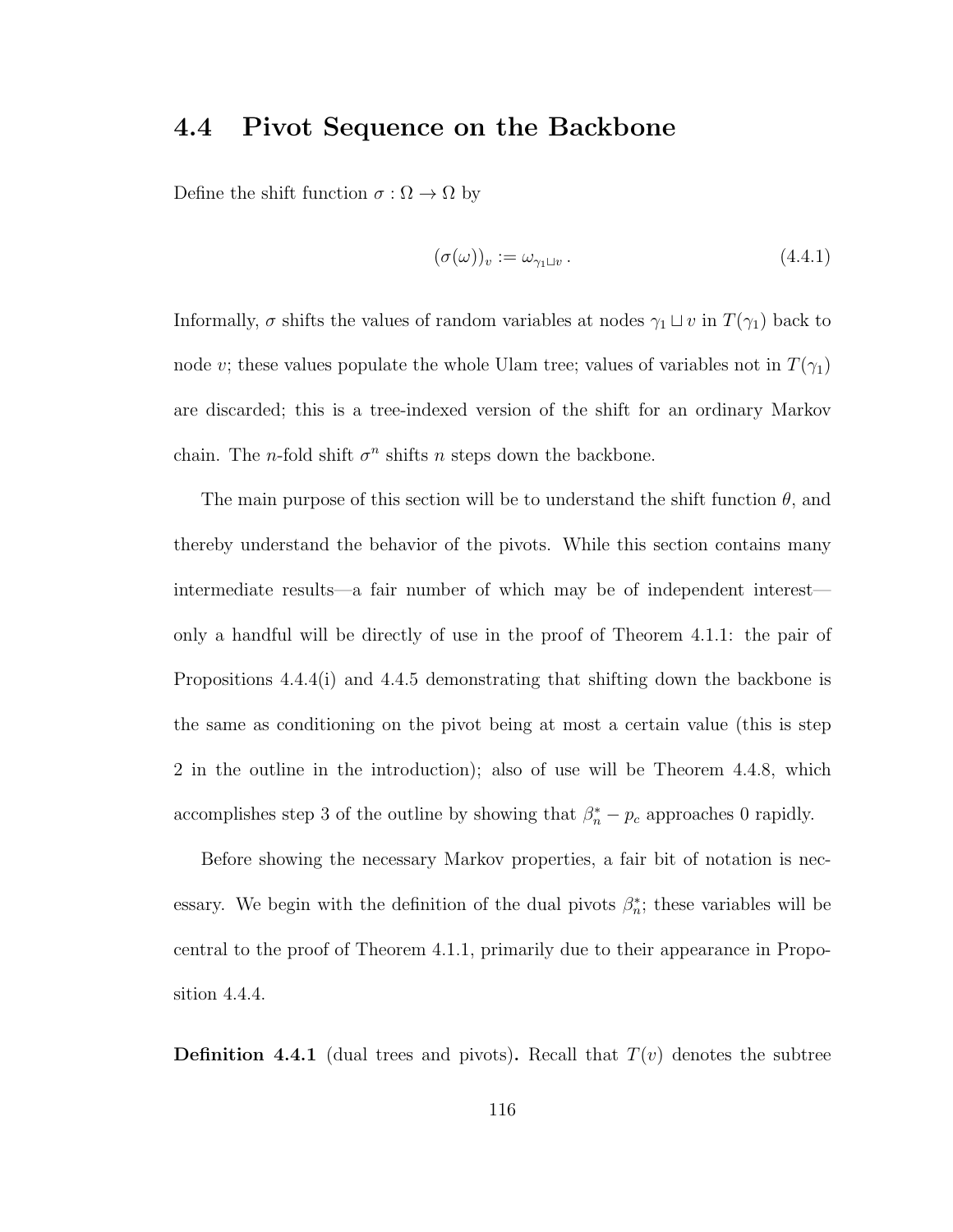from v, moved to the root. Let  $T^*(v)$  denote the rooted subtree induced on all vertices  $w \notin T(v)$ , and let  $\beta_{v,w}^*$  represent the pivot of the vertex w on  $T^*(v)$ , that is, the least x such that w is connected to infinity by a path with weights  $\leq x$  that avoids going through v. The dual pivot  $\beta_v^*$  is defined to be  $\min_{w \le v} \beta_{v,w}^*$ . In keeping with the notation for pivots, we denote  $\beta_n^* := \beta_{\gamma_n}^*$ .

**Definition 4.4.2.** We define the following  $\sigma$ -fields.

- (i) For fixed  $v \neq 0$ , define  $\mathcal{C}_v$  to be the  $\sigma$ -field generated by deg<sub>w</sub> and  $U_w$  for all  $w \neq v$  in  $T(v)$  along with deg<sub>v</sub>. Define  $\mathcal{B}_{v}^{*}$  to be the  $\sigma$ -field generated by all the other data:  $U_w$  and  $\deg_w$  for all  $w \in \mathcal{T}^*(v)$ , along with  $U_v$ .
- (ii) For  $n \geq 1$ , let  $\mathcal{B}_n^*$  denote the  $\sigma$ -field containing  $\gamma_n$  and all sets of the form  $\{\gamma_n = v\} \cap B$  where  $B \in \mathcal{B}_v^*$ . Informally,  $\mathcal{B}_n^*$  is generated by  $\gamma_n$  and  $\mathcal{B}_{\gamma_n}^*$ .
- (iii) Let  $\mathcal{C}_n$  be the σ-field generated by  $\sigma^n \omega$ ; in other words it contains  $\deg(\gamma_n)$ and all pairs  $(\deg_{\gamma_n \sqcup x}, U_{\gamma_n \sqcup x})$ . It is not important, but this definition does not allow  $C_n$  to know the identity of  $\gamma_n$ .

It is elementary that  $\{\mathcal{B}_n^*\}\$ is a filtration, that  $\mathcal{B}_n^*\cap\mathcal{C}_n$  is trivial, and that  $\mathcal{B}_n^*\vee\mathcal{C}_n =$  $\mathcal{F}.$ 

Definition 4.4.3. We define the following conditioned measures.

(i) For  $x \in (p_c, 1)$ , let  $\mathbf{Q}_x := (\mathbf{P} | \beta_0 \leq x)$  denote the conditional law given  $\mathbf{0} \leftrightarrow_x \infty$ , in other words,  $\mathbf{Q}_x[A] = \frac{\theta_A(x)}{\theta(x)}$  where

$$
\theta_A(x) := \mathbf{P}[A \cap {\beta_0 \le x}] \, .
$$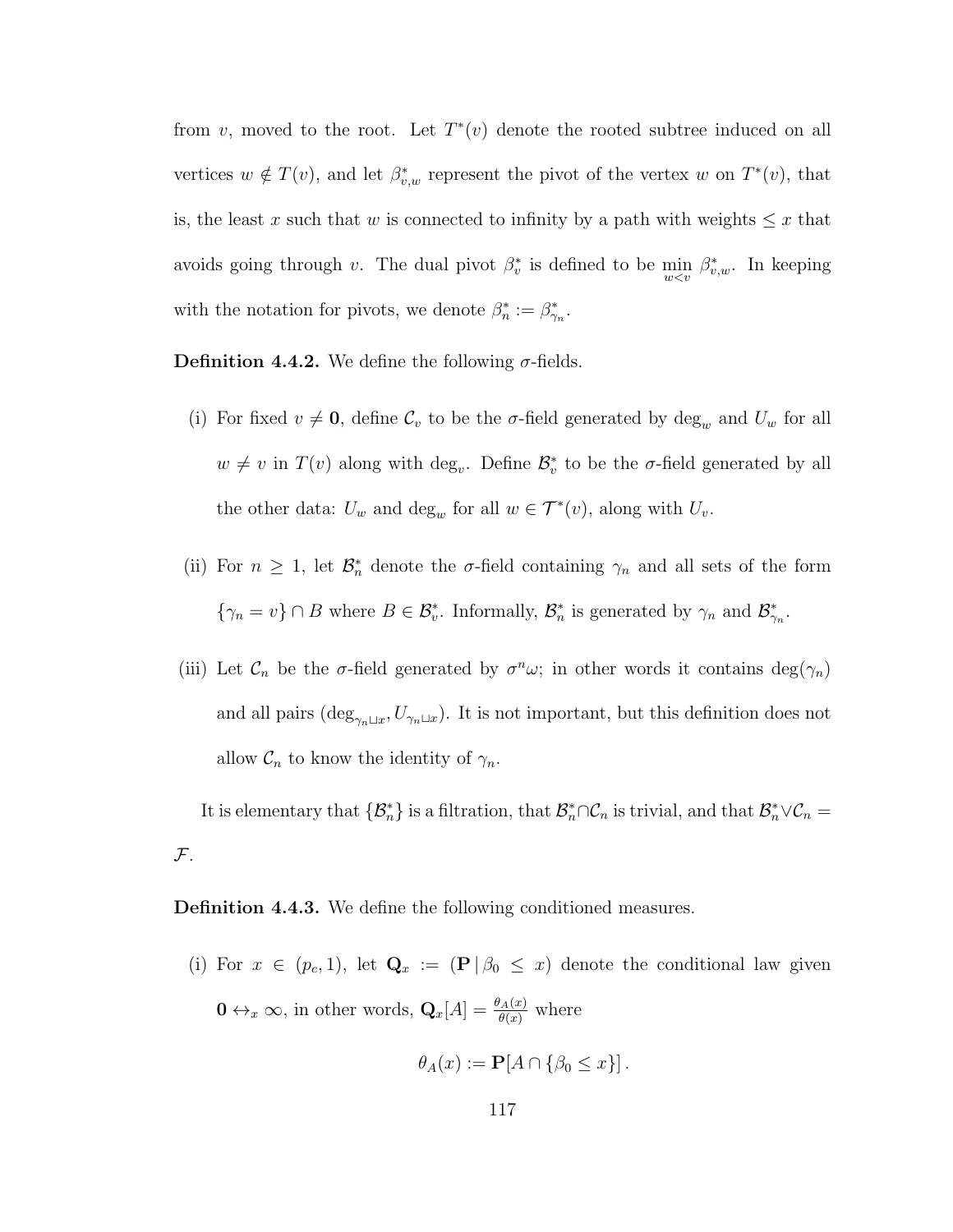(ii) Let  $\mathcal L$  denote the law of  $\beta_0$ , the pivot at the root. By [Dur10, Theorem 5.1.9], one may define regular conditional distributions  $P_x := (P | \beta_0 = x)$ . These satisfy  $\mathbf{P}_x[\beta_0 = x] = 1$  and  $\int \mathbf{P}_x d\mathcal{L}(x) = \mathbf{P}$ . Also,  $\mathbf{Q}_y = (1/\theta(y)) \int \mathbf{P}_x d\mathcal{L}|_{[0,y]}(x)$ .

A common null set for all the conditioned measures is the set where either the invasion ray is not well defined or  $\beta(v) = \beta_v^*$  for some v. Equalities below are always interpreted as holding modulo this null set.

Proposition 4.4.4 (Markov property for dual pivots).

(i) For any  $A \in \mathcal{F}$ ,

$$
\mathbf{P}[\sigma^n \omega \in A \,|\, \mathcal{B}_n^*] = \mathbf{Q}_{\beta_n^*}[A].
$$

(ii) More generally, if  $0 < y \le 1$  then for any  $A \in \mathcal{F}$ ,

$$
\mathbf{Q}_y[\sigma^n \omega \in A \,|\, \mathcal{B}_n^*] = \mathbf{Q}_{\beta_n^* \wedge y}[A].
$$

(iii) Under  $P$ , the sequence  $\{\beta_n^*\}$  is a time homogeneous Markov chain adapted to  $\mathcal{B}_n^*$  with transition kernel  $p(x, S) = \mathbf{Q}_x[\beta_1^* \wedge x \in S]$  and initial distribution  $\delta_1$ .

It is immediate that  $\mathbf{Q}_x \ll \mathbf{P}$  for all x. The following more quantitative statement will be useful, especially when used in conjunction with Proposition 4.4.4(i).

**Proposition 4.4.5.** Let  $q > 1$  and suppose that the offspring distribution has a finite q-moment. Then there exists a constant  $C_q$  such that for all  $A \in \mathcal{T}$  and for all  $\delta > 0$  and all  $x \in (p_c, 1)$ ,

$$
\mathbf{P}[A] \leq \delta \ \ \text{implies} \ \ \mathbf{Q}_x[A] \leq C_q \delta^{1-1/q} \, .
$$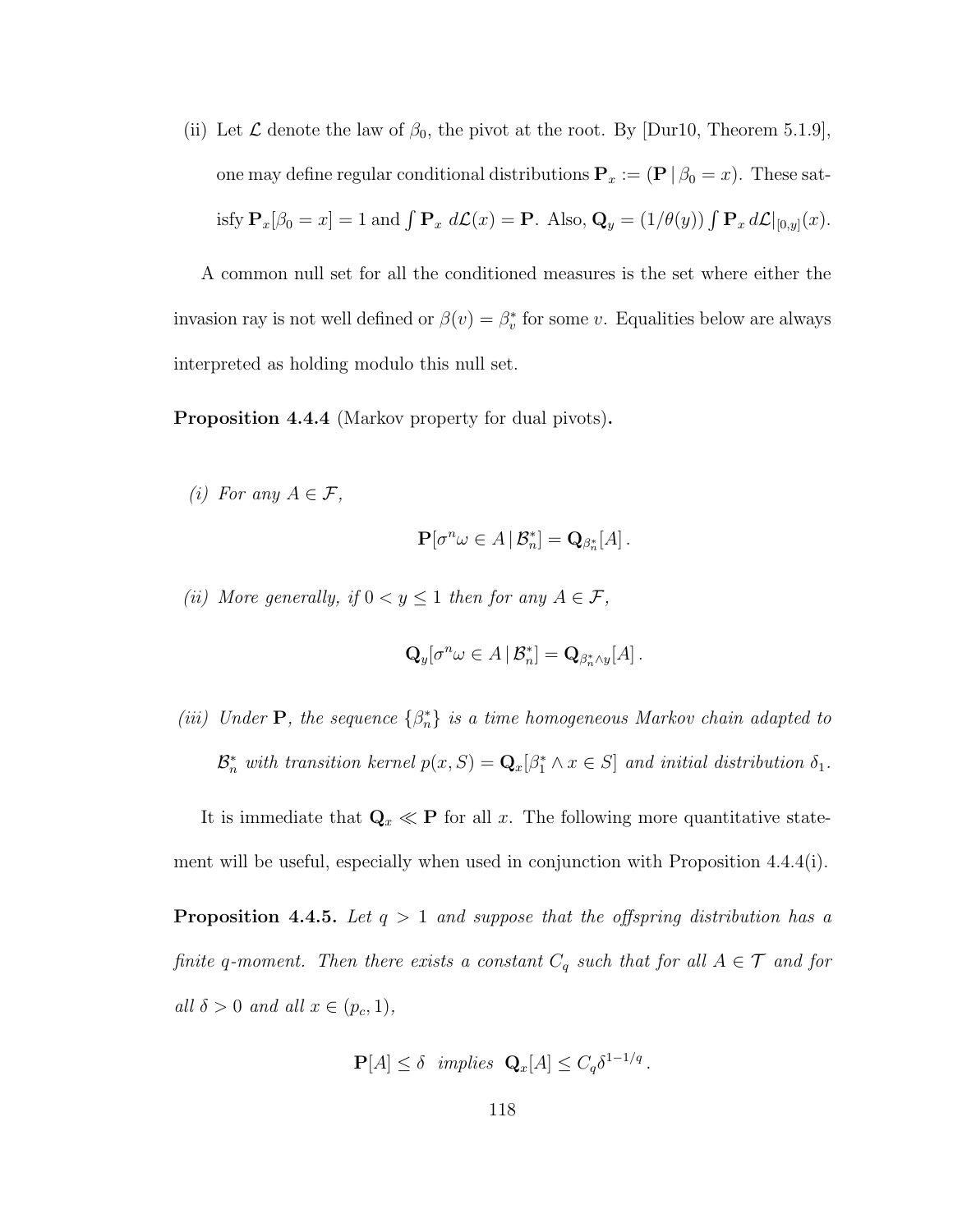*Proof.* On  $\mathcal{T}$ , the density of  $\mathbf{Q}_x$  with respect to **P** is given by

$$
\frac{d\mathbf{Q}_x}{d\mathbf{P}}(T) = \frac{\theta_T(x)}{\theta(x)}.
$$

Combining Proposition 4.3.1, which implies  $\theta(x) \sim K(x-p_c)$ , with Proposition 4.3.4, which shows  $\int \theta_T (p_c + \varepsilon)^q d\mathbf{GW}(T) \leq c_q \varepsilon^q$  provided  $p_c + \varepsilon$  is bounded away from 1, we see that

$$
\int \left| \frac{d\mathbf{Q}_x}{d\mathbf{P}}(T) \right|^q d\mathbf{GW}(T) \le c_q'
$$

for some constant  $c'_q$  and all  $x \in (p_c, 1)$ . Applying Hölder's inequality with  $1/p +$  $1/q = 1$  then gives

$$
\mathbf{Q}_x[A] = \int \mathbf{1}_A \frac{d\mathbf{Q}_x}{d\mathbf{P}} \, d\mathbf{P} \le \left[ \int \mathbf{1}_A \, d\mathbf{P} \right]^{1/p} \left[ \int \left( \frac{d\mathbf{Q}_x}{d\mathbf{P}} \right)^q \, d\mathbf{P} \right]^{1/q} \le C_q \delta^{1-1/q}
$$
\nwhen  $C_q = (c'_q)^{1/q}$ .

The measures  $P_x$  are in some sense more difficult to compute with than  $Q_x$  because of the conditioning on measure zero sets. Relations such as the Markov property, however, are conceptually somewhat simpler. The following statement of the Markov property generalizes what was proved in [AGdHS08, Theorem 1.2 and Proposition 3.1], with  $\mathcal{B}_n^+$  representing the  $\sigma$ -field generated by  $\mathcal{B}_n^*$  together with  $\beta_n$ . Note, however, that the only role Propositions 4.4.6 and 4.4.7 play in the proof of Theorem 4.1.1 is that they are utilized to prove Theorem 4.4.8. The proposition below is also of independent interest, and will be crucial for studying the forward maximal weight process in Section 4.6.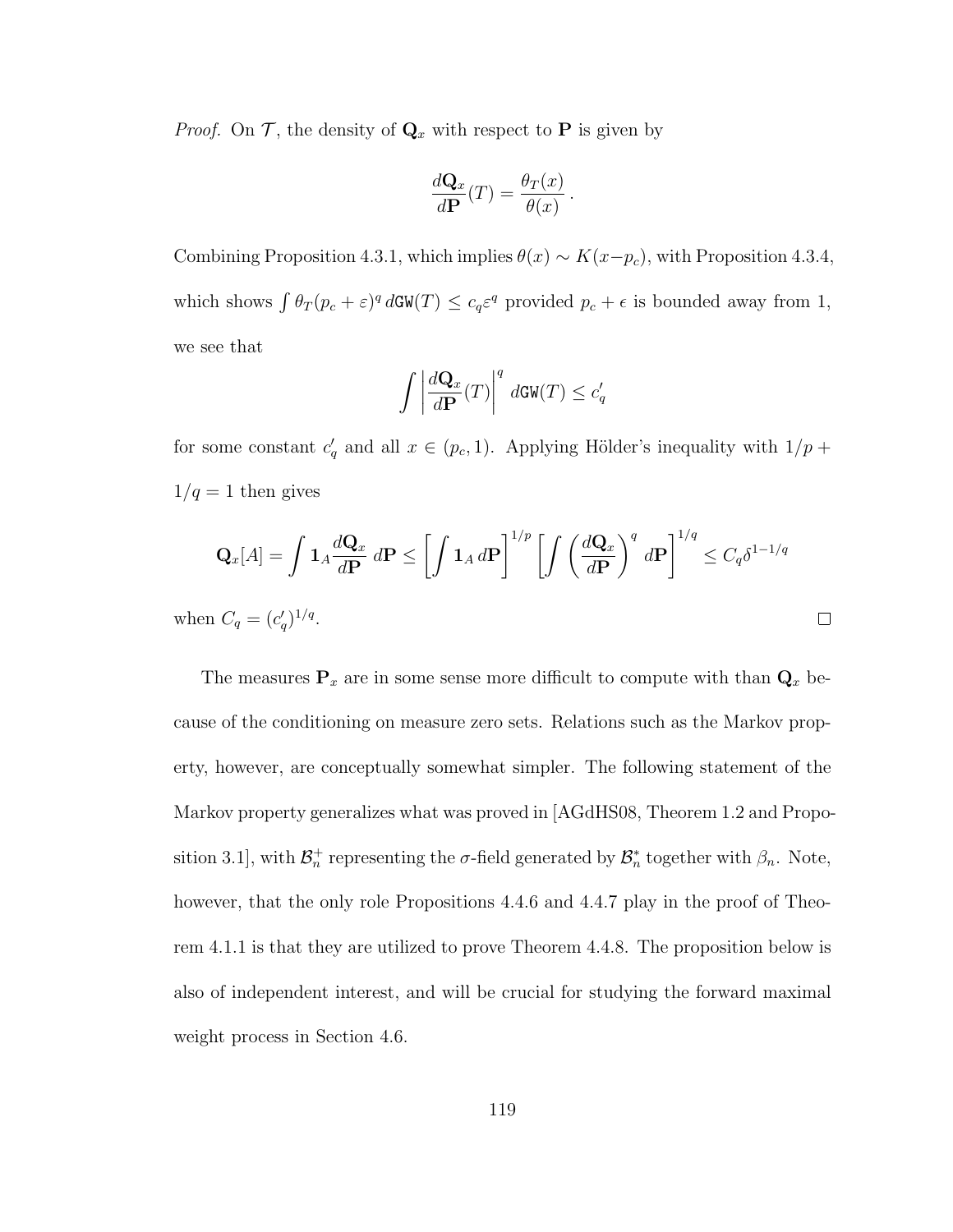**Proposition 4.4.6** (Markov property for pivots). For any  $A \in \mathcal{F}$ ,

$$
\mathbf{P}\left[\sigma^n\omega\in A\,|\,\mathcal{B}_n^+\right]=\mathbf{P}_{\beta_n}[A]
$$

on  $(\Omega, \mathcal{F}, \mathbf{P}_x)$ .

In fact, the pair  $\{\beta_n, \beta_n^*\}$  is Markov:

**Proposition 4.4.7.** The sequence  $\{\beta_n, \beta_n^*\}$  is a time-homogeneous Markov chain adapted to  $\{\mathcal{B}_n^+\}$  with initial distribution  $\mathcal{L} \times \delta_1$ . Further, if we define  $h_n^* := \beta_n^* - p_c$ and  $f(x) := \phi'(1-(p_c+x)\theta(p_c+x))$ , then  $\{h_n, h_n^*\}$  has transition probabilities given by  $p({a,b},.) = \nu_a \times \tilde{\nu}_{a,b}$  where

$$
\frac{d\nu_a}{dx} = \frac{f(a)\theta'(p_c + x)}{\theta'(p_c + a)} \mathbf{1}_{x < a} + C_a \delta_a
$$
  
and 
$$
\frac{d\tilde{\nu}_{a,b}}{dx} = -\frac{f'(x)}{f(a)} \mathbf{1}_{a < x < b} + \tilde{C}_{a,b} \delta_b
$$

with  $C_a = f(a)(p_c + a)$  and  $\tilde{C}_{a,b} = \frac{f(b)}{f(a)}$  $\frac{f(b)}{f(a)}$ .

The decay rate of  $\beta_n^* - p_c = h_n^*$  follows from analyzing this Markov chain; the following Theorem accomplishes Step 3 of the outline.

**Theorem 4.4.8.** There exists  $C > 0$  such that for any  $t \in (1/2, 1)$ ,  $P[h_n^* > n^{-t}]$  is  $O(e^{-Cn^{1-t}}).$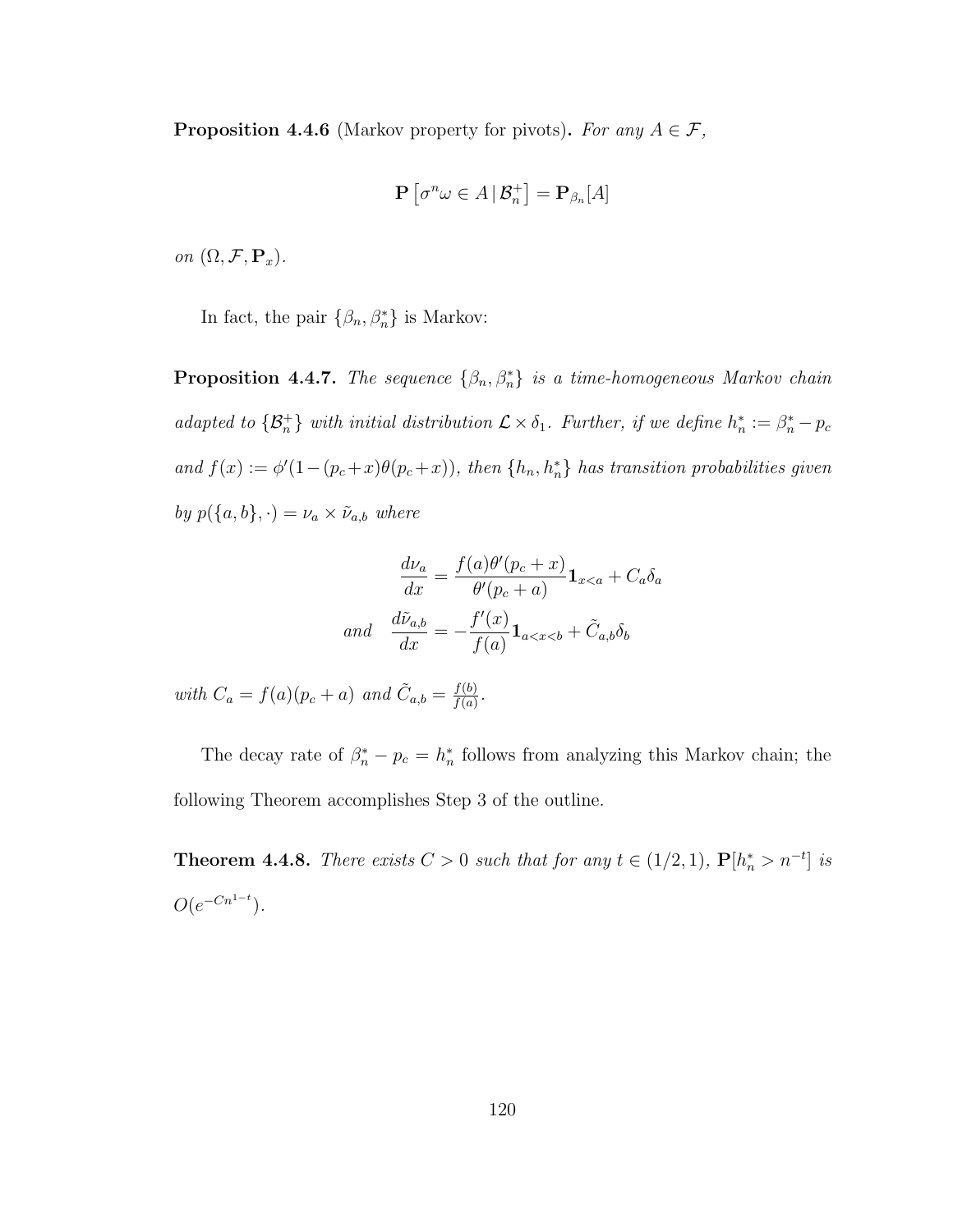# 4.5 Proof of Theorem 4.1.1

This section is devoted to the proof of Theorem 4.1.1. For a non-root vertex  $v \in$  $\mathbf{T}_{n+1}$  with  $|v| = n+1$  and  $p > p_c$ , define

$$
\tilde{q}(v,p) := \mathbf{Q}_p[\sigma_{\overline{v}}^{-1}\{v = \gamma_1\}].\tag{4.5.1}
$$

In words,  $\tilde{q}(v, p)$  considers the tree rooted at  $\overleftarrow{v}$  and finds the probability that v is in the backbone conditioned on the root having pivot at most p. We then have  $q(v) =$  $\mathbf{E}_{\mathbf{T}}^{(n)}[\tilde{q}(v,\beta_{n}^{*})],$  where  $\beta_{n}^{*}$  is as defined in Definition 4.4.1 and  $\mathbf{E}_{\mathbf{T}}^{(n)} := \mathbf{E}[\cdot | \mathcal{T}, \gamma_{n}].$ 

## 4.5.1 Comparing  $\tilde{q}$  and the ratio of survival functions

The goal of this section is to accomplish step 4 of the outline. This takes the form of

**Lemma 4.5.1.** Let  $\{w_k\}_{k=1}^d$  be an enumeration of the children of v. Then for any  $p > p_c$  and j,

$$
\left| \tilde{q}(w_j, p) - \frac{\theta_{\mathbf{T}(w_j)}(p)}{\sum_{k=1}^d \theta_{\mathbf{T}(w_k)}(p)} \right| \le \frac{\theta_{\mathbf{T}(v)}(p)}{1 - \theta_{\mathbf{T}(v)}(p)} \cdot \frac{\theta_{\mathbf{T}(w_j)}(p)}{\sum_{k=1}^d \theta_{\mathbf{T}(w_k)}(p)}.
$$
(4.5.2)

Proof. Define

$$
A_{j} = \tilde{q}(w_{j}, p) - \frac{\theta_{T(w_{j})}(p)}{\sum_{k=1}^{d} \theta_{T(w_{k})}(p)}
$$

and write

$$
\tilde{q}(w_j, p) = \frac{\mathbf{P_T}[U_{w_j} \lor \beta(w_j) \text{ is smallest } | \beta(v) \le p]}{\sum_{i=1}^d \mathbf{P_T}[U_{w_i} \lor \beta(w_i) \text{ is smallest } | \beta(v) \le p]}
$$

$$
= \frac{\mathbf{P_T}[U_{w_j} \lor \beta(w_j) \text{ smallest and } U_{w_j} \lor \beta(w_j) \le p]}{\sum_{i=1}^d \mathbf{P_T}[U_{w_i} \lor \beta(w_i) \text{ smallest and } U_{w_i} \lor \beta(w_i) \le p]}
$$

.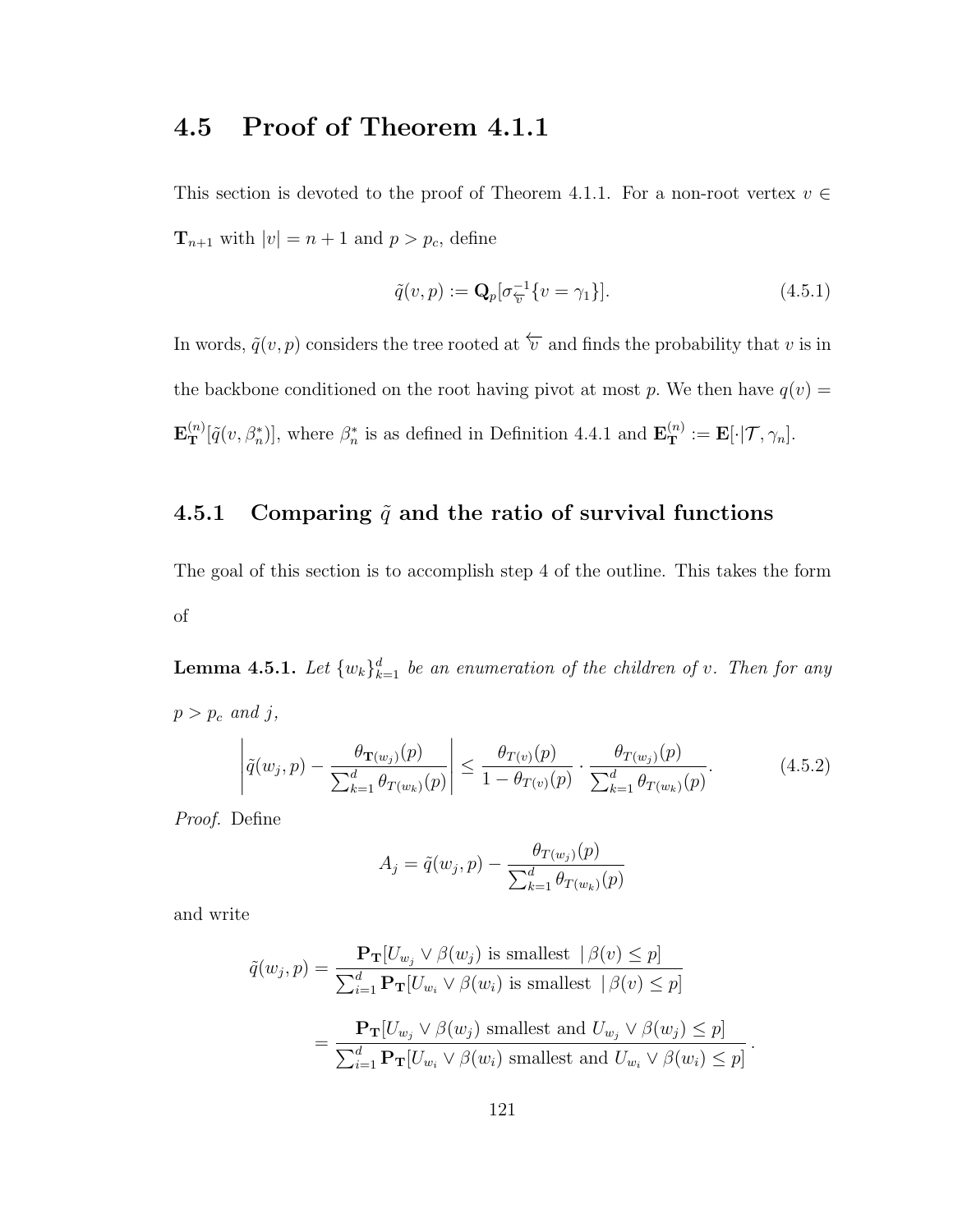For each  $j$ , we observe that

$$
p \cdot \theta_{T(w_j)}(p)(1 - B_j) \le \mathbf{P_T}[U_{w_j} \vee \beta(w_j) \text{ smallest and } U_{w_j} \vee \beta(w_j) \le p]
$$
  

$$
\le p \cdot \theta_{T(w_j)}(p)
$$

where  $1 - B_j = \prod_{1 \leq i \neq j \leq d} (1 - p\theta_{T(w_i)}(p))$ . The upper bound is the probability that  $U_{w_j} \vee \beta(w_j) \leq p$ , while the lower bound is the probability that  $U_{w_j} \vee \beta(w_j) \leq p$ , and that this does not hold for any of the siblings of  $w_j$ .

This gives the bounds

$$
\frac{\theta_{T(w_j)}(p)(1-B_j)}{\sum_{k=1}^d \theta_{T(w_k)}(p)} \le \tilde{q}(w_j, p) \le \frac{\theta_{T(w_j)}(p)}{\sum_{k=1}^d \theta_{T(w_k)}(p)(1-B_k)}.\tag{4.5.3}
$$

Sandwich bounds on the difference with survival ratios follow:

$$
\frac{-B_j \theta_{T(w_j)}(p)}{\sum_{k=1}^d \theta_{T(w_k)}(p)} \le A_j \le \frac{\sum_{k=1}^d [\theta_{T(w_k)}(p) \theta_{T(w_j)}(p) B_k]}{(\sum_{k=1}^d \theta_{T(w_k)}(p))(\sum_{k=1}^d [\theta_{T(w_k)}(p) (1 - B_k)])}.
$$
(4.5.4)

Finally, the simple bound of

$$
B_k \le 1 - \prod_{i=1}^d (1 - p\theta_{T(w_i)}(p)) = \theta_{T(v)}(p)
$$

allows us to rewrite equation (4.5.4) as

$$
-\frac{\theta_{T(v)}(p)\theta_{T(w_j)}(p)}{\sum_{k=1}^d \theta_{T(w_k)}(p)} \le A_j \le \frac{\theta_{T(v)}(p)}{1 - \theta_{T(v)}(p)} \frac{\theta_{T(w_j)}(p)}{\sum_{k=1}^d \theta_{T(w_k)}(p)}.
$$
(4.5.5)

### 4.5.2 Completing the Argument

The main ingredients for showing that  $p$  and  $q$  are close are in place: Corollary 4.3.7 bounds the fluctuations of  $\theta_{\mathbf{T}}(\cdot)$ , which will allow us to complete step 5 of the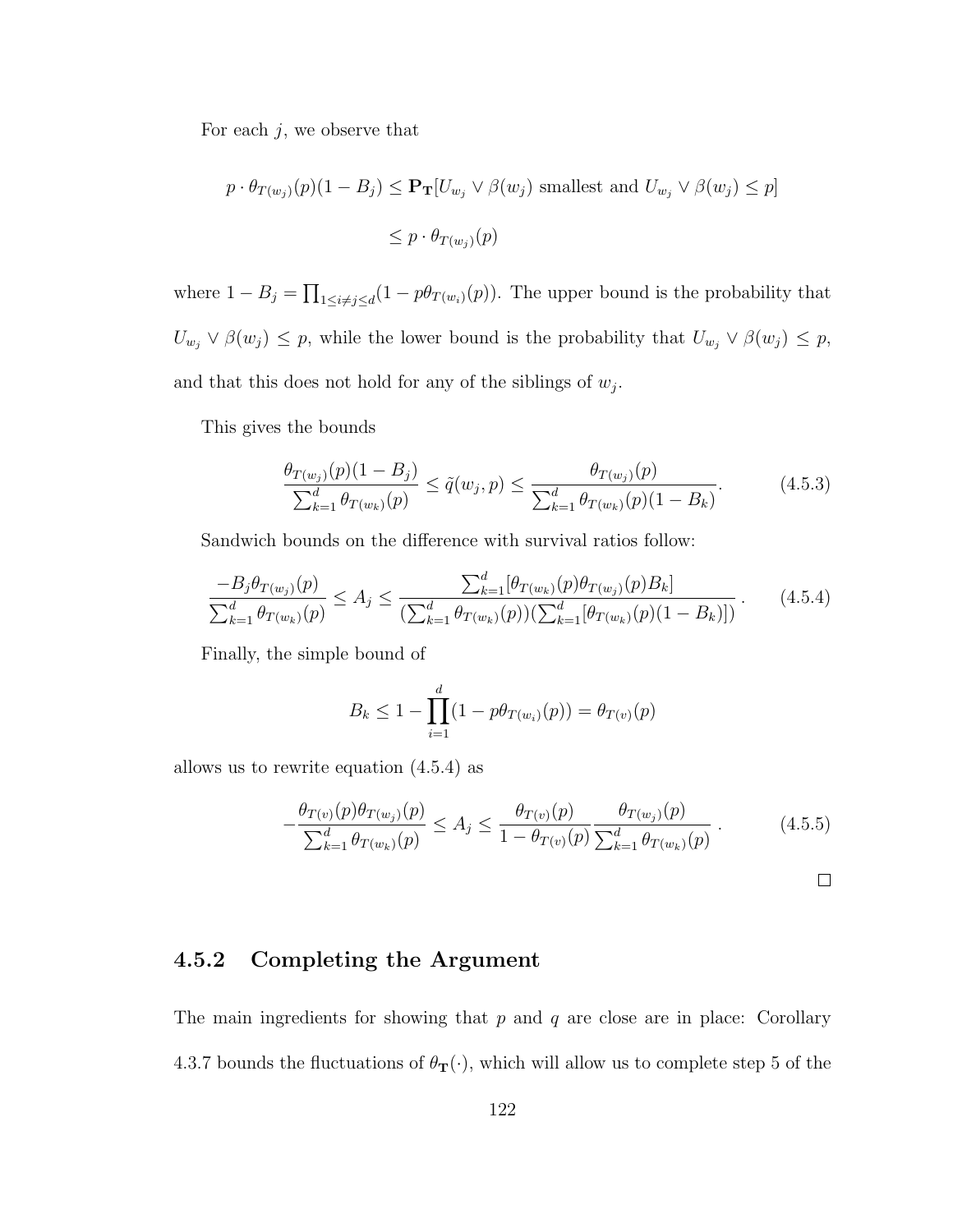outline; Lemma 4.5.1 shows that  $\tilde{q}$  is close to the ratio of survival probabilities for a fixed p (step 4); and Propositions  $4.4.4(i)$ ,  $4.4.5$  and Theorem  $4.4.8$  will allow us to translate bounds for a fixed p into a bound for the random variable  $\beta_n^*$  (steps 3) and 2 respectively). We now put these pieces together for one final bound:

**Proposition 4.5.2.** Letting  $q := \frac{\log(\mu)}{\log(1/n)}$  $rac{\log(\mu)}{\log(1/p_1)}, \; \it{ij}$ 

$$
2p^2q^2 + (3p^2 + 5p)q + (-p^2 + 11p - 4) < 0,\tag{4.5.6}
$$

then there exists  $M > 0$  and  $t \in (1/2, 1)$  such that, with probability 1, the set

$$
\bigcup_{n=1}^{\infty} \left\{ v \in \mathbf{T}_{n+1} : \left| \frac{q(v)}{p(v)} - 1 \right| > 3Mn^{-t}, \overleftarrow{v} = \gamma_n \right\}
$$

is finite.

PROOF OF THEOREM 4.1.1: As guaranteed by Proposition 4.5.6, let  $M > 0$ and  $t \in (1/2, 1)$  so that with probability 1, the set

$$
\bigcup_{n=1}^{\infty} \left\{ v \in \mathbf{T}_{n+1} : \left| \frac{q(v)}{p(v)} - 1 \right| > 3Mn^{-t}, \overleftarrow{v} = \gamma_n \right\}
$$

is finite. Define the event

$$
A_n := \left\{ \left| \frac{q(v)}{p(v)} - 1 \right| \le 3Mn^{-t} \text{ for all } v \in \mathbf{T}_{n+1} \text{ with } \overleftarrow{v} = \gamma_n \right\}.
$$

Define  $Y_n := X_n \mathbf{1}_{A_n}$ ; by the choice of  $M, t, Y_n = X_n$  all but finitely often almost surely. Therefore, by Corollary 4.2.8, it is sufficient to show that  $\sum \mathbf{E}Y_n < \infty$ . By definition of  $A_n$ , Proposition 4.2.6 gives an upper bound of  $Y_n \leq 9M^2n^{-2t}$ . Taking expectation and recalling  $t \in (1/2, 1)$  completes the proof.  $\Box$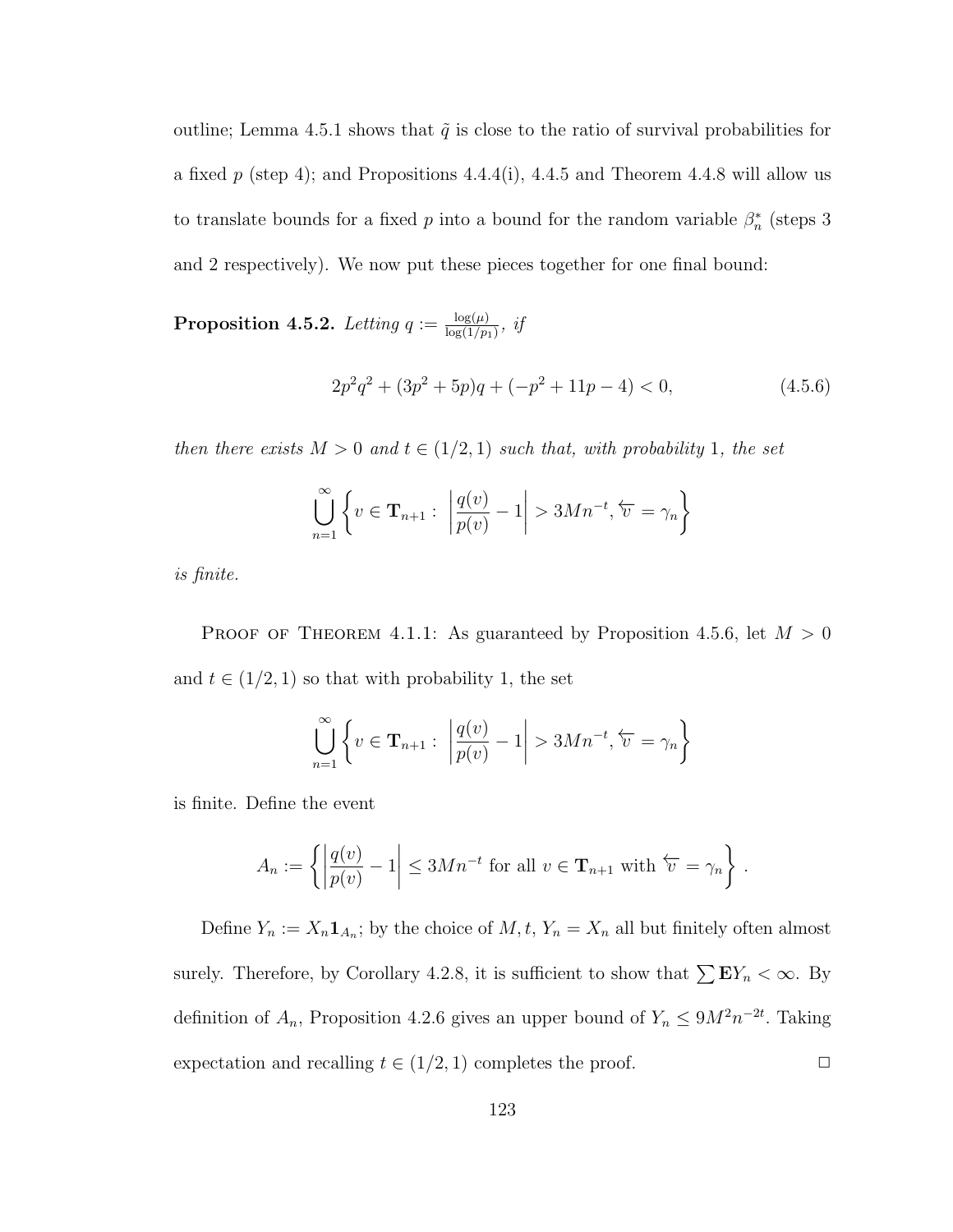# 4.6 The Forward Maximal Weight Process

This section will be devoted to describing the limiting behaviour of the process  $\{\beta_n - p_c\}$ . We begin by showing that  $\{\beta_n\}$  is a time-homogeneous Markov chain and computing the transition probabilities.

#### Lemma 4.6.1.

- (i) The sequence  $\{\beta_n := \beta(\gamma_n)\}\$ is a time-homogeneous Markov chain adapted to  $\{\mathcal{B}_n^+\}$  with initial distribution  $\mathcal{L}$ .
- (ii) Reparametrizing by letting  $h_n := \beta_n p_c$ , a formula for the transition kernel of the chain  $\{h_n\}$  is given in terms of the OGF  $\phi$  by  $p(a, \cdot) = \mu_a$  where

$$
\frac{d\mu_a}{dx} = C_a \delta_a + \frac{\phi'(1 - (p_c + a)\theta(p_c + a))\,\theta'(p_c + x)}{\theta'(p_c + a)}\mathbf{1}_{(0,a)}(x)
$$

and

$$
C_a = 1 - \frac{\phi'(1 - (p_c + a)\theta(p_c + a))\theta(p_c + a)}{\theta'(p_c + a)}.
$$

**Theorem 4.6.2.** Let  $U_0, U_1, \ldots$  be a sequence of IID random variables each uniformly distributed on  $(0, 1)$ , and let  $M_n = \min \{U_0, U_1, \ldots, U_n\}$ . For each  $C_1, C_2$ such that  $0 < C_1 < p_c < C_2$ , the process  $\{h_n\}$  can be coupled with the process  $\{M_n\}$  so that, with probability 1,  $h_n$  eventually (meaning for all sufficiently large n) satisfies  $C_1 \cdot M_n \leq h_n \leq C_2 \cdot M_n$ .

This coupling is enough to prove convergence on the level of paths. Let  $\mathcal P$  be an intensity 1 Poisson point process on the upper-half-plane; define the Poisson lower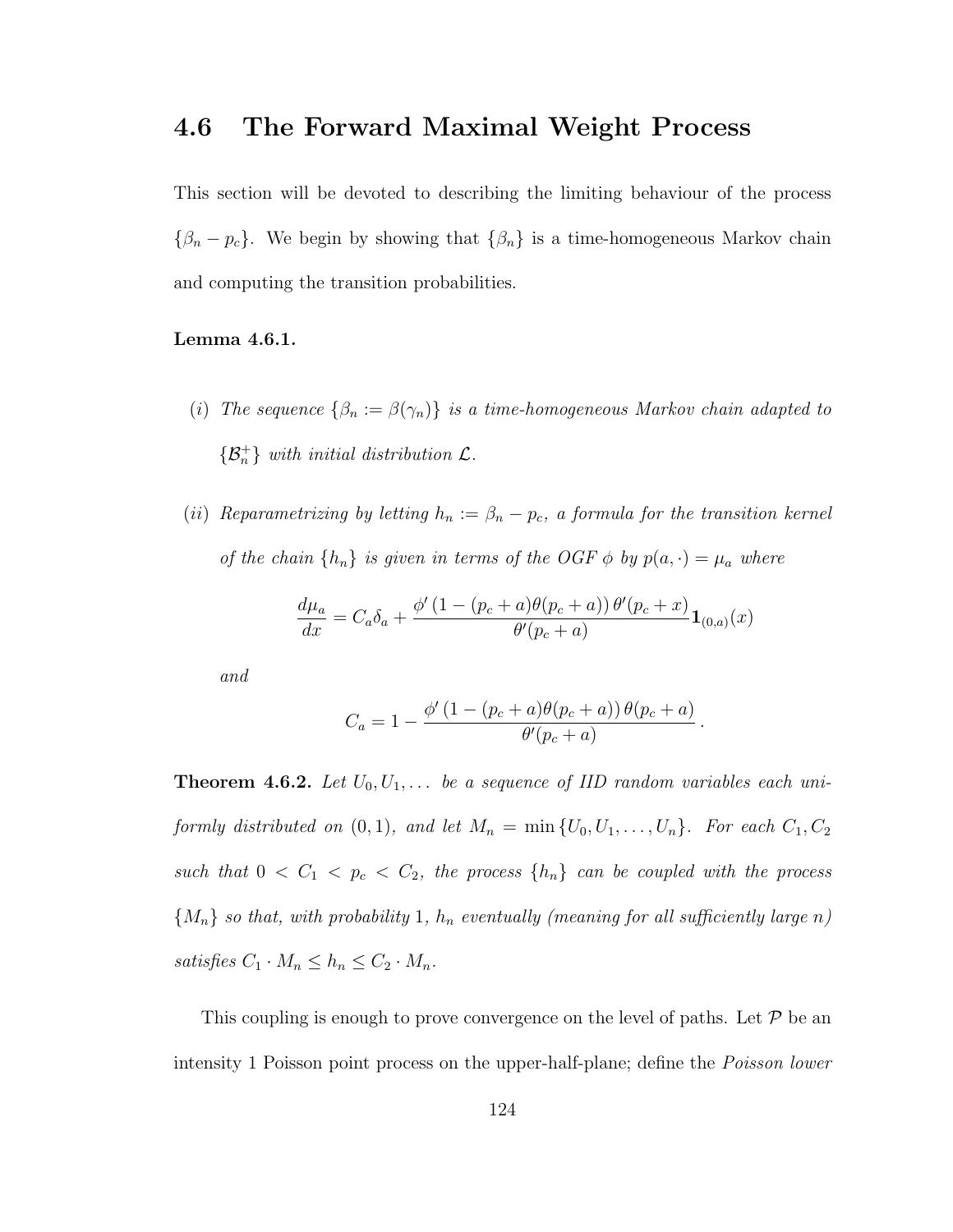envelope process by

$$
L(t) := \min\{y > 0 : (x, y) \in \mathcal{P} \text{ for some } x \in [0, t]\}.
$$

Then we have

Corollary 4.6.3. For any  $\varepsilon > 0$  as  $k \to \infty$ ,

$$
(kh_{\lceil kt\rceil}/p_c)_{t\geq\varepsilon} \stackrel{*}{\implies} (L(t))_{t\geq\varepsilon} \tag{4.6.1}
$$

where  $\Rightarrow$  denotes convergence in distribution of càdlàg paths in the Skorohod space  $D[\varepsilon,\infty)$ .

**Corollary 4.6.4.** The sequence  $n \cdot h_n$  converges in distribution to  $p_c \cdot \exp(1)$ , where  $\exp(1)$  is an exponential random variable with mean 1.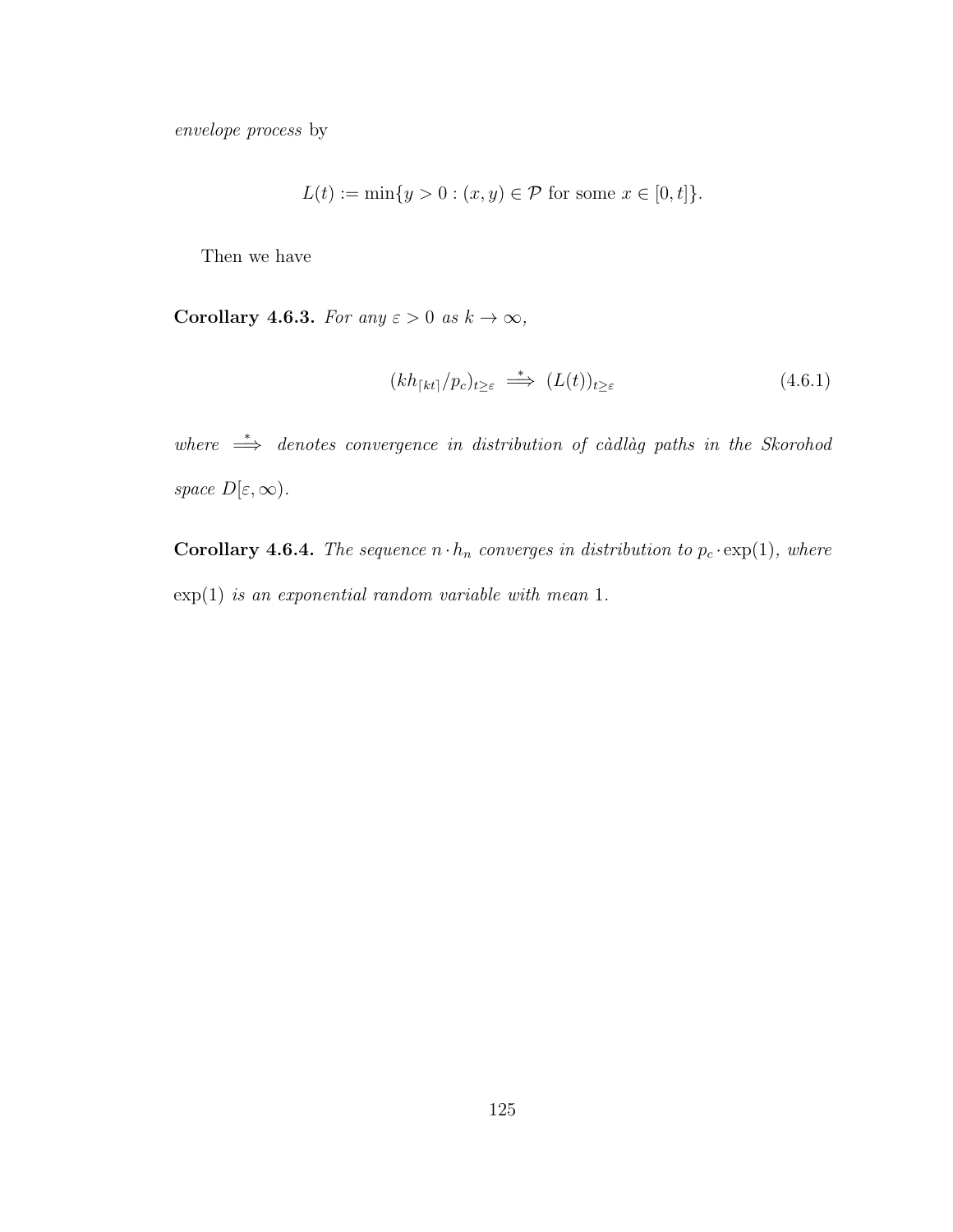# Bibliography

- [ABF13] L. Addario-Berry and K. Ford. Poisson-Dirichlet branching random walks. Ann. Appl. Prob., 23:283–307, 2013.
- [ABGK12] Louigi Addario-Berry, Simon Griffiths, and Ross J. Kang. Invasion percolation on the Poisson-weighted infinite tree. Ann. Appl. Probab., 22(3):931–970, 2012.
- [AGdHS08] O. Angel, J. Goodman, F. den Hollander, and G. Slade. Invasion percolation on regular trees. Ann. Probab., 36:420–466, 2008.
- [AGM13] Omer Angel, Jesse Goodman, and Mathieu Merle. Scaling limit of the invasion percolation cluster on a regular tree. Ann. Probab., 41(1):229– 261, 2013.
- [AN72] K. Athreya and P. Ney. *Branching Processes*. Springer-Verlag, New York, 1972.
- [Azu67] Kazuoki Azuma. Weighted sums of certain dependent random variables. Tôhoku Math. J. (2), 19:357–367, 1967.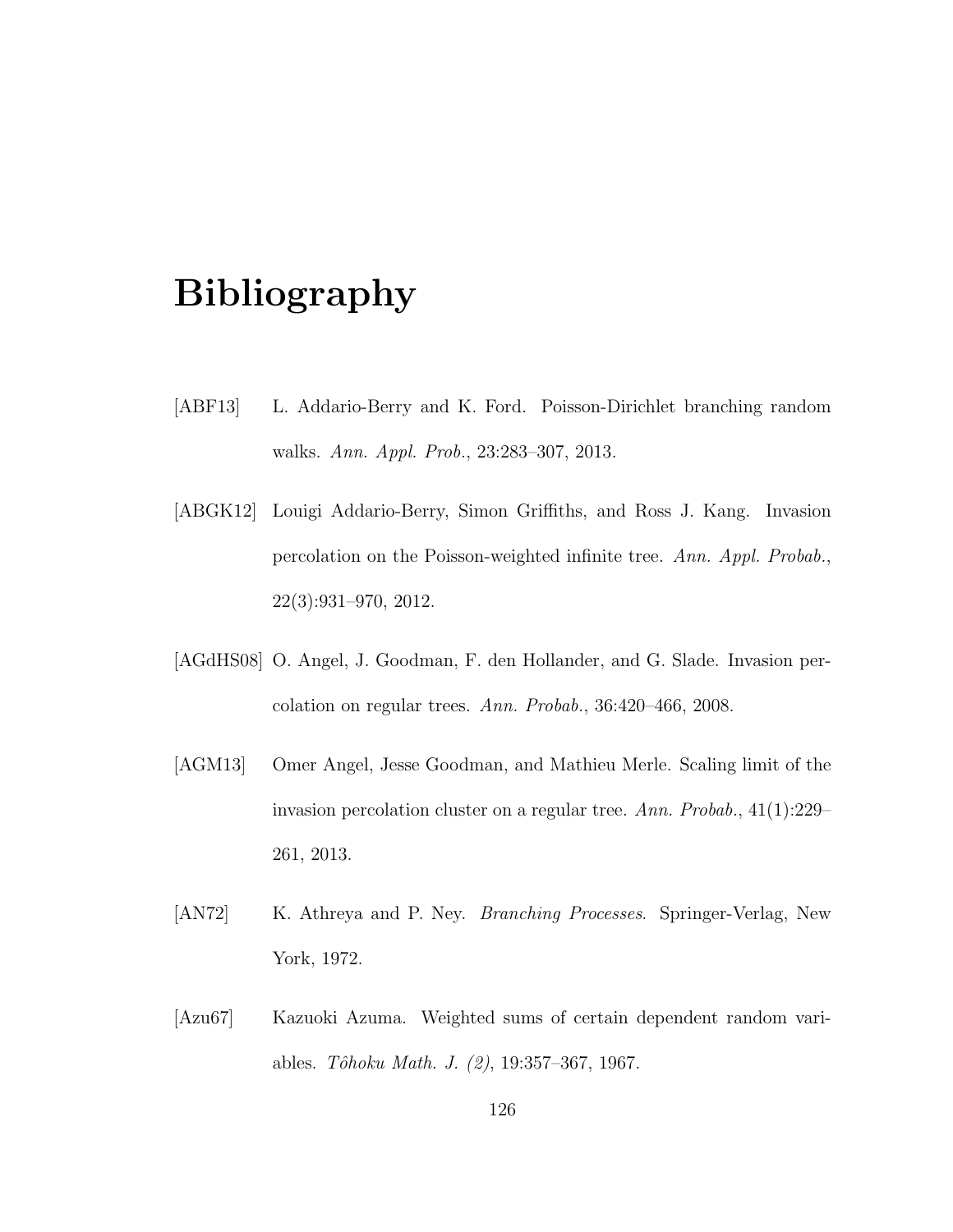- [BD74] N. Bingham and R. Doney. Asymptotic properties of supercritical branching processes I: the Galton-Watson process. Adv. Appl. Prob., 6:711–731, 1974.
- [Bil95] Patrick Billingsley. Probability and measure. Wiley Series in Probability and Mathematical Statistics. John Wiley & Sons, Inc., New York, third edition, 1995. A Wiley-Interscience Publication.
- [BK06] Martin T Barlow and Takashi Kumagai. Random walk on the incipient infinite cluster on trees. Illinois Journal of Mathematics, 50(1-4):33–65, 2006.
- [CCN85] J. T. Chayes, L. Chayes, and C. M. Newman. The stochastic geometry of invasion percolation. Comm. Math. Phys., 101(3):383–407, 1985.
- [CCN87] J. T. Chayes, L. Chayes, and C. M. Newman. Bernoulli percolation above threshold: an invasion percolation analysis. Ann. Probab., 15(4):1272–1287, 1987.
- [Che78] Louis H.Y. Chen. A short note on the conditional Borel-Cantelli lemma. The Annals of Probability, 6(4):699–700, 1978.
- [Che09] Christophe Chesneau. A tail bound for sums of independent random variables and application to the Pareto distribution. Appl. Math. E-Notes, 9:300–306, 2009.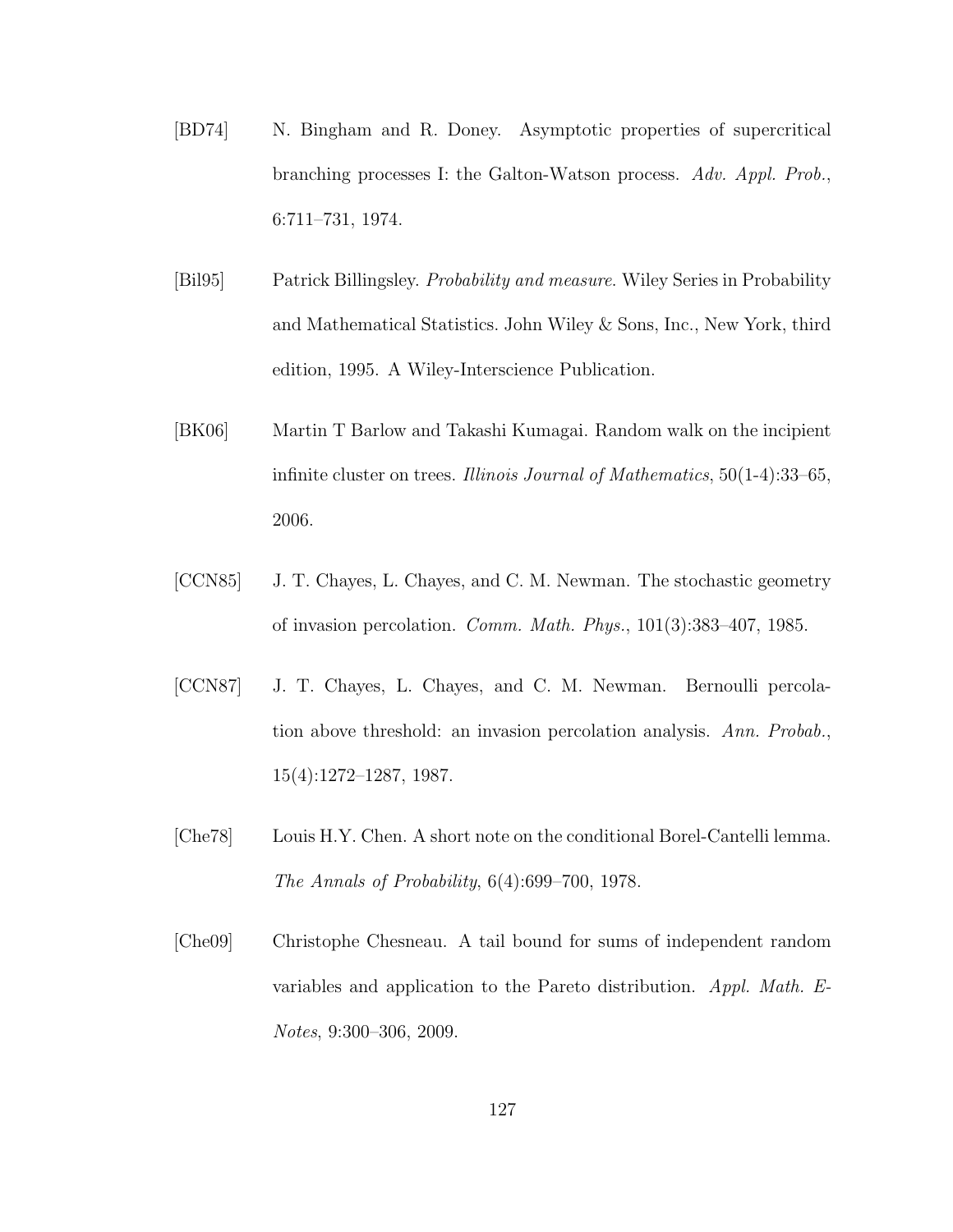- [CKLW82] Richard Chandler, Joel Koplik, Kenneth Lerman, and Jorge F Willemsen. Capillary displacement and percolation in porous media. Journal of Fluid Mechanics, 119:249–267, 1982.
- [CT97] Yuan Shih Chow and Henry Teicher. *Probability theory*. Springer Texts in Statistics. Springer-Verlag, New York, third edition, 1997. Independence, interchangeability, martingales.
- [DCT16] Hugo Duminil-Copin and Vincent Tassion. A new proof of the sharpness of the phase transition for Bernoulli percolation and the Ising model. Comm. Math. Phys., 343(2):725–745, 2016.
- [dGG78] P.G. de Gennes and E. Guyon. Lois générales pout l'injection d'un fluide dans un milieu poreux aléatoire. *J. de mécanique*,  $39, 1978$ .
- [DHS13] Michael Damron, Jack Hanson, and Philippe Sosoe. Subdiffusivity of random walk on the 2D invasion percolation cluster. Stochastic Process. Appl., 123(9):3588–3621, 2013.
- [DHS18] Michael Damron, Jack Hanson, and Philippe Sosoe. Arm events in two-dimensional invasion percolation. J. Stat. Phys., 173(5):1321–1352, 2018.
- [DS11] Michael Damron and Artëm Sapozhnikov. Outlets of 2D invasion percolation and multiple-armed incipient infinite clusters. Probab. Theory Related Fields, 150(1-2):257–294, 2011.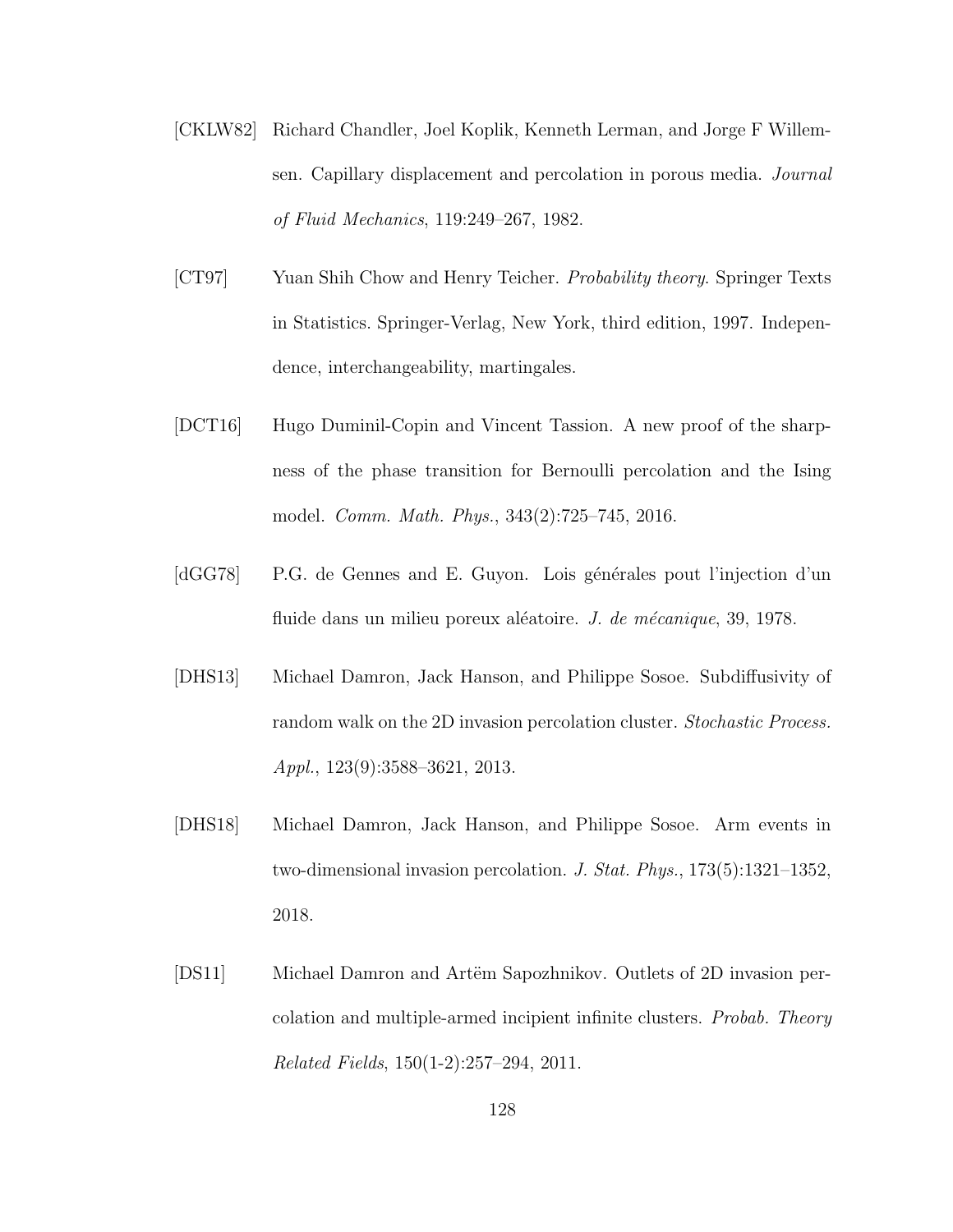- [DS12] Michael Damron and Artëm Sapozhnikov. Limit theorems for 2D invasion percolation. Ann. Probab., 40(3):893–920, 2012.
- [DSV09] M. Damron, A. Sapozhnikov, and B. Vágvölgyi. Relations between invasion percolation and critical percolation in two dimensions. Ann. Probab., 37:2297–2331, 2009.
- [Dub71] Serge Dubuc. Problèmes relatifs à l'itération de fonctions suggérés par les processus en cascade. Ann. Inst. Fourier (Grenoble), 21(1):171–251, 1971.
- [Dur10] R. Durrett. Probability: Theory and Examples. Duxbury Press, New York, NY, fourth edition, 2010.
- [FN71] D. H. Fuk and S. V. Nagaev. Probabilistic inequalities for sums of independent random variables. Teor. Verojatnost. i Primenen., 16:660– 675, 1971.
- [FvdH17] Robert Fitzner and Remco van der Hofstad. Mean-field behavior for nearest-neighbor percolation in  $d > 10$ . Electron. J. Probab., 22: Paper No. 43, 65, 2017.
- [GBGL08] Timothy Gowers, June Barrow-Green, and Imre Leader, editors. The Princeton companion to mathematics. Princeton University Press, Princeton, NJ, 2008.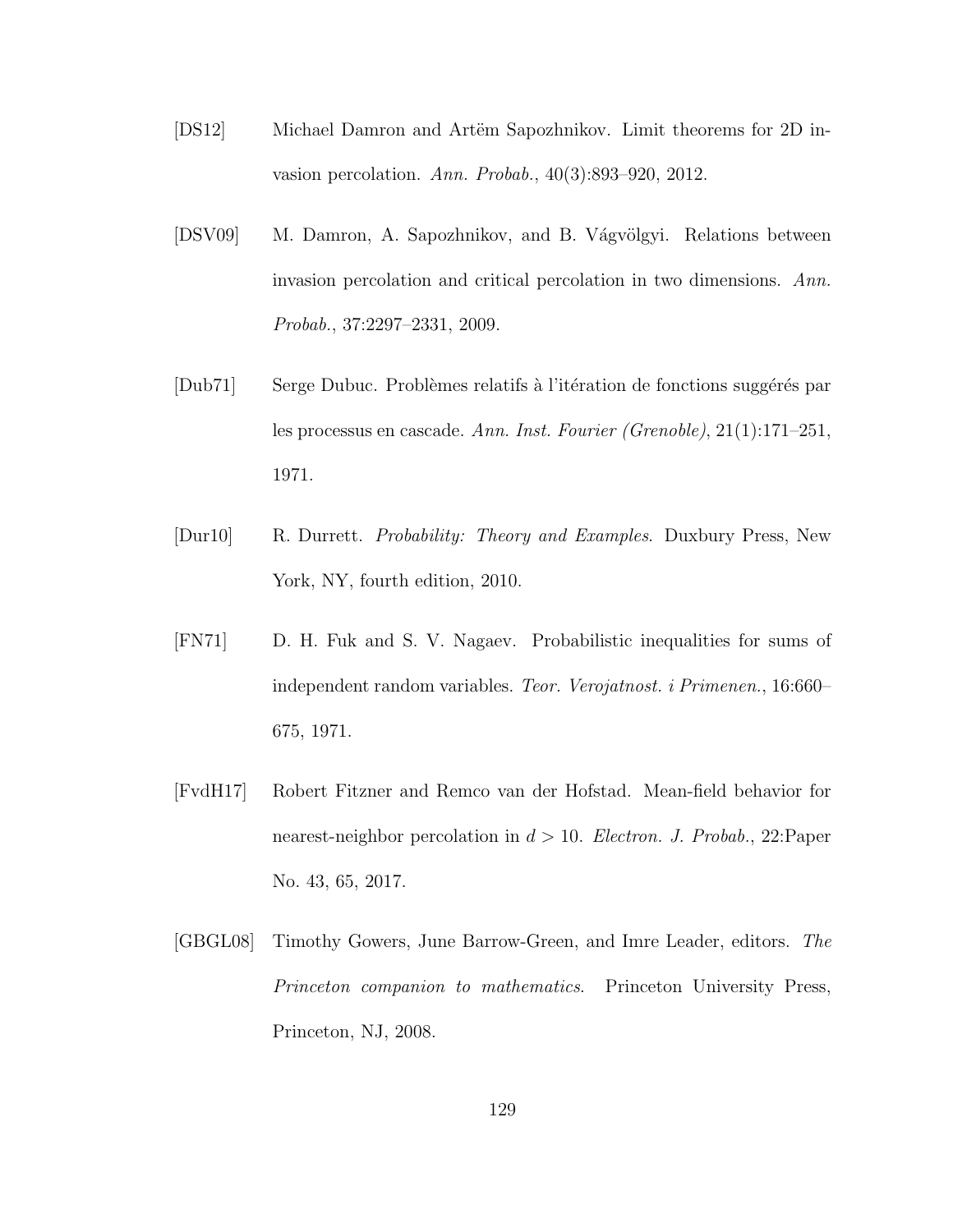- [GPS18] Christophe Garban, Gábor Pete, and Oded Schramm. The scaling limits of the minimal spanning tree and invasion percolation in the plane. Ann. Probab., 46(6):3501–3557, 2018.
- [Gri99] G. Grimmett. Percolation, volume 321 of Grundlehren der mathematischen Wissenschaften. Springer, New York, second edition, 1999.
- [Har60] T. Harris. A lower bound for the percolation probability in a certain percolation process. Proc. Camb. Phil. Soc., 56:13–20, 1960.
- [Har63] T. Harris. The theory of branching processes. Springer, Berlin, 1963.
- [HPS99] O. Häggström, Y. Peres, and R. Schonmann. Percolation on transitive graphs as a coalescent process: relentless merging followed by simultaneous uniqueness. In *Perplexing problems in probability*, volume 44, pages 69–90. Birkh¨auser, Boston, 1999.
- [HS94] Takashi Hara and Gordon Slade. Mean-field behaviour and the lace expansion. In Probability and phase transition (Cambridge, 1993), volume 420 of NATO Adv. Sci. Inst. Ser. C Math. Phys. Sci., pages 87–122. Kluwer Acad. Publ., Dordrecht, 1994.
- [Jár03] A. Járai. Invasion percolation and the incipient infinite cluster in 2d. Comm. Math.Phys., 236:311–334, 2003.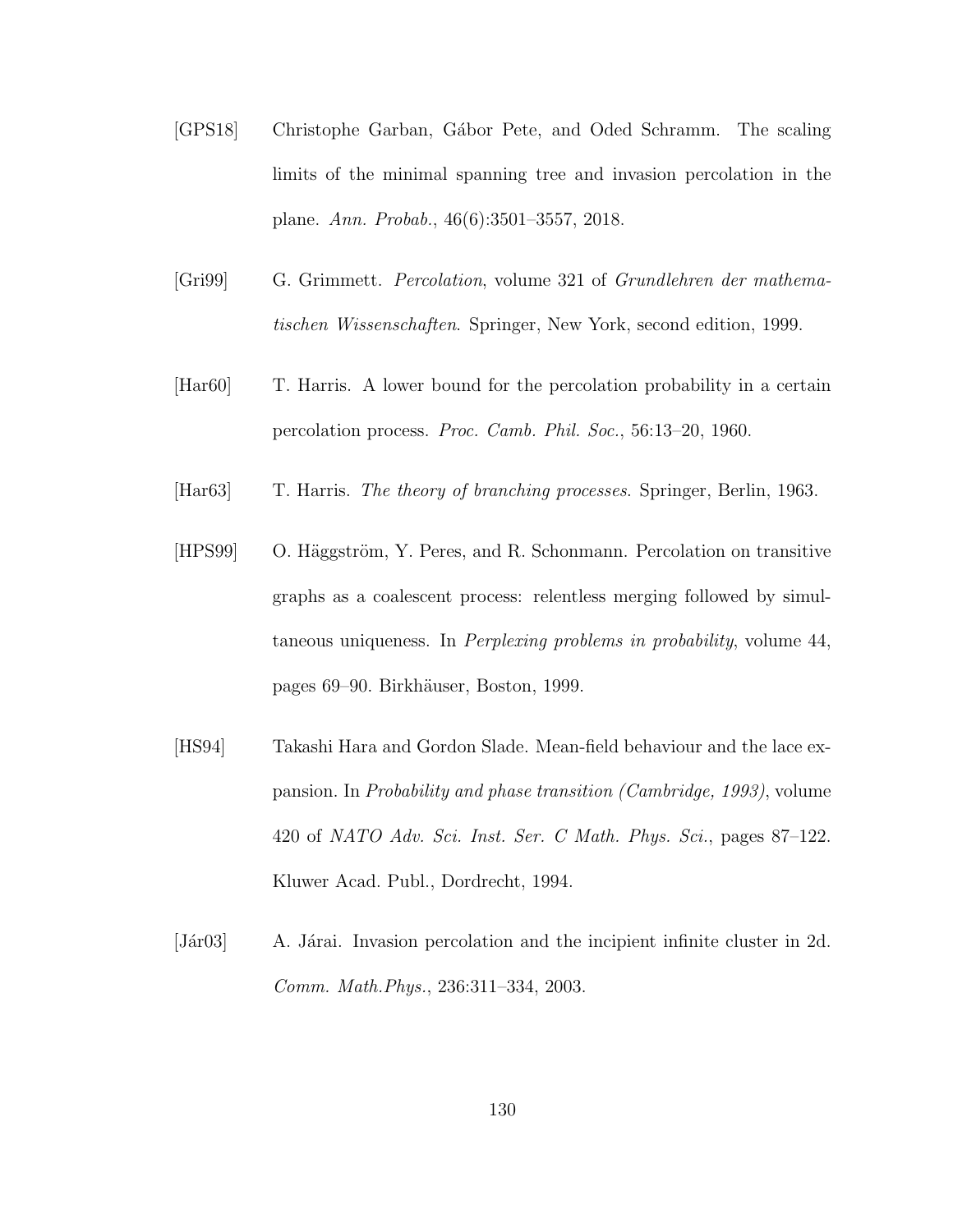- [JS89] M. Jerrum and A. Sinclair. Approximate counting, uniform generation and rapidly mixing markov chains. Inform. and Comput., 82:93–133, 1989.
- [Kes80] Harry Kesten. The critical probability of bond percolation on the square lattice equals  $1/2$ . *Communications in mathematical physics,* 74(1):41–59, 1980.
- [Kes86a] H. Kesten. The incipient infinite cluster in two-dimensional percolation. Prob Theory Rel. Fields, 73:369–394, 1986.
- [Kes86b] Harry Kesten. Subdiffusive behavior of random walk on a random cluster. Ann. Inst. H. Poincaré Probab. Statist, 22(4):425–487, 1986.
- [KNS66] H. Kesten, P. Ney, and F. Spitzer. The Galton-Watson process with mean one and finite variance. Teor. Verojatnost. i Primenen., 11:579– 611, 1966.
- [Kol38] A.N. Kolmorogov. On the solution of a problem in biology. Izv. NII Mat. Mekh. Tomsk. Univ, 2:7–12, 1938.
- [KZ87] Harry Kesten and Yu Zhang. Strict inequalities for some critical exponents in two-dimensional percolation. J. Statist. Phys., 46(5-6):1031– 1055, 1987.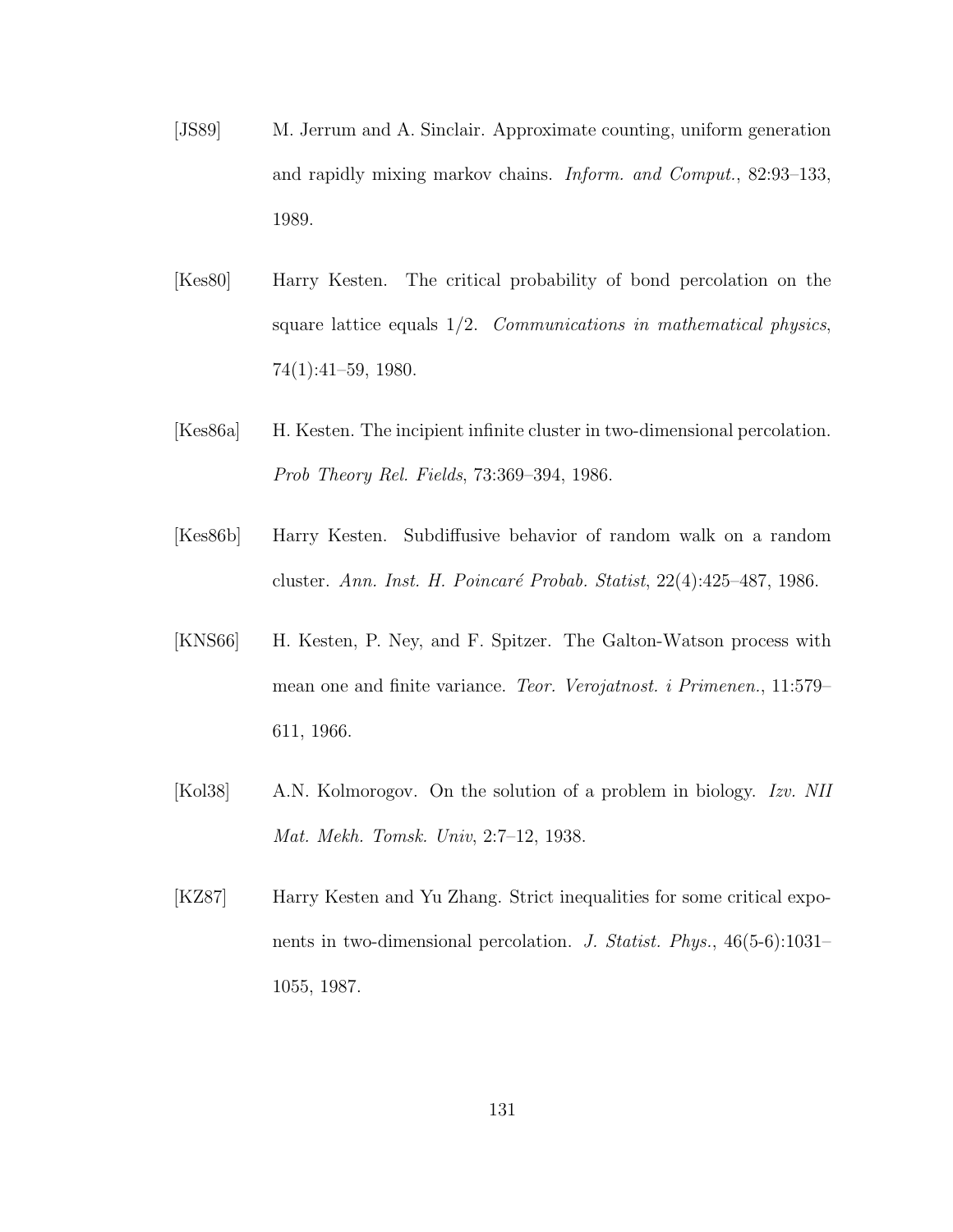- [LB80] R. Lenormand and S. Bories. Description d'un mécanisme de connexion de liaison destiné à l'étude du drainage avec piégeage en milieu poreux. C. R. Acad. Sci., 291:279, 1980.
- [Len85] Roland Lenormand. Capillary and viscous fingering in an etched network. In Physics of Finely Divided Matter, pages 289–294. Springer, 1985.
- [LP17] R. Lyons and Y. Peres. Probability on trees and networks. Cambridge Series in Statistical and Probabilistic Mathematics. Cambridge University Press, Cambridge, 2017.
- [LPP95] Russell Lyons, Robin Pemantle, and Yuval Peres. Conceptual proofs of L log L criteria for mean behavior of branching processes. Ann. Probab., 23(3):1125–1138, 1995.
- [LPP96] R. Lyons, R. Pemantle, and Y. Peres. Biased random walks on galtonwatson trees. Prob. Th. Rel. Fields, 106:249–264, 1996.
- [LSD77] RG Larson, LE Scriven, and HT Davis. Percolation theory of residual phases in porous media. Nature, 268(5619):409, 1977.
- [Lyo90] R. Lyons. Random walks and percolation on trees. Ann. Probab., 18:931–958, 1990.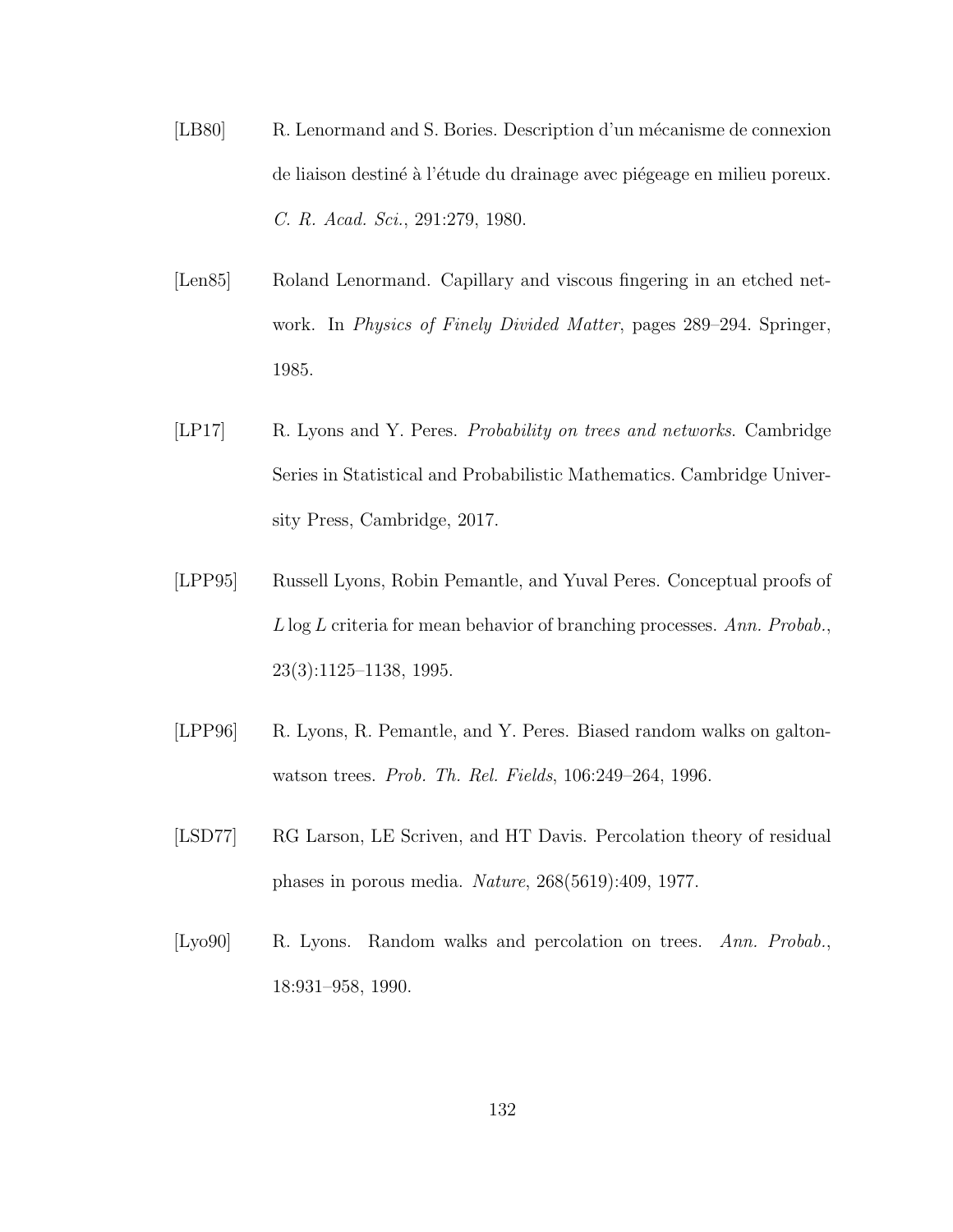- [LZS83] Roland Lenormand, Cesar Zarcone, and A Sarr. Mechanisms of the displacement of one fluid by another in a network of capillary ducts. Journal of Fluid Mechanics, 135:337–353, 1983.
- [McC87] J. F. McCarthy. Invasion percolation on a random lattice. *J. Phys. A*, 20(11):3465–3469, 1987.
- [Men86] M. V. Menshikov. Coincidence of critical points in percolation problems. Dokl. Akad. Nauk SSSR, 288(6):1308–1311, 1986.
- [Mic19] Marcus Michelen. Critical percolation and the incipient infinite cluster on Galton-Watson trees. Electronic Communications in Probability, 24, 2019.
- [MMS86] M. V. Menshikov, S. A. Molchanov, and A. F. Sidorenko. Percolation theory and some applications. In Probability theory. Mathematical statistics. Theoretical cybernetics, Vol. 24 (Russian), Itogi Nauki i Tekhniki, pages 53–110, i. Akad. Nauk SSSR, Vsesoyuz. Inst. Nauchn. i Tekhn. Inform., Moscow, 1986. Translated in J. Soviet Math. 42 (1988), no. 4, 1766–1810.
- [MPR17] Marcus Michelen, Robin Pemantle, and Josh Rosenberg. Invasion percolation on Galton-Watson trees. arXiv preprint arXiv:1711.10672, 2017.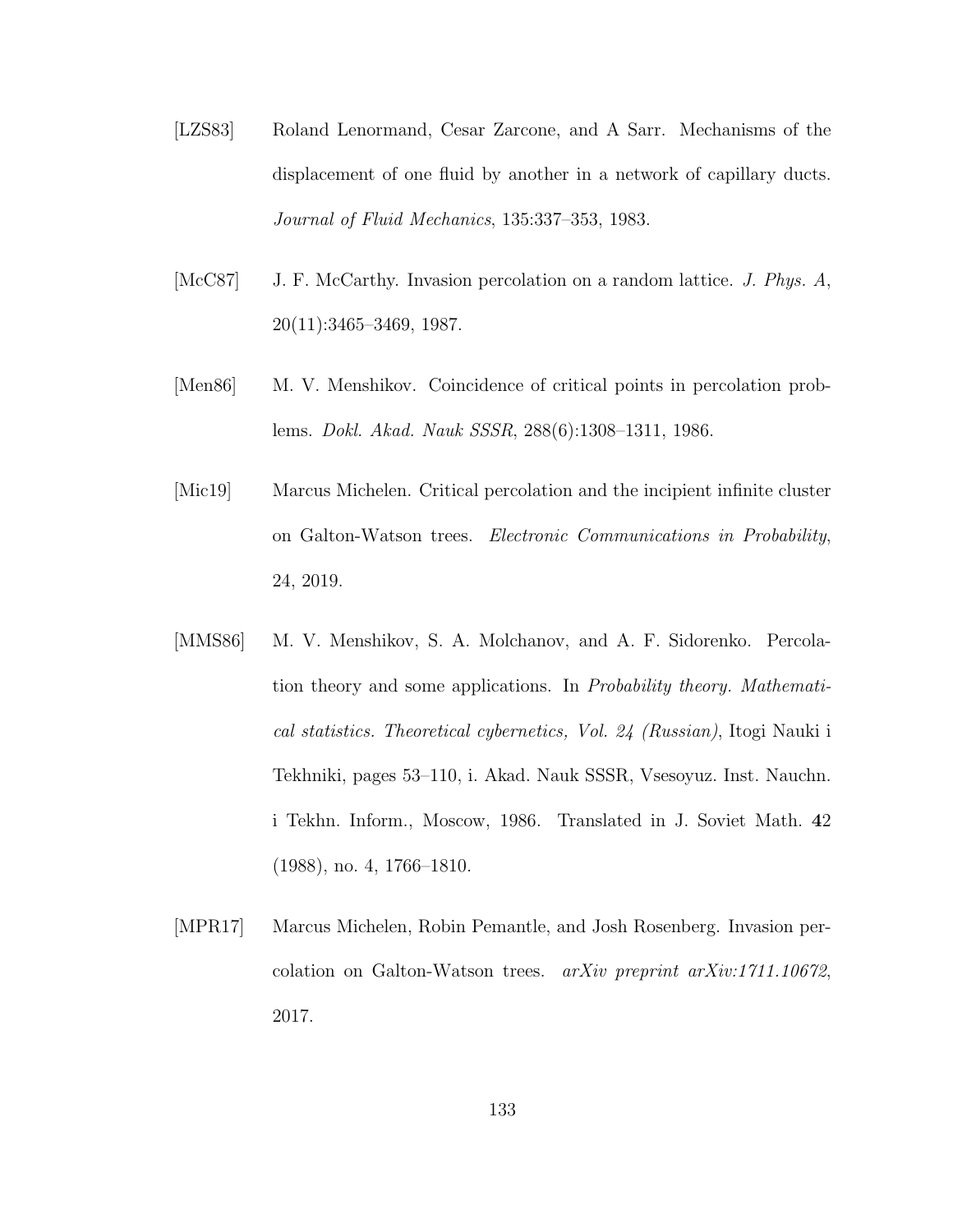- [MPR18] Marcus Michelen, Robin Pemantle, and Josh Rosenberg. Quenched survival of Bernoulli percolation on Galton-Watson trees. arXiv preprint arXiv:1805.03693, 2018.
- [NW83] Bernie Nickel and David Wilkinson. Invasion percolation on the Cayley tree: exact solution of a modified percolation model. Phys. Rev. Lett., 51(2):71–74, 1983.
- [RS00] D. Randall and A. Sinclair. Self-testing algorithms for self-avoiding walks. Journal of Mathematical Physics, 41:1570–1584, 2000.
- [Rus81] Lucio Russo. On the critical percolation probabilities. Z. Wahrsch. Verw. Gebiete, 56(2):229–237, 1981.
- [Sap11] Artëm Sapozhnikov. The incipient infinite cluster does not stochastically dominate the invasion percolation cluster in two dimensions. Electron. Commun. Probab., 16:775–780, 2011.
- [vdBJV07] Jacob van den Berg, Antal A. Járai, and Bálint Vágvölgyi. The size of a pond in 2D invasion percolation. Electron. Comm. Probab., 12:411–420, 2007.
- [WW83] David Wilkinson and Jorge F. Willemsen. Invasion percolation: a new form of percolation theory. J. Phys. A, 16(14):3365–3376, 1983.